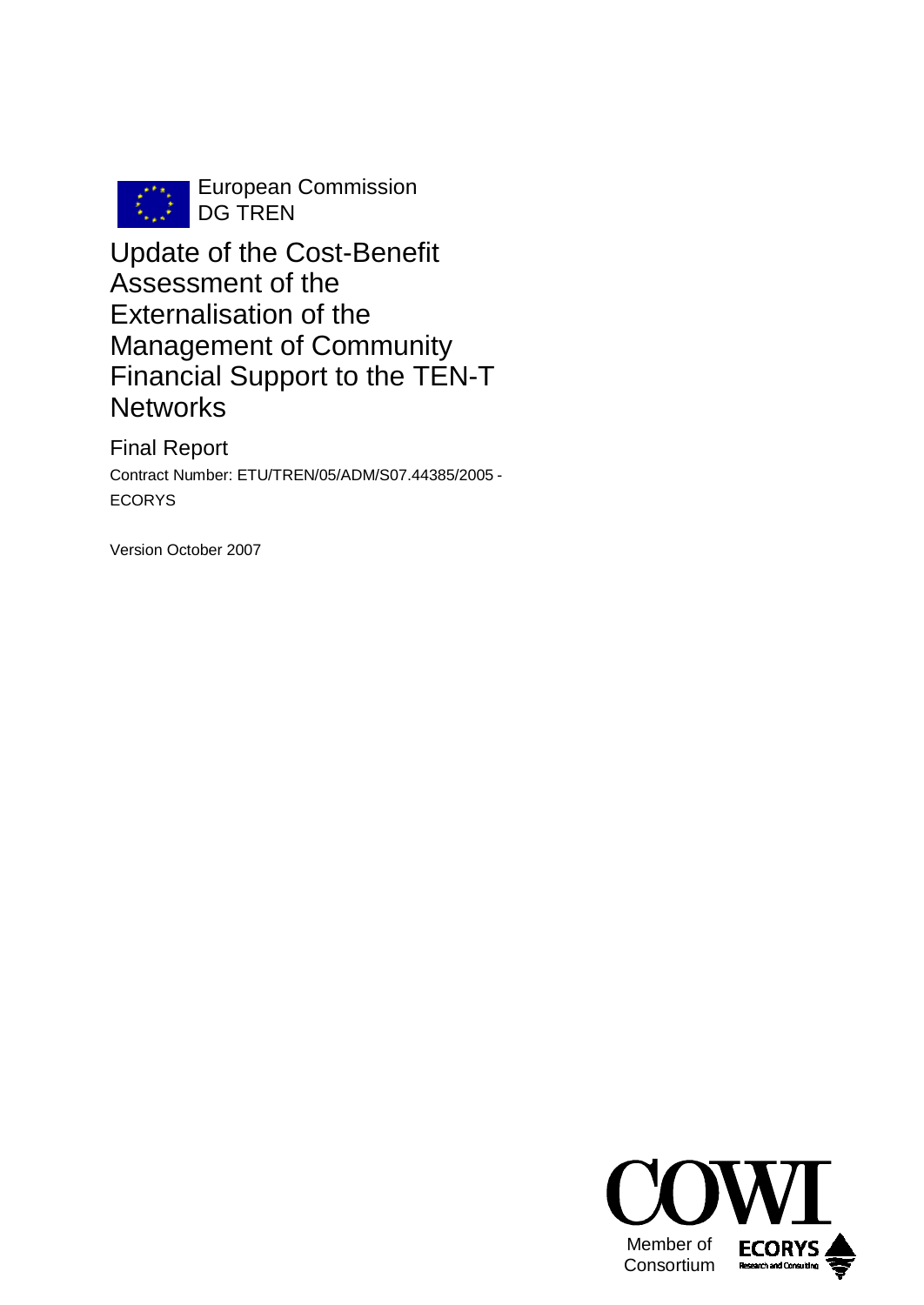European Commission DG TREN

Update of the Cost-Benefit Assessment of the Externalisation of the Management of Community Financial Support to the TEN-T Networks

Final Report

Version October 2007

Report no. TRENeco2-025 Issue no. version 10 Date of issue 31.10.2007 Prepared MRJE/RAZ Checked AR Approved RAZ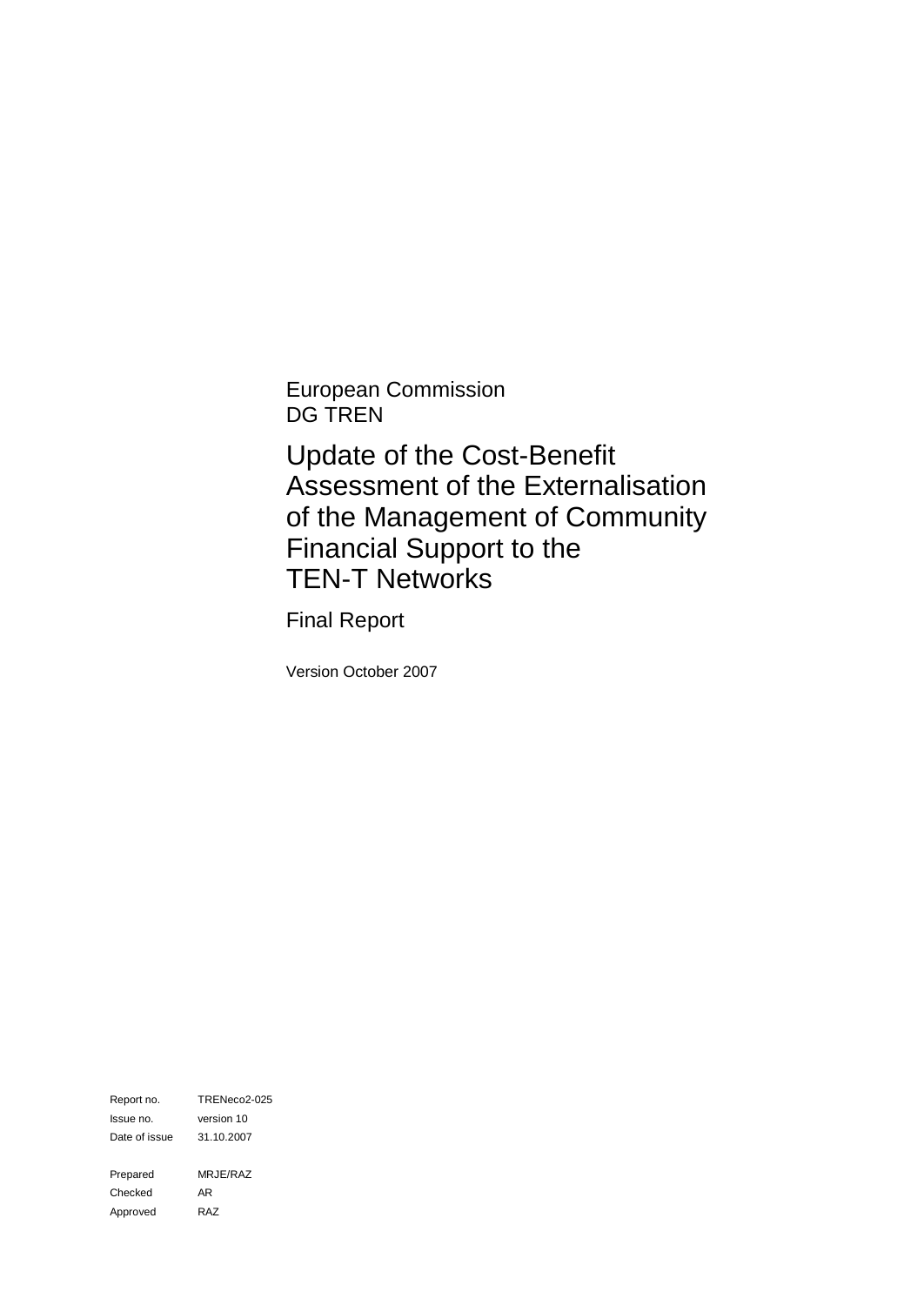# **Table of Contents**

|              | <b>List of Abbreviations</b>                                   | 5   |
|--------------|----------------------------------------------------------------|-----|
|              | <b>Executive Summary</b>                                       | 8   |
| 1            | <b>Introduction</b>                                            | 15  |
| 1.1          | Objectives and Scope of Study                                  | 17  |
| 1.2          | <b>Study Implementation</b>                                    | 23  |
| $\mathbf{2}$ | <b>Background</b>                                              | 25  |
| 2.1          | The TEN-T Programme and its Objectives                         | 26  |
| 2.2          | Present Management of TEN-T budget                             | 55  |
| 2.3          | <b>Other TEN-T Stakeholders</b>                                | 73  |
| 2.4          | <b>Basis for Externalisation</b>                               | 89  |
| 3            | <b>Assessment Methodology</b>                                  | 120 |
| 3.1          | <b>Overall Approach</b>                                        | 123 |
| 3.2          | <b>Data Collection</b>                                         | 125 |
| 3.3          | Data Analysis and Consolidation                                | 127 |
| 4            | <b>Steps and Results of the Updated CBA</b>                    | 134 |
| 4.1          | 2007 Baseline Situation                                        | 134 |
| 4.2          | Assumptions for the Update and Definition of<br>Options        | 138 |
| 4.3          | 2008-2013 Situation : In-house and Executive<br>Agency options | 156 |
| 4.4          | <b>Financial Background Data and Assumptions</b>               | 163 |
| 4.5          | <b>Cost-Benefit Analysis</b>                                   | 172 |
| 5            | <b>Conclusions and Recommendations</b>                         | 182 |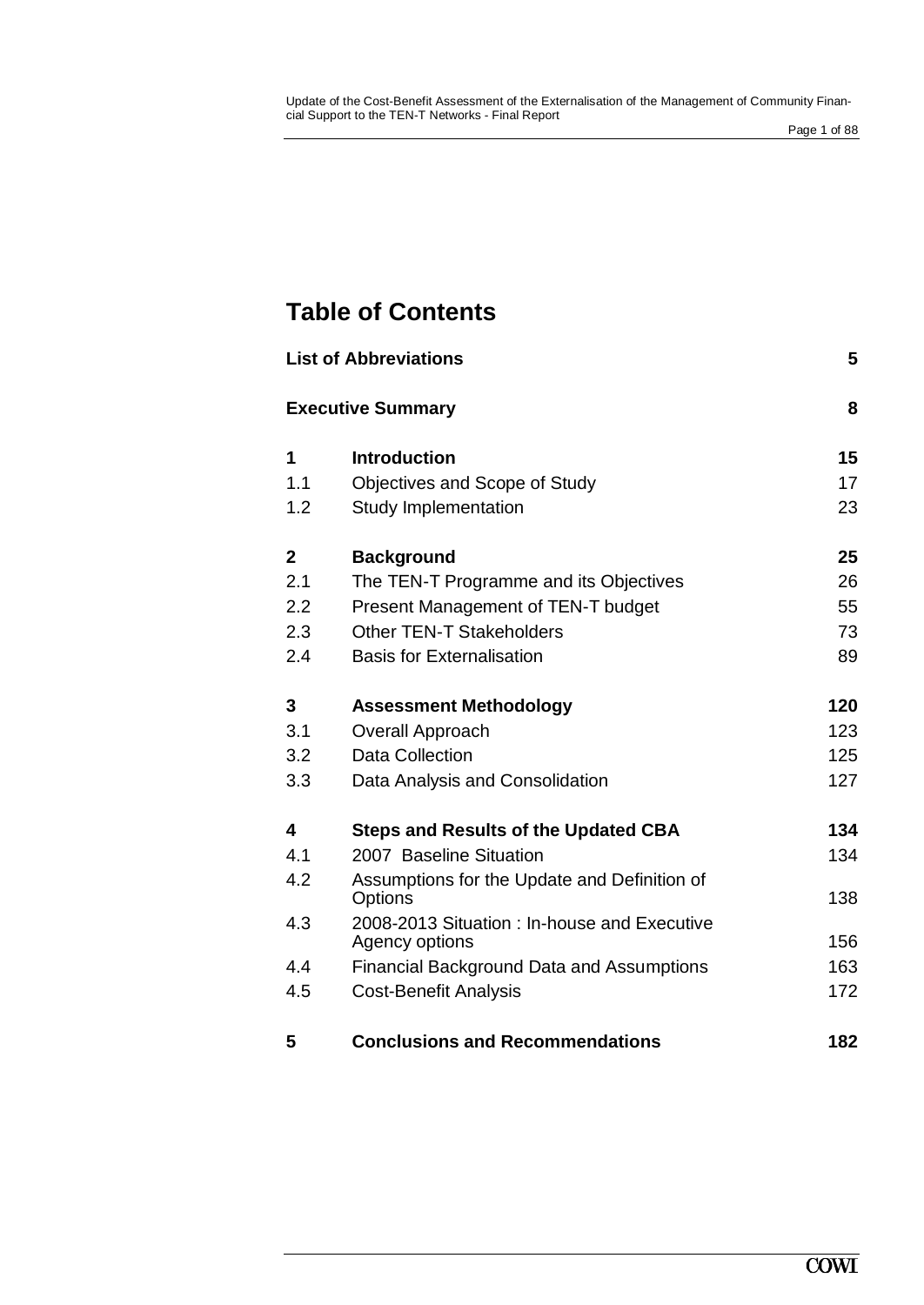# **Table of Appendices**

Appendix A: Flow chart of tasks related to TEN-T management and split between DG TREN and TENTEA Appendix B: DG TREN and TENTEA staff figures Appendix C: CBA result at constant price Appendix D: List of Background Documentation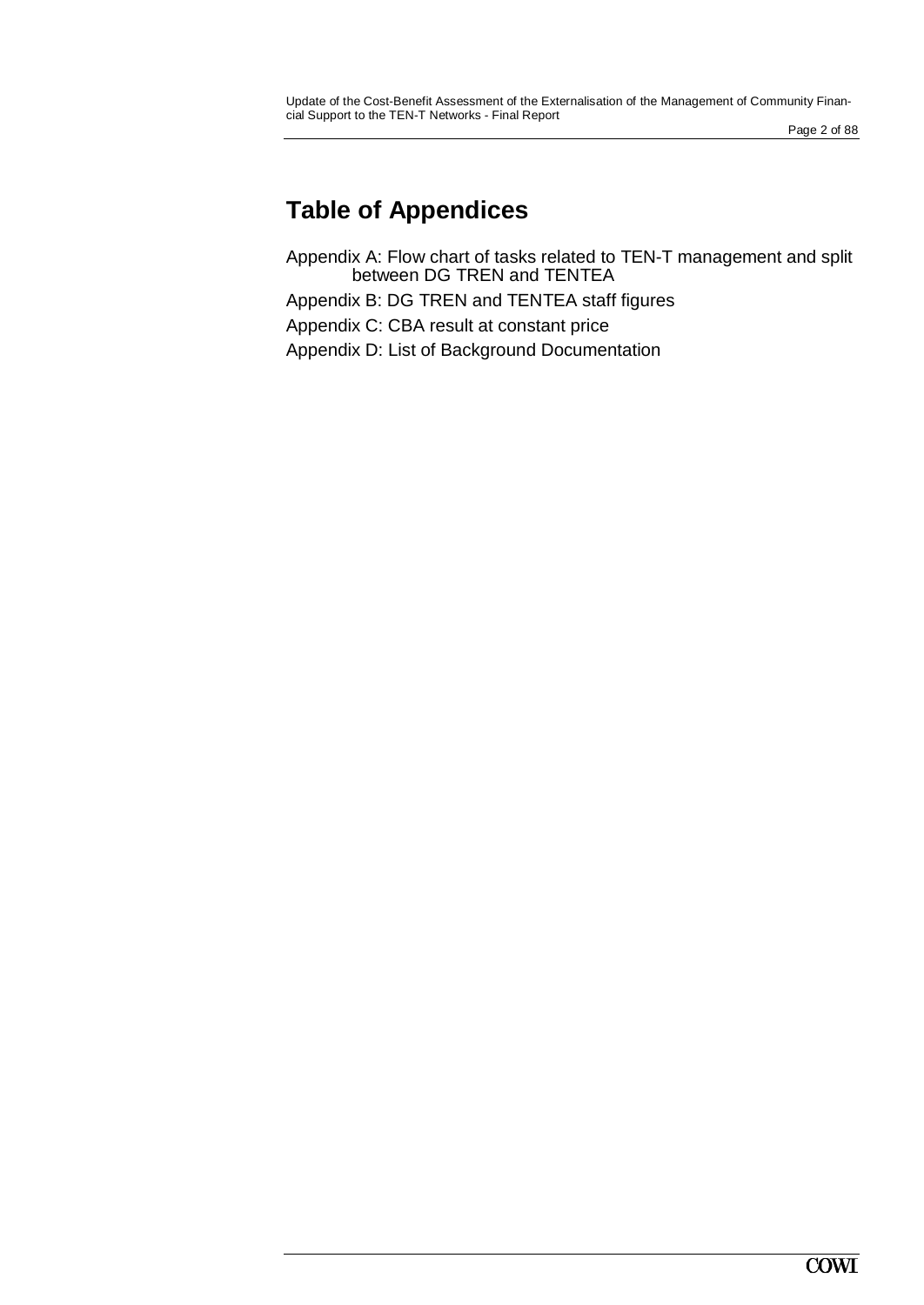## **List of Abbreviations**

| <b>Abbreviation</b> | <b>Meaning</b>                                           |
|---------------------|----------------------------------------------------------|
| <b>CBA</b>          | Cost-Benefit Assessment/Analysis                         |
| CF                  | <b>Cohesion Fund</b>                                     |
| COA or CoA          | <b>Court of Auditors</b>                                 |
| DG                  | Directorate-General of the European Commission           |
| <b>DG ADMIN</b>     | DG Administration                                        |
| DG ECFIN            | DG Economic and Financial Affairs                        |
| DG ENV              | <b>DG</b> Environment                                    |
| <b>DG MARKT</b>     | <b>DG</b> Internal Market                                |
| <b>DG REGIO</b>     | DG Regional Policy                                       |
| DG TREN             | DG Transport and Energy                                  |
| DO.                 | Desk Officer                                             |
| EAR                 | European Agency for Reconstruction                       |
| <b>EIA</b>          | <b>Environmental Impact Assessment</b>                   |
| EIB                 | European Investment Bank                                 |
| EIF                 | European Investment Fund                                 |
| <b>EPSO</b>         | European Personnel Selection Office                      |
| <b>ERDF</b>         | European Regional Development Fund                       |
| <b>FAC</b>          | Financial Assistance Committee for TEN-T                 |
| <b>FTE</b>          | <b>Full Time Equivalent</b>                              |
| <b>GIS</b>          | Geographical Information System                          |
| <b>ITS</b>          | <b>Intelligent Transport System</b>                      |
| <b>ISPA</b>         | Instrument for Structural adjustment for Pre-Accession   |
| <b>LOI</b>          | Letter of Interest                                       |
| <b>MIP/MAP</b>      | Multi-annual Indicative Programme/Multi-Annual Programme |
| <b>MS</b>           | Member State of European Union (EU)                      |
| <b>NPV</b>          | Net Present Value                                        |
| <b>PMO</b>          | Personnel Management Office                              |
| <b>PPP</b>          | Public-Private Partnership                               |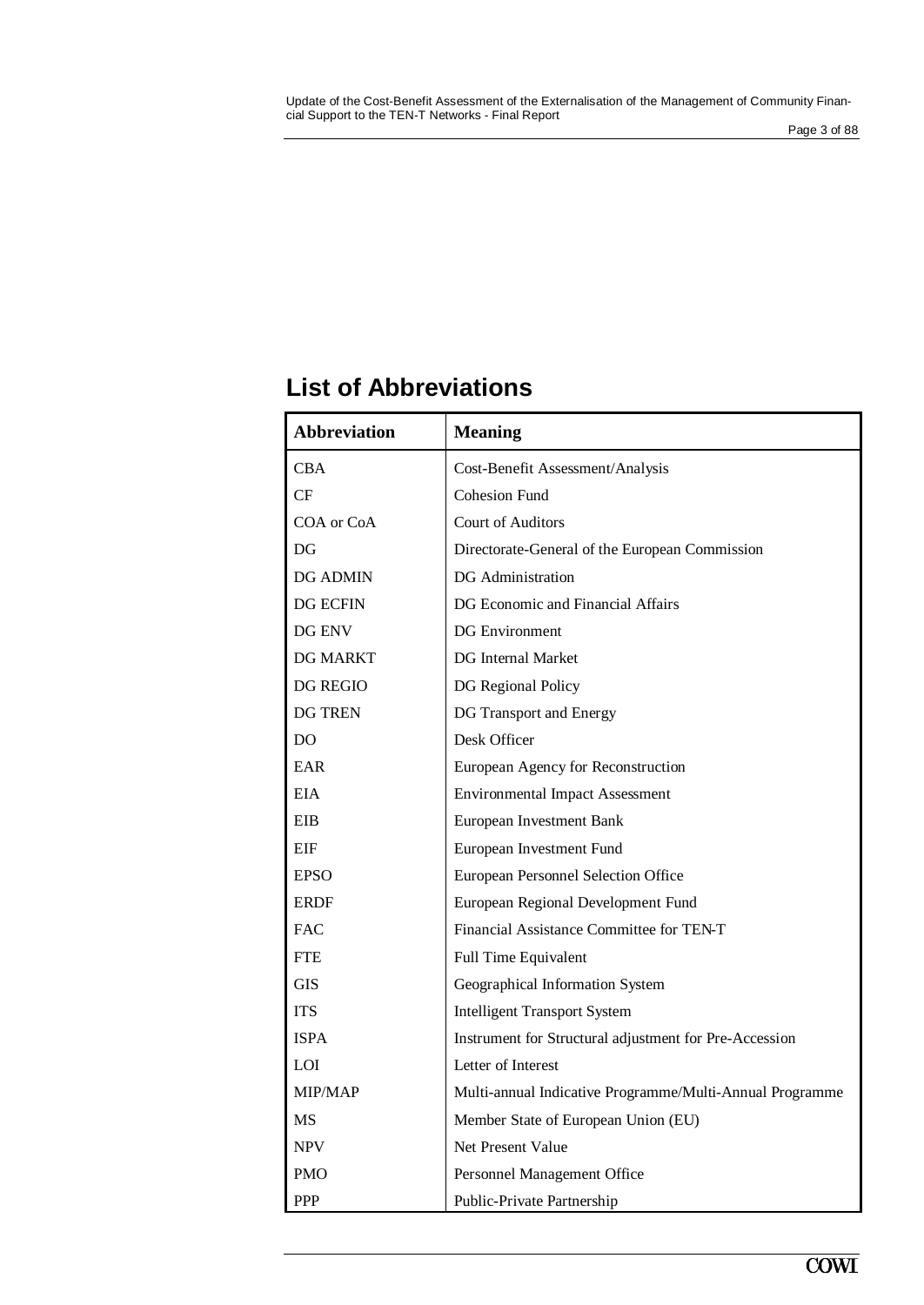Update of the Cost-Benefit Assessment of the Externalisation of the Management of Community Financial Support to the TEN-T Networks - Final Report

Page 4 of 88

| <b>Abbreviation</b> | <b>Meaning</b>                     |
|---------------------|------------------------------------|
| <b>PSR</b>          | <b>Project Status Reports</b>      |
| <b>TA</b>           | <b>Technical Assistance</b>        |
| <b>TEN-T</b>        | Trans-European Network - Transport |
| <b>TENTEA</b>       | TEN-T Executive Agency             |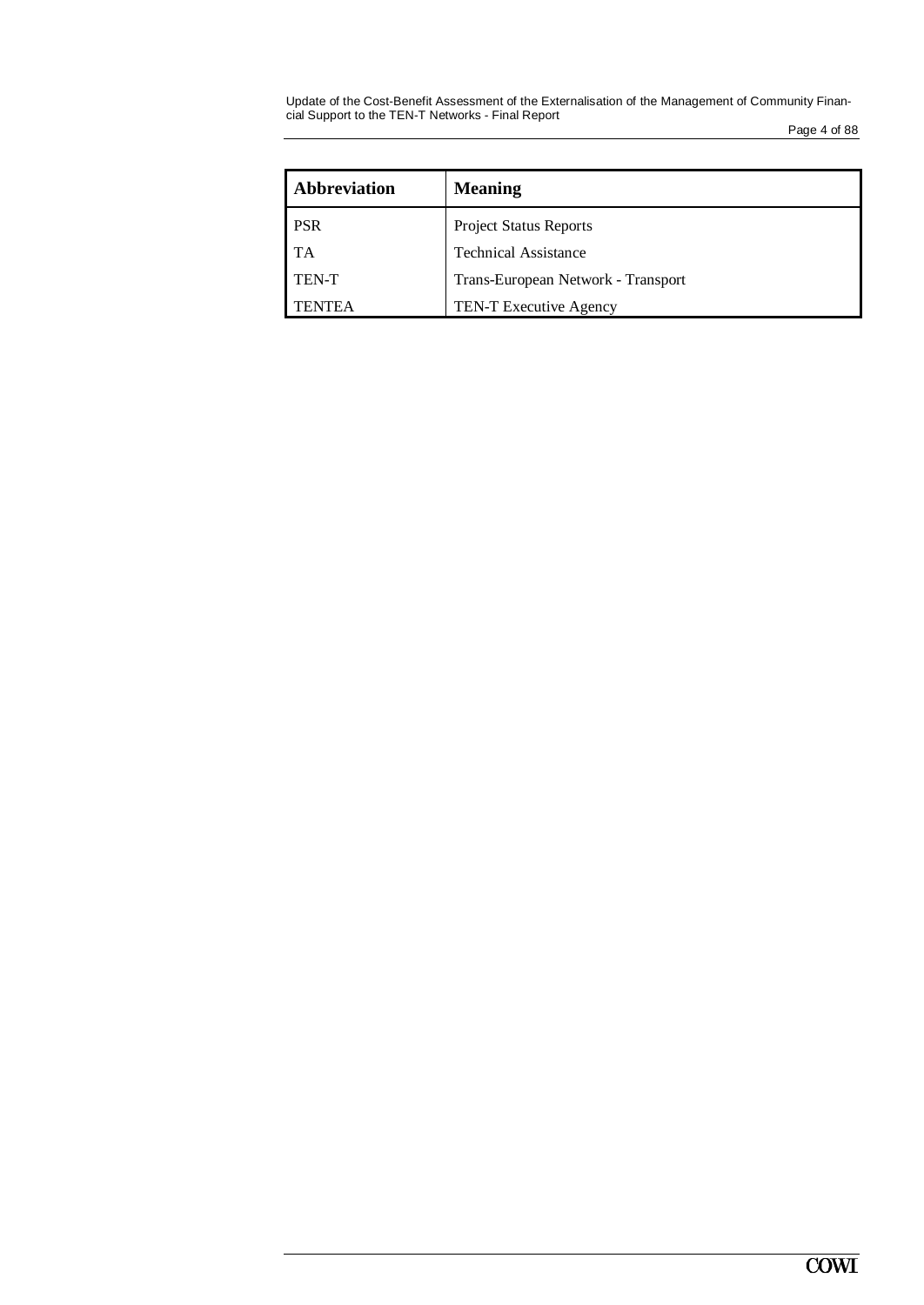## **Executive Summary**

The Commission is supporting financially development of the Trans-European Transport Network (TEN-T) in EU since more than 20 years. The management of this financial support has been carried out by the Commission services, namely the Directorate-General for Transport and Energy (DG TREN).

The EU budget allocated to TEN-T has been increasing gradually over the time. Although DG TREN management and monitoring of the funds and TEN-T projects supported have improved over years, the human resources allocated for these tasks remained relatively modest. The reports from the Courts of Auditors regularly pointed out the lack of specialised and adequate staff resources available to DG TREN and its associated consequences: the low quality of the evaluation of applications for funding submitted to DG TREN as well an inadequate level of technical monitoring of the TEN-T projects and an important financial back-log in the financial execution of the budget.

Following the adopted Community Regulation (EC 58/2003) laying down the statute for executive agencies, DG TREN launched (in 2005) a Cost-Benefit Assessment of the potential externalisation of the management of the Community financial support to the Trans-European Transport Network (TEN-T).

Based on the positive results from a Cost-Benefit Assessment on the potential externalisation of the management of the Community financial support to the TEN-T issued in April 2005, the Commission established on 26 October 2006, the Trans-European Transport Network Executive Agency with an initial duration limited to 31 December 2008.

The recruitment of the Agency staff started mid-2007 and the Agency should reach a total of 44 staff end 2007.

The main task of the Agency is to manage the remaining open project and financial decisions related to the period 2000-2006 which represents 444 open decisions and payment appropriations of 947 million EURO in 2007 - co-called RAL (Reste à Liquider).

Further to the adoption of the EU Financial Framework for the period 2007- 2013, the new TEN Regulation was adopted on 20 June 2007 with increased indicative commitment appropriations for the TEN-T operational budget amounting 7.9 billion EURO. The new regulation increases level of support and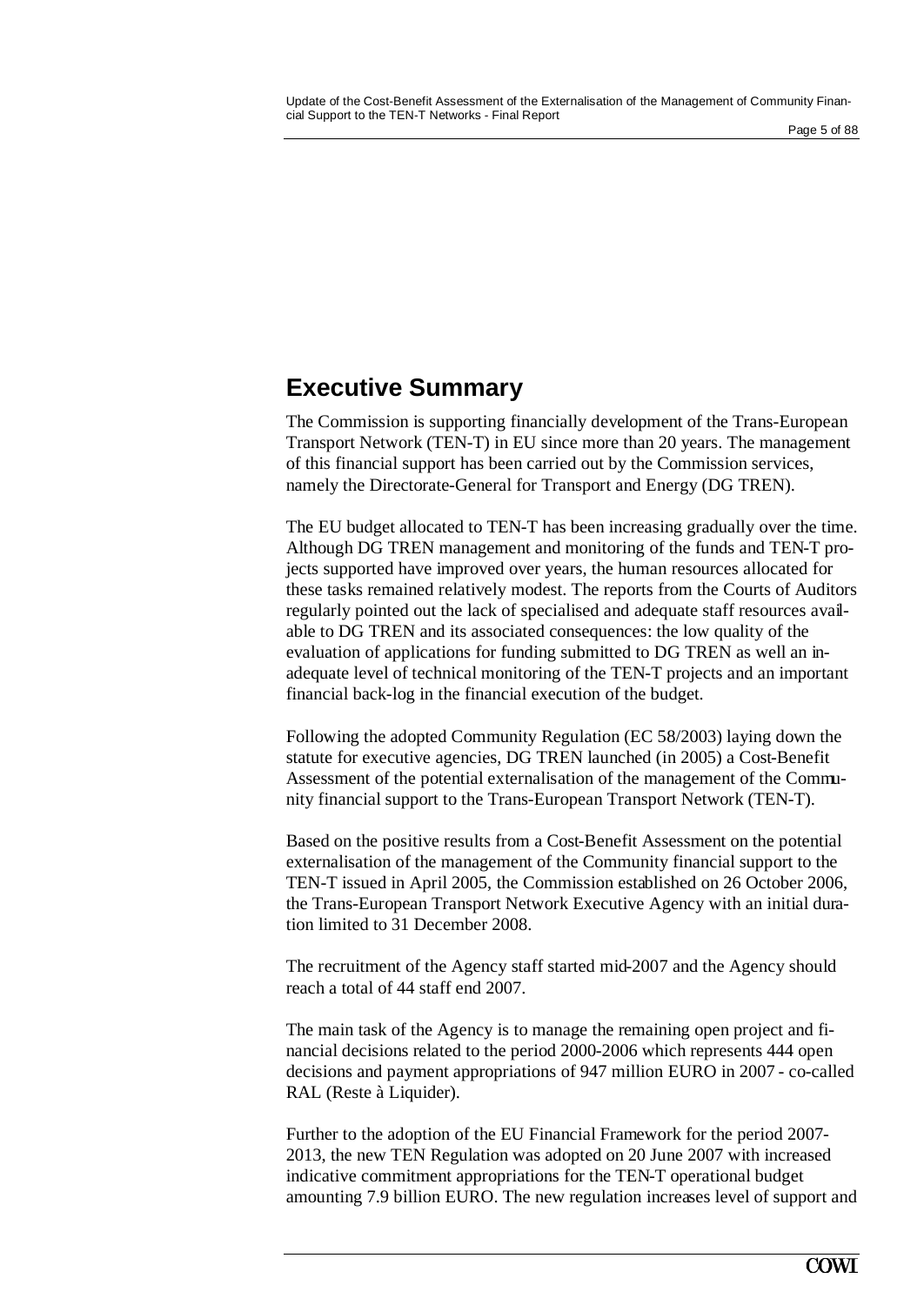concentrate funding on the large priority projects part of the Multi-annual programme (MAP). It also promotes the use of new financial instruments and private sector participation.

In order to utilise the full benefits of the existing agency, DG TREN intends to extend its mandate and life-time in order to cover the current Financial Framework (2007-2013) and two years of project closure, i.e. until 31 December 2015.

For this purpose DG TREN requested an update to the previous CBA in order to assess the staff level required to carry on the tasks assigned to the Agency and to assess the potential benefit of the extension both qualitatively and quantitatively.

In order to be able to cope with the RAL and the new TEN-T Budget and to take over the full project cycle responsibility from DG TREN in terms of technical and financial management and monitoring as well as new tasks entrusted such as awareness and promotion of the TEN-T programme, supporting PPPs development and know-how and best practice dissemination, the existing TEN-T Executive Agency (TENTEA) will need to increase its human resources.

The study analyses in details the staff levels required from 2008 till 2015 to manage the TEN-T operational budget of 7.9 billion EURO in line with its extended mandate. The analysis also calculates the expected cost related to the staffing level required (Executive Agency option) and compares it to the inhouse option which consists in keeping the TEN-T programme managed entirely by DG TREN staff.

The analysis demonstrates that the Agency should employ 99 staff and that the Executive Agency option should provide the Commission with substantial savings of 9.88 million EURO compared to the in-house option. The financial savings are mainly due to the difference between the salaries of TENTEA staff and Commission staff.

The analysis also insists on the qualitative improvements in evaluation and selection of project applications and technical and financial monitoring and management of the TEN-T projects, that will be generated by the TENTEA due to the ability it has to hire specialised staff fully dedicated to TEN-T management tasks.

The study concludes that the Commission should extend the mandate of the existing TEN-T Executive Agency and provides specific recommendations for accompanying measures based on the experience gained from other existing executive agencies and expectations from stakeholders and beneficiaries of TEN-T support.

The table below presents the financial findings of the study comparing the Executive Agency option and the in-house option.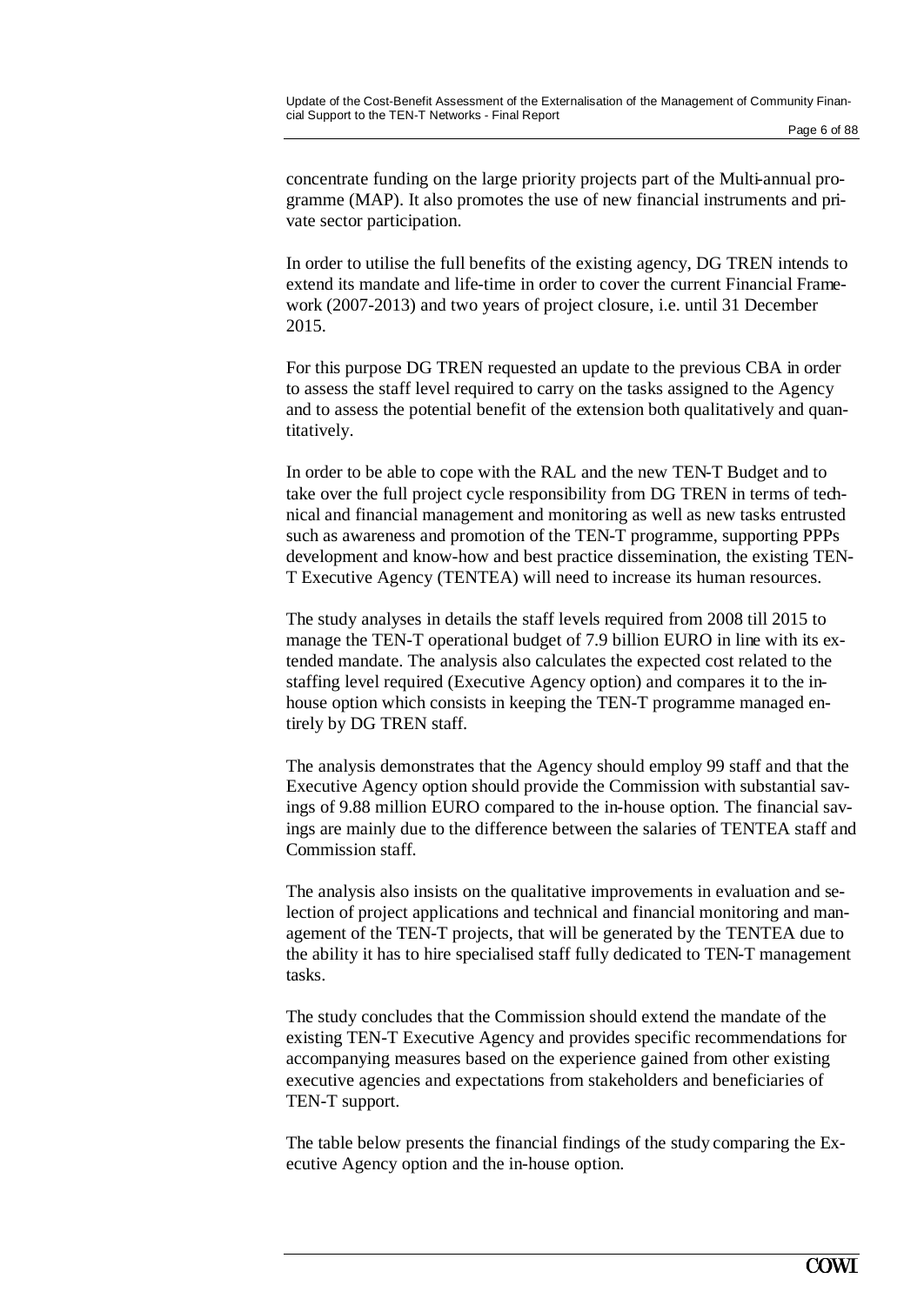| Page 7 of 88 |  |  |
|--------------|--|--|
|              |  |  |

| <b>Operational budget</b>                       | 2007      | 2008       | 2009       | 2010       | 2011       | 2012       | 2013       | 2014       | 2015       |
|-------------------------------------------------|-----------|------------|------------|------------|------------|------------|------------|------------|------------|
| 2000-2006 RAL - Million €                       | 947       | 800        | 450        | 100        | 10         |            |            |            |            |
| 2007-2013 Commitment appropriations - Million € | 817       | 936        | 1015       | 1048       | 1228       | 1343       | 1528       |            |            |
|                                                 |           |            |            |            |            |            |            |            |            |
| <b>Inhouse Option (DG TREN)</b>                 | 2007      | 2008       | 2009       | 2010       | 2011       | 2012       | 2013       | 2014       | 2015       |
| <b>Number of Staff</b>                          | 70        | 123        | 123        | 123        | 123        | 123        | 123        | 98.4       | 61.5       |
| Officials/Temporary agents                      | 62        | 112        | 112        | 112        | 112        | 112        | 112        | 89.6       | 56.0       |
| <b>Contractual Staff</b>                        | 8         | 11         | 11         | 11         | 11         | 11         | 11         | 8.8        | 5.5        |
| Cost                                            | 1,939,500 | 14,394,579 | 15,019,870 | 15,674,199 | 16,358,958 | 17,075,604 | 17,825,667 | 14,888,600 | 9,716,267  |
| <b>Staff Cost</b>                               | 1,554,500 | 11,634,459 | 12,204,547 | 12,802,570 | 13,429,896 | 14,087,961 | 14,778,271 | 12,401,925 | 8,131,012  |
| Overheads                                       | 385,000   | 2,760,120  | 2,815,322  | 2,871,629  | 2,929,061  | 2,987,643  | 3,047,396  | 2,486,675  | 1,585,255  |
|                                                 |           |            |            |            |            |            |            |            |            |
| <b>Executive Agency Option</b>                  | 2007      | 2008       | 2009       | 2010       | 2011       | 2012       | 2013       | 2014       | 2015       |
| <b>Number of Staff</b>                          | 81        | 129        | 129        | 129        | 129        | 129        | 129        | 103.2      | 64.5       |
| <b>Executive Agency</b>                         | 44        | 99         | 99         | 99         | 99         | 99         | 99         | 79.2       | 49.5       |
| Temporary Agents (Seconded officials from EC)   | 6         | 8          | 8          | 8          | 8          | 8          | 8          | 6.4        | 4.0        |
| Temporary Agents recruited by Ex. Agency        | 17        | 32         | 32         | 32         | 32         | 32         | 32         | 25.6       | 16.0       |
| <b>Contractual Staff</b>                        | 21        | 59         | 59         | 59         | 59         | 59         | 59         | 47.2       | 29.5       |
| DG TREN (Officials)                             | 37        | 30         | 30         | 30         | 30         | 30         | 30         | 24.0       | 15.0       |
| Cost                                            | 2,085,750 | 13,873,281 | 12,932,192 | 13,480,242 | 14,053,435 | 14,652,967 | 15,280,094 | 13,630,789 | 10,231,053 |
| <b>DG TREN Staff</b>                            | 878,750   | 4,454,790  | 3,136,143  | 3,289,814  | 3,451,015  | 3,620,114  | 3,797,500  | 3,186,862  | 2,089,386  |
| <b>Executive Agency Staff</b>                   | 761,500   | 6,523,731  | 6,843,394  | 7,178,720  | 7,530,477  | 7,899,471  | 8,286,545  | 7,335,583  | 6,160,098  |
| Overheads                                       | 445,500   | 2,894,760  | 2,952,655  | 3,011,708  | 3,071,942  | 3,133,381  | 3,196,049  | 3,108,343  | 1,981,569  |
|                                                 |           |            |            |            |            |            |            |            |            |
|                                                 |           |            |            |            |            |            |            |            |            |

**Discounted Net Present Value - 2007 9,884,774**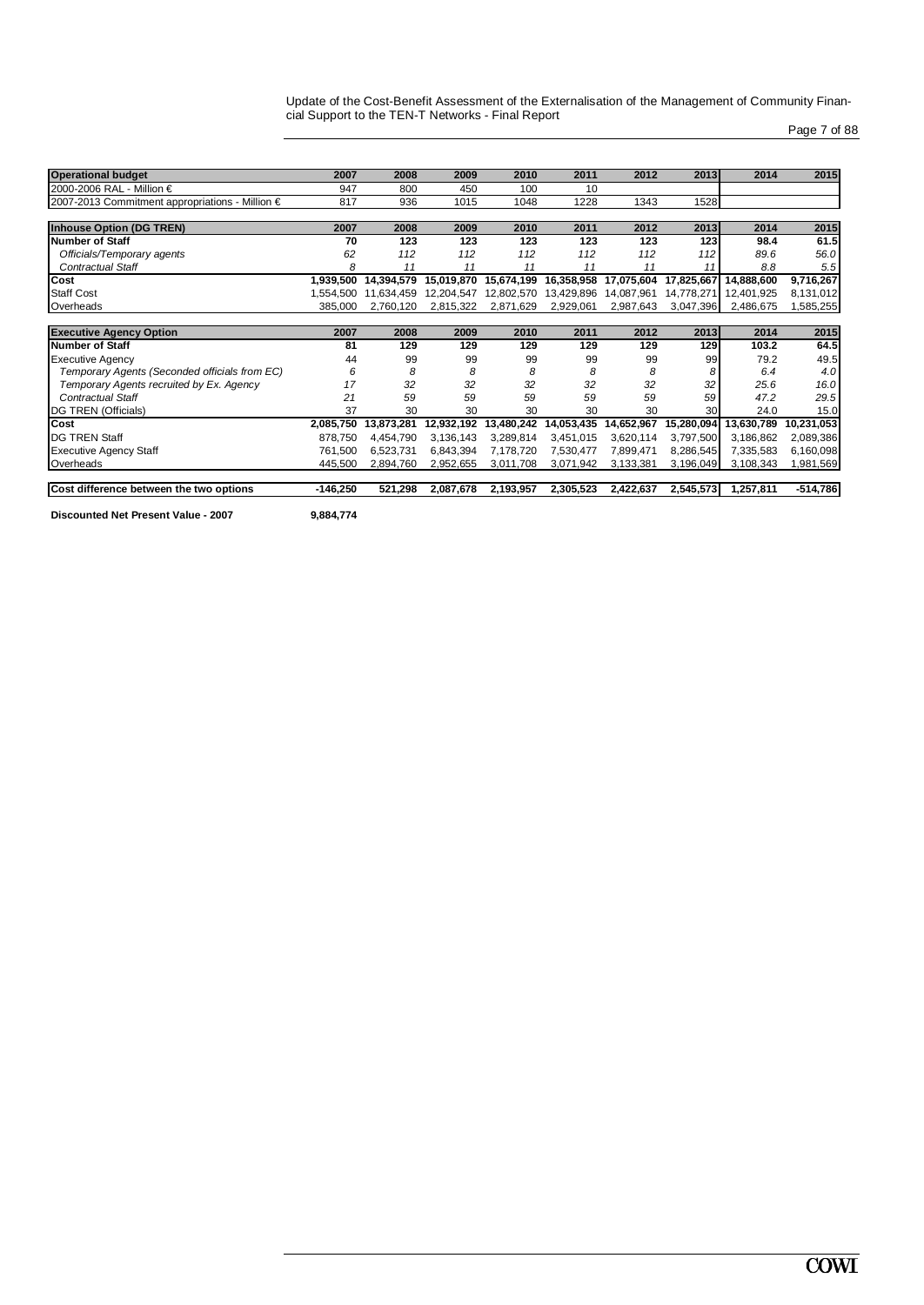#### Page 8 of 88

## **1 Introduction**

 $\overline{a}$ 

The Community contribution to the funding of projects developed as part of the Trans-European Network for Transport (TEN-T) is currently being managed by the services of the Commission, DG TREN.

Following the adopted Community Regulation (EC 58/2003) laying down the statute for executive agencies, the Directorate-General for Transport and Energy (DG TREN) launched, in 2005, a study for a Cost Benefit Assessment (CBA) of the potential externalisation of the management of the Community financial support to the TEN-T.

Based on the positive results from the above-mentioned CBA issued in April 2005, the Commission established on 26 October 2006, the Trans-European Transport Network Executive Agency with an initial duration limited to 31 December 2008.

The main task of the Agency is to manage the remaining open projects and financial decisions<sup>1</sup> related to the period  $2000-2006$ .

In order to utilise the full benefits of the Agency, DG TREN intends to extend the duration covering the current Financial Perspective (2007-2013) and two years of project closure following the end of this period, i.e. until 31 December 2015. For this purpose DG TREN needs to update the previous CBA that should take into account the new TEN Regulation and budget adopted on 20 June 2007. The TEN-T budget as decided in the financial perspectives 2007- 2013 shall be the sole basis for this updated assessment.

This updated CBA is commissioned by DG TREN under contract no. ETU/TREN/05ADM/S07.44385/2005/ECORYS. Both the initial study and this revision were carried out by COWI as member of the ECORYS consortium.

Readers should note that the report presents the views of the Consultant, which do not necessarily coincide with those of the Commission.

<sup>1</sup> The remaining budget (Reste A Liquider) was 947 MEURO on 5/10/2007 representing 444 open decisions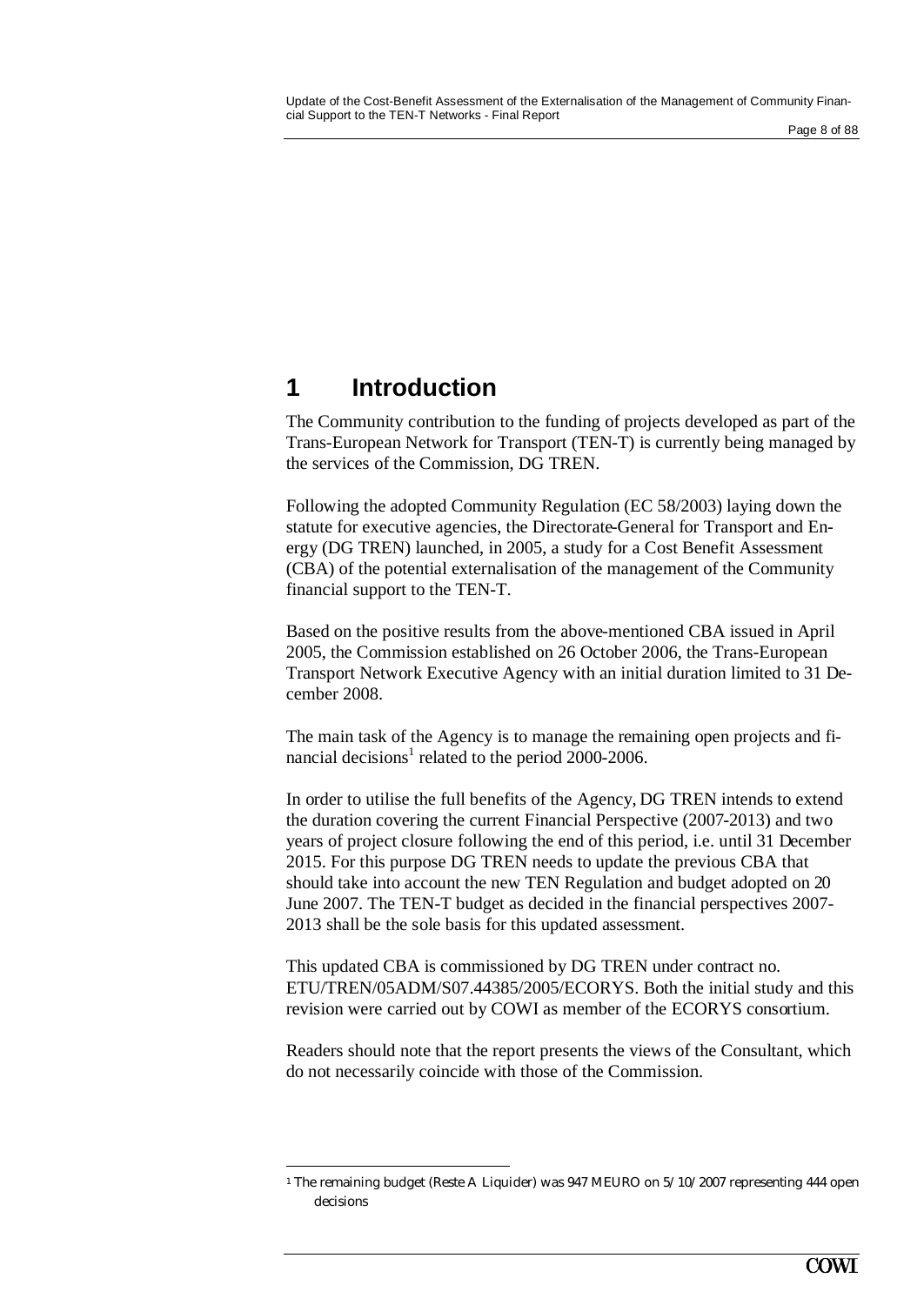Page 9 of 88

## **1.1 Objectives and Scope of Study**

The previous assessment (June 2005) analysed the organisational and the financial consequences of the possible externalisation of the management of the Community funds devoted to TEN-T within the framework and priorities set by the TEN Guidelines, in particular, the rationale and the cost-effectiveness of establishing an Agency. Furthermore, the previous study analysed the impacts of a significant increase in the budget allocated for TEN-T under the 3 budgetary scenarios, as well as a widening of the tasks assigned to the Commission as detailed in the amended new draft financial regulation.

The present update of the study will be based on the recent TEN-T developments as specified by DG TREN: adoption of the new Financial Perspective 2007-13, the amended new TEN Regulation and their impacts on the management of the TEN-T budget for the 2 options: "in-house" management and externalisation (Executive Agency option). Therefore and in line with the ToR, the 2005 study will be updated taking into account the following elements and new developments since the original study:

- The initial assessment covered three different scenarios with regard to the TEN-T budget (0.7 billion EURO, 2 billion EURO and 4 billion EURO per year). The budget as defined in the Financial Perspective 2007-13 (7.9 billion Euro operational budget for the period) will be the only scenario in the updated assessment.
- The CBA will be based on the extension of the Agency until 2015, incorporating costs and benefits of its continuity and of closing down the Agency.
- The updated CBA will be based on 2007 EU personnel costs for both the different categories of internal and external staff and will take into account the objectives of the optimal human resource management in accordance with the Guidelines for the implementation and the functioning of Executive Agencies financed from the general budget of the European Communities, 30 May 2006.
- In addition to a substantial increase of the budget appropriation, the new TEN Regulation includes a number of new provisions as compared to the former legal basis for TEN-T funding. The corresponding impact on the TEN-T budget shall be assessed, in particular:
	- a) The increase in funding rates and the need to concentrate funding especially for TEN-T priority projects (MIP projects), on sections which promise the highest European value added which will have implication for DG TREN and the Agency in terms of the number of decisions to be managed, work load and organisation required by a more in depth understanding of the overall priority axes and more complex monitoring and appraisal of the projects.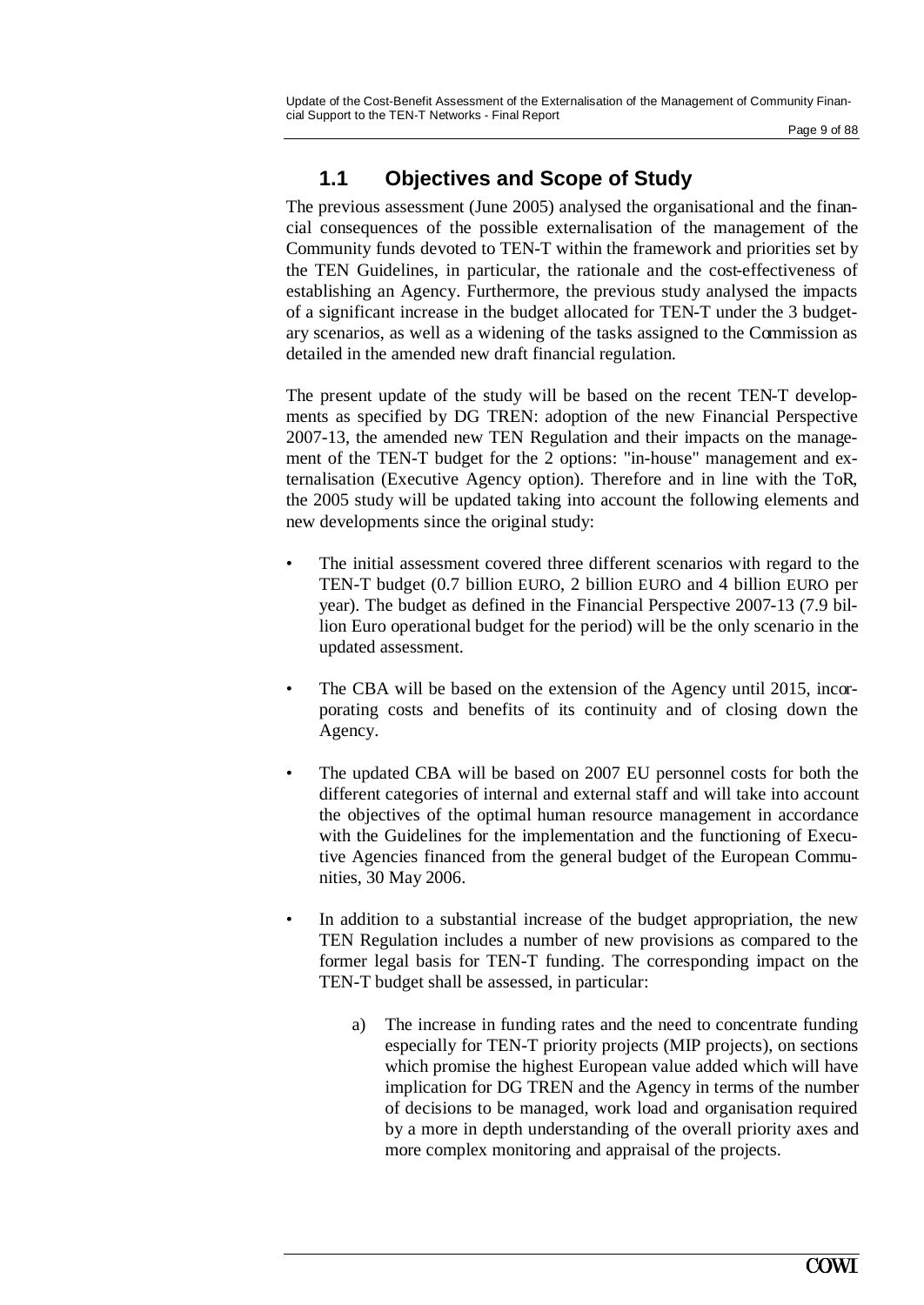- b) The high priority given to traffic management/ intelligent transport systems (ITS) and railway interoperability projects. This will also imply a very intense and pro active management given their technical and organisational complexity ITS projects and have consequences of the profiles of the staffing required to appraise and monitor these projects.
- c) The special attention given to new forms of Community support aiming to promote public-private partnership solutions such as grants for works in the framework of availability payment schemes as well as Loan Guarantee Instrument and Risk Capital Facility in close collaboration with European Investment Bank (EIB). This will imply requirement for more comprehensive technical, financial and legal expertise to provide support to potential beneficiaries and be on a level paying field with private (Infrastructure Equity funds) and multilateral financing institutions.
- The updated assessment will be based on the latest decisions of the Commission regarding sharing of responsibilities between DG TREN and TENTEA. Certain tasks initially foreseen for externalisation in the 2005 CBA will remain within DG TREN, particularly the European Coordinators secretariats and high-level coordination of Community funding under TEN-T with funding from other sources. TENTEA staff will be providing the required technical and financial support to facilitate and implement this coordination at project level.
- The updated assessment will take due account of expectations of Members of European Parliament (e.g. Committee on Transport and Tourism, Committee on Budgets), European Court of Auditors (CoA) and the public for an enhanced quality of the TEN-T budget management and, through the Agency, a more pro active role of the Commission in efficient and effective promotion of the TEN-T priority axes.
- The assessment will analyse the usefulness of including additional indicators to consolidate the study and strengthen the sensitivity analysis based on the selected indicators or parameters as discussed with DG TREN.

## **1.2 Study Implementation**

In order to address the Terms of Reference (ToR) part of the team involved in the original studies will be mobilised to update and revise the study produced and submitted in June 2005.

The initial Work Order was signed on the 4th June 2007, and the study commenced officially with the briefing meeting held in DG TREN on 11th June 2007 with key officials dealing with TEN-T.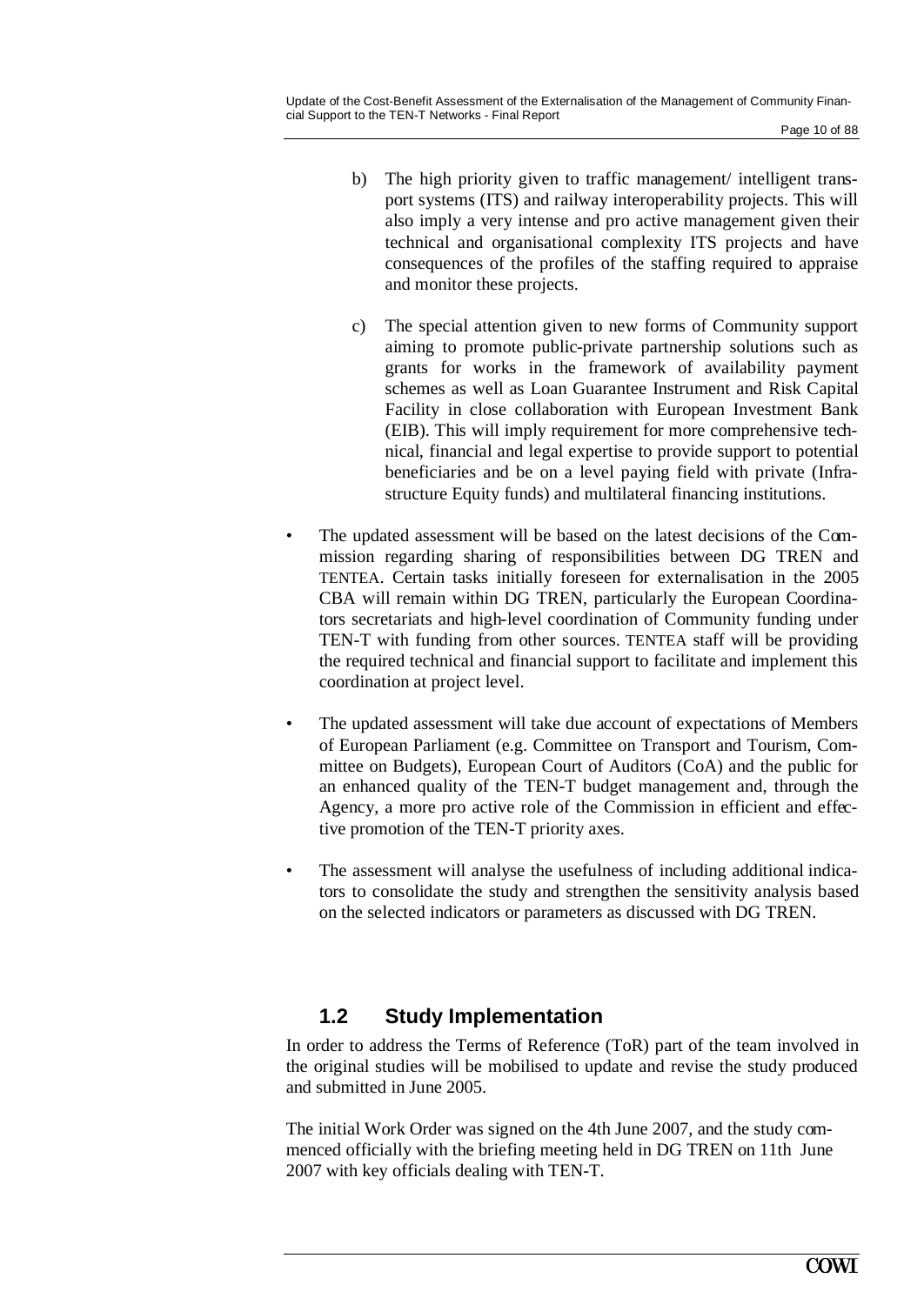Page 11 of 88

The study team, as defined in the proposal, comprises the following experts:

*Table 1.1 - Study Team Composition*

| <b>Position</b>               | <b>Name</b>            |
|-------------------------------|------------------------|
| Team Leader                   | Mr. Raphaël Zayat      |
| Evaluation expert, CBA, TEN-T | Mr. Martin Rune Jensen |
| Researcher                    | Ms. Bianca Holdford    |
| <b>Quality Assurance</b>      | Mr. Arne Kvist Rønnest |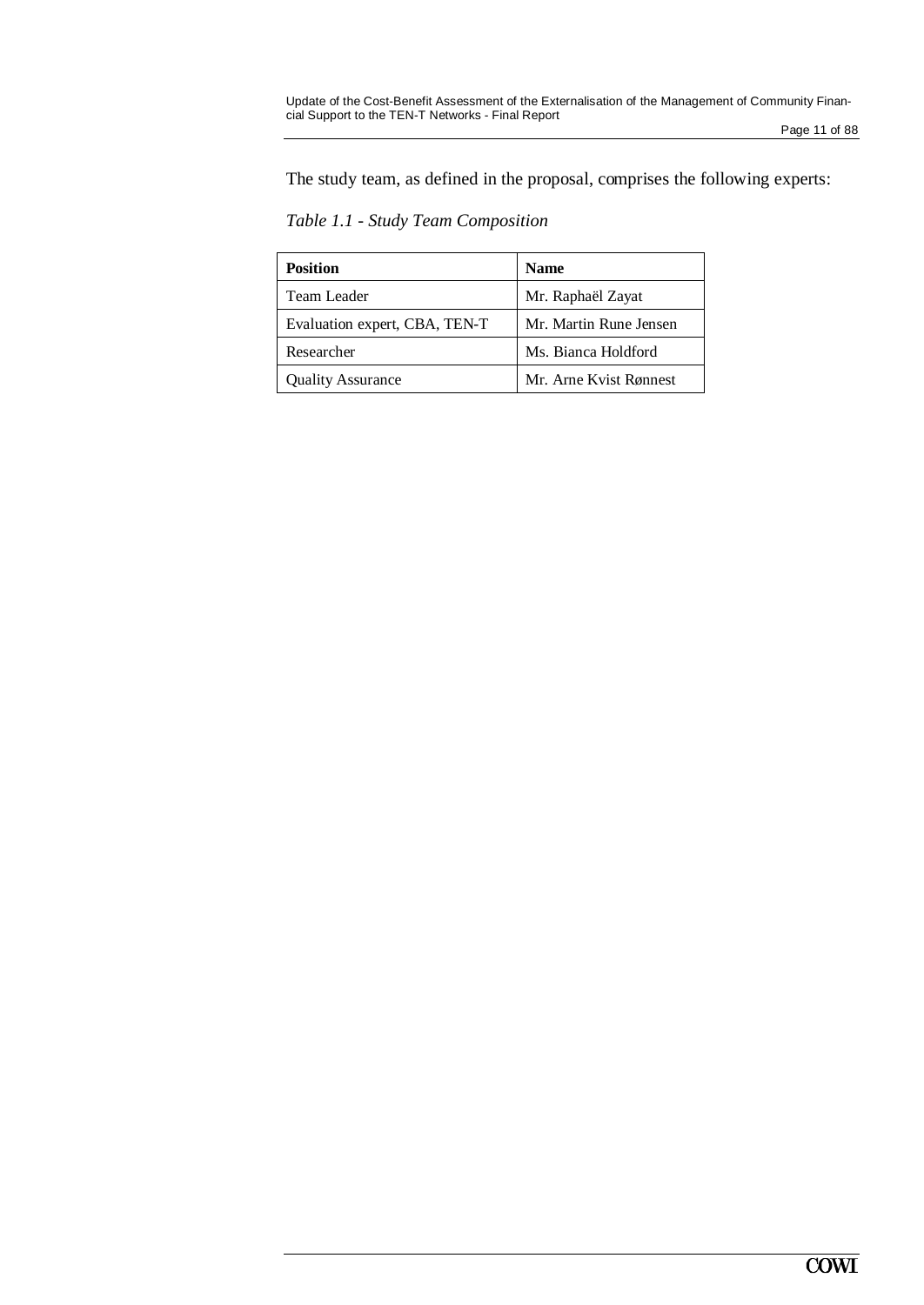# **2 Background**

The present chapter summarises the background of the present study, and is intended to provide the unfamiliar reader with the context of the Cost-Benefit Assessment (CBA), covering i.e. an outline of the TEN-T programme, the present management and a summary of the legal basis for an externalisation.

## **2.1 The TEN-T Programme and its Objectives**

### **2.1.1 Introduction**

Transport was one of the Community's first common policy areas and since the Treaty of Rome entered into force in 1958, transport policy has concentrated on removing barriers at the borders between Member States to facilitate the free movement of persons and goods.

In 1982, the Council approved a one-year Regulation on the financing of transport infrastructure projects. The creation of this specific budget line, dedicated to the financing of transport infrastructures, while limited at this stage to land modes only, was the seed for continuing action in the field of infrastructure of Community Interest.

Having started out as an annual programme granting 10 million EURO, expressed in ad hoc Regulations, the total support granted by the Transport Infrastructure Programme had grown, and amounted to 702 million EURO for the ten years 1982-92 and 385 million EURO for the one year 1993-94. The budget line supported infrastructure projects presented by the Member States to the Transport Infrastructure Committee and included, from 1990 onwards, in the triannual and later bi-annual programs in the field of transport infrastructures defined by the Commission. Over this period, the maximum amount of support was 25 percent of the total cost of projects and 50 per cent of the total cost of studies.

Thus, EU support for Member States transport infrastructure projects has evolved over time, starting as a limited yearly financial instrument, supporting very specific land transport projects in some Member States, becoming by 1995, under Regulation 2236/95 amended by Regulation 1655/99, a financial support measure available to all Member States and all transport modes, and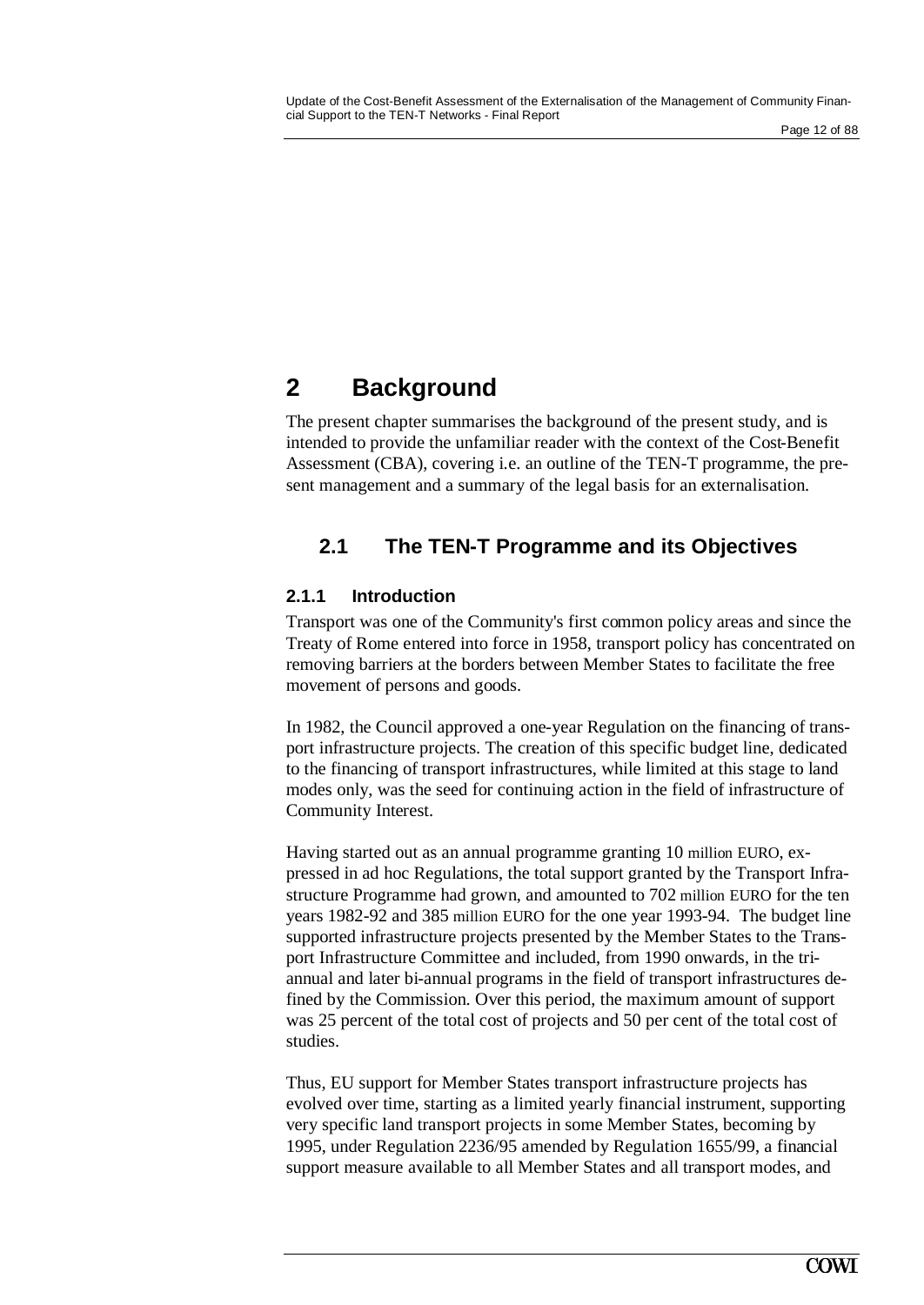with a primary focus on the fourteen Priority Trans-European Projects (the Essen Projects).

Besides the evolution of the financial instrument granting aid to the transport infrastructures in Europe, the developments described below contributed to the definition and development of a Trans-European Network policy for Transport:

- The 1993 White Paper on Growth, Competitiveness and Employment presented the financing of TENs as a critical issue needing a global solution which would encompass:
	- the adoption of the TEN guidelines, prepared by the Commission;
	- the adoption and implementation of the new general rules for the granting of Community financial aid in the field of trans-European transport and energy networks, and other innovative financing schemes;
	- improvement in the coordination of Commission procedures aiming at increasing the efficiency of the financial instruments; and
	- the creation of the Christophersen group to identify priority projects and accelerate their implementation.
- The adoption of the Maastricht Treaty gave a legal basis to the Commission's actions in the field of TENs (Title XII) by:
	- proposing a transport infrastructure policy based on guidelines defined at a European level; and
	- defining the different possibilities for financial support of the MS projects by the Union.
- In July 1996 the European Parliament and Council adopted Decision N° 1692/96/EC on Community guidelines for the development of the trans-European transport network (TEN-T). These guidelines comprise roads, railways, inland waterways, airports, seaports, inland ports and traffic management systems which serve the entire continent, carry the bulk of the long distance traffic and bring the geographical and economic areas of the Union closer together. These guidelines present a general reference framework for the implementation of the network and identification of projects of common interest. The time horizon to complete the network was 2010. The maps in Annex I of Decision 1692/96/EC illustrate the outline of the trans-European transport network as planned for 2010. The guidelines also included a list of 14 projects to which the Essen European Council (1994) attributed particular importance.
- More recently, the Commission White Paper "European transport policy" for 2010 : time to decide" Transport Policy White Paper, is proposing:
	- an Action Plan aimed at bringing about substantial improvements in the quality and efficiency of transport in Europe;
	- a strategy designed to gradually break the link between constant transport growth and economic growth in order to reduce the pressure on the environment and prevent congestion while maintaining the EU's economic competitiveness;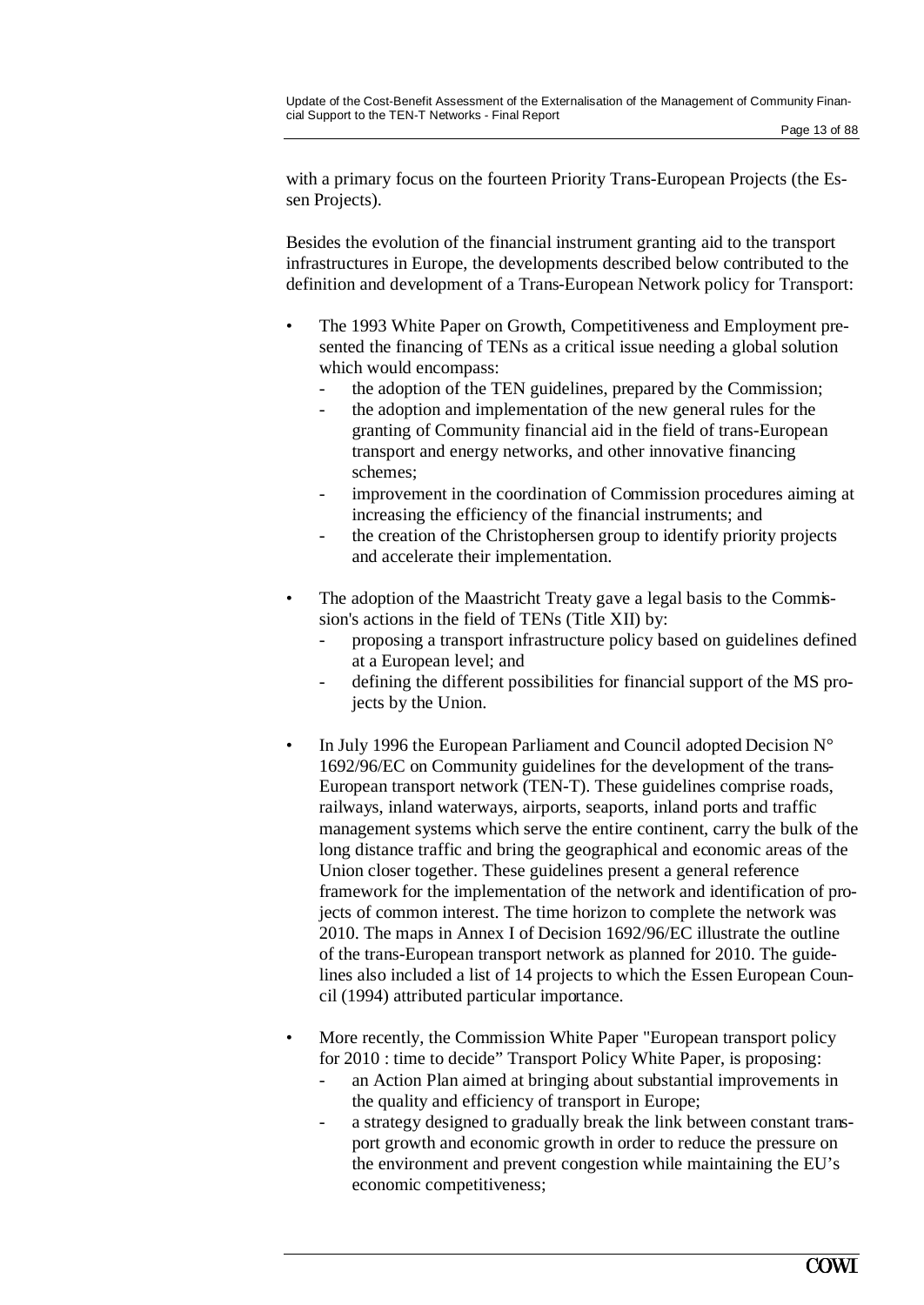- a series of 60 measures to develop a transport policy for Europe's citizens including to concentrate its funding on the missing links of in particular rail corridors giving priority to freight, the trans-European high-speed passenger rail network, including airport connections and infrastructure with genuine potential for transferring goods from the roads to the railways;
- Finally, the Commission Growth Initiative and its programme Quick-start realised in December 2003, set an ambitious framework for accelerating investment also in selected TEN-T projects.

#### **2.1.2 The TEN-T Objectives**

The legal basis of the current TEN-T programme is defined by the following four main papers:

- Decision 884/2004/EC of the European Parliament and of the Council of 29 April 2004 and amending Decision No 1692/96/EC on Community guidelines for the development of the trans-European transport network;
- Regulations (EC) No 680/2007 of the European Parliament and of the Council of 20 June 2007 laying down general rules for the granting of Community financial aid in the field of the trans-European transport and energy networks and,
- Commission Decision C(2001) 2654 final of 19/09/2001 establishing an Indicative Multi-annual Programme;
- Commission Decision of October 2006 establishing the Tran-European Network Executive Agency pursuant to Council Regulation EC No 58/2003.

#### *Decision of the European Parliament and of the Council of 29 April 2004 and amending Decision No 1692/96/EC on Community guidelines for the development of the trans-European transport.*

The objectives and scope of the TEN-T were defined in Decision No. 1692/96/EC of the European Parliament and of the Council of the European Union of 23 July 1996 (the Guidelines).

The Guidelines define the objectives and scope of the TEN-T and describe the priorities and the characteristics of the networks for each transport mode. The description is general and is supplemented by maps of the various networks. Generally, the networks are extensive and give room for a large number of possible TEN-T projects. The Guidelines also present the priorities and broad lines of measures envisaged, and identify projects of common interest. They explain that TEN-T is to be established gradually by 2010 by integrating transport in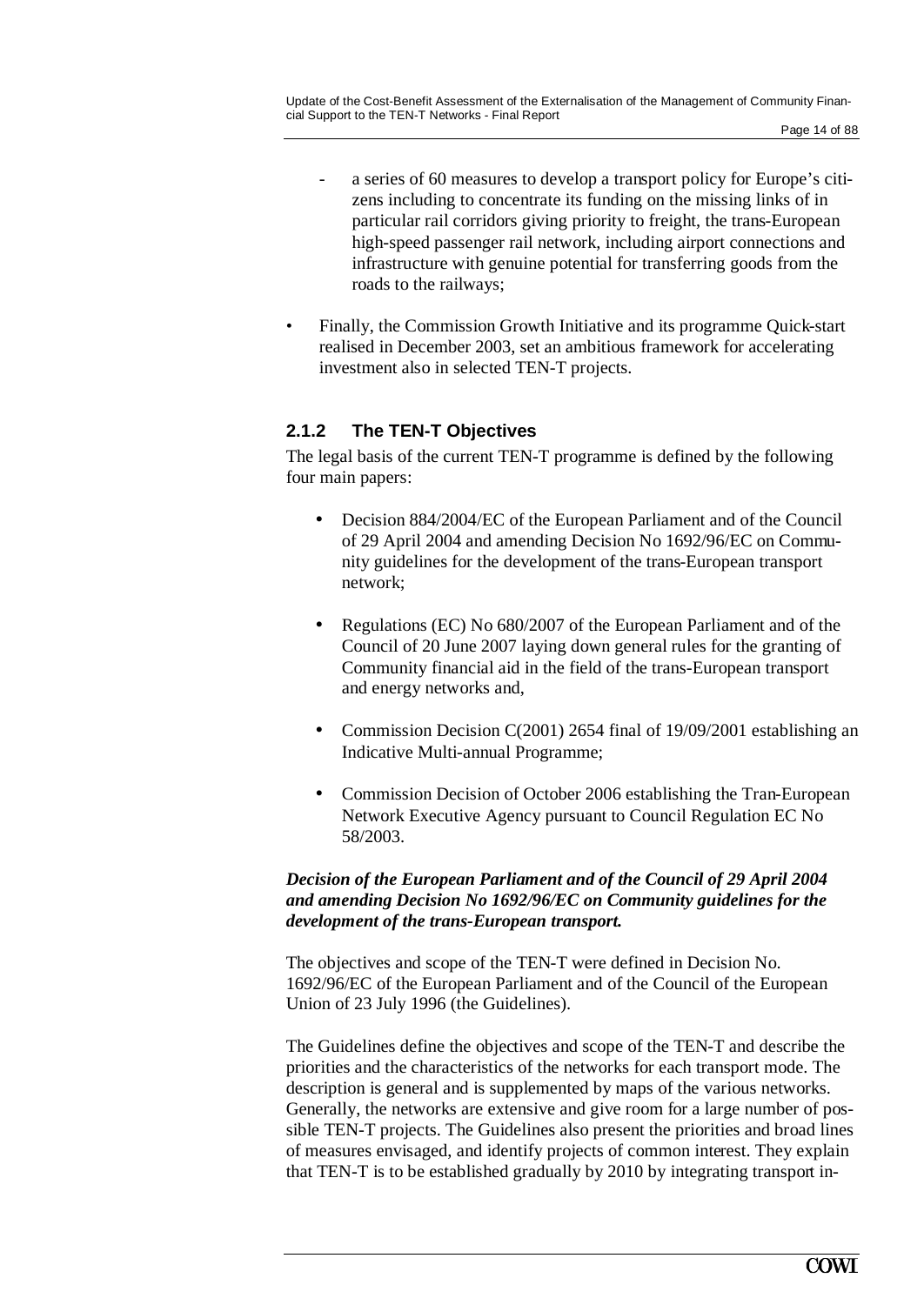frastructure networks throughout the Community in accordance with the outline plans and specifications annexed to the Guidelines.

The objectives can be summarized as sustainable mobility of persons and goods, while helping to achieve the Community's objectives in respect of the environment and competition. They cover all modes of transport and optimal use of existing capacities. The network covers the whole territory of the Community to facilitate access in general, to link peripheral regions to the central regions and to interlink the major conurbations and regions. It includes transport infrastructure, traffic management systems and positioning and navigation systems.

The priorities are widely spread. They include bottlenecks, missing sections and major routes, but also include infrastructure for access to the network, making it possible to link peripheral regions to the central regions, and integration of environmental concerns into the design and development of the network. Other key priorities are optimisation of the capacity and efficiency of existing infrastructure, interconnection points and intermodal platforms, improved safety and network reliability and systems for the management and control of network traffic and user information which allow optimising the use of infrastructure.

#### *Revision of the TEN-T Guidelines*

The Guidelines included an article on revision. Before 1 July 1999, and every five years afterwards, the Commission shall submit a report to the European Parliament and the Council, indicating whether the Guidelines should be adapted to take account of economic and technological developments in the transport field, in particular in rail transport.

Revised Guidelines were proposed to the Parliament and the Council in 2001 (introducing 20 Priority Projects) and 2002 (together with request for increased EU support) without reaching agreement. Consequently a High-Level Group on the TEN-T (Van Miert Group) was set-up by the Commission to undertake an in-depth revision of the Guidelines that was proposed again to the Parliament and the Council in October 2003 and adopted on 24 April 2004.

The revised Guidelines introduce the following amendments:

- a new list of priority projects integrating the networks of the new 10 Member States. 10 new Priority Projects are added to the list of priority projects proposed in 2001, including new forms of support for the development of trans-national projects for motorways of the sea. The estimated cost to complete these 30 projects is estimated to be around 225 billion EURO by 2020;
- a "European interest" label is granted to these projects giving them priority to use the Community resources available in accordance with the rules applicable to the Community financial instruments for the networks; in particular, this label provides for the Member States to carry out, prior to the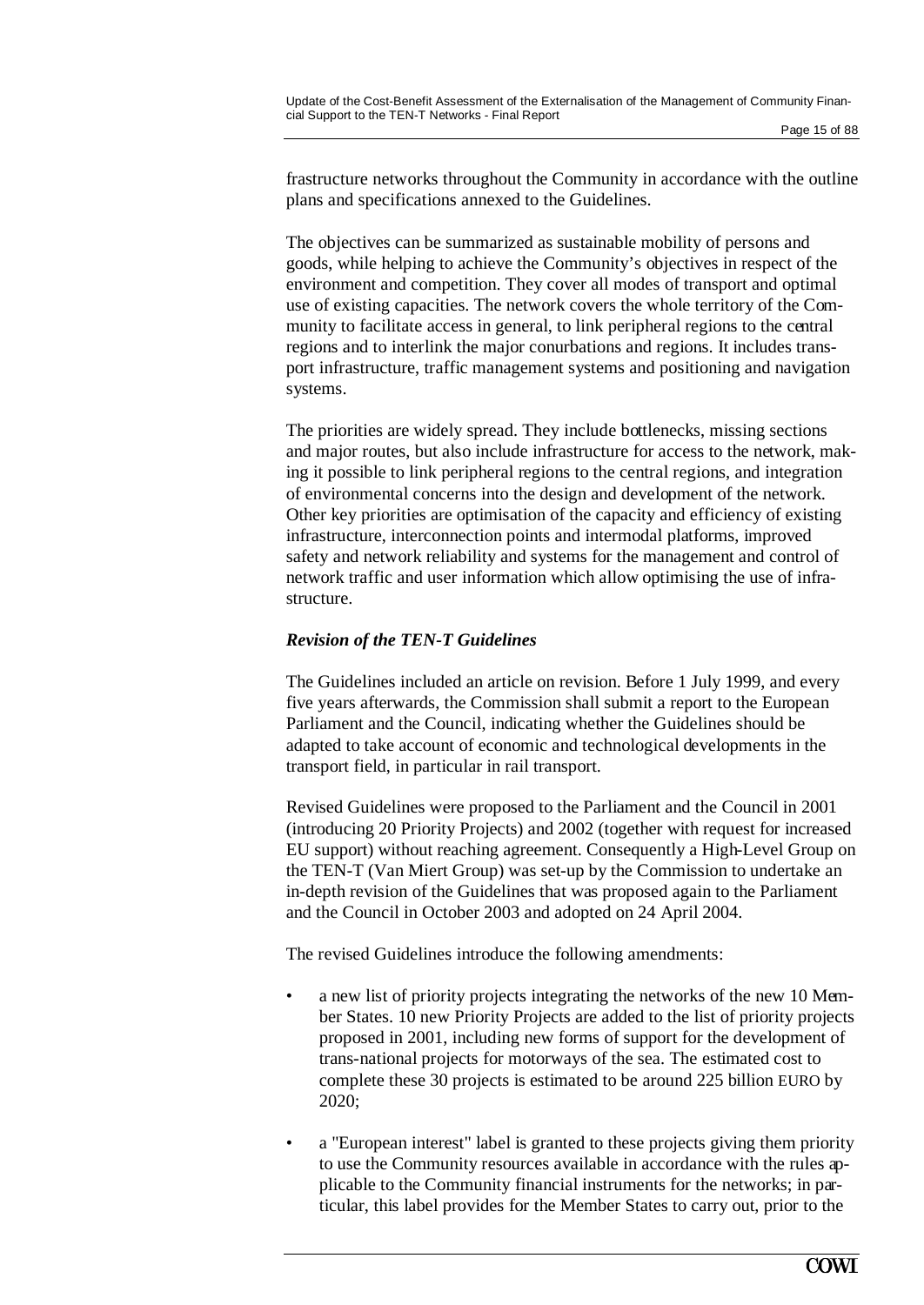authorisation of projects, coordinated evaluation and public consultation procedures or a common transnational enquiry in the case of certain crossborder sections;

- a mechanism aiming at closer operational and financial coordination between the Member States for certain projects or groups of projects declared to be of European interest, with the designation of "European Coordinators";
- the deadline for completing the trans-European network is extended to 2020.

#### *EC Regulations laying down general rules for the granting of Community financial aid in the field of the trans-European transport and energy networks*

#### *The 2000-2006 Programming period: Council Regulation (EC) 807/2004*

The rules for Community support to the TENs (the TEN financial regulation) were initially defined in Council Regulation (EC) No 2236/95 of 18 September 1995. It was then amended to cover the period from 2000 onwards by Council Regulation (EC) 1655/1999 of 19 July 1999. The latest amended Regulation 807/2004 in force in the previous programming period followed the conclusions and recommendations of the Van Miert High-Level Group (see below) and was adopted on 21 April 2004. The regulation established that Community support can be granted to projects of common interest, identified within the framework of the Guidelines (see below). The TEN financial regulation set out eligibility and selection criteria for projects and studies, forms of aid, control provisions and monitoring and evaluation arrangements for supported projects and studies. Community support could be given in one or more of the following forms:

- 1. Co-financing of studies, including preparatory studies, feasibility studies and evaluation studies
- 2. Interest rate subsidies (max 5 years duration)
- 3. Support for loan guarantees
- 4. Direct investment support (grant)
- 5. Risk capital participation (max 1% of TEN budget)
- 6. Combinations of the above five types of support.

The levels of support defined in Regulation 2236/95 have been maintained, i.e. maximum 50% of the total study cost and up to 10% of total investment cost of projects. However, Community aid could possibly reach 20% of total investment in the case of:

- the Satellite positioning and navigation system (Galileo).
- cross-border sections of the Priority Projects started before 2010 (missing links) and used by long distance transport services (mainly railways and motorways of the sea). This would cover projects in one Member State, the benefits of which accrue mainly to other member States.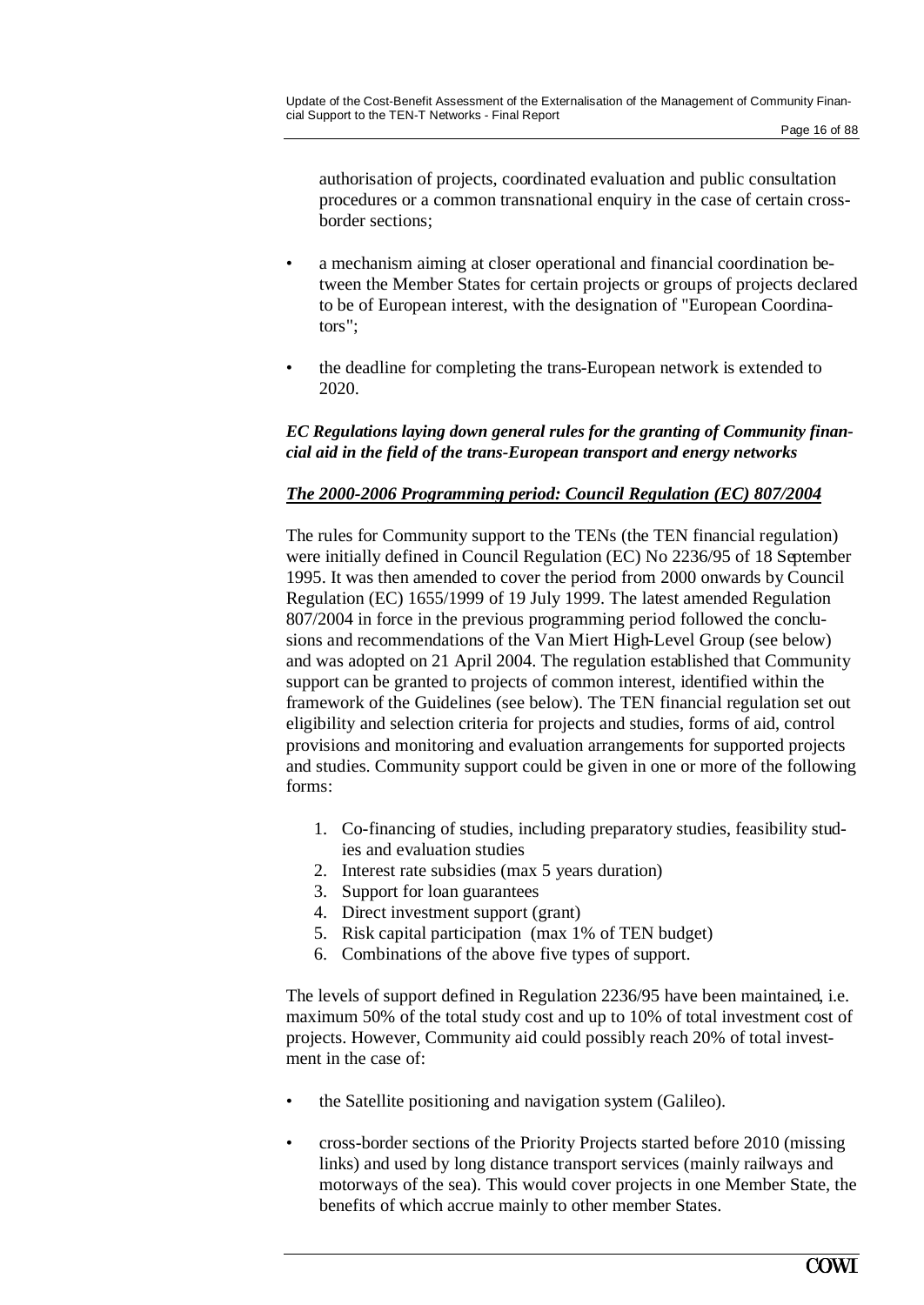The budgetary resources allocated by the Commission for the 2000-2006 period amounts to 4.6 billion EURO of which 4.17 billion EURO were earmarked for Transport.

The Regulation clearly indicated the preference of the European Union for environmentally friendly transport mode as it stresses that at least 55 % of the budget should be devoted to rail (including combined transport) and a maximum 25% to roads.

Taking account of the principles of the Sound and Effective Management 2000 programme, the Regulation introduced a genuine multi-annual approach with:

- Inclusion of provisions for a "multi-annual indicative programme" (MIP), the purpose of which is to give a clear indication of planned spending on major projects and on other significant categories of projects (see below). No more than 75% of the TEN-T budget can be allocated to the MIP, i.e. 3.127 billion EURO
- Inclusion of improved control and "sanction" mechanisms (including " $n+2$ " rule<sup>2</sup> and maximum two Decisions can be opened at the same time for a given project)

The Regulation also introduced the Commission's willingness to promote the recourse to private sources of funding and PPP initiatives in TEN-T projects. The adoption of the MIP should also be seen as a way to guarantee private investors that EU funding will be committed to long-term investments projects such as the TEN-T.

In appropriate cases, budgetary commitments to long-term projects with high financing requirements should be annually committed by instalments, based on the initial Commission decision to finance the project (MIP). Commitment appropriations related to the Financial perspectives 2000-2006 period are generating disbursements after 2006. As of 5/10/2007, the backlog, number of open decisions and remaining TEN-T budget to paid out was as follow:

| <b>Date</b>             | 5/10/2007 | 1/1/2008 | 1/1/2009 | 1/1/2010 | 1/1/2011 |
|-------------------------|-----------|----------|----------|----------|----------|
| <b>Remaining Budget</b> | 947       | 800      | 450      | 100      | 10       |
| $(RAL)$ [million]       |           |          |          |          |          |
| <b>EURO]</b>            |           |          |          |          |          |
| No. of Open Deci-       | 444       | 400      | 270      | 140      | 10       |
| sions                   |           |          |          |          |          |

 $\overline{a}$ 

*Table 2.1 - Remaining Budget and number of open Decisions* 

**Source: DG TREN.** Figures are accurate for the 5/10/2007 (SINCOM). All other figures are indicative, as they are estimates based on past experience.

<sup>&</sup>lt;sup>2</sup> The assistance granted to a project on which work has not begun within two years from the date of its expected start as indicated in the EU decision shall be cancelled.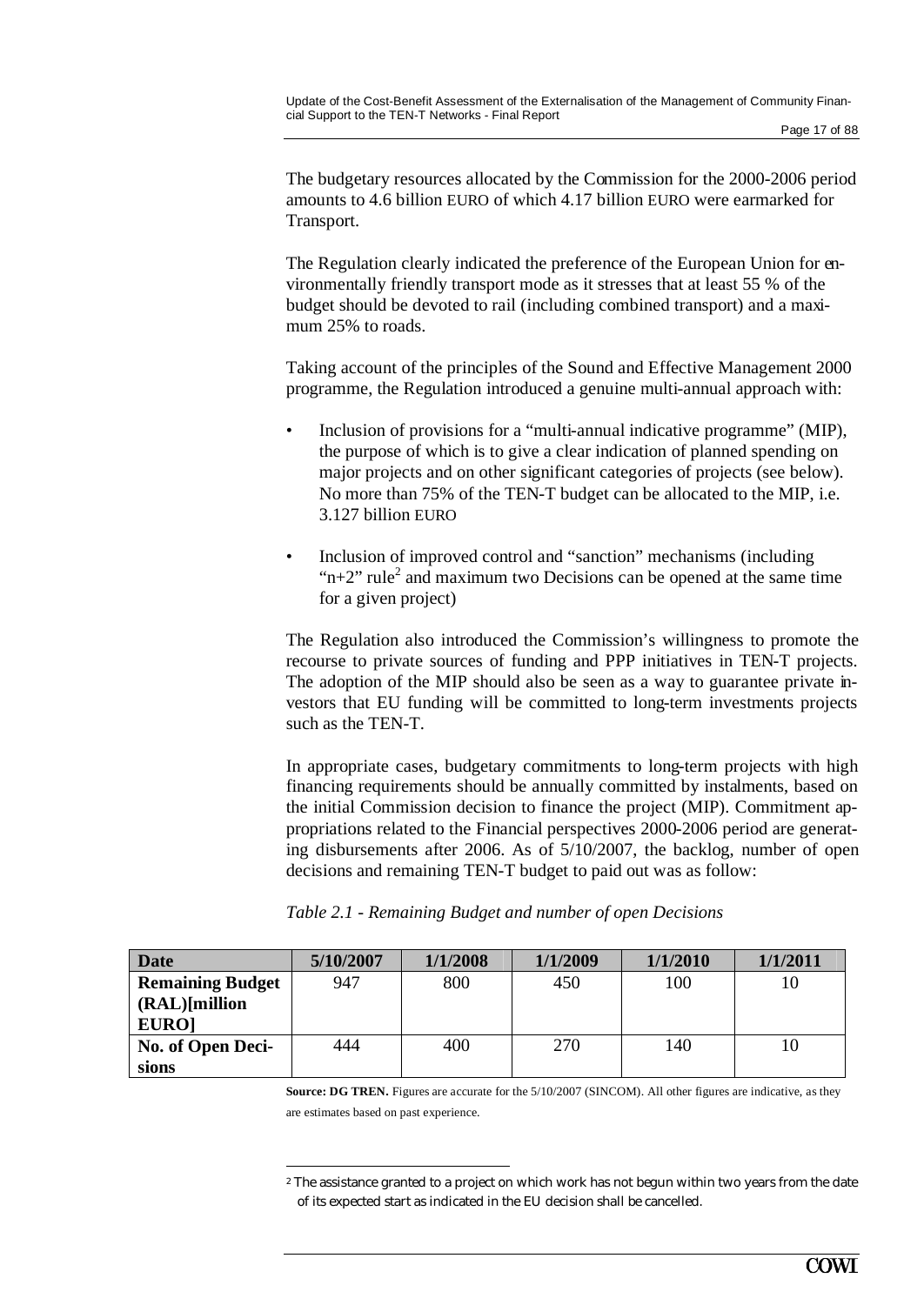#### *Framework Commission Decision C(2001) 2654 final of 19/09/2001*

As mentioned above, the adoption of a Multi-annual Indicative Programme for granting EU support to TEN-T for the period 2001-2006 was a Commission signal of a firm financial commitment to support the priority projects through annual commitments. It is intended to give sufficient incentive and a guarantee to potential investors or project promoters so that a certain level of funding will be provided by the Community throughout the implementation phase of the projects.

The Decision provides that a maximum of 3.13 billion EURO can be allocated to the different components of the indicative multi-annual programme; this corresponds to 75 % of 4.17 billion euros. The Decision defines (once for the whole period) the list of eligible projects. It also gives an indicative breakdown of allocation of Community support committed to:

- The 11 remaining Essen Priority Projects to be achieved with 1.3 billion EURO
- Galileo with 550 million EURO
- Projects of Common interest or Coherent group of projects (i.e.: ITS, removal of railway bottlenecks, etc) with 0.9 billion EURO

The MIP functions as a planning instrument for the elaboration of the annual draft decisions of the Commission (Annual Financial Decision for a MIP project) without involving the TENs Financial Assistance Committee. It was introduced in order to recognize and deal with the longer-term nature of some TEN projects by providing a framework in which the decisions can be made for the allocation of the TEN-T budget. Thus, Member States are given an indication of the likely allocation of funds over a period of several years, in advance. The need for this longer-term perspective results directly from the particular nature of the transport infrastructure projects themselves. In general, they require long periods of consultation, preparation and implementation, but only begin to make any financial returns at a much later stage.

Call for inclusion of new projects in the MIP can only take place in the context of a revision of the MIP (mid-term review by 2004) or the establishment of a new MIP after 2006.

For the programming period 2007-2013, the MIP will be replaced by a Multi-Annual Programme (MAP), which is currently under discussion and will be made available in the coming months.

#### *The 2007-2013 period: Regulation (EC) No 680/2007 of the European Parliament and of the Council of 20 June 2007*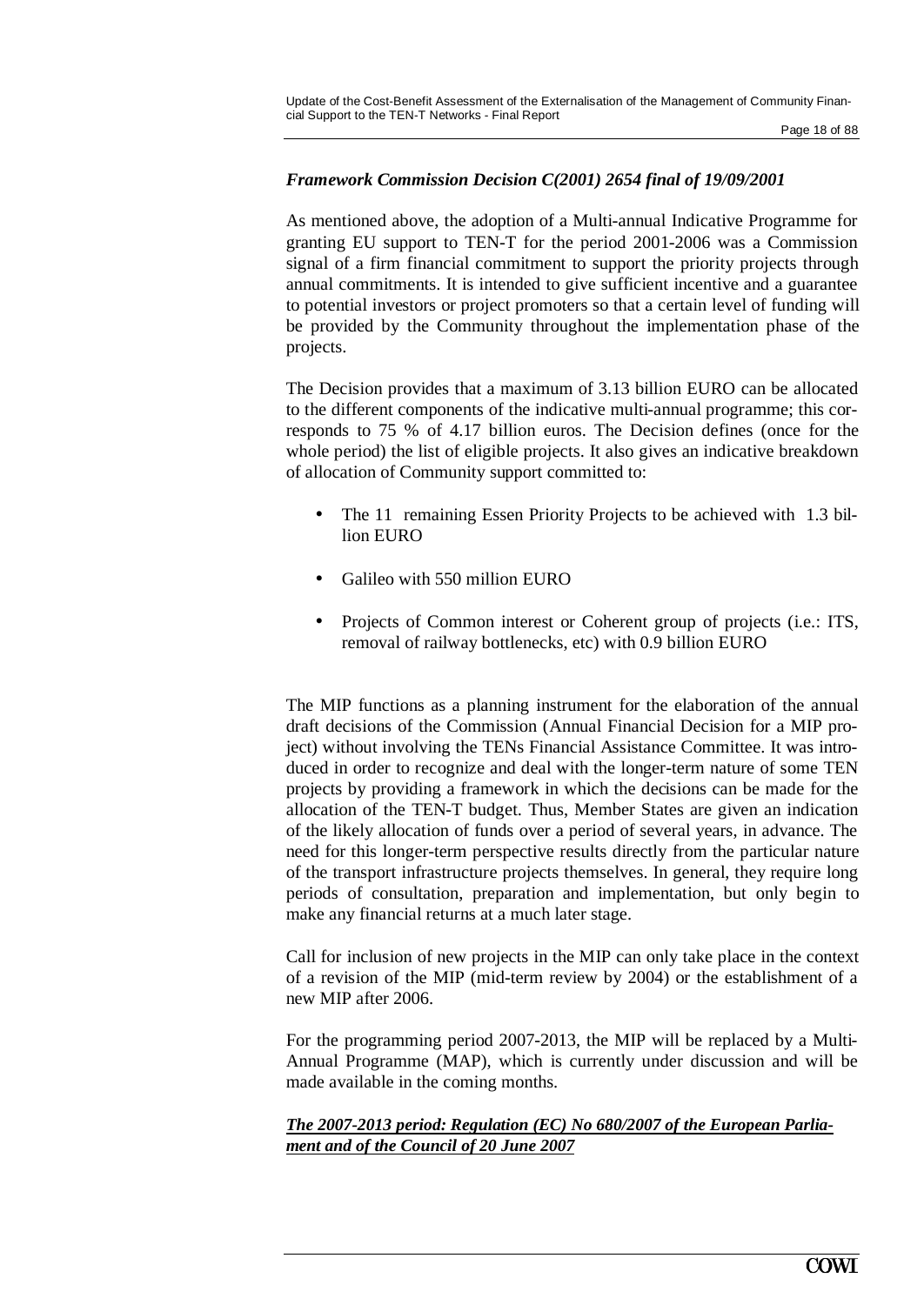Further to the adoption of the EU financial Framework for the period 2007- 2013, the Commission presented on 14/7/2004 a proposal for a new European Parliament and Council Regulation amending further Council Regulation 2236/95 – COM 52204) 475 final. With this new proposal the Commission was proposing a major increase of the budget for the trans-European transport and energy networks (TEN) and modification of the rules for the granting of financial aid that should foster the public and private investments in energy and transport infrastructures and technologies in an enlarged Europe.

In the transport sector, the proposed regulation provided for a budget of 20.35 billion EURO, focuses aid on a limited number of projects3 and argued to authorise maximum level of EU aid as follow:

- TEN-T priority projects: up to max 50% for studies (including geological investigations) and 30% for construction works; this ceiling being increased to 50% of the costs of cross-border projects as an incentive in exceptional cases.
- Other projects of common interest: up to max 50% for studies and 15% for construction works; this ceiling being increased in exceptional cases to 50% of the costs of projects linked to: the deployment of interoperable systems, security or safety systems.

In addition, the proposal suggested that the granting of aid to beneficiaries will be subject to compliance with the objectives of modal shift and interoperability. In addition to direct grants, interest rate rebates on loans, participation to risk capital funds, it proposed that EU support also provides for loan guarantees to cover risks after the construction phase. It also foresees a clarification of the respective role of the Commission and of the Member States in the management of the aid and explicitly provided the possibility for the Commission to delegate the management of the TEN-T programme to an Executive Agency.

**The new TEN-T financing Regulation** finally adopted by the European Parliament and approved by the Council's common position on the 23rd May 2007 provides for a more modest budget but nonetheless constitutes a relative4 increase compared to the previous period. In total, the financial envelope for the implementation of this Regulation for the Period 2007-2013 shall be 8,168 billion EURO of which 8,013 billion shall be for transport and 155 million for energy.

The regulation also introduced a number of other changes namely:

<sup>3</sup> Primarily the works on 30 TEN priority projects (costing a total of 225 billion EURO) decided by Parliament and the Council on 29 April 2004 and programmes to deploy the European air traffic and rail management systems. It was proposed that TENT-T financial commitments will gradually increase from 900 million EURO in 2007 to respectively 2 344 million EURO in 2009, EURO 3 544 million EURO in 2011 and 4 931 million EURO in 2013.

<sup>4</sup> Since 2007, the 12 new member states are also eligible to TEN-T funding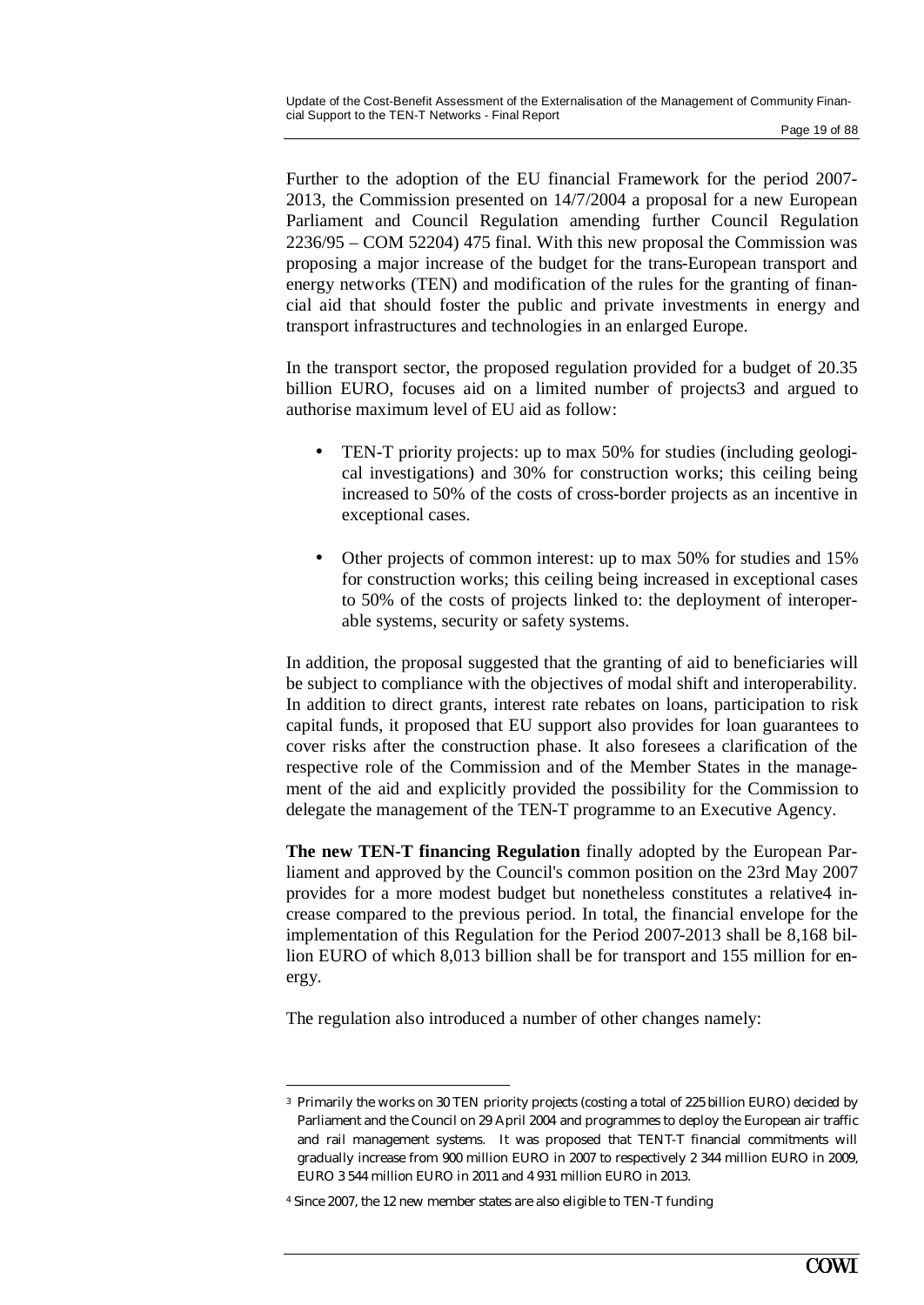**New Definitions:** Two new terms are introduced into the new regulation namely "project of European Interest" and "Cross-border section" which recognise the trans-border nature of transport and energy networks in a united and enlarged Europe and its neighbours.

The terms "loan guarantee instrument" and "availability payment schedules" are also introduced as both terms and financial instruments.

**Project Eligibility:** Under the new regulation, Article 3 allows transport related project which have a cross border component to receive community financial aid so long as there is an agreement between the Member State and third country concerned.

**Project Selection:** In contrast to the old regulation, under the selection of projects in the field of transport the new regulation gives special attention to priority projects, projects which eliminate bottle necks and projects contributing to the improvement of the quality of services, safety and security of users. Under the energy domain, it gives additional attention to the development of networks which will help to reduce the isolation of less favoured areas and island regions.

**Methods of Community Financial aid:** Articles 2 and 6 introduce the most significant changes to the regulation. Two new forms of granting for community aid are integrated into the regulation, namely, the loan guarantee instrument and grant for works in the framework of availability payment schemes:

- **Loan Guarantee Instrument**  this is issued by the European Investment Bank (EIB) for a stand by credit liquidity facility provided to projects of common interest in the field of transport. The duration of these guarantees must not be more than 5 years following project commencement. Only in duly justified cases can it be of 7 years. In terms of its contribution from the EU's general budget, the loan guarantee must not exceed 500 EURO million.
- **Grant for works for availability payment schemes (for PPP):** financing schemes for transport infrastructure projects built and operated by a private investor who could receive periodic payments after the construction phase for the infrastructure service provided

In addition, the total amount of financial aid granted has also changed to the following rates:

| <b>Proposed Regulation</b>                                                                                       | <b>Adopted Regulation</b> |
|------------------------------------------------------------------------------------------------------------------|---------------------------|
| <b>Studies</b> - 50% of total eligible cost of studies<br>whatever the project of common interest con-<br>cerned | No change                 |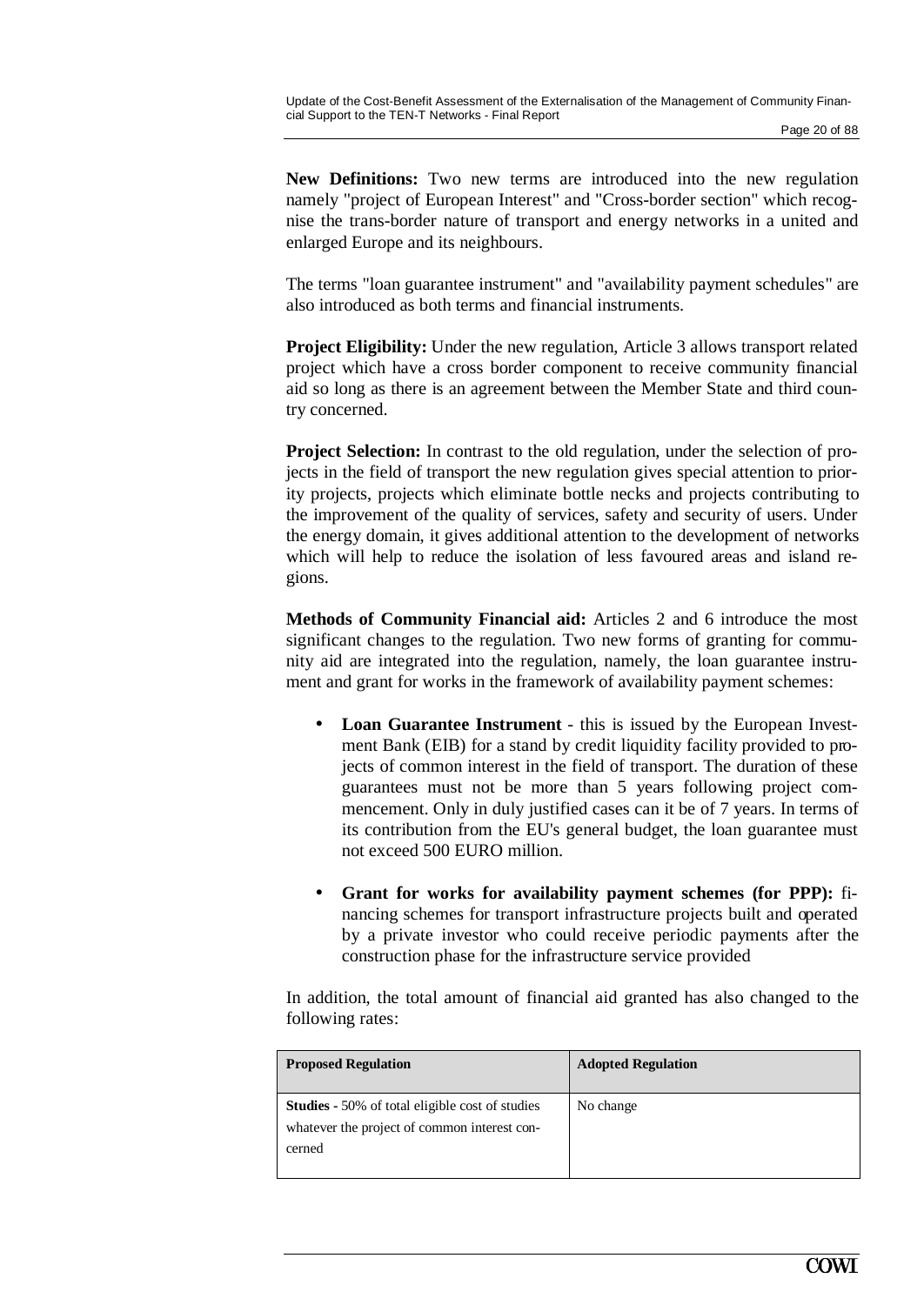| <b>Proposed Regulation</b>                                                                                                                                                                                                                                                                                | <b>Adopted Regulation</b>                                                                                                                                                                                                                   |
|-----------------------------------------------------------------------------------------------------------------------------------------------------------------------------------------------------------------------------------------------------------------------------------------------------------|---------------------------------------------------------------------------------------------------------------------------------------------------------------------------------------------------------------------------------------------|
| Works - priority projects in the field of trans-<br>port<br>a maximum of 30% of total eligible cost of<br>works, exceptionally trans-frontier sections of<br>projects included in TEN-T programme can<br>benefit form a maximum grant of 50% of total<br>eligible costs provided they started before 2010 | Works priority projects in the field of transport<br>a maximum of 20% of the eligible costs<br>a maximum of 30% of eligible costs for<br>cross border sections provided the MS pro-<br>vide EC with all necessary financial guar-<br>antees |
| Works - priority projects in the field of energy<br>a maximum of 20% of the total eligible costs of<br>works                                                                                                                                                                                              | Works - projects in the field of energy<br>a maximum of 10% of the total eligible costs                                                                                                                                                     |
| For projects in the domain of transport: a maxi-<br>mum of 15% of the total eligible costs of works<br>(except for projects linked to deployment of<br>interoperable systems of safety and security).<br>The rate may reach a maximum of 50% adjusted<br>to relation to the benefits of other MS          | For projects in the field of transport (other than<br>priority projects): a maximum of 10% of eligible<br>costs.                                                                                                                            |

The European Rail Traffic Management System  $(ERTMS)^5$  has, in addition been added to the new regulation. Track-side equipment receives a maximum of 50% of the eligible costs of studies and works as does on board equipment for costs of developing and making prototypes and costs of series equipment for the installation of ERTMS on rolling stock.

Road, air, inland waterway, maritime traffic and coastal traffic management systems receive a maximum of 20% of the eligible costs of works.

The foreseen indicative commitment appropriations for the TEN-T operational budget to be managed by TENTEA for the 2007-2013 period are broken-down as follow:

<sup>5</sup> This is the initiative from EC to create a unique signalling standard as a cornerstone for the achievement of the interoperability of the trans-European rail network. It has two major functional aims: a) Ensures safe operation of the trains in the network and b) Deals with the traffic and infrastructure management issues to enable the optimisation of the capacity of the lines and the utilisation of the fleet.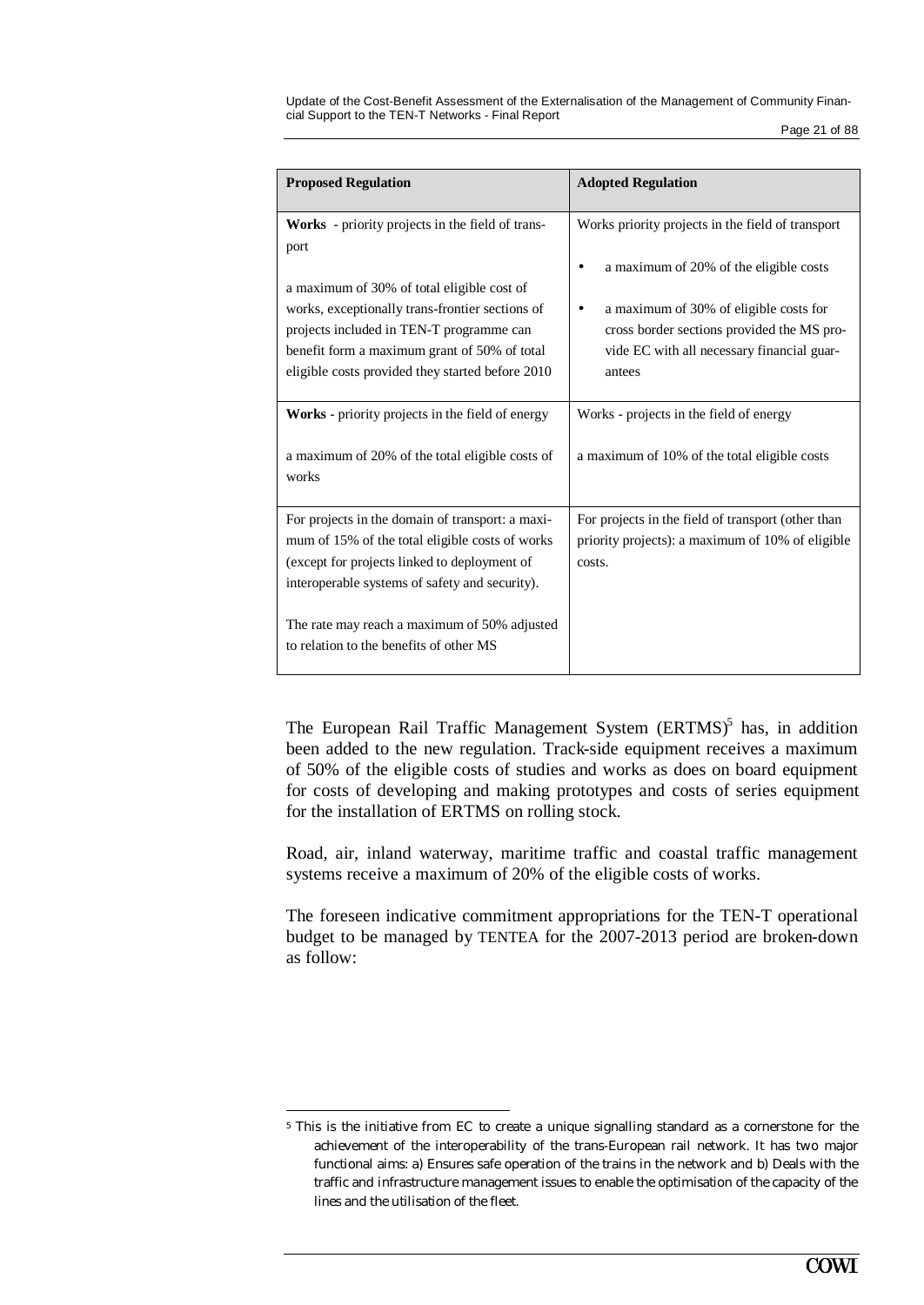| million<br><b>EURO</b> | 2007 | 2008 | 2009                                                            | 2010 | 2011 | 2012 | 2013 | $2014$   2015            |                | <b>Total</b> |
|------------------------|------|------|-----------------------------------------------------------------|------|------|------|------|--------------------------|----------------|--------------|
|                        |      |      | $817,4$   936   1.015,1   1.048,2   1.228,2   1.343,2   1.528,2 |      |      |      |      | <b>Contract Contract</b> | $\blacksquare$ | 17.916,3     |

*Table 2.2 -TEN-T operational budget for 2007-2013*

#### *Commission Decision of October 2006 establishing the Tran-European Network Executive Agency pursuant to Council Regulation EC No 58/2003*

In October 2006, the Trans-European Transport Network Executive Agency (TENTEA) was created by the Commission's Decision C(2006)5034 in accordance with Council Regulation (EC) No. 58/2003 (which lies down the statute for executive agencies to be entrusted with certain tasks in the management of Community programmes). It clearly sets out the rationale for having such an agency as well as its roles and responsibilities. The exposé des motifs foresees that the TENTEA should operate during the period 2006-2008 with a total staff of 44 persons and mainly deal with the financial management and monitoring of the 444 open Decisions from the 2000-2006 that represents a back-log of approximately 947 million EURO. The TENTEA staff should reach 99 staff to implement the 2007-2013 budget.

## **2.2 Present Management of TEN-T budget**

While the TEN-T budget line has supported an increasing number of individual projects and studies in Member States, up to now the staff dedicated to its management has not grown in the same proportion. Although the bulk of the TEN-T selected projects' funding has been provided by the European Investment Bank, in the form of loans, and by the Structural and Cohesion Funds, in the form of grants, as was mentioned above, money from the TEN-T budget line is intended to be instrumental in helping these projects through their initial phases and all over the European Union.

In its latest report on the management of TEN-T, the  $CoA<sup>6</sup>$  highlighted that TEN-T appropriations that represented 54% of the 2004 DG TREN budget was managed by only 5% of DG TREN staff (or 55 Full Time Equivalent- FTE). In 2004, 459 TEN-T actions or open Decisions were managed by 18 Desk Officers (DO) – in FTE- which corresponds to an average of 26 projects per DO.

### **2.2.1 Co-ordination of the TEN-T Programme**

For the time being, TENTEA is in the process of recruiting staff and is not yet fully operational. The management and monitoring of TEN-T projects today is still performed "in-house" by DG TREN staff as of the 2004-2006 period.

<sup>6</sup> Special report 6/2005 on TEN-T, p14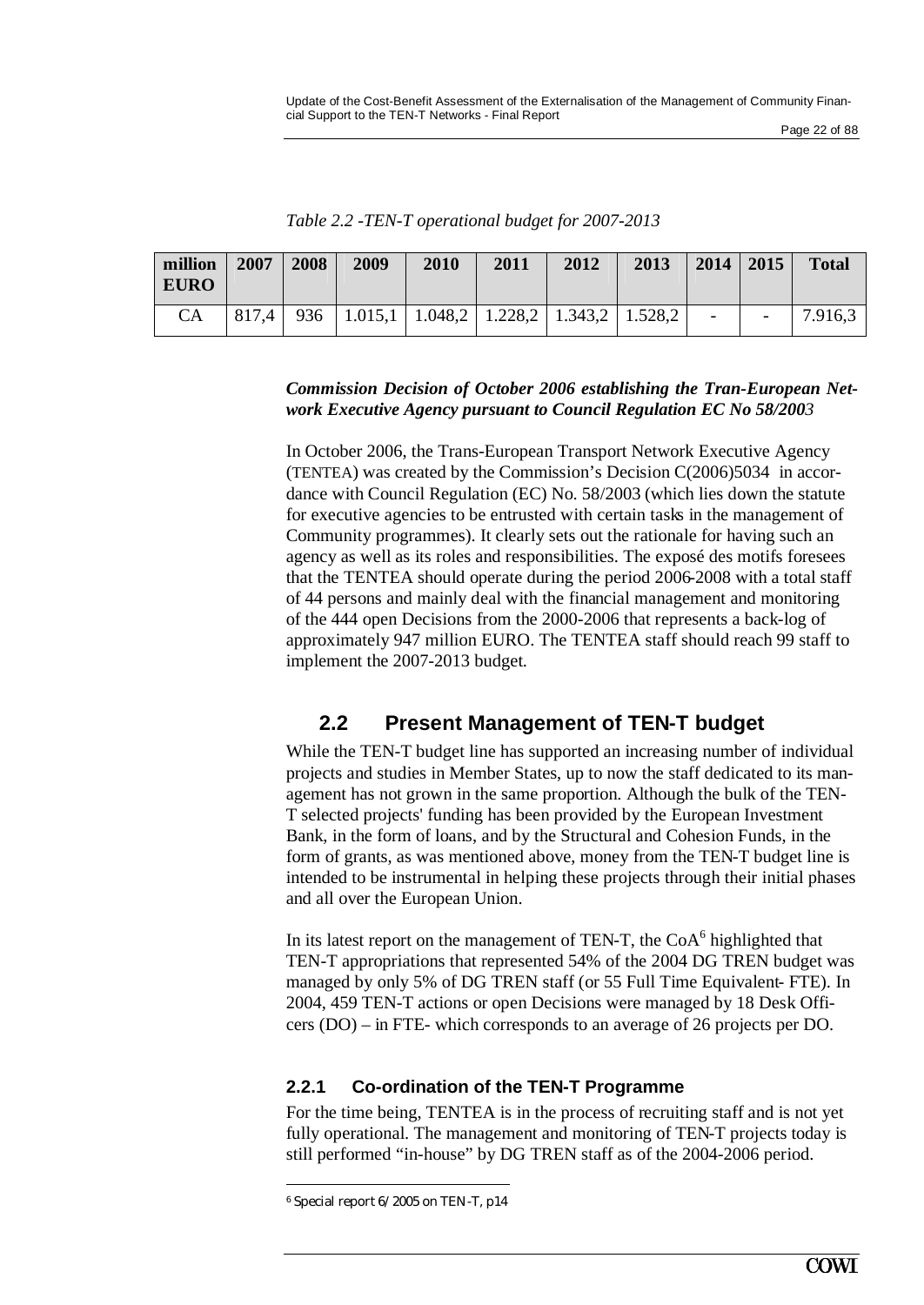DG TREN is divided into eleven directorates of which four deal specifically with Transport. Directorate B is responsible for TEN policy and projects; E deals with inland transport (including Satellite Navigation Systems); F with air transport; G with maritime transport; the financial activities related to managing the current TEN budget, negotiating the next year's budget and financing for the medium term, and reviewing and auditing previous spending are shared between Directorates R and B.

The TEN-T funding programme is co-ordinated and managed by Unit B2 of DG TREN. This Unit deals with organising the initial selection of projects, their day-to-day administration (involving contact with Member States and Project Promoters) and, through the Financial Assistance Committee and the Multi-annual Indicative Plan, the general allocation of funds, and overall policy and direction of the TEN-T programme. Daily financial management and control of all TEN-T projects is performed by the Unit B3 with interaction of R1 Unit (counter-weight with ex-ante approval).

Thus Units B2 and B3 deal with the financing and management of support to TEN projects. In 2007, these 2 units totalised 53 staff. Within the unit B2, Desk Officers have been allocated responsibility for specific Member States. The Desk Officers also work closely with the modal Directorates (E, F & G). In addition to their geographically-based specialisations, they also have specific horizontal responsibilities, for areas such as PPPs, links with the Cohesion Fund and ERDF etc. The Desk Officers maintain an informal dialogue with Member States and other relevant parties, which ensure the efficient functioning of the more formal institutions of the TEN-T programme, such as the Financial Assistance Committee.

Partly triggered by reports from the CoA, DG TREN is continuously trying to improve its tools and procedures for the management and monitoring of the cofinanced projects. A new access database for the monitoring of TEN-T projects expenditure and work progress is under development and will complement an integrated IT system (PMS) for the follow-up and monitoring of all DG TREN Decisions and Contracts that has been developed recently. Calls for proposals, application forms, and guidance manuals are available and can be submitted on-line. Information on projects and TEN-T decisions are accessible and updated on DG TREN intranet.

Since 2000 DG TREN has developed its own manual for contractual and financial procedures. The entry into force of the new EU Financial Regulation has called for tighter financial and control procedures and a yearly updating of the DG TREN manual which includes a section dedicated to commitment and management of TEN-T grants. A working group composed of representatives from Unit R1 and the operational Directions has been established and meets regularly in order to discuss how to improve the procedures (simplification and adaptation to the new Financial Regulation) of TEN-T management from the legal and financial point of view.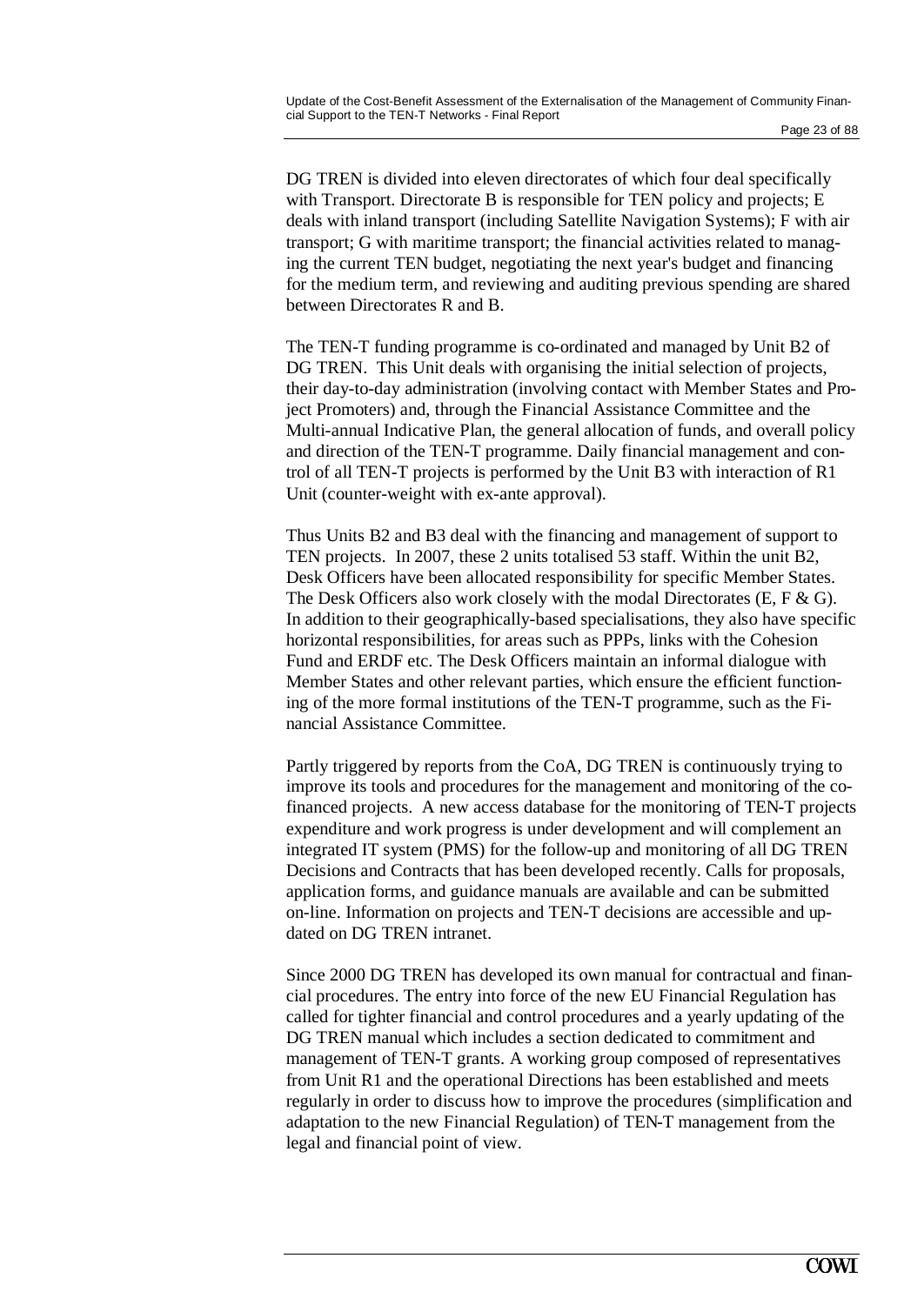### **2.2.2 The TEN-T Annual Programme cycle**

As mentioned previously, the CoA performed an in-depth analysis of the management of the TEN-T budget as well as a detailed break-down of the different tasks related to the TEN-T project cycle. A flow chart describing the different tasks related to the management and monitoring of TEN-T applications and Decisions and the proposed split of responsibility between DG TREN and TENTEA is presented in Appendix A.

The right column corresponds to the comprehensive set of tasks to be carried out by TENTEA under its extended mandate after 2008. The current mandate of TENTEA is limited to the ones delineated by the dotted line box.

### **2.2.3 The Financial Assistance Committee**

The TEN-T Financial Assistance Committee (FAC) is a Council body which provides a forum for discussion and adoption of the Decisions for the allocation of the annual TEN-T budget. The Committee is chaired by the Commission (DG TREN but includes representatives of other Commission Directorates) and is composed of representatives from the Member States (MS), usually from transport or other ministries, and invites to its debates interested third parties, such as the EIB and Community of European Railways or specific experts. The representatives of the Members States participating in the Committee are mostly involved with political or strategic issues related to TEN-T in their country, but not in the daily management of the projects receiving grants. The Committee meets regularly to discuss and vote on budget allocations of non-MIP projects. Member States' national representatives are thus also involved in initial project proposal and sponsorship (through contacts with DG TREN Desk Officers), and in the direction and policy of the programme as a whole, through membership of the FAC. The Commission is providing the secretariat for the Committee and hosting the meetings.

Although some MS were in favour of a TEN-T fund managed on the model of the EU Regional funds e.g. decentralised management and monitoring by the beneficiaries with DG TREN (ex-post) control, all the MS interviewed support the creation of the TENTEA and the extension of its mandate.

All interviewed MS agree that there is a need to improve the functioning and management of the TEN-T funding instrument. The main problems raised relate mainly to:

- the lack of transparency in selection of applications that are seen to be decided more on political grounds than on the projects own merits;
- the lack of clear guidance and guidelines for applicants on cost or project eligibility, or answers that are not consistent over time;
- unclear and recurrent reporting procedures requesting applicants or beneficiaries to produce the same data in different formats without proper explanation.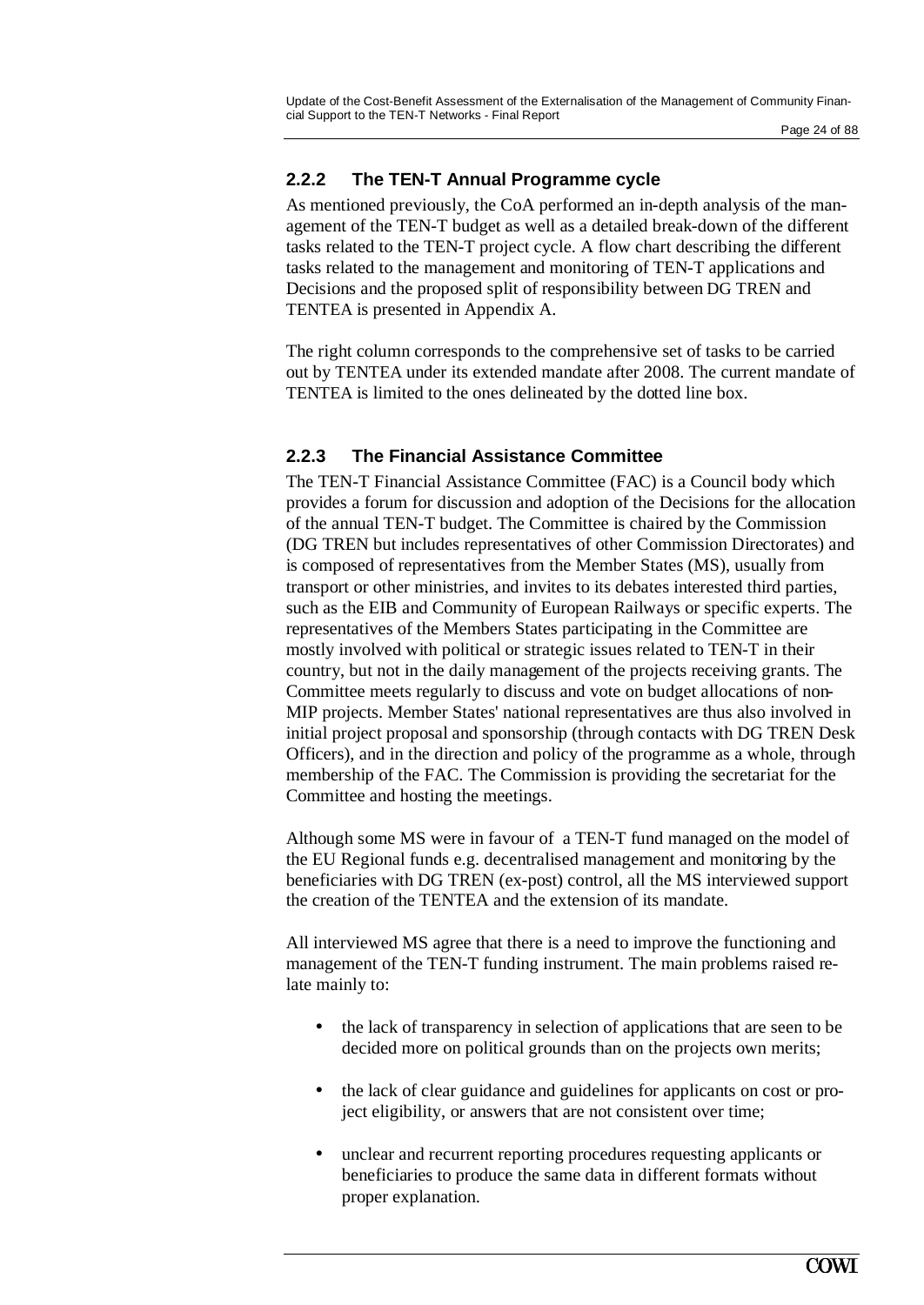MS have therefore expressed some expectations on the role and task of TENTEA that can be summarised as follows:

- Simplify and streamline reporting procedures (e.g. coordination with DG REGIO regarding selection, reporting and monitoring when TEN-T sections of some corridors are involved) thus reducing the administrative burden for applicants (most particularly where multi-annual Decisions and commitments are concerned) and enhancing transparency;
- Improve/clarify coordination (including programming and political priority) with other DGs when looking at project in corridors benefiting from different EU supports;
- TENTEA will allow improvement of management capacity and efficiency of TEN-T and will thus need to be accountable for it and demonstrate its capabilities through achievements;
- TENTEA should liaise more regularly with beneficiaries in MS, provide replies to MS and take into account their opinions;
- TENTEA should reduce the delay in selection of applications and modification of decisions;
- TENTEA should help to promote TEN-T in MS and provide best practices.

Concerns and pre-conditions for the extension of TENTEAs mandate were also pointed out by some MS:

- TENTEA should be more transparent and coherent in its actions than DG TREN;
- there should be a clear split of tasks and responsibilities between the Agency and DG TREN with a clear indication to applicants of who to contact and for what;
- TENTEA should have a clear set of objectives so it is clear and transparent to the MS how TENTEA will use the TEN-T budget and how it will implement and manages TEN-T project cycle in order to avoid delays in selection, payment, etc;
- TENTEA should primarily focus on project management and demonstrate its added-value before being allocated any new tasks;
- Programming and evaluation of projects should be kept in DG TREN.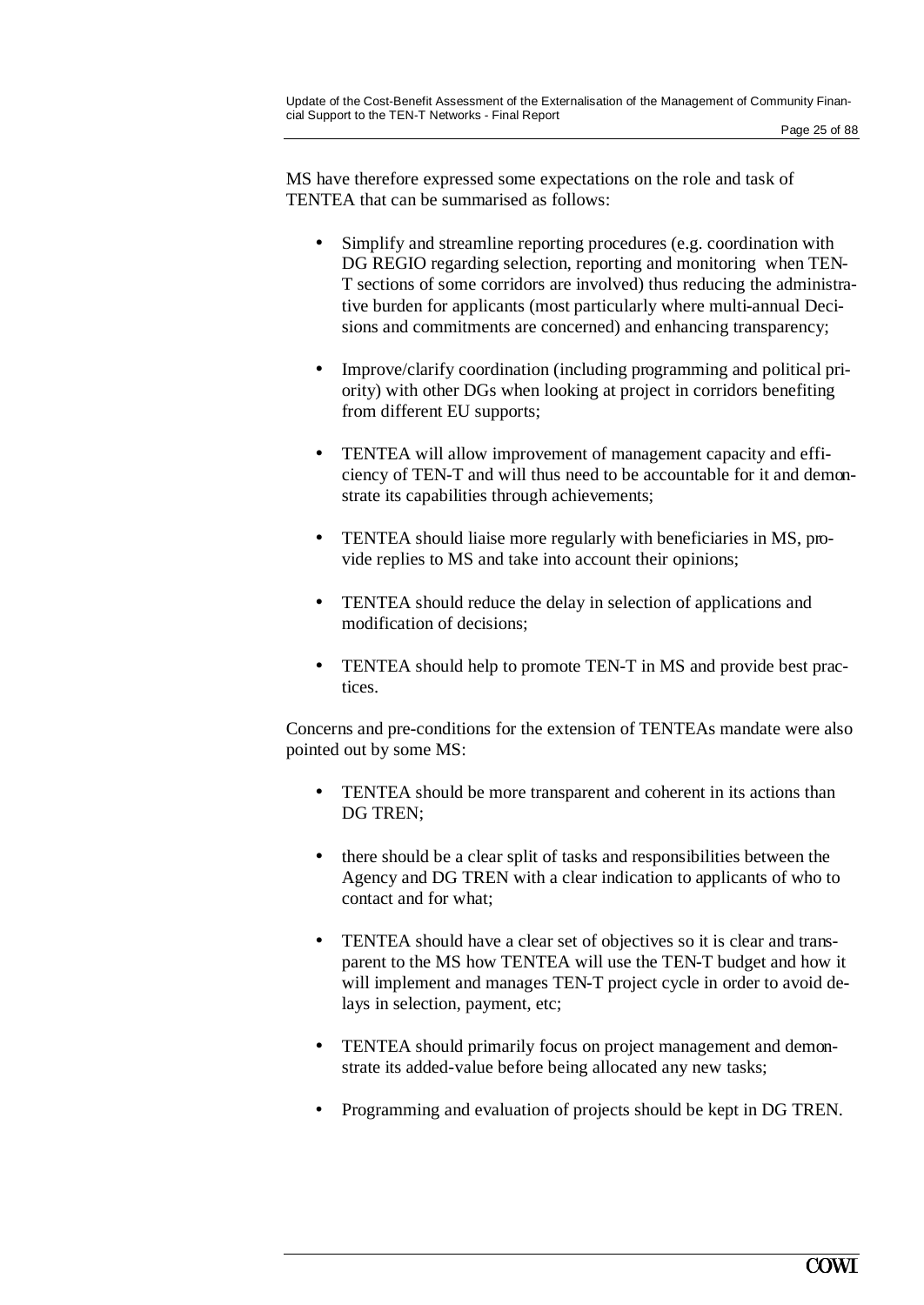### **2.2.4 The selection of TEN-T interventions**

To become a TEN-T intervention, a project proposal must typically go through the following process:

The MIP projects: the Project Status Reports (PSR) submitted annually for the MIP projects are considered as an application to the EU to continue the granting of aid to a MIP project. The Desk Officers will assess the PSR and propose a level of grant for the subsequent year based on the progress achieved by the project (against the planning) and its capacity to absorb the EU grant. As a result, the Commission adopts (or not) an Annual Commission Decision of Granting Community Aid (to a MIP Project) without involving the FAC. No more than 2 Decisions can remain open at any time for the same MIP project or study.

Once a year following a call for proposal for non-MIP projects advertised on the DG TREN web-site, proposals are received in the form of applications for projects or studies by the official bodies in the member states. These applications are assessed by the relevant Desk Officer and a number of measures are selected. These selected applications are presented by DG TREN to the Financial Assistance Committee that votes hereon. The final decisions are then announced by the Commission later in the year. The Decision for non-MIP projects generally covers a longer period than the MIP Decisions.

#### **2.2.5 TEN-T Management Task Definition and staff level**

The tasks and internal work flows related to the TEN-T management are numerous and complex, and difficult to map to any degree of precision.

The definition of tasks can be addressed from two different angles: 1) discipline driven (type of staff, i.e. technical, financial, legal etc.); and, 2) output driven (objectives, i.e. evaluation of proposals etc.).

In the previous CBA, it was agreed to define the tasks based on the output driven approach, which has the added advantage of highlighting the number of resources used to achieve a given objective and thus also the internal prioritisation of resources between given outputs.

To this end, the recent Audit of the TEN-T budget line by the Court of Auditors (CoA) provides an excellent basis for a task definition. The CoA study<sup>7</sup> includes a very detailed system description of work flows related to the TEN-T management, divided into 13 sub-systems. On the basis hereof, the Consultant defined 14 main tasks as a representation of the activities related to TEN-T management.

 $\overline{a}$ 

<sup>7</sup> See also Appendix B for COA flow chart of tasks and table matching task definitions and flow chart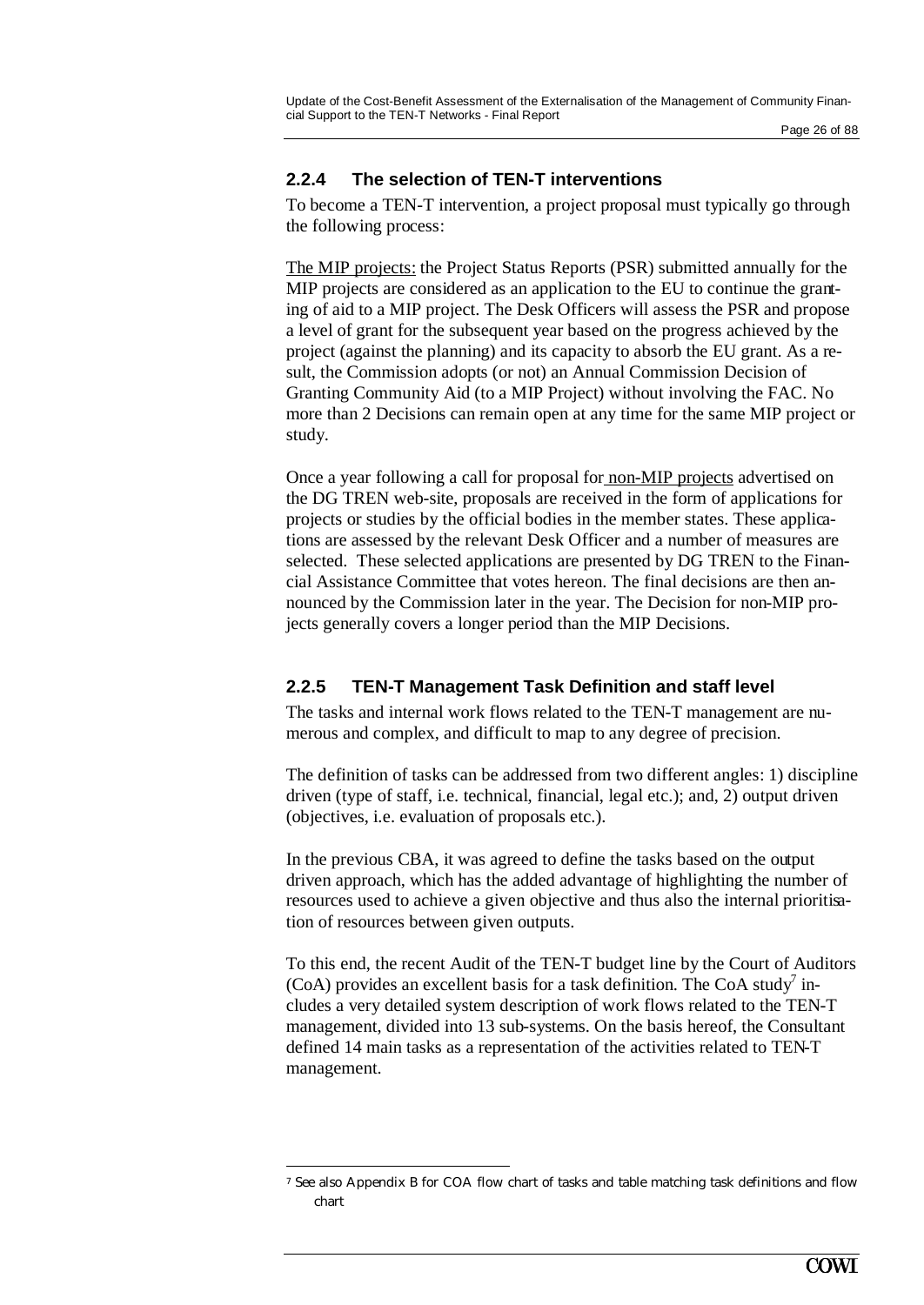Together with the Steering Group, a first estimate of the distribution of the FTE positions for the defined tasks was discussed based on findings derived from the interviews held within DG TREN.

The tasks are defined (and resources allocated) in such a way that management decisions are centred in Task 1"Policy & Decision Making"; e.g. evaluation of proposals is carried out at Desk Officer level, including initial prioritisation of proposals in Task 3, after which the decision is made in the evaluation committee (Director level) and considered as part of Task 1.

The below table presents the consolidated estimate of the main tasks for the TEN-T management within DG TREN, including the number of FTE positions involved in each of these. While largely based on the Consultant's and Steering Committee estimates, the definition of tasks and resource use is seen as the best possible description of the present TEN-T management - given the available information.

| <b>Task</b>    | Estimates based on 2006/2007 staff requirements                                                                                                                                                                                                                                                                                                                                                                                                                                                                                                                                                                                                                                                                                                       | <b>FTE</b> |
|----------------|-------------------------------------------------------------------------------------------------------------------------------------------------------------------------------------------------------------------------------------------------------------------------------------------------------------------------------------------------------------------------------------------------------------------------------------------------------------------------------------------------------------------------------------------------------------------------------------------------------------------------------------------------------------------------------------------------------------------------------------------------------|------------|
| 1              | Policy & Decision Making. The 14 FTE positions indicated by the Steer-<br>ing Committee was assessed, and found to be on the right level taking into<br>consideration the organisation chart and actual staffing in B2.                                                                                                                                                                                                                                                                                                                                                                                                                                                                                                                               | 14         |
| $\overline{2}$ | Invitation to Member States, Reception and Evaluation of TEN-T Pro-<br>posals. It was found that once the policy decision had been made (Task<br>1), the work involved in issuing the invitations and receiving and recording<br>the proposals was quite limited - estimated at 1.5 person months in all.                                                                                                                                                                                                                                                                                                                                                                                                                                             | 2.8        |
|                | Proposals for non-MIP projects are normally submitted and received once<br>a year as well as Project Status Reports (PSR) for the MIP projects and<br>the period allowed for evaluation is typically 6 weeks - followed by a rather<br>extensive round of discussions and co-ordination between Desk Officers<br>(DO) to establish the recommended list of projects to be presented to the<br>evaluation committee.                                                                                                                                                                                                                                                                                                                                   |            |
|                | Assuming that 17 DO are more or less involved full time in evaluation for<br>two periods of 6 weeks, coupled with invitation and receipt of proposals,<br>the combined effort for -estimated as approximately 2.8 FTE.                                                                                                                                                                                                                                                                                                                                                                                                                                                                                                                                |            |
| 3              | <b>TEN-T FAC Committee.</b> Apart from participation in the actual meetings,<br>the task involves preparatory work and reporting from the meetings. The<br>task is estimated at 1.1 FTE.                                                                                                                                                                                                                                                                                                                                                                                                                                                                                                                                                              | 1.1        |
| 4              | Adoption of Proposals. Following TEN-T FAC approval, the adoption<br>comprises inter-service consultation, preparation of final dossier including<br>annexes and possible later revisions. The task involves input from DO,<br>financial, legal and secretarial staff. Assuming some 120 new proposals a<br>year of about 1 week, and adding revisions and secretarial support, it is<br>estimated that the task involves 5.8 FTE.                                                                                                                                                                                                                                                                                                                    | 5.8        |
| 5              | Financial Commitment, Contract and Disbursement. Bearing in mind<br>that it is much the same staff involved in each of the three tasks, and hav-<br>ing had difficulties distinguishing one from the other, it was decided to<br>merge the three tasks. From the interviews, it was found that Unit A1<br>spends maximum 2 FTE from the financial cell, 0.8 FTE from the legal cell<br>and some 0.5 FTE on general management and co-ordination. Unit B4<br>spends maximum 3 FTE from financial, 0.5 FTE for legal issues and 2 FTE<br>for general administration. These maximum include the required inputs<br>from Desk Officers and secretarial support necessary to achieve these<br>tasks. It is estimated that 8.8 FTE are used on these tasks. | 8.8        |
| 6              | <b>Project Monitoring.</b> The task comprises the routine annual monitoring<br>(technical and financial) as well as the closing of completed projects. The<br>time spent by DO varied considerably, but it is estimated that the 17 DO                                                                                                                                                                                                                                                                                                                                                                                                                                                                                                                | 12.9       |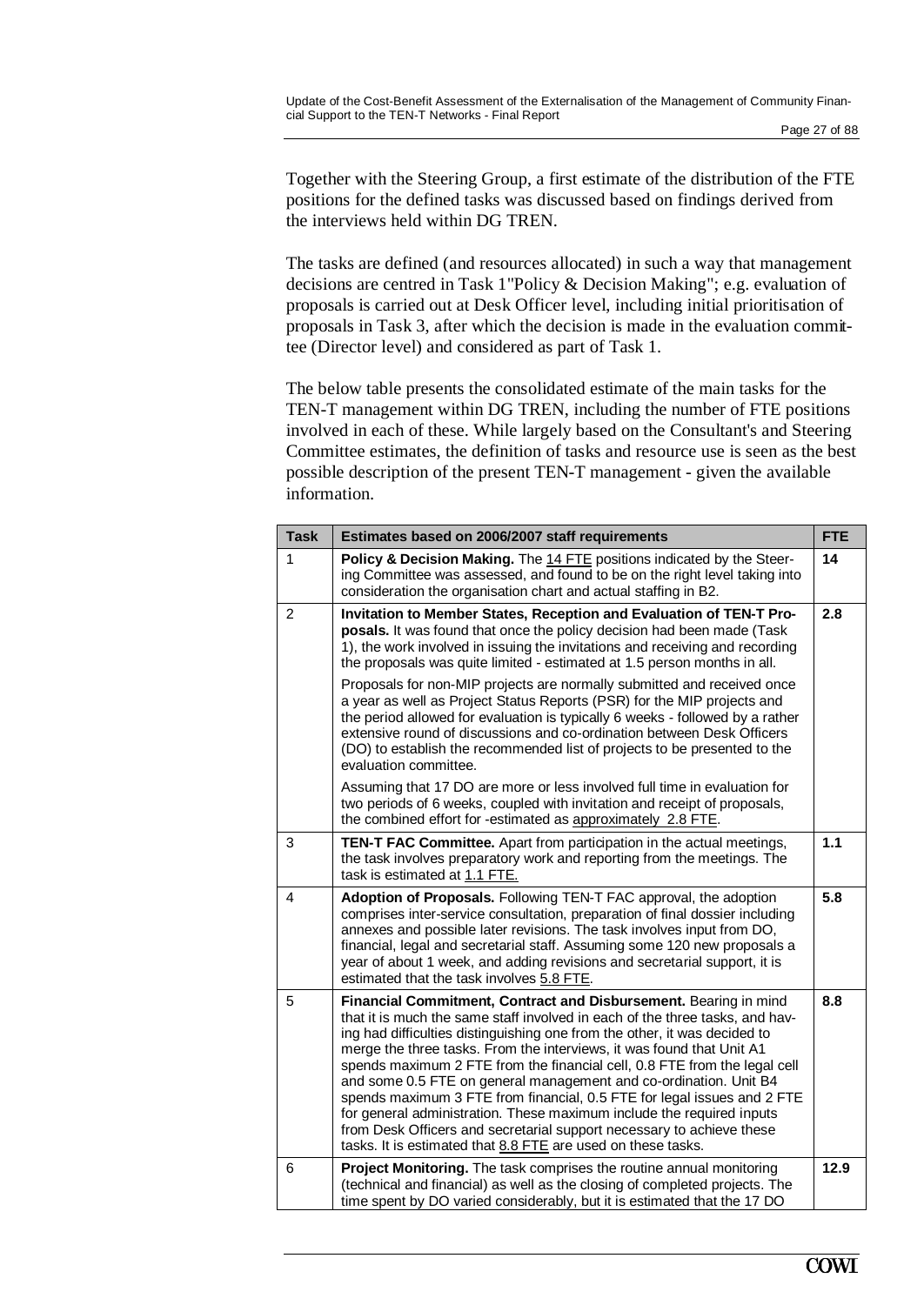Update of the Cost-Benefit Assessment of the Externalisation of the Management of Community Financial Support to the TEN-T Networks - Final Report

| spend on average 30% of their time on routine monitoring. In addition<br>hereto is the closing of an average 100 projects/decisions a year, requiring<br>a further estimated 2*4 FTE for technical and financial input respectively. In                                                                                                                                                                                                                                                                                                          |
|--------------------------------------------------------------------------------------------------------------------------------------------------------------------------------------------------------------------------------------------------------------------------------------------------------------------------------------------------------------------------------------------------------------------------------------------------------------------------------------------------------------------------------------------------|
| total, the Project Monitoring is estimated as requiring approximately 12.9<br>FTE.                                                                                                                                                                                                                                                                                                                                                                                                                                                               |
| Audit. The present task covers project audits and not internal audits. The<br>1.6<br>audit cell of Unit A1 comprises 4 auditors who spend approximately 20% of<br>their time on TEN-T, to which should be added secretarial support, which<br>brings the total resource use to some 1.6 FTE. It is emphasised that meet-<br>ing the annual audit targets with this staffing level is only possible due to<br>the existence of the Audit Framework Contract, where most of the audits<br>are outsourced and only the reports have to be reviewed. |
| Procurement of Services. Covers all procurement of external services<br>0<br>which is kept in DG TREN, i.e. assistance during evaluation of proposals,<br>audits and other TEN-T related studies and is considered marginal in term<br>of FTE as it is mixed with other functions in DG TREN.                                                                                                                                                                                                                                                    |
| Budgeting. The three staff in the budget and evaluation unit spends ap-<br>2.2<br>proximately 10% of their time on TEN-T related matters. However, when<br>adding contributions from other units and DO, it is estimated that 2.2 FTE<br>are spend on budgeting.                                                                                                                                                                                                                                                                                 |
| Controlling & Reporting. Comprises the various independent checks in<br>3.2<br>the approval process, as well as inter-service consultation from e.g. DG<br>REGIO and answering queries from other institutions. The resource use is<br>estimated at 3.2 FTE.                                                                                                                                                                                                                                                                                     |
| Filing and Archiving. Comprises printing, registration and circulation of in-<br>2.2<br>and outgoing documents, as well as database registration of project pro-<br>gress. The estimated resource use is 2.2 FTE.                                                                                                                                                                                                                                                                                                                                |
| Programme Evaluation. The task comprises regular evaluation and ac-<br>2.2<br>cumulation of experience gained for future management decisions. The<br>resource use is estimated at 2.2 FTE.                                                                                                                                                                                                                                                                                                                                                      |
| 3.2<br>IT Support & Human Resources. Initially, only IT support for develop-<br>ment of new tools and systems were included. However, it has been de-<br>cided that the substantial usage of the Human Resource Department will<br>be included under this task. The IT support to TEN-T management cur-<br>rently corresponds to 2 FTE, whereas the ratio of TEN-T staff to the HRD<br>gives an additional 1.2 FTE.                                                                                                                              |
| European Coordinator -Secretariat. Since 2004, DG TREN has already<br>10<br>taken the first step towards improving coordination of TEN-T initiatives<br>benefiting different member states situated on the same TEN-T corridor,<br>through the nomination 6 of "European Co-ordinators" aiming at coordinat-<br>ing and fostering cooperation. DG TREN is providing support to the Euro-<br>pean Co-ordinators. This support team is made up to 10 FTE, 3 FTE deal-<br>ing with financial issues and 7 FTE with more political issues.           |
| <b>Total FTE:</b><br>70                                                                                                                                                                                                                                                                                                                                                                                                                                                                                                                          |

*Table 2.3 - FTE staff levels allocated to the management of TEN-T in DG TRE-N in 2006/2007(output driven tasks)* 

The previous CBA assessed that 70 FTE staff were working on the management of TEN-T in DG TREN and these figures were used to estimate the staff levels required in case of externalisation to a TEN-T Agency (see 4.1).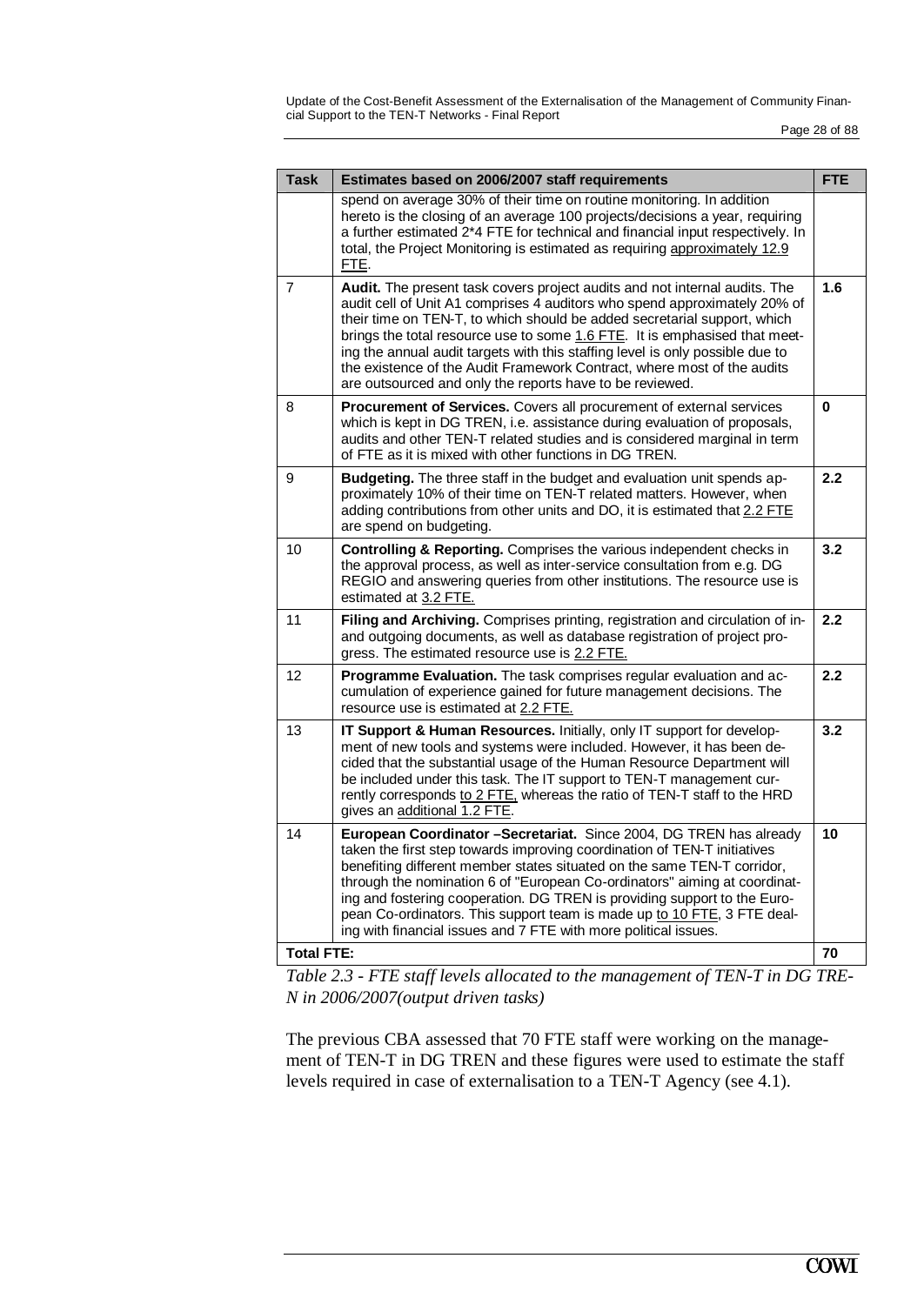Page 29 of 88

## **2.3 Other TEN-T Stakeholders**

### **2.3.1 European Investment Bank (EIB).**

The EIB is the main EU financial institution. Thanks to its high credit rating, the Bank borrows on the best terms available on the capital markets world-wide and lends to the Member States and their financial institutions. Its purpose is to make large, long-term loans, acting as a financial instrument supplementary to the private sector.

An important task of the EIB is the assessment of projects throughout Europe, with the Bank's approval acting as a guarantee of quality to the private sector. Potentially, it has more resources than the Commission to perform in-depth studies of potential projects and is much less influenced by political pressures. Thus, the EIB may also undertake in-depth evaluations for other EU funding institutions, such as the Structural and Cohesion Funds. The cooperation and the role of the EIB in the management of EU funds has been increasing over the recent years. The relation to TEN-T projects, the EIB, with its JASPERS facility, is playing a key role in preparing financially mature transport projects in the new Member States to be presented for Structural and Cohesion funding.

One third of the Bank's total activity is in transport networks, with more than half of this in TEN-T projects. The extent of the Bank's involvement in the funding of transport infrastructure is thus much wider than the requirements of qualification for TEN-T interventions. Looked at from another angle, this means that whether or not a proposal is sponsored by the TEN-T programme makes little difference to the EIB when they are considering whether or not to finance it. However, given the Bank's policy objectives of funding viable projects whilst meeting the aims of the EU, TEN-sponsored projects are still more likely to receive funding through the EIB than through a commercial source.

In the period 2002-2006, EIB loans for TEN projects have amounted to 35.8 billion EURO.

The European Action for Growth, approved by the EU in December 2003, seeks to mobilise investment in areas of on-going structural reform, stimulate growth, create jobs and promote the creation of a knowledge-based economy, as outlined in the Lisbon Strategy of March 2000. Giving new impetus to the implementation of the TENs policy was an integral part of this initiative.

Under the European Action for Growth initiative, the EIB committed to increasing its dedicated TENs Investment Facility (TIF) contribution, introducing a priority lending facility of 75 billion EURO for TEN-T until 2013.

In addition to the dedicated TENs Investment Facility (TIF), the EIB utilises a number of products to finance TEN projects:

• Structured Finance Facility whereby the EIB can assume a greater degree of credit risk in the financing of projects.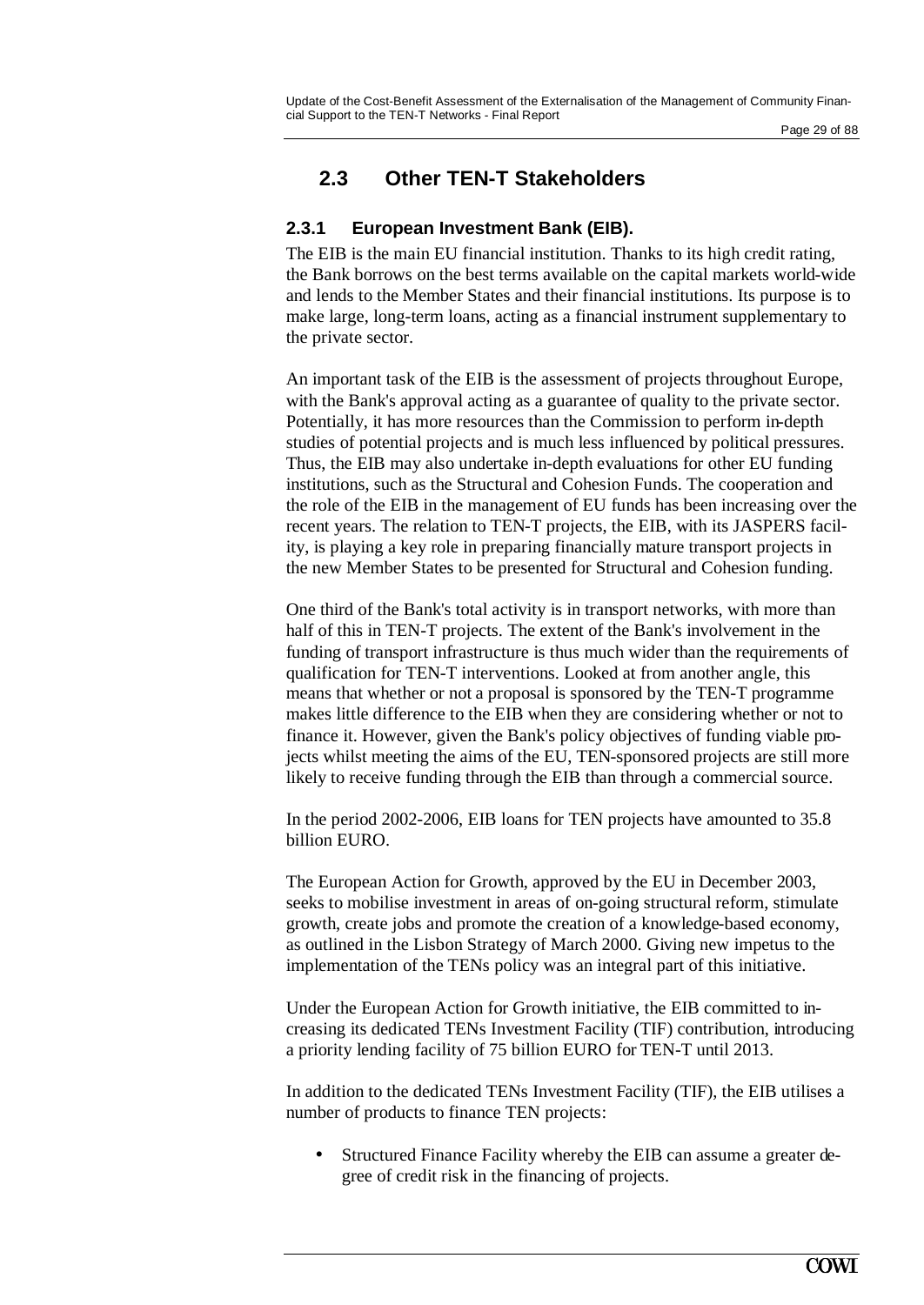• A new proposed Loan Guarantee Instrument for TENs (LGGT) . The purpose of this instrument, introduced by the new TEN-T Regulation, is to assist in the financiability of TENs projects via the assumption of the traffic revenue ramp-up risk in the early years of the project. The guarantee instrument will be funded in equal amounts by the European Union (500 million EURO from TEN-T) and the EIB (500 million EURO).

One of the main obstacles to private sector participation in transport infrastructure investments is low private sector appetite to assume traffic revenue risk. Conventional stand-by facilities typically provide for construction costs overruns.

However, the banking / capital markets do not generally provide facilities for early operation risk and when available, such facilities are typically senior or super-senior and therefore increase the cost of senior debt. Projects are deferred or less robust in cases where early operational risk cannot be externalised.

LGGT is designed to mitigate risk during the ramp-up period of a project.

Guarantee will provide security for standby credit facilities aimed at covering post construction risks during the early operational phase. Most green field projects are non-investment grade unless supported or guaranteed by government/public authorities or credit enhanced.

TENs Guarantee proposal is both additional and innovative in view of its subordination to senior debt and proposal to manage portfolio of near investment grade projects. The TENs Guarantee will be issued in favour of stand-by facilities to cover shortfalls due to traffic/revenues/costs /net cash shortfalls lower than predetermined levels during the ramp-up period of up to 5 years from completion of project construction.

The TENs Guarantee does not relieve shareholders, contractors, operators and other risk parties from their obligations for construction and long-term market risks; business or legal risks or equity risks as dividend distribution ranks lower than repayment of the stand-by facilities.

Risk premium to be applied to cover « expected and unexpected loss » calculated on each investment project according to its merits



Revenue shortfall during ramp-up - stand-byfacility drawn to cover debt service;

If stand-by-facility can be repaid during the 5 year ramp-up, guarantee not called;

If revenues are insufficient to repay the standby-facility during the 5-year ramp up, the guarantee is called – guarantee is then repaid during project life from revenues left over after senior debt service.

The EIB also works to actively promote public-private partnerships (PPPs) for use in TEN projects. The amended TEN-T Regulation of 1999 introduced a new financial instrument known as the Risk Capital facility (RCF). The purpose of RFC was to provide for risk-capital participation in Community aid for projects with the overall aim to help facilitate the implementation of TEN projects.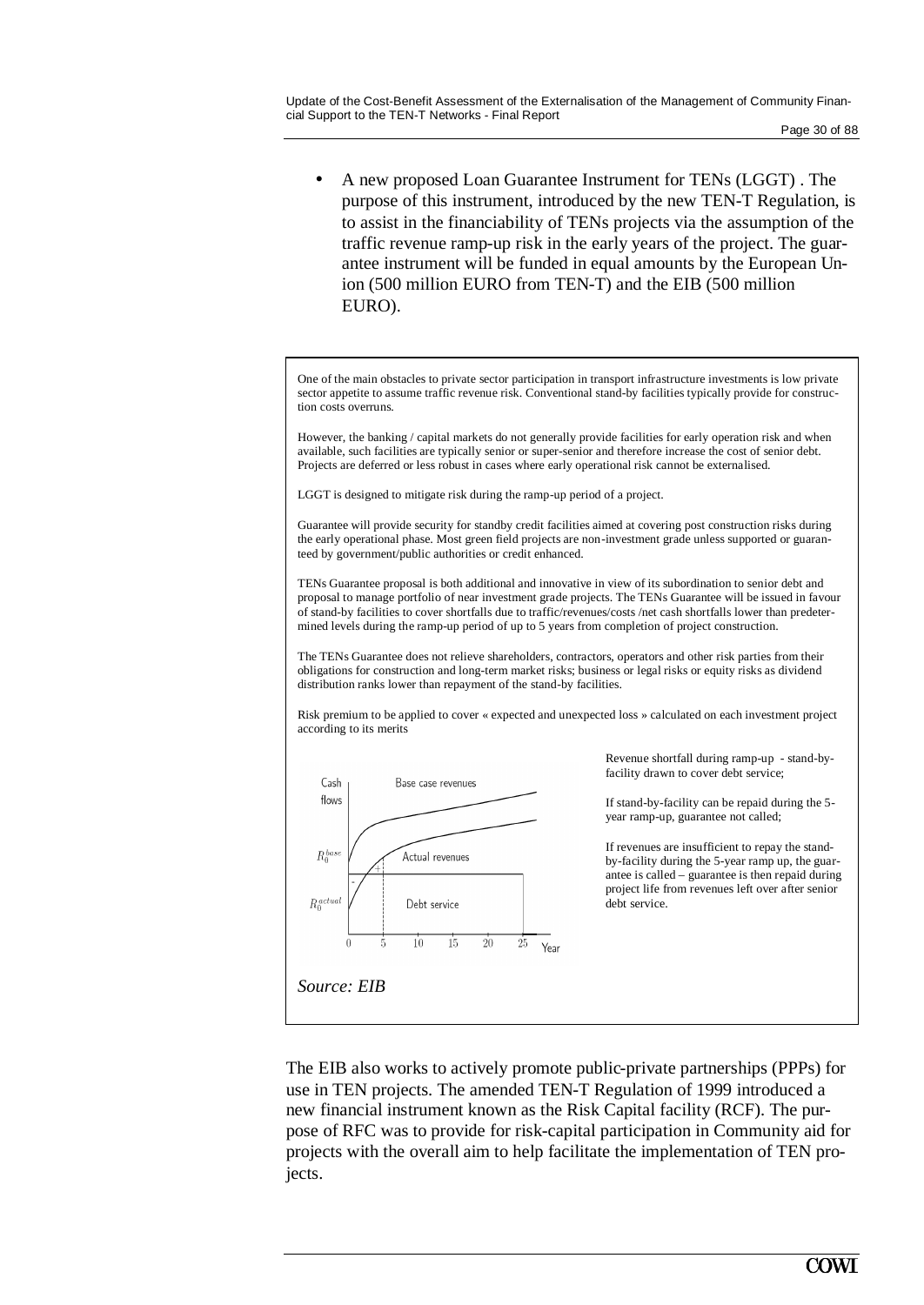The Regulation stipulates that the management of the Community contribution will be ensured by the EIB8. A co-operation Agreement (CA) was signed by the Commission and EIB in which EIB agrees to manage the RCF and to undertake all investment activities in its own name on behalf of, and at the risk of the Commission. The European Commission has made available 46 million EURO, under the management of the EIB, for this facility. 25 million EURO has been allocated for the purpose of co-investments with a private infrastructure investment fund, the Galaxy Fund (GF)9.

It is anticipated that the cooperation between the Commission and EIB will intensify, in the 2007-2013 period at programme level, whereas at project level TENTEA and EIB staff will coordinate directly (e.g. project appraisal).

#### *EIB appraisal of Transport projects*

As a borrower on the markets whose remit is to support viable projects helping to achieve the objectives of the European Union, the EIB attaches special importance to appraisal of projects put to it. This viability assessment is done from the economic, technical, environmental and financial points of view. Projects are usually examined by the EIB's teams of engineers, economists and financial analysts cooperating closely with the promoter. Some external experts can be appointed for specific projects. A site visit is organised so the appraisal team can discuss in details the project parameters with the promoter.

This examination focuses on the eligibility of the project, i.e. whether it conforms to the EU objectives which the EIB is responsible for promoting. The detailed project appraisal undertaken by EIB examines the value added brought by EIB on the projects, its impact on the sector in general, its technical soundness and the promoter's capacity to implement the project, the investment and operational costs, the project's impact on environment, the financial return (including tariffs) and the economic benefits of the project and a risk analysis identifying the financial viability of the borrower and guarantor of the project.

EIB loans have to be covered by sovereign or first class commercial guarantees. Finance and Transport ministries are used to working with the EIB and to providing guarantees for these operations. Public sector banks are also used to co-financing with the EIB.

Financing infrastructure has been for many years a public sector activity. The market advantages of the EIB from the loan pricing point of view are that it is not looking for a profit margin and that it considers all Member States as if they had the same credit rating, which means that Member States with weak economies have an incentive to work with EIB.

This confidential appraisal enables the promoter to benefit from the experience and know-how acquired by the EIB in dealing with a wide range of projects in all Member States of the Union. After completion of the appraisal the decision to grant a loan is taken by the EIB's Board of Directors.

Once finance has been provided for a project, its progress is monitored regularly mainly through the disbursement conditions and the loan repayments. The Bank can thus assist with any of the projects or promoters additional requirements, while ensuring compliance with the aims of its financing decision.

<sup>8</sup> Initially EIF. For further details on RCF management see also final report on Mid-term/Final Evaluation of RCF, COWI, 2005

 $9^9$  Of this amount 3 million EURO has to date been disbursed to provide mezzanine debt to ALIS, a project company that holds a concession for the A28 Rouen – Alencon tolled motorway.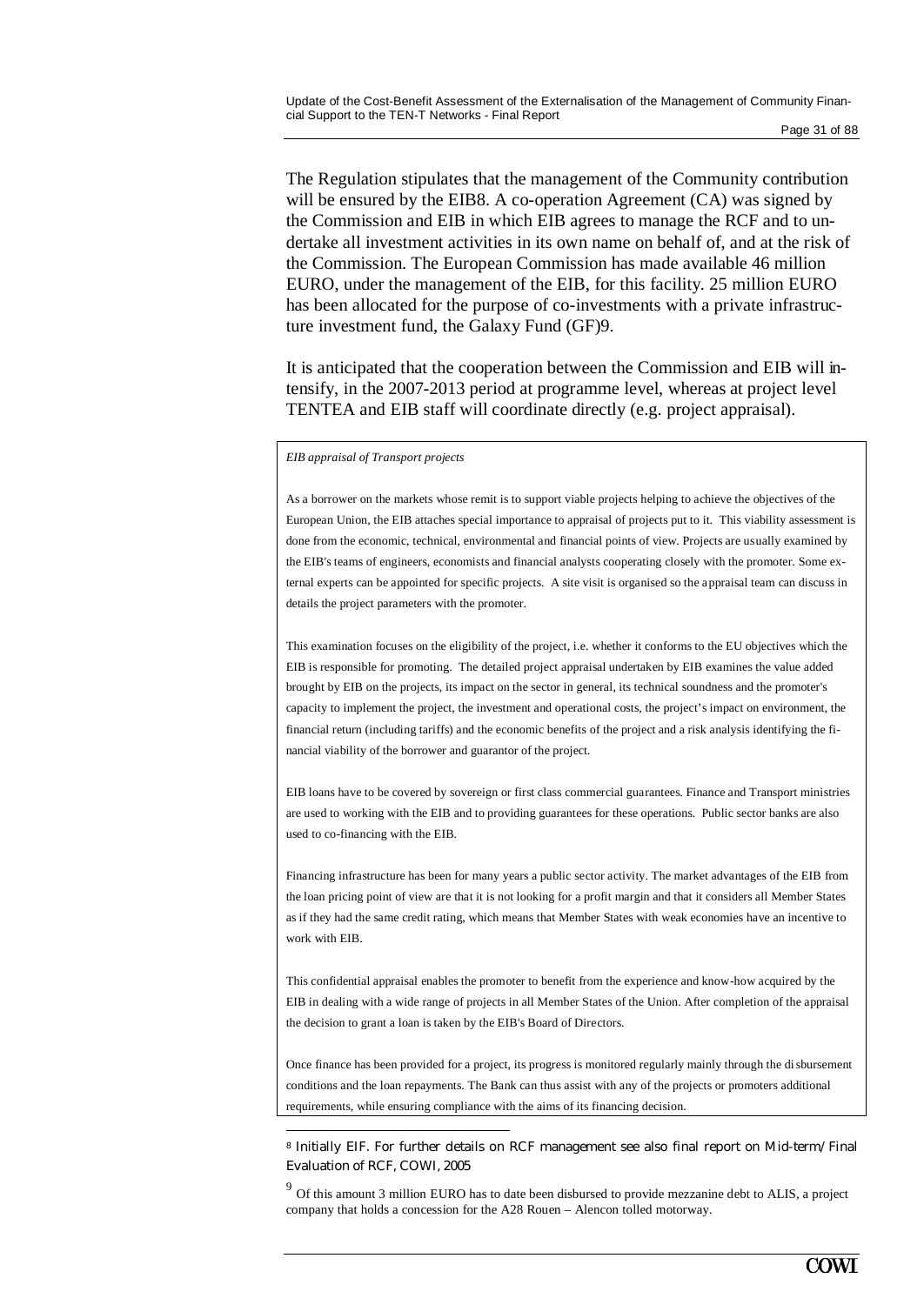All completed projects are subject to ex-post analysis and some projects or group of projects are subject to ex-post evaluation performed by EIB with external consultants.

### **2.3.2 DG Regional Policy (DG REGIO)**

DG Regional Policy provides support for transport in the Member States mainly through the Convergence objective via 2 funds:

- the ERDF (European Regional Development Fund), under development strategies prepared by the States and regions;
- the Cohesion Fund (CF)

 $\overline{a}$ 

The Cohesion Fund was established under the Maastricht Treaty to strengthen economic and social cohesion in the Union, by providing financial contributions to environmental projects and transport infrastructure in EU countries with GDP below 90 percent of the Community average. The Fund uses the TEN-T programme as the general framework for its actions in the field of transport. DG TREN is involved in the selection process among the relevant applications (the Cohesion Fund routinely sends them the transport applications it receives) and also has, in principle, a power of veto over final decisions. Until the latest reform of the EU Regional Fund, half of the Cohesion Fund expenditure was allocated to transport, and the other half to environmental projects. The transport spending was allocated exclusively to the TEN-T network. The Cohesion Fund Regulation (article 9) stipulates that its support cannot be cumulated with other Regional Funds and that the total support allocated to a project by the fund and other Community sources cannot exceed 90% of the total cost of the project.

The Cohesion Fund also provides a much higher level of support, normally 85 percent<sup>10</sup>, than does the TEN-T budget line. The Cohesion Fund is by far the largest contributor to the Trans-European Transport Network in the beneficiary countries concerned (giving on average about 1 billion EURO per year to transport infrastructure).

From 1994 to 1999, 8 billion EURO were invested in transport projects in the Union's least developed countries. The total Cohesion Fund budget for 2000-06 amounted to 18 billion (1999 prices) and about 1 040 million EURO a year (1999 prices) was made available by ISPA for infrastructure projects in the field of environment and transport in the New Member States.

The Structural Funds have also represented a major source of funding of the TEN. The European Regional Development Fund (ERDF) was established in

<sup>10</sup> Support provided by the CF is less than 85% if the project generates revenues. The present value of the revenues expected is deducted from the total cost before the calculation of the level of EU support.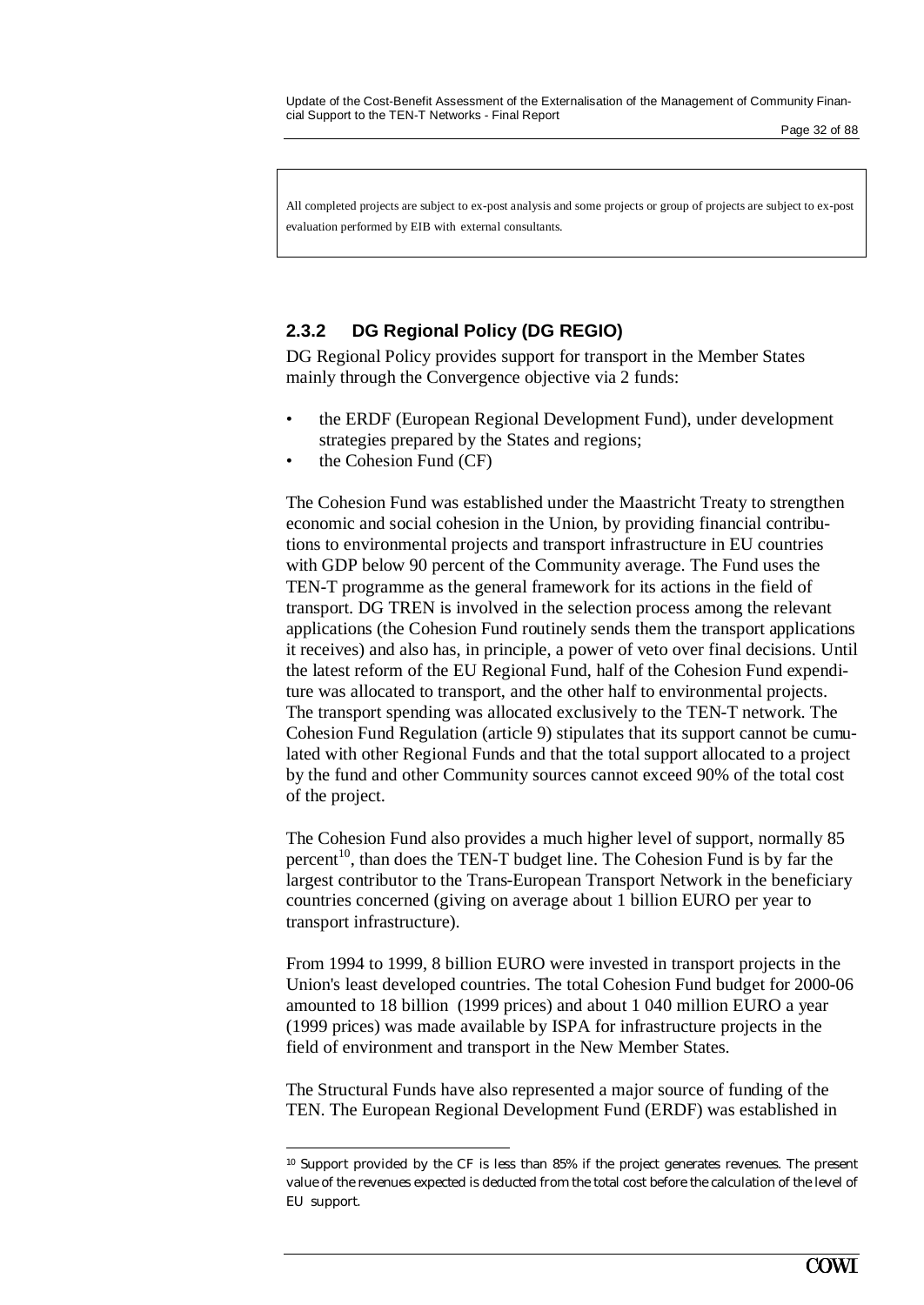1975 to reduce regional imbalances in the EU. Indeed, the ERDF's aims include helping develop both infrastructure and businesses, and the TEN-T programme is seen as compatible with both of these. As is also the case for the Cohesion Fund, the Structural Funds' interest in TEN-T is its impact on economic and social cohesion, and on the disparities between centre and periphery. This is seen as complementary to the objectives of DG TREN in its operation of the programme.

ERDF has made a major contribution to funding transport infrastructure in the regions it supports11. During the first programming period (1989 to 1993), the Structural Fund (ERDF) devoted some 8 billion EURO at 1994 prices to investment in transport infrastructure in Objective 1 assisted regions.

During the previous financing period (1994/1999), around 15 billion EURO in ERDF funds were spent on developing transport in Europe.

In the period 2007-2013, cohesion policy will benefit from 35.7% of the total EU budget or 347.41 billion EURO (current prices). 81.54% of this amount will be dedicated to the Convergence policy. Indicatively 75 billion EURO will be dedicated to transport with approximately 40 billion to support TEN-T projects.

#### **2.3.3 DG Environment (DG ENV)**

DG Environment's role is primarily to monitor the implementation of the EU Environmental legislation. This includes making the other Commission services aware of the Community legislation in the field of Environment by explaining its aims and rationale, and assisting in the better understanding of the environmental legislation. DG ENV has an agreement with the Structural and Cohesion Funds, stipulating that DG ENV should receive, assess and endorse the "Environment" part of their application forms, since DG ENV is familiar with the contentious areas and issues to be checked in these regions. Ensuring a project's Environmental Impact Assessment conformity is DG TREN's responsibility. However, DG ENV will inform DG TREN should it become aware (through NGOs, the press, etc.) that a project may experience a setback due to environmental constraints which could delay the project.

#### **2.3.4 DG Economic and Financial Affairs (DG ECFIN)**

DG ECFIN acts as an advisor to DG TREN, and the other Directorates involved in the TEN projects and in Structural Funds, on all forms of financial assistance other than grants. This includes guarantees, risk capital bonds and interest-rate support. It also forms the main point of contact between the Commission and the  $EIB<sup>12</sup>$  and  $EIF$ , and gives advice on dealing with these institu-

<sup>11</sup> ERDF support is not provided to projects but to programmes which are managed by Member States or Regions. This means that project support management is not in the hands of the Commission, which has therefore sometimes difficulties in knowing what TEN projects are financed by ERDF.

<sup>12</sup> The Director General of ECFIN is a member of the Board of Directors of the EIB.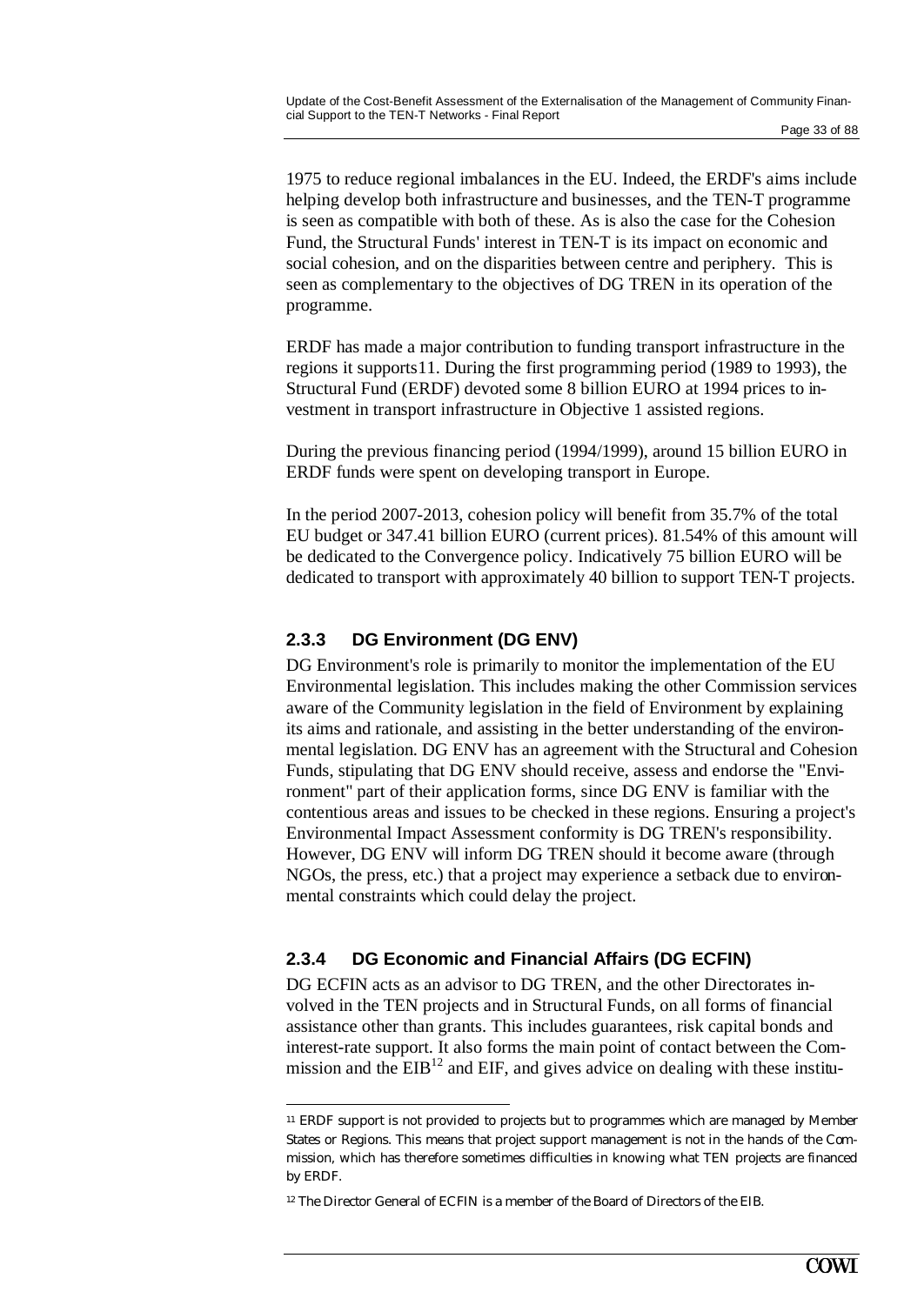tions. Although DG ECFIN has a representative attending the TEN-T Financial Assistance Committee, it does not assess individual projects, but can object officially to them. In general, they try to encourage the wider use of non-grant financial instruments.

### **2.3.5 DG Internal Market (DG MARKT)**

Building an efficient and reliable transport network within the EU contributes to free and easy movement of goods and persons within the single market.

DG MARKT monitors the implementation of public procurement directives<sup>13</sup> based on the principles of transparency, equal treatment, proportionality and mutual recognition. All TEN-T financed projects must adhere to these Directives as they involve the public works tenders and contracts launched by the beneficiaries of TEN-T grants. DG MARKT also analyses the phenomenon of PPPs with regard to Community law on public procurement and concessions. It has recently issued a Green Paper to examine and put to public consultation the question of whether the Community needs to intervene through legal and other instruments to ensure that the economic operators in the Member States have better access to the various forms of public private partnership in a situation of legal certainty and effective competition.

## **2.4 Basis for Externalisation**

The following is a summary of the Council Regulation on Executive Agencies relevant for the present study.

#### **2.4.1 Role of an Executive Agency**

Executive Agencies under the European Commission are a new structure within the European Community and are governed by Framework Regulation (EC) No. 58/2003 laying down the statute of Agencies<sup>14</sup>.

The role of an Agency is to handle Community programmes fully or partly. The Agencies are established by the Commission and can only operate within the area entrusted to them. The Agencies may not have any political or programming tasks as these tasks lie with the Commission<sup>15</sup>. The main objective of out-

 <sup>13</sup> Directive 2004/18/EC of the European Parliament and of the Council of 31 March 2004 on the coordination of procedures for the award of public works contracts, public supply contracts and public service contracts

<sup>14</sup> COUNCIL REGULATION (EC)No 58/2003 of 19 December 2002 laying down the statute for executive agencies to be entrusted with certain tasks in the management of Community programmes

 $15$  tasks assigned to the institutions by the Treaty which require discretionary powers in translating political choices into action may not be outsourced.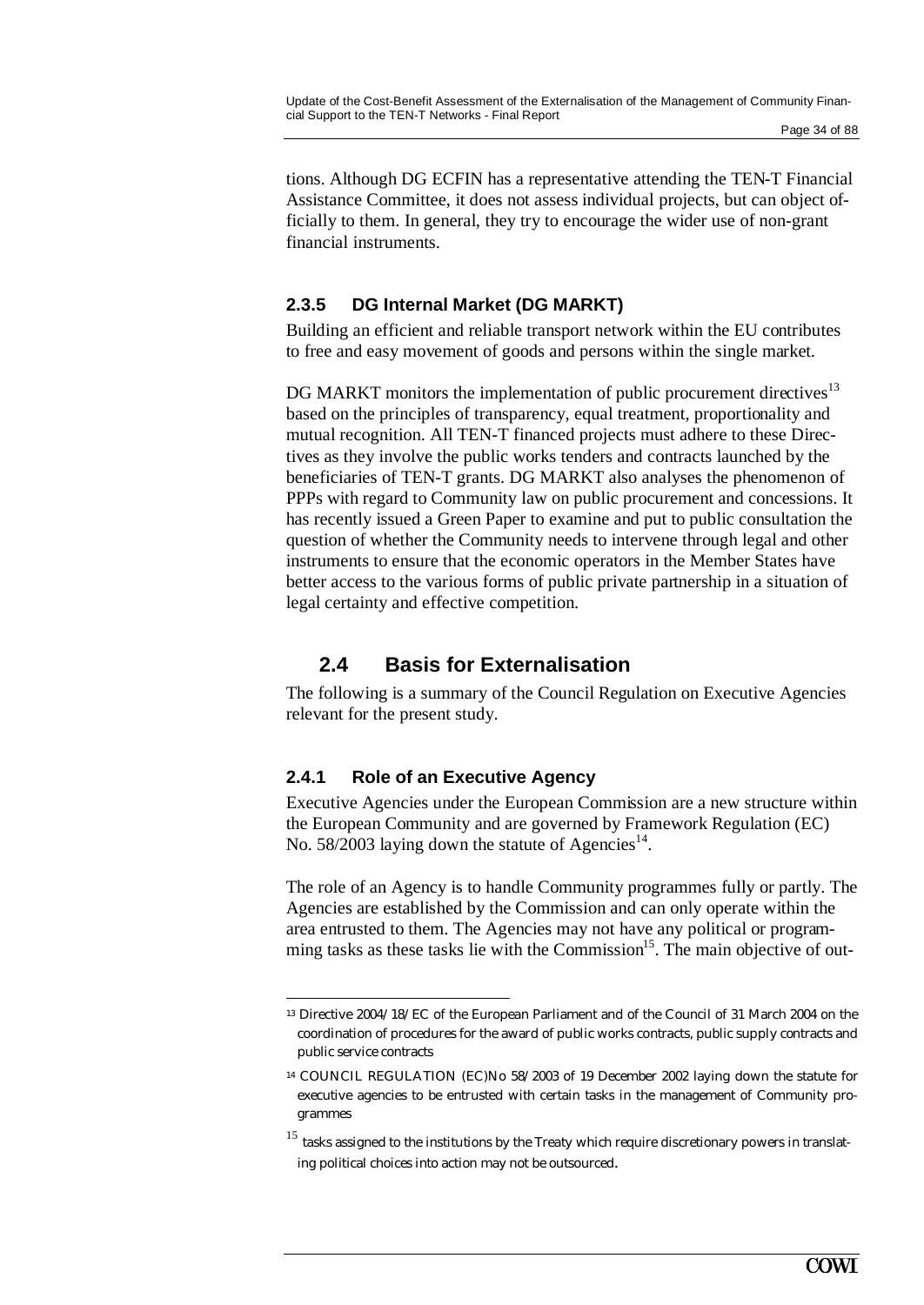sourcing certain management tasks to Executive Agencies is to achieve the goals of Community programmes more cost effectively.

The Commission has the responsibility of the operation of the Agencies and has to control the operation of the Agencies. The Agencies can be based in Brussels or Luxembourg and will have a limited lifetime linked to the lifetime of the programme it manages.

Council Regulation (EC) No. 58/2003 *"lays down the statute of executive agencies to which the Commission, under its own control and responsibility, may entrust certain tasks relating to the management of Community programmes".* The central features of these agencies are autonomy and dependence. They are autonomous in that they have their own legal personality and ability to adopt acts, and are dependent in that they are set up solely to carry out tasks entrusted to them by the Commission.

The role of the TEN-T Executive Agency is enshrined within the Commission Decision of 26th October 2006 establishing the Trans-European Network Executive Agency pursuant to Council regulation (EC) No. 58/2003. Its role is to handle the implementation of Community projects so that the Commission can focus on core activities which cannot be outsourced. It may not have any political or programming tasks, as these tasks lie outside its remit. The main objective of outsourcing certain management tasks to Executive Agencies is to achieve programme cost efficiency and a higher level of staff expertise.

The TENTEA is to work under the supervision of the Commission and provide regular reports on its activities. It will be managed by a steering committee as well as a director appointed by the Commission. The Agency is based in Brussels and was set up for a period starting 1 November 2006 ending December 2008.

### **2.4.2 Tasks**

The task of the Agencies is to implement programmes as well as management of individual projects including control of performance, evaluation of projects and preparation of programme evaluation.

The Agencies will operate independently, with the ability to enter into agreements and establish contracts when managing projects, and with their own budget line.

In the field of Trans-European Networks, the Executive Agency is responsible for the implementation of projects which do not require any decision making powers such as establishing priorities, programme evaluation, adoption of financial decisions and legislative monitoring. More specifically, the TENTEA will have the following tasks:

• Management of the preparatory phases of financial assistance to projects of common interest and the supervision of their implementation;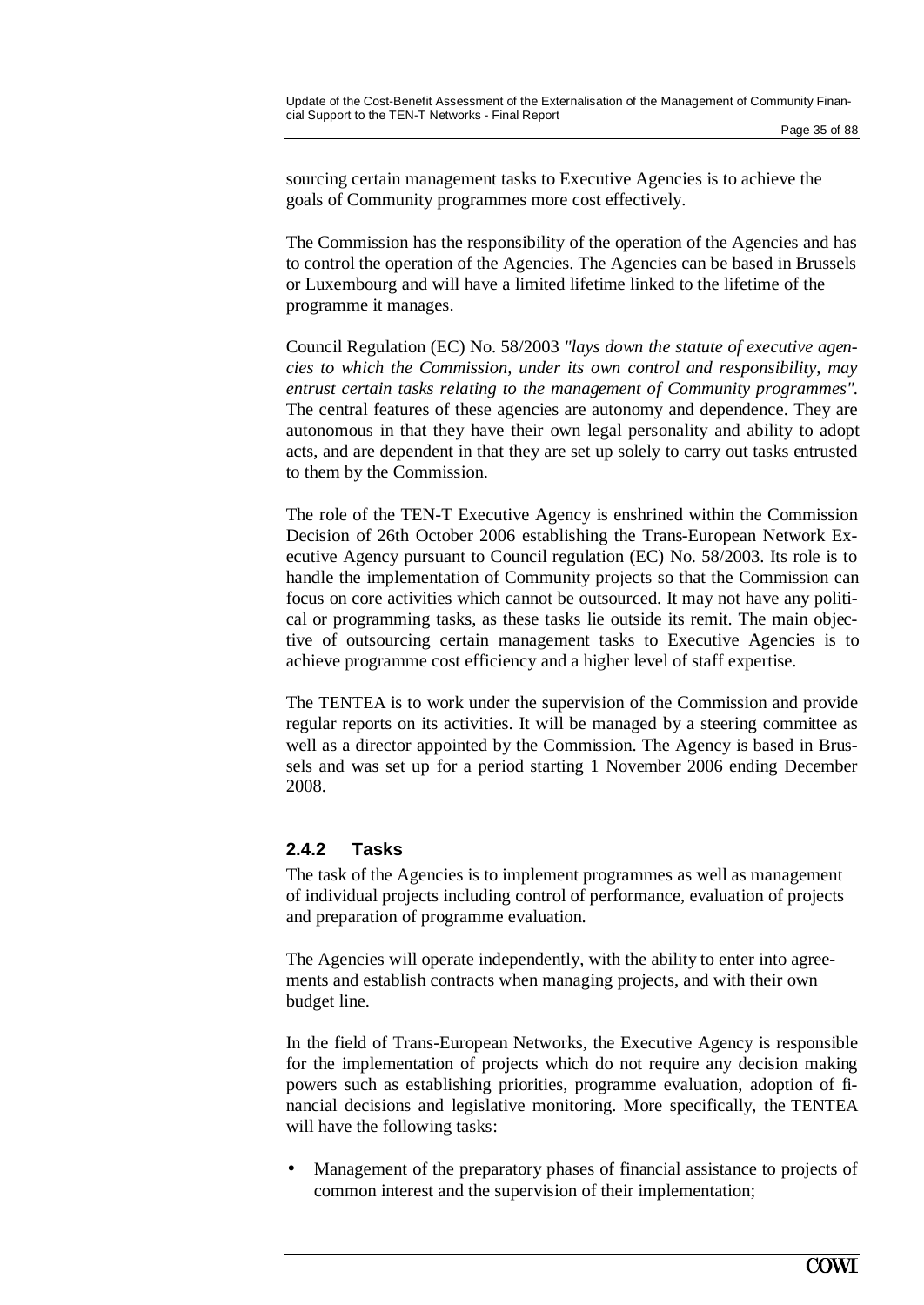- Ensuring better coordination of the financial assistance provided by the different community instruments for priority projects which also receive funding under the Structural Funds, the Cohesion Fund and the  $EIB<sup>16</sup>$ ;
- Technical assistance to project promoters and the development of common evaluation methods;
- Where the Commission has delegated its responsibility, the Agency is responsible for the adoption of the budget implementation instruments for income, expenditure and implementation;
- The collection, analysis and reporting to the Commission of the information required for the implementation of the TEN;
- Any additional technical and administrative support requested by the Commission.

The TENTEA will receive a subsidy which will be entered in the general budget of the European Communities taken from the Community action under the field of Trans-European Networks. The Agency will implement its operating budget according to Commission Regulation (EC) No. 1653/2004.

## **2.4.3 Management Structure**

 $\overline{a}$ 

An Executive Agency has a Legal personality (public service role), but the Commission should maintain real control over the operations of an Executive Agency, and in particular its governing bodies.

An Agency is managed by a steering committee and its director is appointed by the Commission. Members of the steering committee and the director are nominated for the Agency's duration (i.e. 2006-2008).

The steering committee is made up of 5 members with the appointment's duration being dependent on the duration of the programme. Representatives can come from different departments depending on the programme needs and at least one should be from a horizontal DG.

The agency's director must be a seconded Commission official. His/her appointment is for an initial duration of 4 years which can be modified depending on the programme duration. The Commission has the power to remove, after consultation with the steering committee, the director from office.

The director is responsible for preparing the steering committee's work and participating in its work without having voting rights. He/she is responsible for the drafting of: the work programme, annual management plan, the budget, annual

<sup>16</sup> In order to minimise the risk of double financing as pointed out in the CoA report and in order to share the knowledge and the expertise available in DG REGIO and EIB.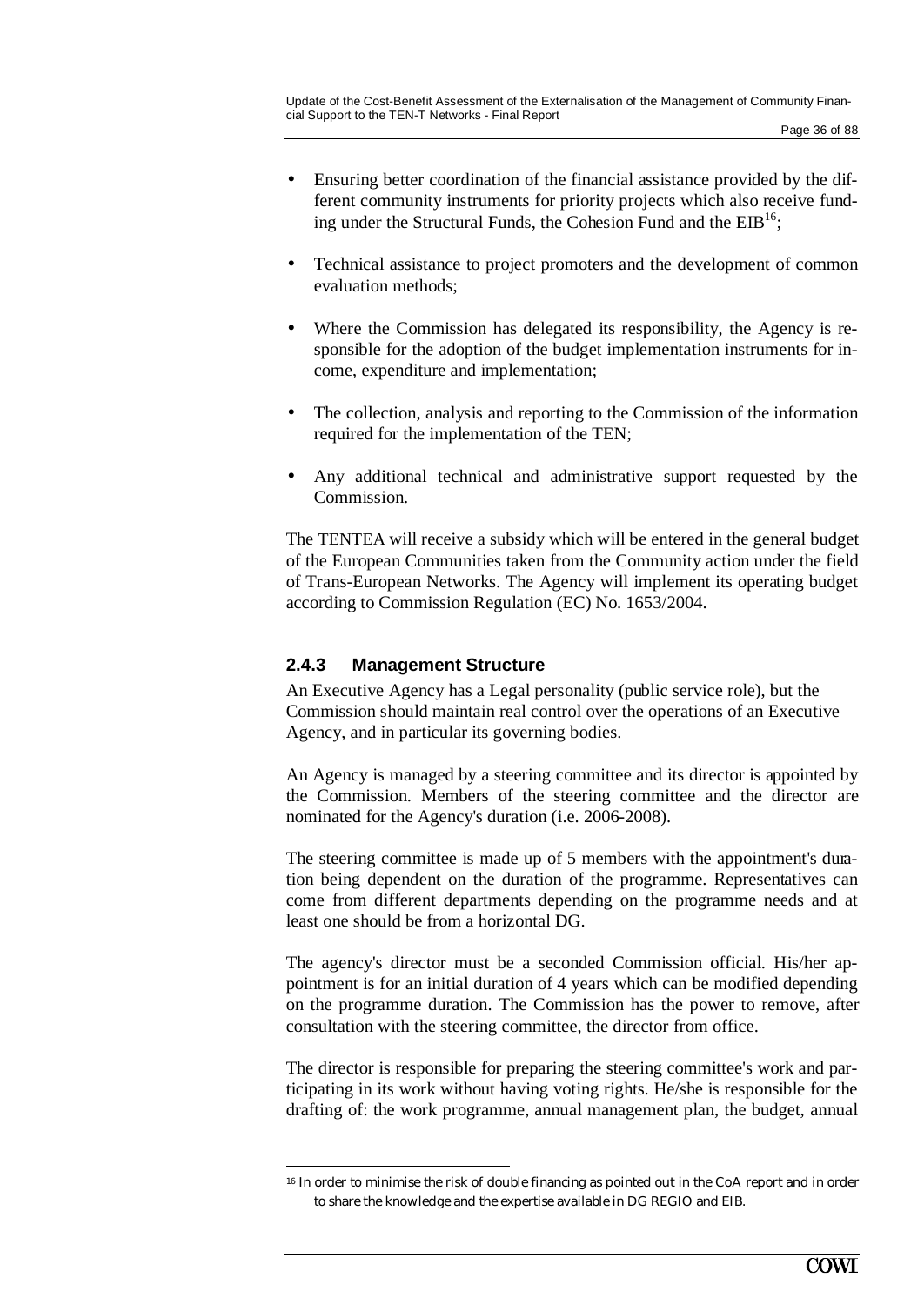activity report and ensuring the steering committee receives all the necessary information, in particular that which is related to internal control standards.

Commission departments are to be given appropriate representation if the agency manages one or more programmes for which several DGs are responsible for. They can be represented by one or more members or by observers.

An Agency adopts its own work programme in order to carry out the tasks under the Community programme for which it is responsible. The Steering Committee and the Commission have to approve the work programme.

The Commission is responsible for the work of the Agencies. The DG in charge of the programme in question will be responsible for monitoring the work and ensuring the operation of the Agency.

Thus, TENTEA programme is centrally managed by its parent DG - DG TREN. The implementation of community programmes is entrusted to the Agency, but the Commission is responsible for its activities and must monitor it to make sure that it is operating properly. There is to be a regular monitoring of the Agency's work by means of reports, tables and meetings.

### **2.4.4 Staffing**

In order to be efficient, an Agency will consist of:

- seconded Community officials hired by the agency as temporary staff within the meaning of Article 2(a) of the Conditions of Employment of Other Servants (CEOS) to positions of responsibility;
- temporary staff within the meaning of Article 2(a) of the CEOS who are directly hired externally
- contract staff according to Article 3a of the CEOS;
- interim staff:
- seconded national experts, if decided by the steering committee.

**Community Officials** seconded as temporary staff members to an Executive Agency within the meaning of Article 2(a) of the CEOS to positions of responsibility (management posts or posts in which the holder can commit the agency, in particular legally or financially). A post is blocked in the parent DG for each official seconded top the agency. An exception applies where the institutions can show that the resources are necessary for other new tasks. The total number of officials seconded to the agency in the interests of the service must not exceed 33% of the total temporary staff employed by the executive agency, with a minimum number of 6 officials in small agencies.

Temporary staff has to be seconded from the parent DG of the Agency. If a candidate comes from another DG s/he will have to be transferred to the parent DG and then seconded to the agency. When a position of responsibility is to be filled by an official seconded in the interest of the service, officials must be of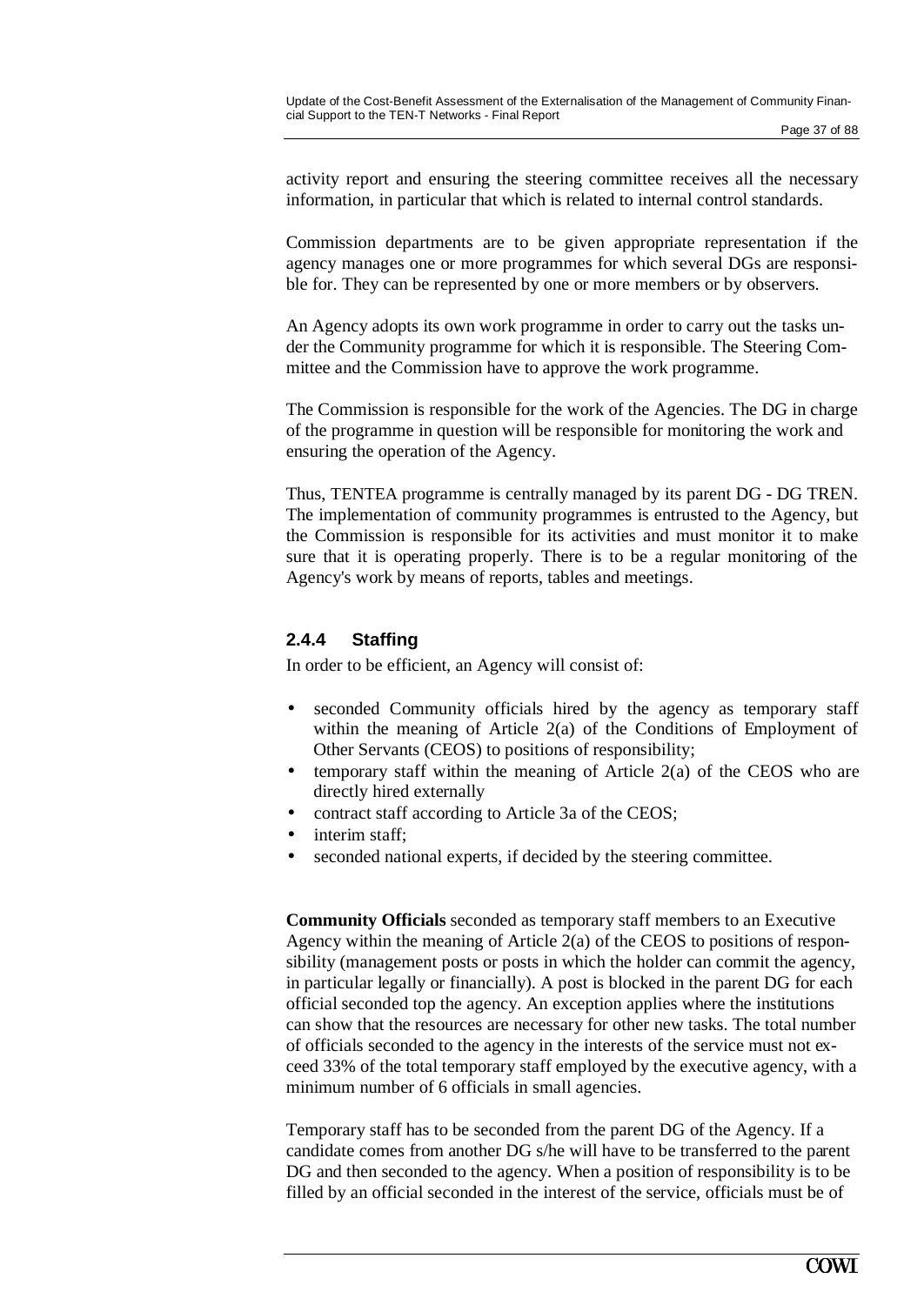at least the same grade as that specified in the vacancy notice for the post to be filled and the officials must belong to the function group of the post published in the agency. His/her post will be frozen during the secondment period. Once the secondment period is over, the official returns to his/her post with the same grade he/she had before the move. A secondment to an Agency therefore does not have any affect on an official's rate of promotion.

All other temporary staff are filled externally.

**Temporary Agents** are directly hired externally for highly specialised jobs or temporary tasks. The selection procedure involves an interview and vacancies are advertised on the internet. (Article 2(a) of the CEOS (AT2a).

Given the limited lifetime of the agency, it is advised, as stated in the guidelines for the establishment and operation of executive agencies financed by the general budget of the European Communities that the executive agency concludes two contracts of a specific duration corresponding to the agency's lifetime before considering contracts of indefinite duration. If a contract is of indefinite duration, a clause expressly states that it will automatically expire if the agency's lifetime is not extended.

**Contract Agents** can be hired to work in the Commission's DGs dealing with other tasks than manual and administrative support tasks. Contract Agents must have passed pre-selection exams and must be selected from the CARL database. The initial contract of contract staff may be conducted for a term leading up to the expiry date for the executive agency provided for in the Commission decision, with a maximum of five years. Any renewal after the first extension of contract will be for indefinite period. (Article 3a of the CEOS (AC3a)).

However, if a contract is of an indefinite duration, a clause expressly states that it will automatically expire if the agency's lifetime is not extended.

**In some cases, the Agency employs Interim staff** provided by a manpower agency and in exceptional circumstances, staff under other private law contracts for specific one-off duties.

**Seconded National Experts** are typically seconded from the civil services of EU countries. They bring their experience of the issues they are used to dealing with to the Commission, and take back to their home administration the knowledge of EU issues which they acquire during their period of secondment.

Providing external/temporary staff to the Agency is of central importance to its efficient functioning and management, as it allows highly specialised staff to be recruited for a specific period of time and in line with the Agency's needs and limited lifetime. As they are temporary, they provide a degree of flexibility for human resource management which is not possible with official staff. They provide the means for an Agency to focus on specialised tasks and management and not be involved in the daily requirements of policy development. In effect, is the high quality of the personnel that helps add value to the Agency. Externalisation of tasks to an Agency provides the best way of dealing with resource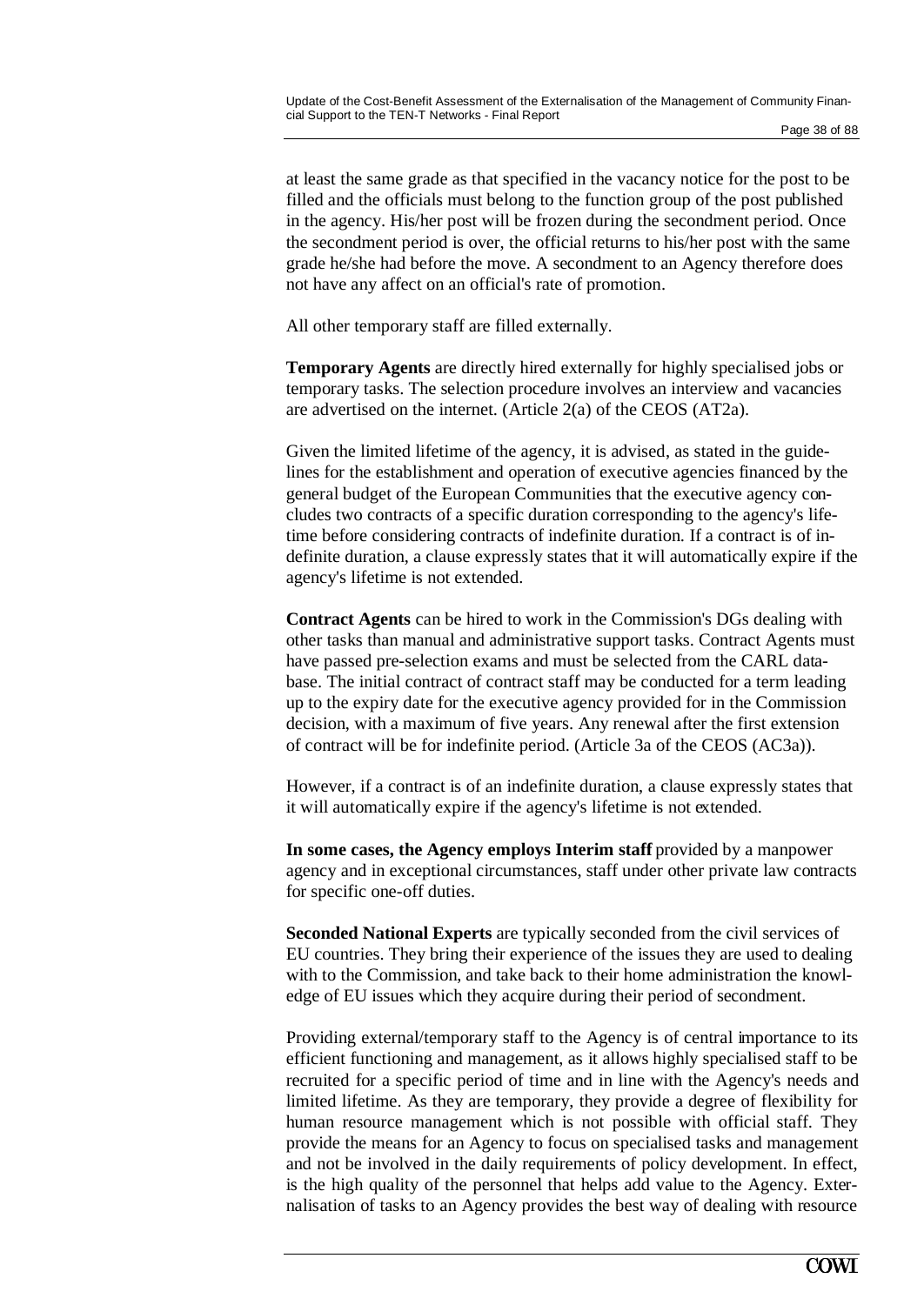constraints as it enables the pool of specialised labour to be accessed at a lower cost.

Having said this, it is important to bear in mind that the need to attract high quality staff is an important factor for the success of the Agency. The CBA of the Competitiveness and Innovation Framework Programme  $(2007-2013)^{17}$  carried out in 2006 showed that the quality of candidates for posts including those of a high technical nature has been good. In addition, it was found that the Agency solution provided savings to the budget as most of the staff were less expensive than official staff. Savings were thus achieved when the maximum number of tasks were externalised.

### **2.4.5 Infrastructure**

Human resource services should be provided by the Commission DG ADMIN, European Personnel Selection Office (EPSO) and Personal Management Office (PMO) subject to the rates applying to existing agencies.

Office and office equipment can be supplied by the Commission without organising procurement procedures, subject to the charge paid by existing Agencies.

Using the Commission supply and services for office infrastructure and human resource management ensures that the Agency is fully compliant with the Commission procedures and systems.

### **2.4.6 Operating budget**

As an Agency has a legal personality, it has its own operating budget. This covers its operating expenditure which is governed by the standard financial regulation for the Executive Agencies.

The revenue for an Agency's operating budget comes from an annual subsidy awarded by the budgetary authority on a proposal the Commission makes on the basis of the agency's draft budget.

Forecasts of revenue and expenditure are prepared for each financial year. The forecasts include the establishment plan of the executive agency consisting only of temporary posts and specifying the number, grade and category of the staff employed by the executive agency during the financial year concerned:

(a) the resources in terms of appropriations and jobs required to run the Executive Agency;

 $17$  Cost Benefit Analysis of the externalisation of the certain tasks regarding the implementation of the Competitiveness and Innovation Framework Programme (2007-2013) through an executive Agency, by Technolopis, December 2006.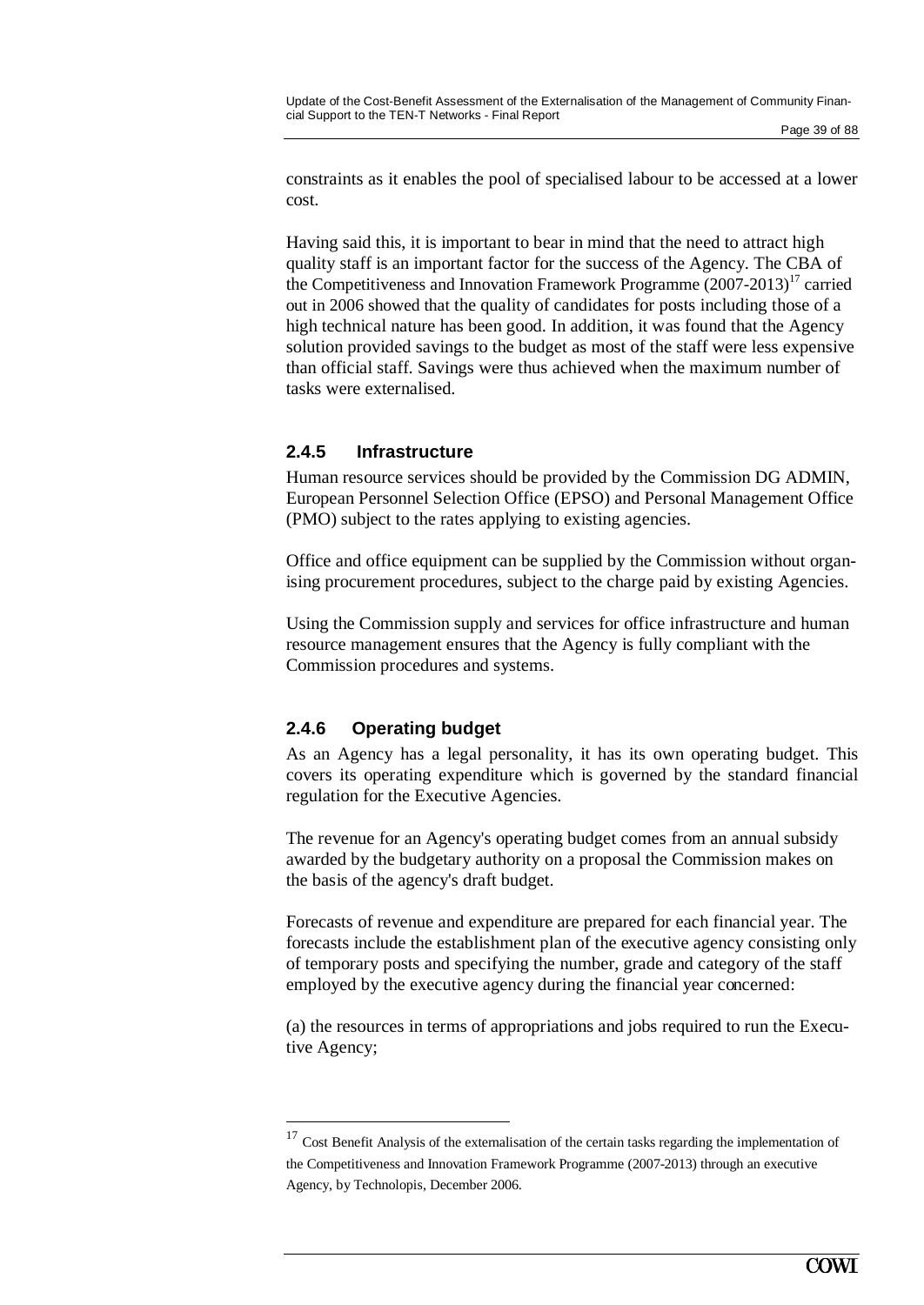(b) planned secondments of officials from the Commission to the Executive Agency;

(c) administrative resources freed by transferring tasks from the Commission departments to an Executive Agency, and the re-allocation of those freed administrative resources.

The revenue and expenditure of an Executive Agency's operating budget shall be in balance.

## **2.4.7 Examples of externalisation and outsourcing**

Over the years, the EU has created a number of decentralised bodies to undertake specific EU activities that needed develop specific or technical know-how in certain well-defined fields. At present, 22 European Agencies have been created<sup>18</sup>. In addition hereto, the Commission has also put in place specialised administrative offices to carry out specific duties to the benefit of all Commission services e.g. European Personnel Selection Office (EPSO).

More recently, the Executive Agency for Public Health Programme (PHEA), the Education, Audiovisual and Culture Executive Agency (EACEA) and the Executive Agency for Competitiveness and Innovation (EACI) were created.

In 2003, DG TREN created its first Executive Agency, under Commission Decision of 23 December 2003 setting up an executive agency, the "Intelligent Energy Executive Agency" (IEEA), to manage Community action in the field of energy. It covers the period 2004-2008 with a maximum staff of 68.

The Mid-term evaluation of the Intelligent Energy-Europe Programme tends to indicate that the IEEA has been efficient in the management of its programme.

Presently, the IEE programme is managed by the Executive Agency for Competitiveness and Innovation (EACI) previously known as IEEA. This Agency will now be in charge of the  $IEE<sup>19</sup>$ , CIP and Marco Polo II programmes that are mainly supporting SMEs.

IEEA experience and lessons learned from acting as "pilot Executive Agency" will certainly be used by DG TREN and the TENTEA Director during the current setting-up phase of the TENTEA.

Initially, the director of the IEEA had very few guidelines in connection with starting-up, so guidelines and mainstreamed procedures were developed along the way based on EU applicable regulations (Staff, Financial, etc.). However, it

<sup>18</sup> Although some of them are called European Centre or Foundation. Three Agencies are connected to DG TREN namely ERA (European Railway Agency), EMSA (European Maritime Safety Agency) and EASA (European Aviation Safety Agency) as well as the European GNSS Supervisory Authority (GSA). These are not executive agencies

<sup>19</sup> Intelligent Energy Europe, Competitiveness and Innovation Programme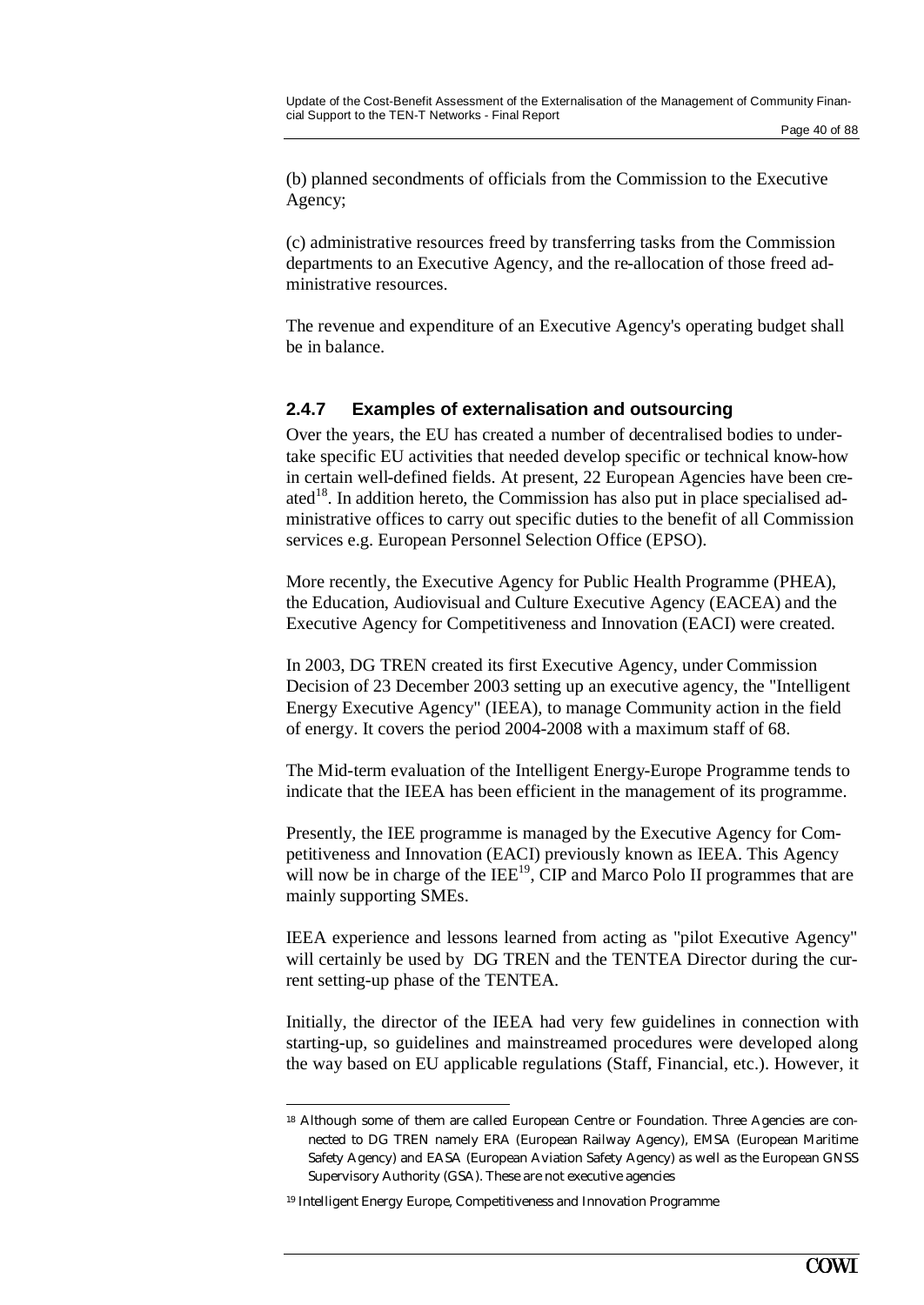should be noted that, since the IEEA has been created, guidelines and *vade mecum* were set up to streamline the process of setting up an agency.

Started with 7 members of staff, IEEA counts at present 46 staff – including 5 seconded (3 HoU, Director, Financial controller) 11 Temporary Agents and 30 Contract Agents. Team Leaders are Temporary Agents and the Project Officers who do the bulk of the work, are contract agents. Project Officers tend to be in their 30s and have good experience of and knowledge of the subject matter. The Agency's staff is composed of 16 different nationalities (or which 4/5 are from new Member States -NMS). They have a good geographical and gender balance. Recruiting staff from NMS has been somewhat difficult.

Some of the key issues found in connection with implementing the IEEA/EACI are listed below:

### **Staffing and Recruitment**

- The Agency did not have a problem with staffing; the agency receiving several hundred applications for the posts advertised.
- The Agency also had to recruit temporary staff at entry level posts irrespective of their experience and seniority. Attention should be paid to that as the grading should be comparable to the type of work the person carries out.
- Many people see it as a good opportunity to come to Brussels and to join an EC organisation.

### **Relationship with DG TREN**

- The agency has a very good relationship with DG TREN, the parent DG.
- It is important that this relationship remain close. Both sides need to make an effort for this to be possible. So far this has been very positive. The EACI has even issued guidelines for effective communication with the parent DG.
- The Director is also involved in regular liaison meetings which take place 4 times a year with Directorate D of DG TREN. The agenda is agreed on in advance and minutes are taken.
- Geographical separation has not been a problem. Of course, the closer the agency is located to the parent DG the better, but it does not present a problem.

### **Leasing and supply agreements**

- The EACI has its own legal personality and thus is responsible for organising the leasing of the building in which its staff works. Presently, EACI staff is located in Tour Madou and is renting its premises from the OIB (Office Infrastructures et Logistique – Bruxelles) at a price dependent from the number of  $m<sup>2</sup>$  occupied. The OIB is not in a position to negotiate a deal for them and it is unclear if the agency should have this role in the future when it expands and needs more office space.
- The computers, furniture, etc. for the Agency are bought through a supplier FWC.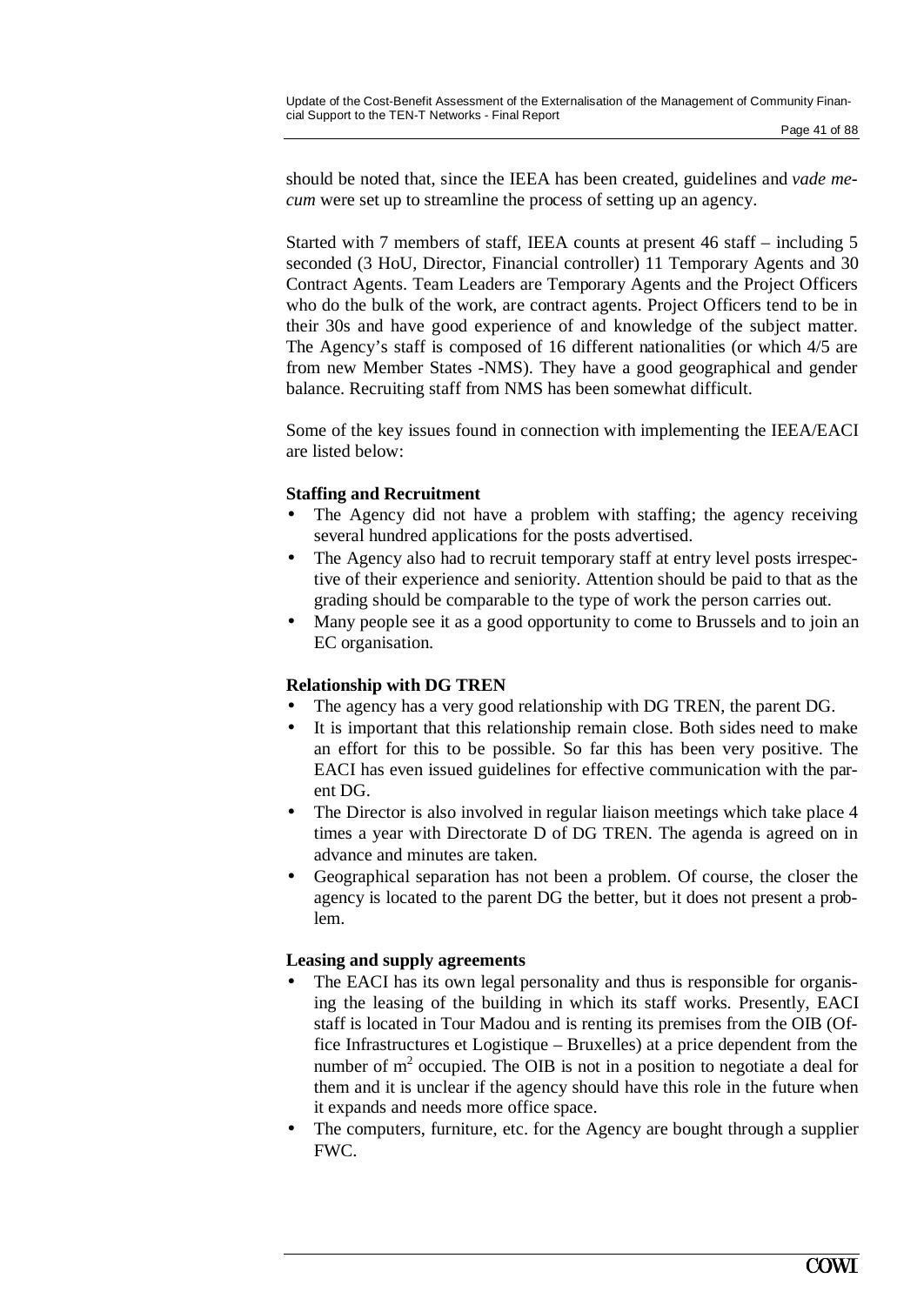The Agency is in charge of paying the staff salaries and buying materials, etc. The Agency has separate bank accounts and which have to be closed at

## **Success factors and how they were achieved**

the end of each year.

- Experience so far shows that the programmes/projects are managed better with the Agency than if they had remained in DG TREN, as the Agency does not have a back-log of open decisions any more.
- The IEEA is able to provide better project management by streamlining, simplifying procedures and by carrying out a risk assessment (this is an advantage to both the beneficiary and to the agency).
- The IEEA has reduced the number of bank guarantees, eliminated performance guarantees, decreased the number of progress reports and have no payment delays. As a result, programme management is less heavy and the agency is concentrates on the management of the programme. This in turn places smaller burden on its clientele which are SMEs.
- The agency has also achieved greater visibility by improving its website, simplifying contracts, going out in the field and visiting projects and having info days. They have also achieved a record number of applicants which means that better projects can be selected, providing better value for money for the EU taxpayer.
- The Agency seeks help on the annual evaluation of the calls for proposals. It contracts between 80-90 external experts. This is a good system because the Agency benefits from specialised outside expertise (technical and financial) that allows the Agency to deal with a peak in work load in a timely manner and with guarantee of independence and objectivity.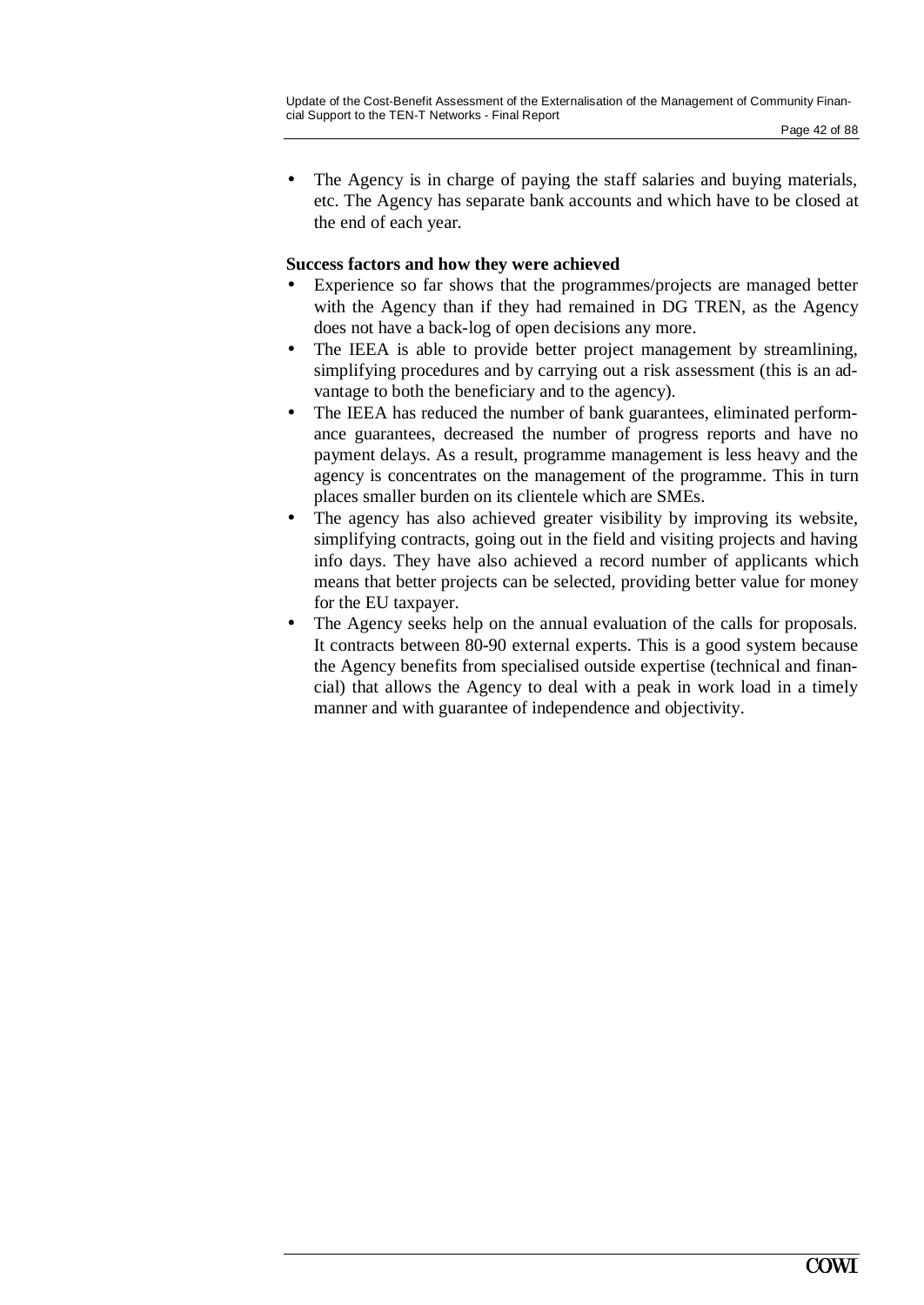Update of the Cost-Benefit Assessment of the Externalisation of the Management of Community Financial Support to the TEN-T Networks - Final Report

Page 43 of 88

#### **TOP 5 challenges for the TENTEA:**

#### **1. Recruitment and Training**

- Employ good staff  $-$  the agency is only as good as its staff,
- Stick to the rules, don't try any shortcuts,
- Involve the Head of Units in the staff selection.
- Be sure to have job descriptions etc.
- In house training in procedures is necessary and is the responsibility of the agency.

#### **2. Relationship with the parent DG**

It is essential to have a good relationship with the parent DG, their help is needed especially in the starting up phase (i.e recruitment). In the case of TENTEA, a good relationship must be maintained with Directorate B.

#### **3. Steering Committee**

It is important to have a good steering committee, as it is the governing board. It is also important to gain its confidence.

#### **4. Set up service level agreements – relationships with other DGs**

• The Agency has to set-up service level agreements with: OIB, PMO (Pay Master Office), DG Budget, DG Admin, DIGIT, DG Translation.

#### **5. Office space**

• Office space is a key issue not to be underestimated. The EACI moved into the Madou Tower in May 2006. With its imminent staff expansion, it will probably have to move again next year. There could be there links with the TENTEA.

### **2.4.8 Benefits and risks of externalisation**

The externalisation of an Executive Agency provides important non-monetary **benefits** namely:

### **1. Flexibility in human resources management**

Temporary staff provides a flexibility that official staff does not. Staff can be recruited for a specific period of time and in line with the Agency's needs and limited lifetime.

### **2. Staff Specialisation**

The Agency helps increasing the level of performance by gathering specialist staff with a high degree of specialisation, expertise and better adequacy of the skills required.

### **3. Enhanced Focus on Policy**

With the creation of the Agency, staff at DG TREN will released from administrative burden related to TEN-T management and will be better able to concentrate on more technical and policy related aspects of their work and far less of administrative procedures.

### **4. Focus on Management**

The creation of an Agency enables a focus on specific skills in programme management and allows for improvements in programme management thereby producing concrete results. The ability to focus on management and not be in-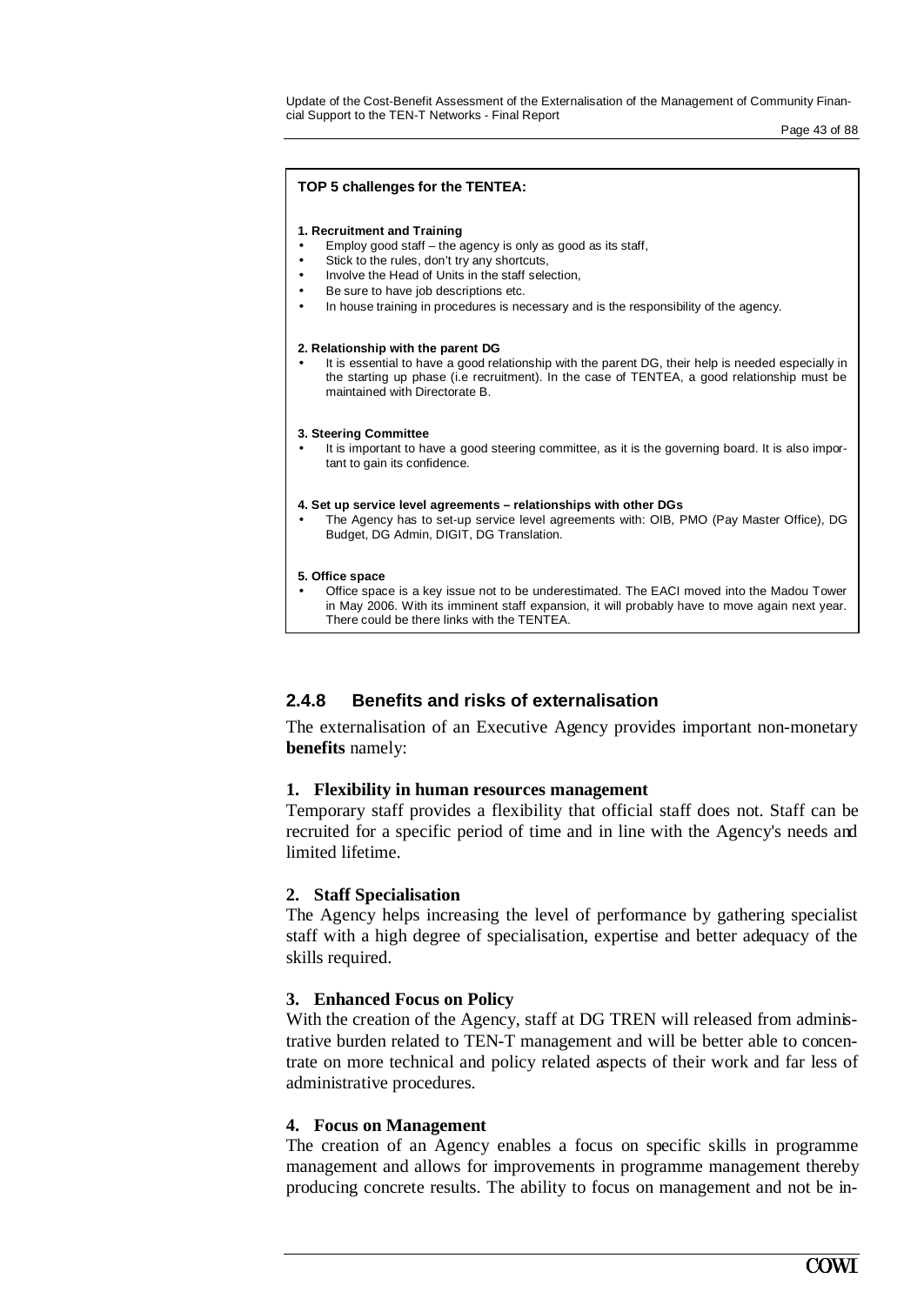volved in the daily requirements of policy development is a strong factor. Nonetheless, there is a need to separate activities into "pure policy" and "pure management" while maintaining smooth coordination between the two.

### **5. Awareness raising**

An Executive Agency is expected to allow for a stronger dissemination and valorisation of project results. Further, the sharing of work with DG TREN will consolidate administrative procedures.

Despite the advantages, there are also risks associated with the externalisation of the Agency that should be mitigated. These include:

### **1. Ability to attract highly specialised staff**

Lower salaries and different conditions compared to those of permanent Commission staff, as well as the temporary nature of the job offered, could discourage potential applicants with the necessary highly specialised technical background. While there is some evidence of this in the experience of the IEEA, there is a concern that the labour market is volatile, with associated risks of the financial and professional costs of high staff turnover. Although the option of using temporary and contract agents would help mitigate the resource constraints, the Agency would rely on short term staff with high level of turnover and therefore a high level of overhead and its associated risk. In addition, a high turnover means loss of know-how and the need to recruit and train replacements.

### **2. Need for Staff training**

Past experience has suggested that an important requirement for new staff in the agencies is training; in particular training in the Commission's administrative and financial systems and procedures. The organisation of this training must be recognised as it is time consuming and can constitute a significant expense especially in the setting up period.

### **3. Disincentive for permanent staff to be seconded**

Seconded officials, who would like to work in the Executive Agency, must have at least the same grade as the post published by the agency. His/her post will be frozen during the secondment period and cannot be filled during his/her absence. This does not make it attractive for Heads of Unit to "lose" staff to the Agency, even if it adds value to the person's experience. This disincentive may hinder Commission staff, who possesses a specialisation in an area beneficial to the Agency, to be transferred to the Agency.

Officials seconded in the interests of the service are entitled to a dual career during their secondment, this means that they have both a career within the agency (eligibility for promotion) while pursuing their career within the Commission. An official on secondment retains his post, his right to advancement to a higher step and his eligibility for promotion.

### **4. Phasing out of the agency implies lay-off's and associated costs**

The phasing out of the agency may also bring about some unexpected costs which must be kept in mind. Among these are the unemployment insurance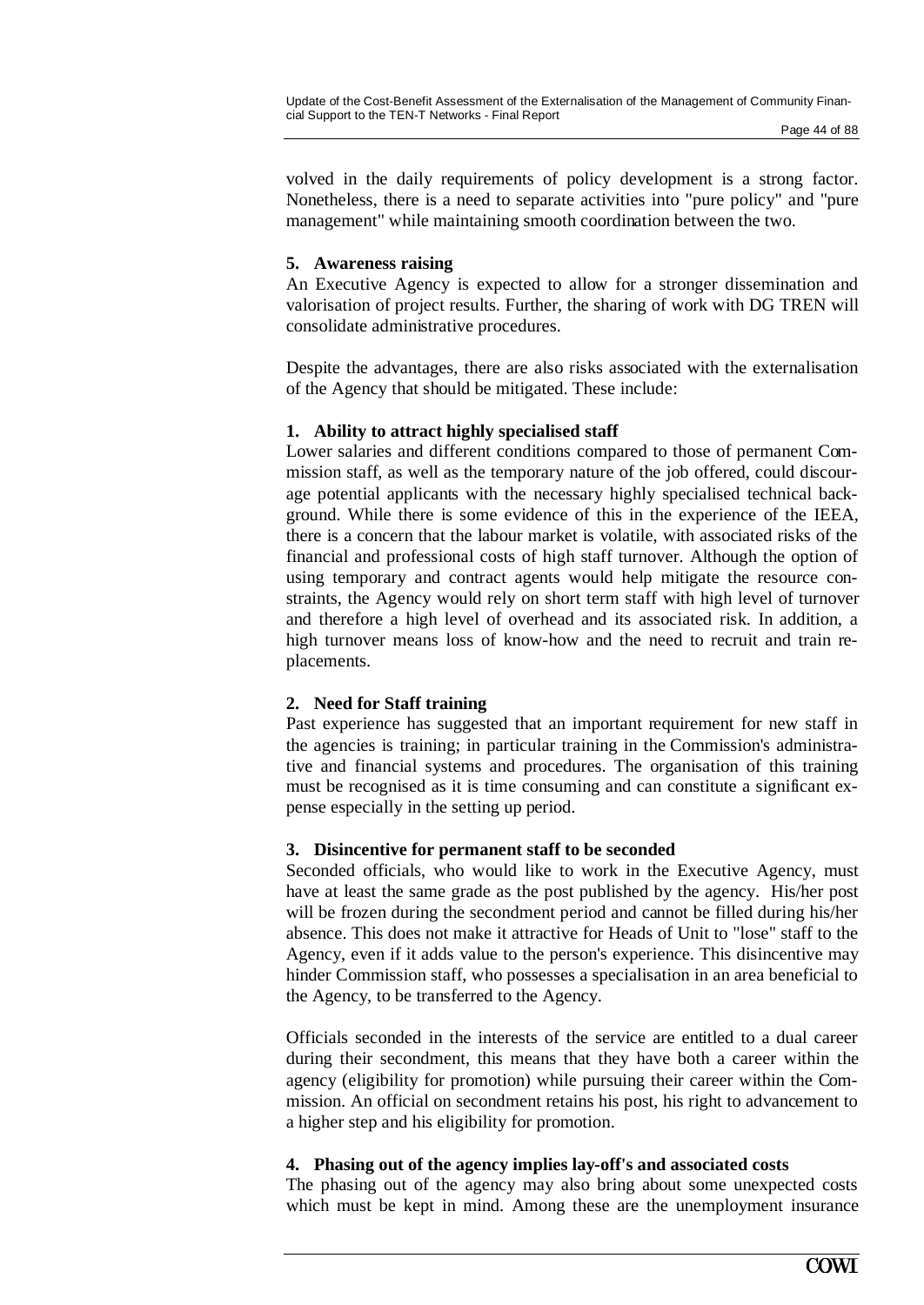which must be paid to temporary and contract staff, as well as the closing down of project files, etc.

### **5. Loss of networks**

It is inevitable that any new Agency will be physically separate from its parent DG, which might lead to reduced communication with the DG. In turn, this could reduce the knowledge flow between implementation and policy and programme design.

There is a concern that, due to the fact that the Agency will be carrying out the administrative tasks related to the projects, DG TREN will lose contact with Member States and the networks that have been established over the years. This link is necessary if policy is to be developed. Therefore, it is important that there is a high degree of communication between the Agency and DG TREN and that DG TREN is aware of and able to influence the work being carried out.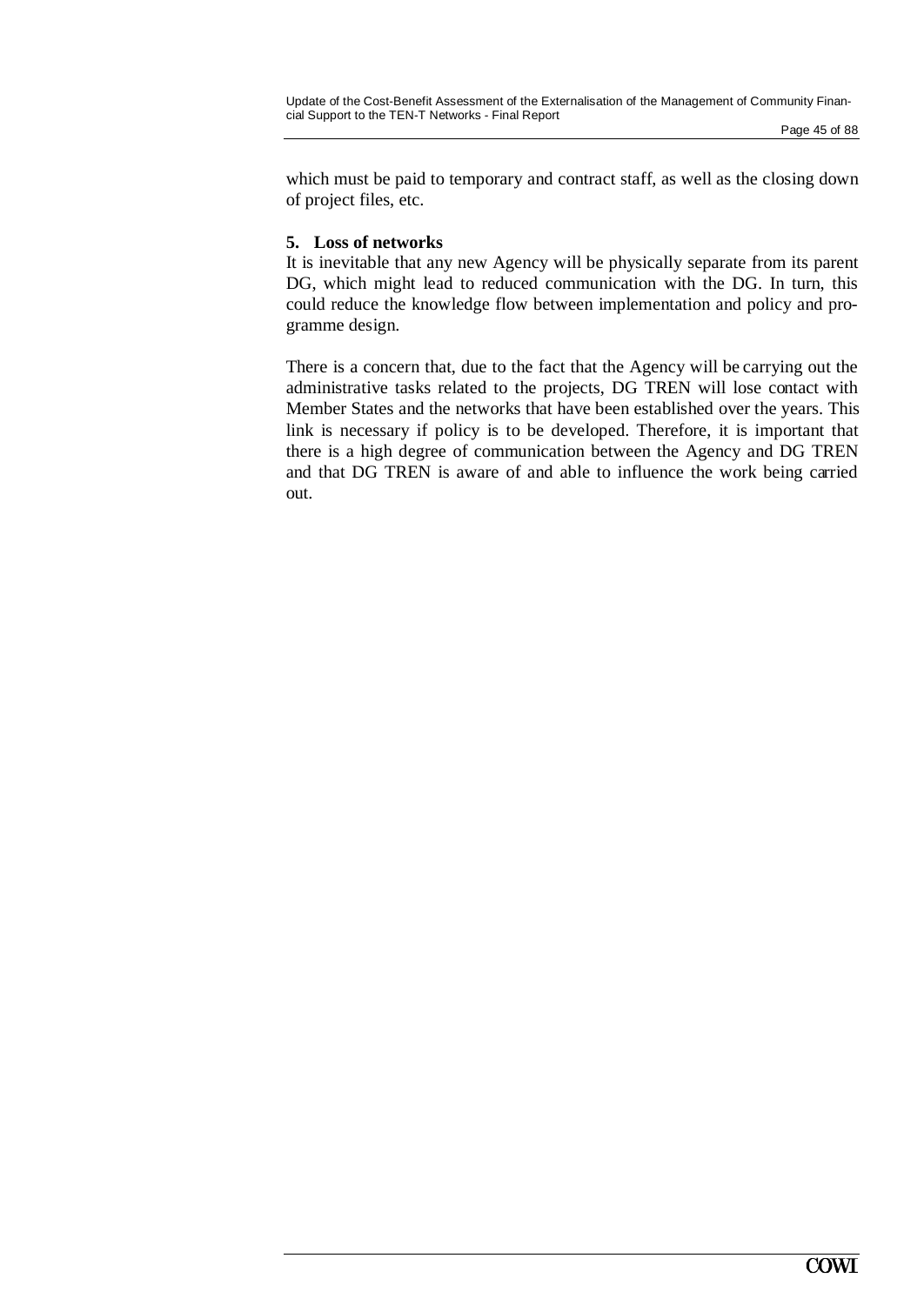# **3 Assessment Methodology**

The recruitment of TENTEA staff has just started and by last quarter of 2007 the first employees are expected to be in place and to start the management of open TEN-T projects. The management of TEN-T is at present wholly integrated within DG TREN, and while a substantial and demanding responsibility, it is just one of many tasks entrusted to DG TREN. In light of the increased political focus on the TEN-T network, and the expected substantial increase in Community financial support to the network in the coming years, DG TREN is in the process of preparing itself for the additional tasks and responsibilities.

Following the favourable opinion of the Regulatory Committee on Executive Agencies of 16 November 2005 the TEN-T Executive Agency was created on the 26th October 2006 under Commission Decision 2007/60/EC. In order to make full use of the benefits of the Agency and to be able to manage the substantially increased budget under the new Financial Perspectives effectively, the Commission intends to extend its duration to cover the entire current financial perspective until 2013 and an additional 2 years foreseen for project closure (December 2015).

The previous CBA of TENTEA covered the full duration of the Agency, but did not reflect the recent policy developments especially those with regard to the new TEN Regulations.

The present update of the CBA will address the following issues:

- Assessment of the present cost of the TEN-T management and extrapolation, it taking into account the 2007-2013 budget;
- The new tasks to be allocated to the TENTEA and the need of additional staff updated costs of personnel (both external and internal);
- Expectations expressed by the Member States, Members of the European Parliament, the European Court of Auditors;
- Identification of the activities of DG TREN related to TEN-T implementation that can be outsourced efficiently, taking into account the future working relation between the Agency (in charge of the project implementation) and the Commission (in charge of programming) at each stage of the TEN-T projects;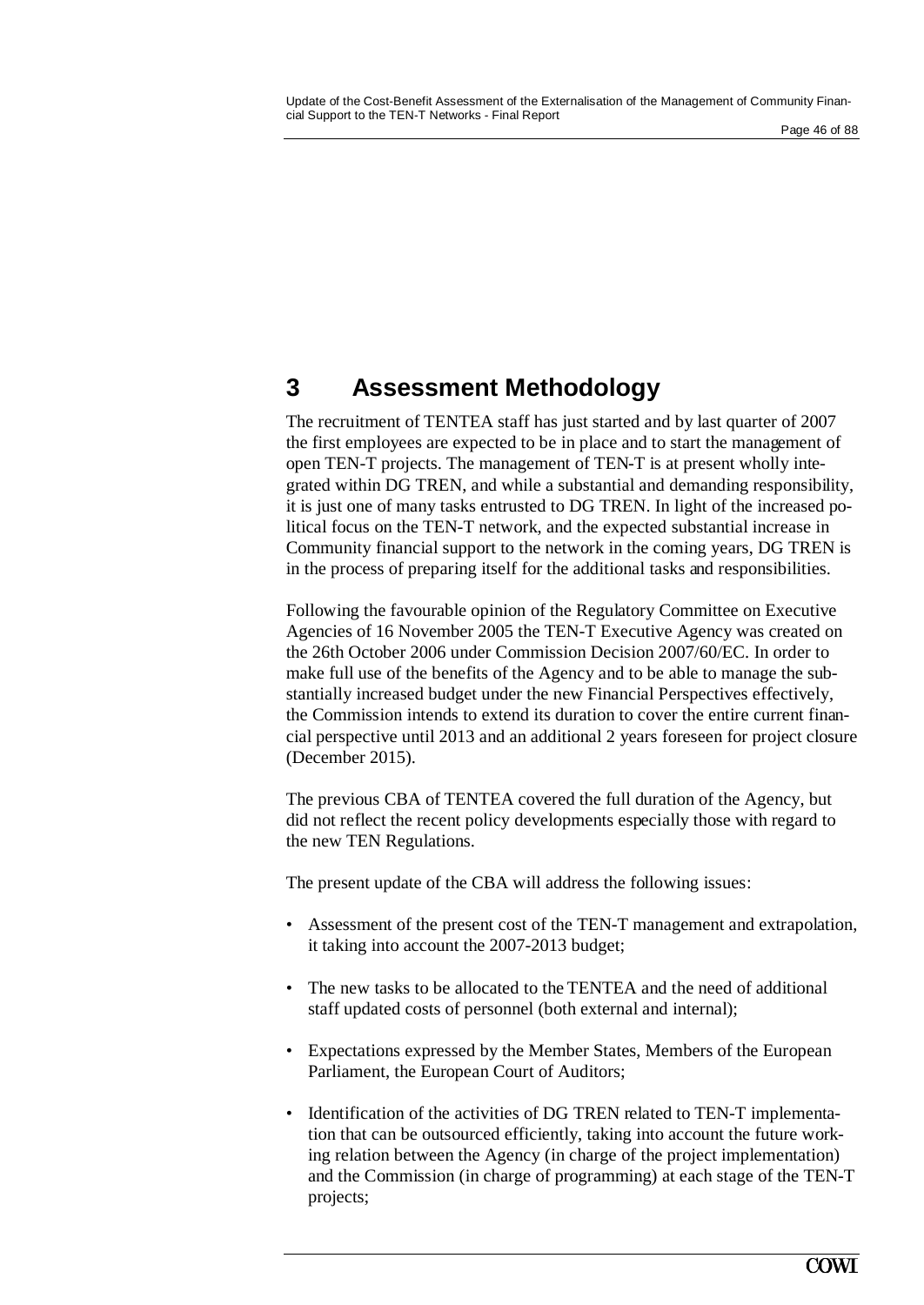## **3.1 Overall Approach**

The first step in the CBA is to define as precisely as possible the present tasks related to the TEN-T Management within DG TREN, the number and type of staff involved and the resulting overall cost of management.

The above is termed the "Baseline Situation" and will be defined on the basis of the 2007 situation in terms of budget, staffing, number and type of projects. For each of the two options (i.e. in-house option and Executive Agency option) the future organisational set-up and cost will be extrapolated from the Baseline Situation, taking into account the tasks that are to be externalised.

The main quantifiable benefits are expected to be derived from savings in staff costs resulting from the Agency's possibility of relying heavily on contract staff recruited on market conditions. However, a number of other factors of a more qualitative nature will also influence the CBA. Such factors include simplification of procedures and shortening of lines communication and flexibility of recruitment to target actual requirements. The CBA will attempt to quantify these factors and take them into account in the extrapolation for the future management in both scenarios.

In addition to the above "business as usual" considerations, the CBA will address the Commission's future ambition level for TEN-T management, which include aspects such as:

- Quality and level of project monitoring;
- Scope of Commission involvement in project preparation;
- Visibility and promotion of the TEN-T programme;
- Activities not presently undertaken by DG TREN that could be included for the benefit of the TEN-T programme.

The impact of the above will be used to assess the future organisational set-up and staffing requirements for each of the two options and enable a cost-benefit analysis under the assumption that the TENTEA mandate will be extended to manage the 2007-2013 TEN-T appropriations.

## **3.2 Data Collection**

The data collection phase comprised a combination of gathering and review of existing available background information, and interviews of relevant key officials and stakeholders as outlined in the following.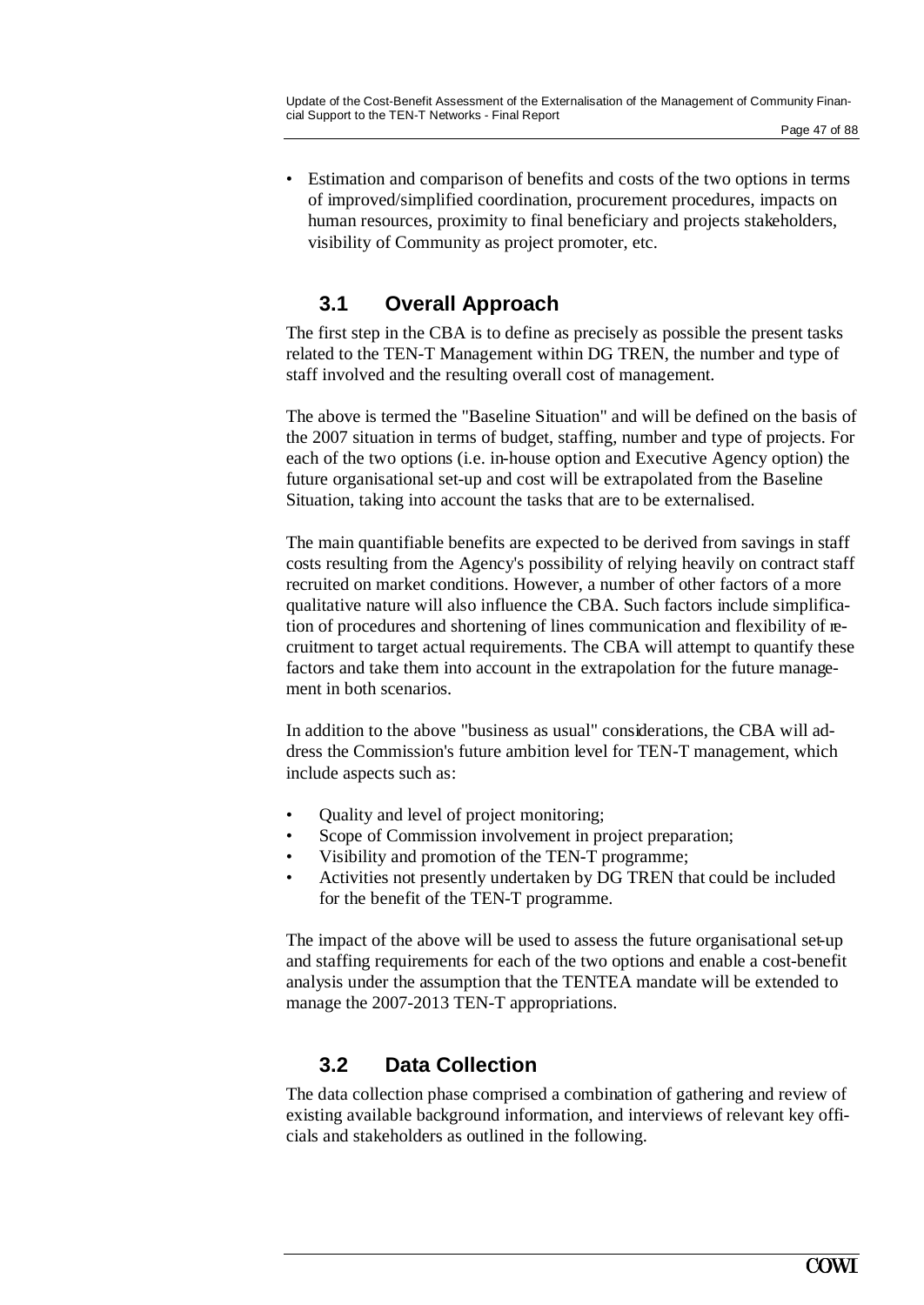## **3.2.1 Relevant previous studies**

In order to establish and understand the background and scope of the present management of TEN-T, the following main background information was collected for review:

- The new TEN Regulation;
- Previous CBA of the TEN-T programme;
- Relevant EC Regulations, hereunder the Financial Regulation, the Staff Regulation and the Regulation for Executive Agencies;
- Court of Auditors Special Report No 6/2005 on the Trans-European Network for transport (TEN-T) together with the Commission replies.

A complete list of background information collected and studied is attached in Appendix D.

## **3.2.2 Interviews**

While the background information provides an understanding of the TEN-T programme and its management, the study will by also take into account of the experience and opinion of the main actors and stakeholders involved.

Interviews were carried out with Members of the Court of Auditors, Commission Services, Members of the European Parliament, the EIB and Member States. Interviews aimed to collect and understand the different points of view on the executive agency mandate, expectations, criticisms and concerns that were expressed.

A complete list of background information collected and studied is attached in Appendix D.

## **3.3 Data Analysis and Consolidation**

On the basis of data collected and interviews carried out, the following analysis was performed.

## **3.3.1 Baseline Situation**

The first step in the analysis consisted in establishing and describing the present baseline situation within DG TREN, which was used as basis for projecting the future organisational requirements under the various budget assumptions and the two options. The activities included:

- Mapping of the key DG TREN activities and tasks related to the TEN-T management, including the workflows connected herewith;
- Identification of the number of staff within DG TREN (equivalent full time positions) presently involved in the management of TEN-T;
- Distribution of identified staff across the activities performed.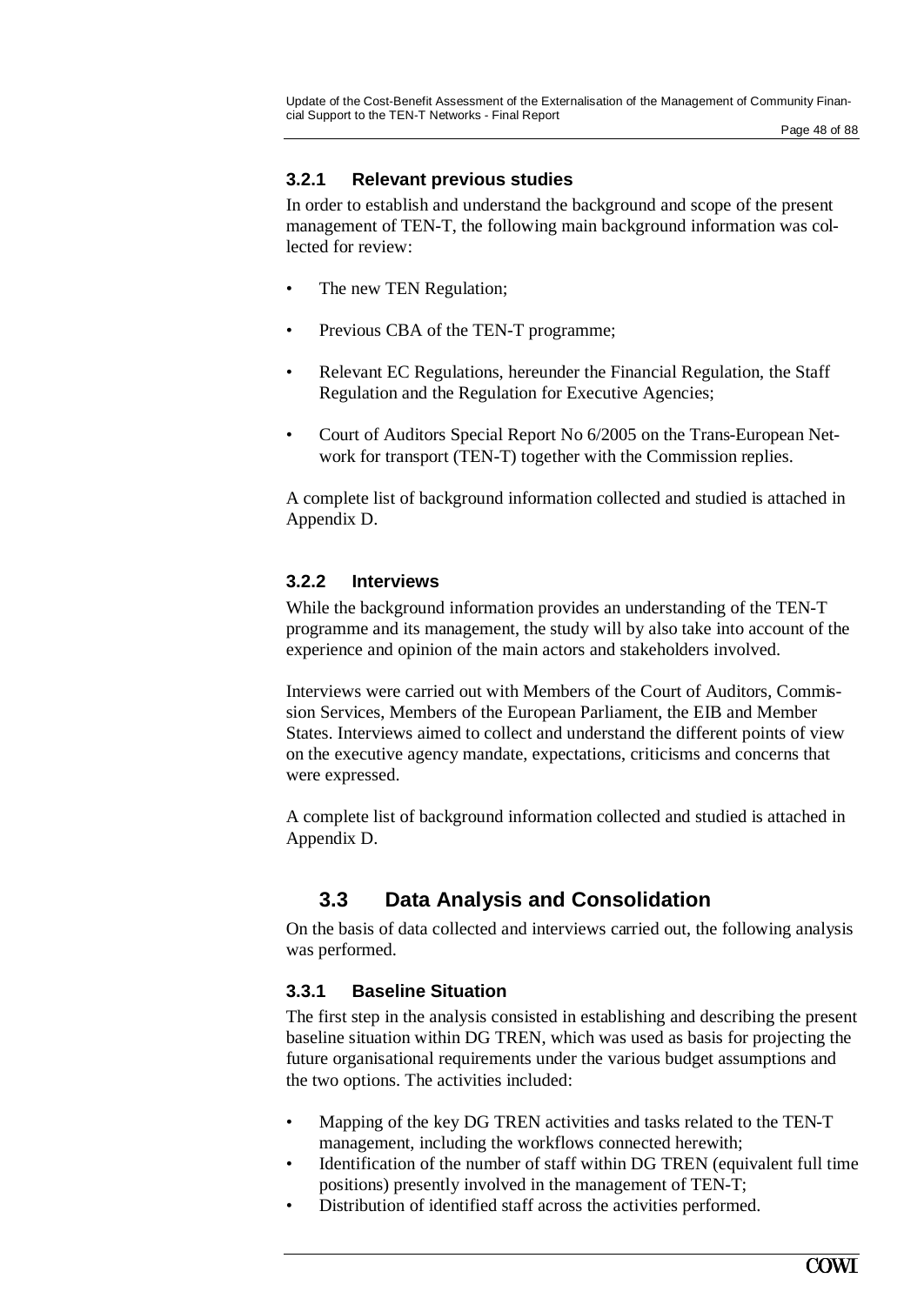The above required close co-ordination with DG TREN, in order to understand the present workload related to each task and to lead to an understanding of the present prioritisation of the TEN-T administration.

On the basis of the background documentation and initial discussions with the Steering Committee the Consultant established a first estimate of the Baseline Situation. The estimate has been verified and refined on the basis of the interviews.

## **3.3.2 Externalisation Potential**

The externalisation potential of each task identified in the Baseline Situation has been assessed, taking into account:

- the requirement of the Regulation on Executive Agencies, specifying that no activity may be externalised when political decision making implies discretionary powers;
- the potential efficiency and quality gains derived from the creation of a dedicated Agency.

### **3.3.3 Additional TEN-T management tasks**

On the basis of the background information, the interviews and the Consultant's appreciation of the workings of the TEN-T programme, the analysis identified tasks not presently carried out by DG TREN that in the future could be carried out by DG TREN or an Agency to the benefit of the TEN-T Programme.

Initially, these were expected to relate to the visibility of the TEN-T programme, but could also relate to the scope of Commission involvement in the preparatory and monitoring phases.

### **3.3.4 The two options studied**

The above analysis facilitated an extrapolation of the Baseline Situation towards the two options to be investigated:

- 1 **In-house option;** to continue the present management of TEN-T as a wholly integrated function within DG TREN, albeit with additional staff and resources; or
- 2 **Executive Agency option;** to create a dedicated Executive Agency responsible for the management of the Community financial support to TEN-T.

For each of the two options, the analysis provided an estimate of the future organisational set-up in terms of required staff and other resources. In the definition of the two options the type of staff to be employed is estimated (i.e. Commission staff versus contract staff) in accordance with the relevant regulations.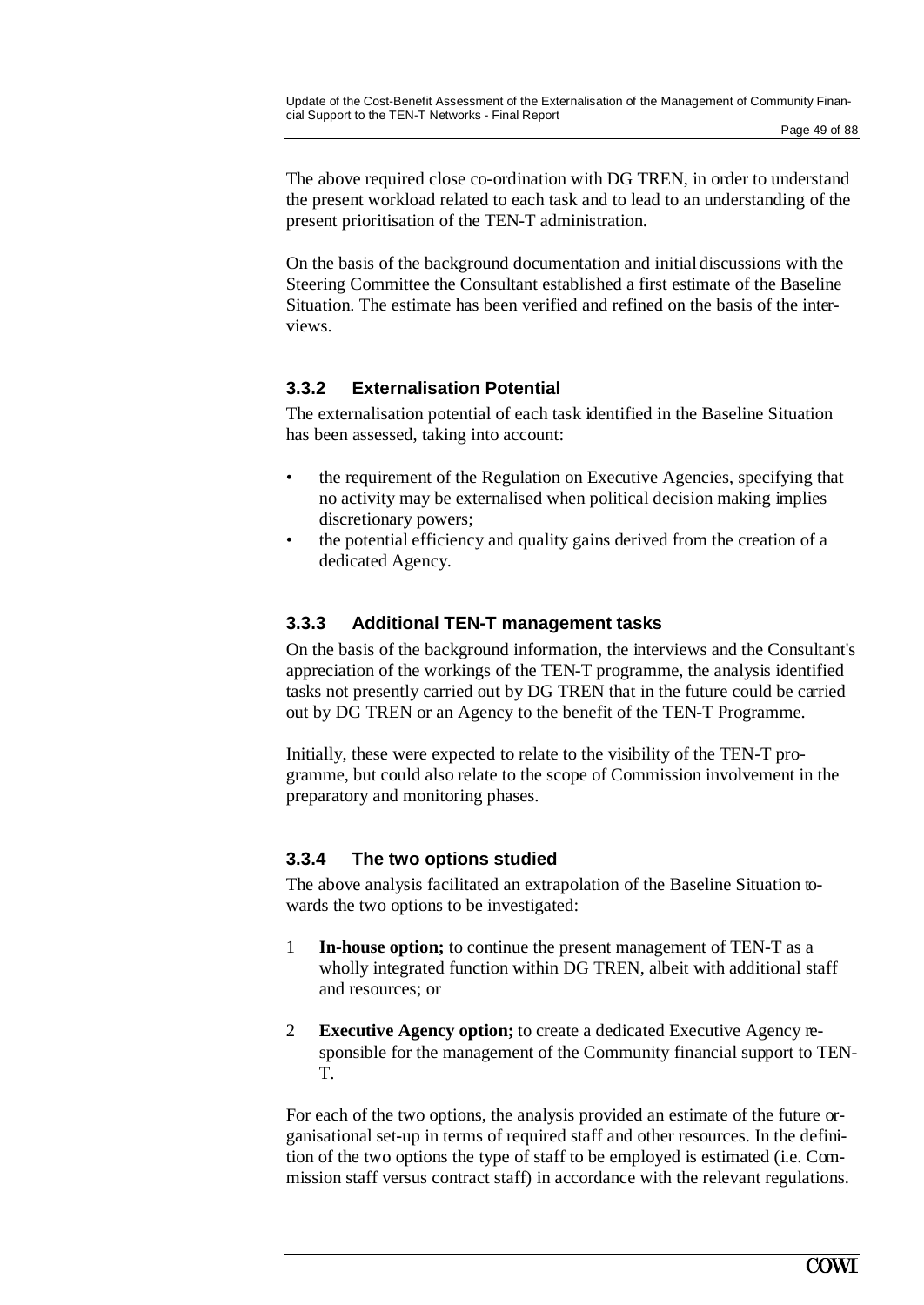## **3.3.5 Financial Data**

One of the main justification for the creation of an Executive Agency is expected to be the overall monetary savings on the Commission budget. It was therefore imperative to establish realistic average figures for the annual cost of:

- Commission officials:
- Relevant categories of temporary staff in accordance with the new staff regulations;
- Overhead costs related to fringe benefits, office rent, security, IT, office supplies, communication, etc.

The above required figures were established based on data provided by DG ADMIN.

## **3.3.6 Cost-Benefit Analysis**

An Executive Agency is typically created to manage and oversee a specific project or range of projects (MIP) with a given lifetime - normally 3 to 5 years. The TEN-T programme is, however, somewhat different in this respect, in that it includes a large number of projects to be implemented over a non-defined period of time. The present TEN-T horizon is 2020, whereas the current financial framework is defined until 2013.

The CBA is highly dependant on the lifetime of the Agency investigated, and in agreement with the study Steering Group, it has been decided to assume an 8 year period for the CBA calculations, starting from 2007.

Although the TENTEA was officially created October 2006, the recruitment of its staff started in last quarter of 2007 and because the new financial perspectives covers the period 2007-2013, it was decided to undertake the revised Cost-Benefit Assessment assuming that the Agency will slowly start to operate by the end 2007 and be fully operational during the course of 2008.

On the basis of the future organisational requirements for each scenario, and the agreed financial data, the CBA presents a discounted Net Present Value (NPV) for the new TEN-T budget assumptions.

In addition to the financially measurable benefits, the CBA also addresses the non-quantifiable benefits from creating an Executive Agency.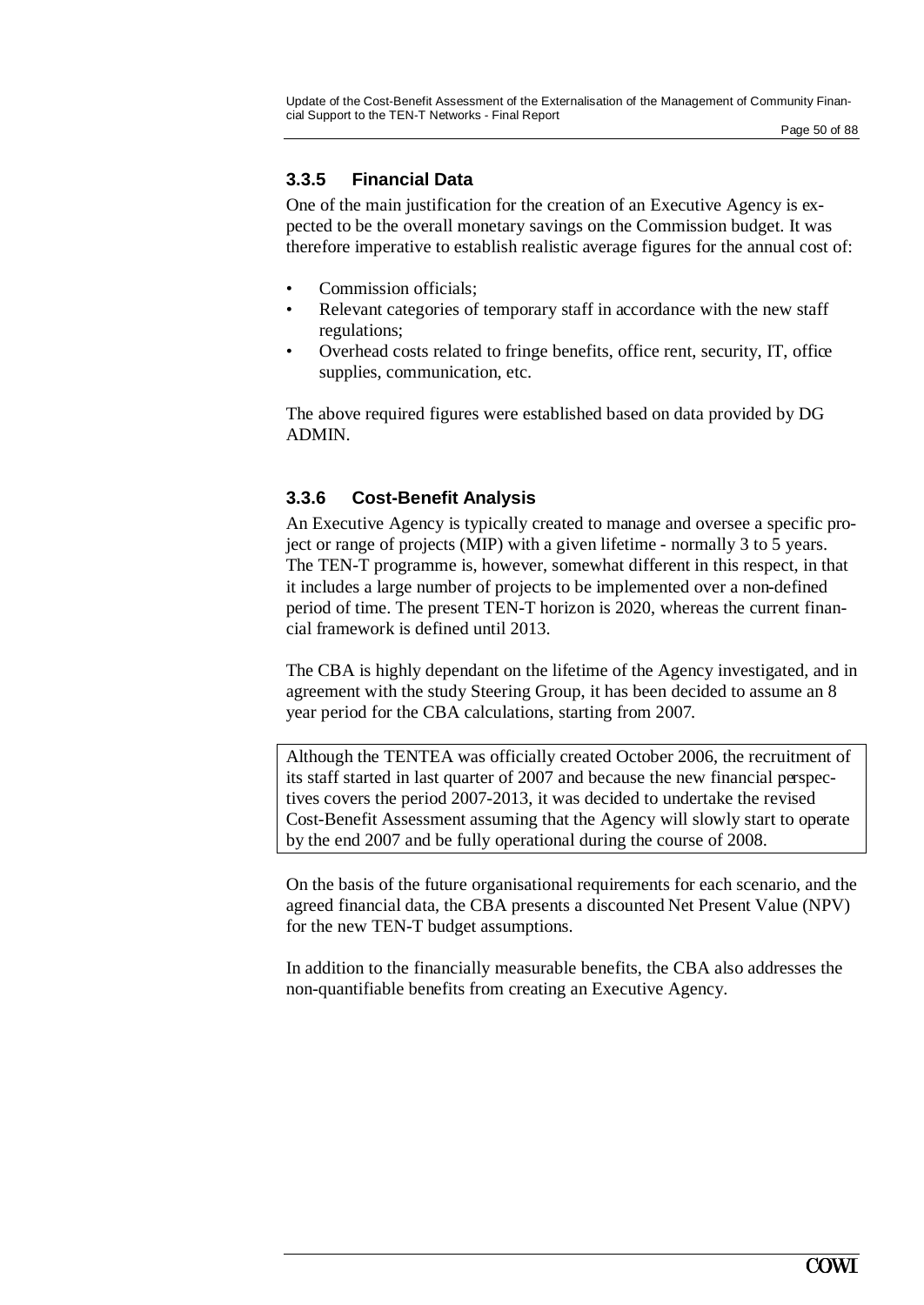# **4 Steps and Results of the Updated CBA**

## **4.1 2007 Baseline Situation**

In order to calculate the CBA, a baseline situation is defined reflecting the TEN-T management in 2007. This year is a transition year, as the newly created TENTEA is starting its activity and recruiting staff who is progressively taking over the old 2000-2006 files (the so-called back-log or RAL).

As explained in 2.2.5., the previous CBA analysed tasks and staff numbers related to the management of TEN-T in DG TREN and assessed the staff levels (in FTE) employed in 2006 and 2007.

In the table 4.1 below, the In-house option shows the level of staff that would be available in DG TREN to manage the TEN-T in 2007, i.e. 70 FTE staff members which corresponds to the baseline situation defined in the previous CBA.

The staff figures included in the Executive Agency option and derived from the previous CBA, show the total staff involved with the TEN-T management will include:

- Staff from the Executive Agency (44 FTE)
- Staff remaining in DG TREN to deal with policy and decision making (14) FTE as in the in-house option),
- Staff remaining in DG TREN to provide support to the European Coordinators on political issues (10 FTE)
- Staff in DG TREN supervising the activities of the Agency (4 FTE).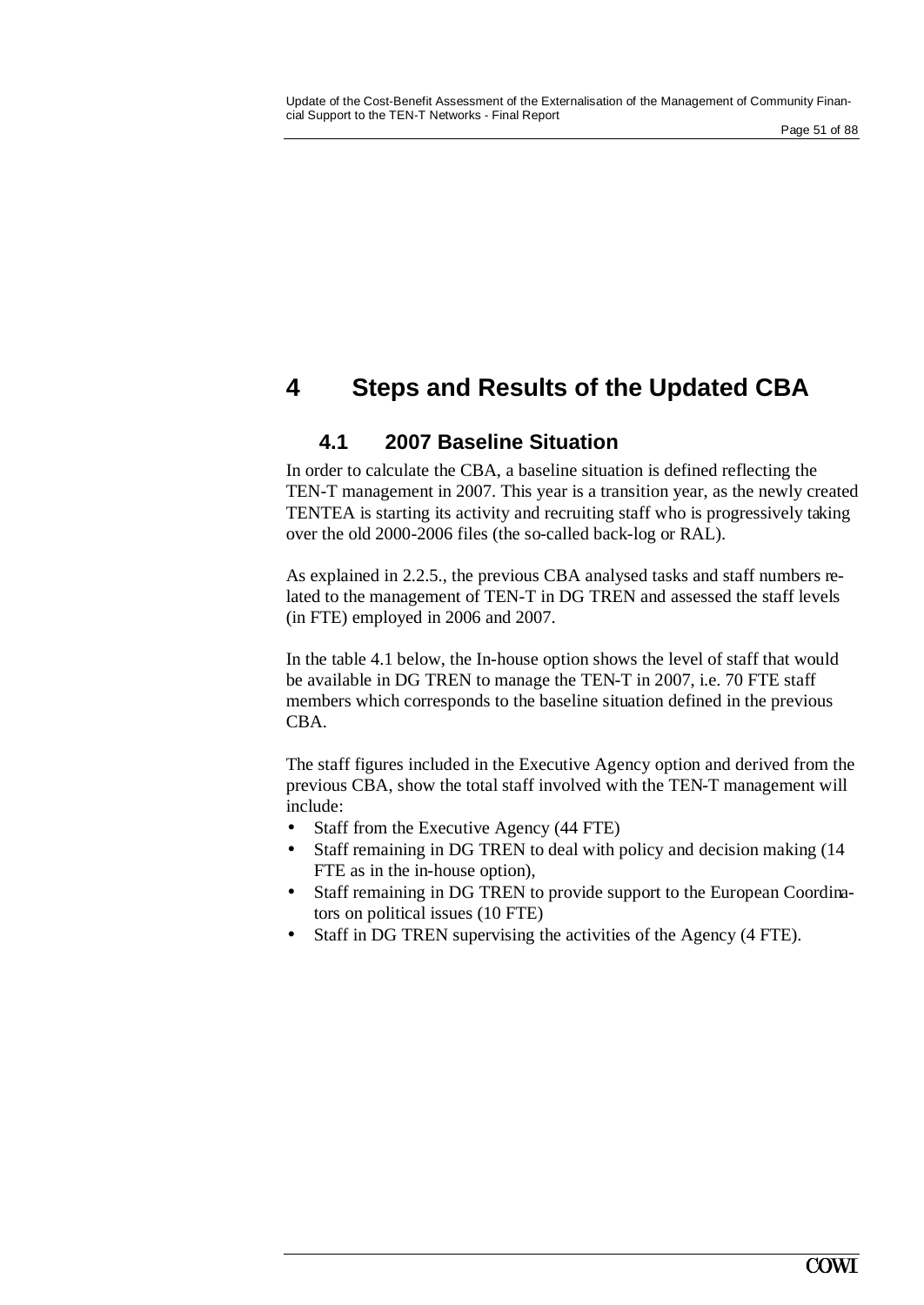|                | <b>FTE</b> in 2007                                                                 |                                                         |                               |                               |
|----------------|------------------------------------------------------------------------------------|---------------------------------------------------------|-------------------------------|-------------------------------|
|                |                                                                                    | In House<br><b>Executive Agency</b><br>Option<br>Option |                               |                               |
|                | No. Activity Title                                                                 | <b>DGTREN</b><br><b>Staff</b>                           | <b>Agency</b><br><b>Staff</b> | <b>DGTREN</b><br><b>Staff</b> |
| $\mathbf{1}$   | Policy & Decision Making                                                           | 14,0                                                    | 0,0                           | 14,0                          |
| $\overline{2}$ | Invitation to Member States, Reception and<br><b>Evaluation of TEN-T Proposals</b> | 2,8                                                     | 0.0                           | 2,8                           |
| 3              | TEN-T FAC Committee                                                                | 1,1                                                     | 1,0                           | 0,1                           |
| $\overline{4}$ | Preparation of Commission Proposals                                                | 5,8                                                     | 6,0                           | 0,0                           |
| 5              | Financial Commitment, Contract and<br>Disbursement                                 | 8,8                                                     | 8,8                           | 0,0                           |
| 6              | Project Monitoring and evaluation                                                  | 12,9                                                    | 17,2                          | 0,0                           |
| 7              | Audit                                                                              | 1,6                                                     | 1,0                           | 0,6                           |
| 8              | Procurement of Services                                                            | 0,0                                                     | 0,0                           | 0,0                           |
| 9              | <b>Budgetting</b>                                                                  | 2,2                                                     | 0,0                           | 2,2                           |
| 10             | Controlling & Reporting                                                            | 3,2                                                     | 4,0                           | 0,0                           |
| 11             | Filing and Archiving                                                               | 2,2                                                     | 1,0                           | 1,2                           |
| 12             | <b>Programme Evaluation</b>                                                        | 2,2                                                     | 0,0                           | 2,2                           |
| 13             | IT Support and Human Resource                                                      | 3,2                                                     | 5,0                           | 0,0                           |
| 14             | European Coordinator - Secretariat                                                 | 10,0                                                    | 0,0                           | 10,0                          |
| 15             | Supervision of Agency by DG TREN                                                   |                                                         |                               | 4,0                           |
|                |                                                                                    |                                                         |                               |                               |
|                |                                                                                    |                                                         |                               |                               |
|                |                                                                                    |                                                         | 44                            | 37                            |
|                | <b>Total</b>                                                                       | 70                                                      |                               | 81                            |

The following table summarises the staff scenario for 2007 used in the subsequent cost-benefit assessment:

*Table 4.1: Staffing Level for 2007*

Compared to the in-house option that will continue to require 70 FTE by 2007 to cope with all tasks assigned to DG TREN in connection with the management of the TEN-T, the Executive Agency option would require 81 FTE (44 FTE in the Executive Agency while keeping 37 FTE in DG TREN).

The Agency is initially focussing its efforts in taking over the back-log related to the 2000-2006 RAL. This implies hiring appropriate staff able to get rapidly a complete and clear overview of the technical and financial situation of the open projects, contact and visit the project stakeholders, determine action plans and schedule in order to monitor, finalise and liquidate the projects. This initial period will also require additional staff to take over and implement the IT systems and project data bases in the Agency and deal with recruitment.

The increases also indicate that 2007 is a transitional year in reaching 2008 staff level and the actual planned recruitment for 2007. These differences in activities  $N^{\circ}$  4-6-10-13 during the transition year 2007 will be levelled out by 2008.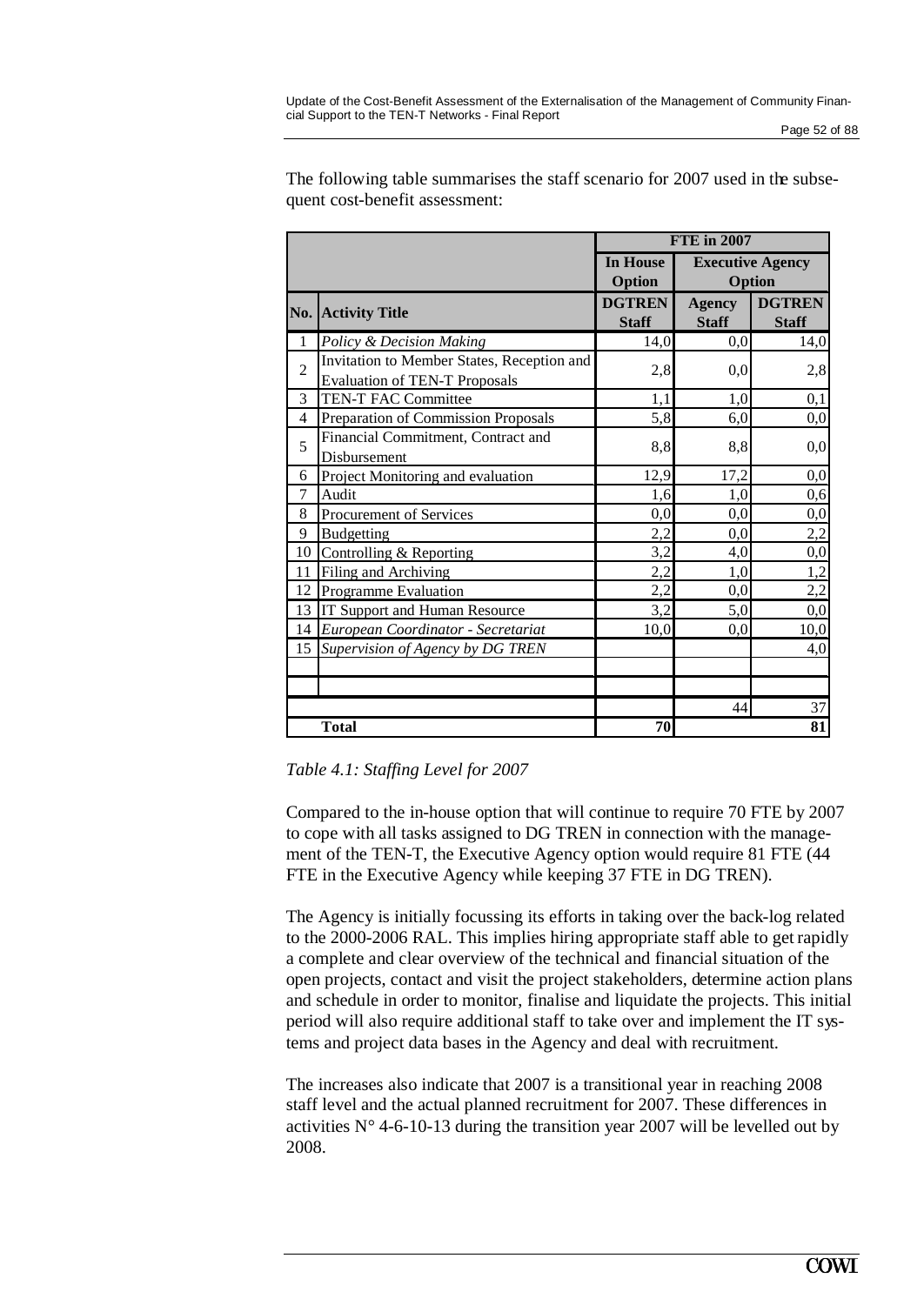## **4.2 Assumptions for the Update and Definition of Options**

The methodology to estimate the present TEN-T staffing is based on the previous 2005 version of this CBA. Following discussions in the Steering Group, it was confirmed that all TEN-T activities should be considered for externalisation (except Galileo and Marco Polo which benefit from separate budget lines). It was also agreed that the Secretariat of the TEN-T Coordinators should remain in DG TREN.

In order to calculate the costs and benefits, for the Commission, of extending the mandate of the Executive Agency for the management of TEN-T, the number of staff required from 2008 to 2013 to manage annually the new TEN-T will be extrapolated from the baseline situation described above for the following two strategic TEN-T options:

- **in-house option**; Management directly by DG TREN with in-house staff;
- **Executive Agency option;** Management via an external Executive TEN-T Agency under the supervision of DG TREN.

Further in order to meet the demand for increased delivery of services and improved quality of current tasks, two new TEN-T management tasks are defined in the following sections and presented in the final overview table at the end of the Chapter.

## **4.2.1 General Assumptions**

The following general assumptions have been made on the basis of information, data and impressions gathered during the interviews carried out with key DG TREN staff:

- 1 The staffing requirement can be described as a function of the increase in the number of open projects per year, and (for evaluation) the number of applications received. Taking into account the backlog from the 2000-2006 remaining budget, and the concentration of the support on the priority projects during the new financial period, the number of active projects is expected to be higher in 2008-2009 than in 2007 and this variation is the parameter used to assess staffing levels needed in TENTEA.
- 2 One of the main changes in the management of the 2000-2006 TEN T budget to the management of the 2007-2013 TEN T budget is the requirement of increased services (e.g. particularly improved quality of monitoring and evaluation, controlling and reporting etc.) and the addition of new tasks (know how and best practises; awareness and promotion). The impact hereof on staff level is significant if the expectations are to be met.
- 3 It is assumed that the on-going recruitment and preparation process for the existing executive Agency will allow full operation by the end of 2007 or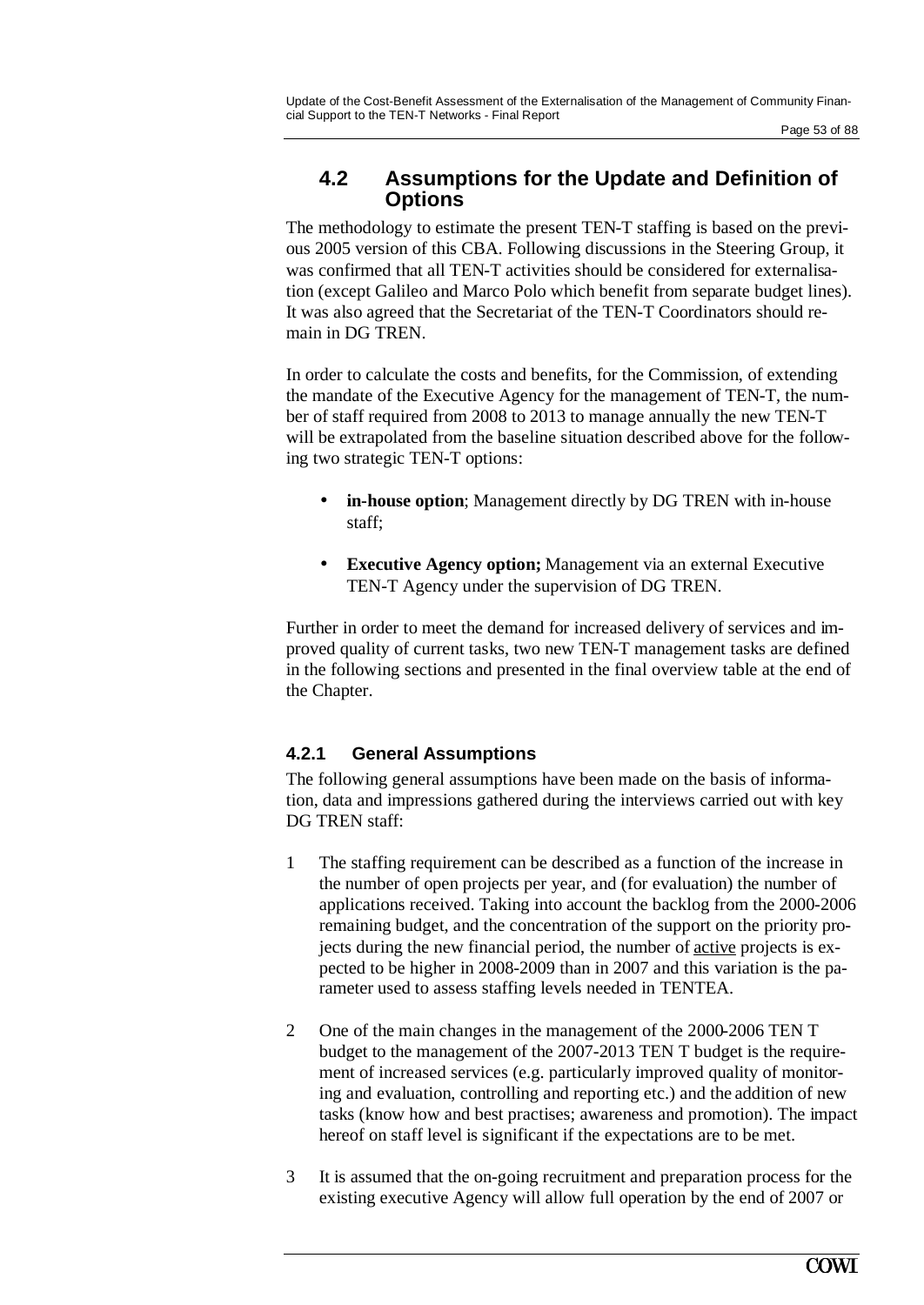beginning 2008, and extended operations by end 2008. The re-allocation of DG TREN staff previously involved with TEN-T Management and not transferred<sup>20</sup> to the Agency is assumed to require 6 months, i.e. 6 months salary and overheads for such staff must be taken into consideration during externalisation.

- 4 The period for new co-financing commitments under the budget scenario is 2007 to 2013. The projects co-financed in 2013 will be definitively closed and paid by 2015, and as a result, the number of active projects and the staff dealing with these will gradually decrease from 2013 to 2015.
- 5 The MIP (MAP) has been revised and includes the 30 priority corridors as defined in the new guidelines dated 21 April 2004.
- 6 TEN-T support will focus on measures mainly benefiting the European priority projects (works) and will mainly support horizontal or specific studies (including preparatory works i.e. geotechnical investigations) directly linked to the priority corridors and to strategic and technical development of the TEN-T including its further extension.
- 7 The Commission will seek to increase the co-financing ratio (to be) closer to the maximum thresholds allowed, in order to provide an incentive to enhance the development of the TEN-T network.
- 8 The externalisation of tasks to an Agency will free up resources in DG TREN, but the savings are partly offset by a need to supervise the Agency. It as assumed that DG TREN will need 4 FTE as additional personnel to supervise the work of the Agency in 2007 and 6 FTE by 2008.
- 9 The new tasks identified below will for reasons of comparison be applicable for both the in-house and the Executive Agency option.
- 10 It is assumed that the staff involved reflects the average distribution between categories of DG TREN staff dealing with TEN-T management: AD =50%, AST =50%. It was further assumed that the DG TREN officials currently represent 90% of the staff against 10% represented by external/contractual staff.

## **4.2.2 Externalisation Potential**

 $\overline{a}$ 

The Regulation on Executive Agencies stipulates that an externalisation of certain tasks must reflect a clear separation between programming (Commission's core business) and implementation of the project, where no political decision making implying discretionary powers is involved.

<sup>&</sup>lt;sup>20</sup> This assumption is made for the sake of the calculation as in reality DG TREN staff should be freed gradually over e.g. 2 years in which they continue to work on different files.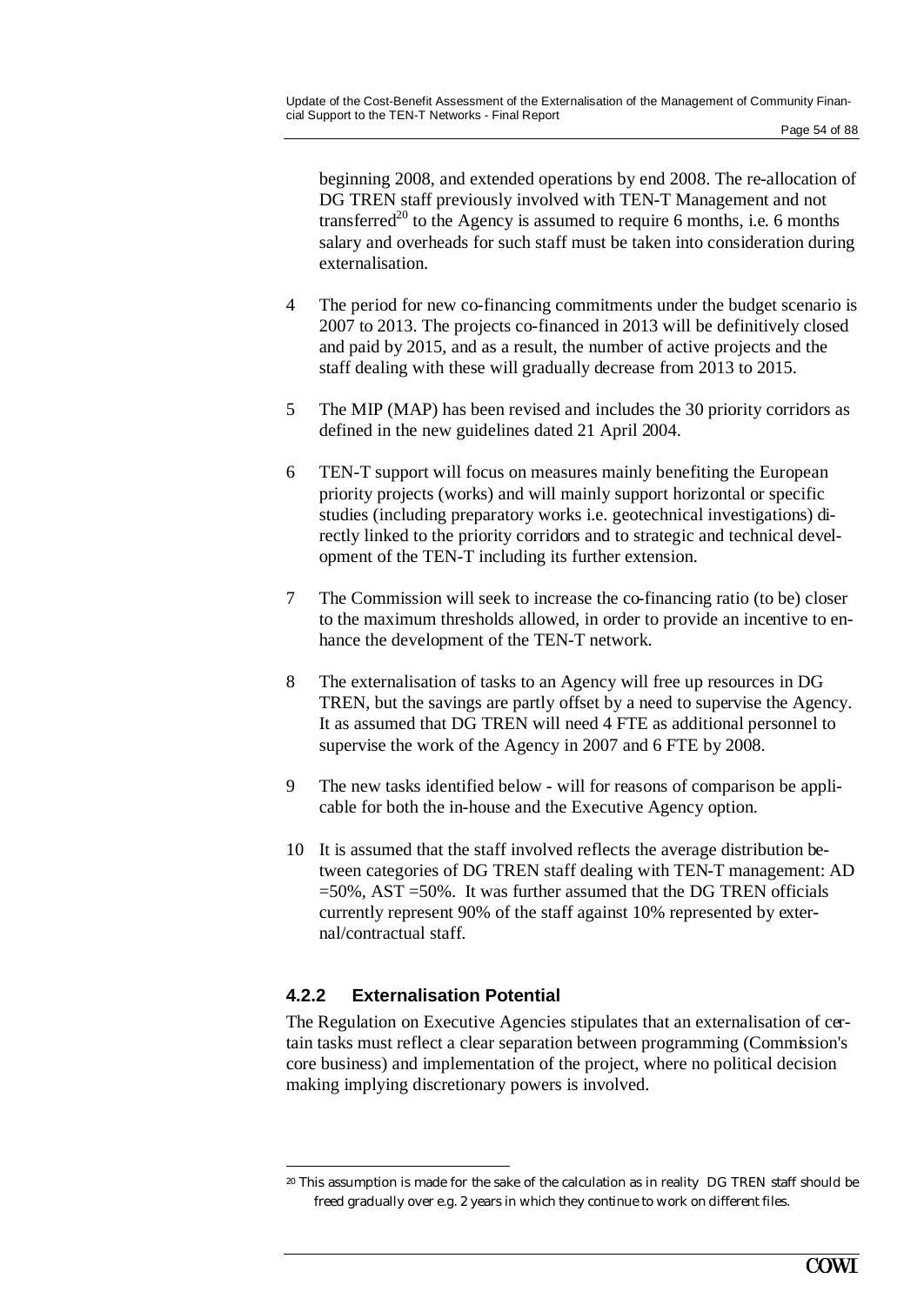Task 1: Policy and Decision Making obviously describes the programming and policy making (including decisions) that by its nature has to remain within DG TREN, and therefore cannot be externalised. This encompasses the chairing and management of the TEN-T FAC Committee and the different evaluations of the TEN-T programme.

The definition of the remaining tasks - or more precisely the allocation of resources to each - assumes **that all the "groundwork" is done under each of these, whereas the actual approval** - where such is required (e.g. approval of list of recommended proposals) - **is included under Task 1** as described in table 4.2. On the basis hereof, all other tasks are assumed to be externalised apart from the Secretariat of the European Coordinators (Task 14).

Apart from these two identified limitations (Policy making and European Coordinators) it is the Consultant's assessment that all other tasks can be fully externalised without creating undue problems for the co-ordination between DG TREN and the Agency.

## **4.2.3 Tasks of the Current and Extended TEN-T Agency**

TENTEA is assumed to be mandated to carry out the tasks outlined above and indicated as having an externalisation potential of 100%. Considering the increase of the budget available to TEN-T over the period 2007-2013, the previous version of the CBA identify additional tasks not presently carried out by DG TREN that could be carried out by DG TREN or TENTEA -in case of externalisation- to the benefit of the TEN-T Programme, namely:

- Awareness and promotion of TEN-T;
- TEN-T GIS Database;
- Coordination of TEN-T further extension outside EU;
- Know-how and Best Practice (incl. PPP);
- Enhanced Evaluation of proposals;

On the basis of discussion held during interviews with DG TREN, it was agreed that from the 5 tasks above, only the first and the fourth were not already part on the current mandate of the  $TENTEA<sup>21</sup>$  as created in October 2006. Therefore only these two should be considered new tasks to be entrusted to the extended TENTEA from the end 2008.

It is also clear from the interviews that the staff requirements are estimated to increase up to a factor 3 depending on the specific tasks in order to meet the requirements of managing the 2007-2013 TEN T budget. The increased requirements for improved services are particularly foreseen in terms of monitor-

<sup>21</sup> Or to DG TREN if TENTEA is closed down by the end of 2008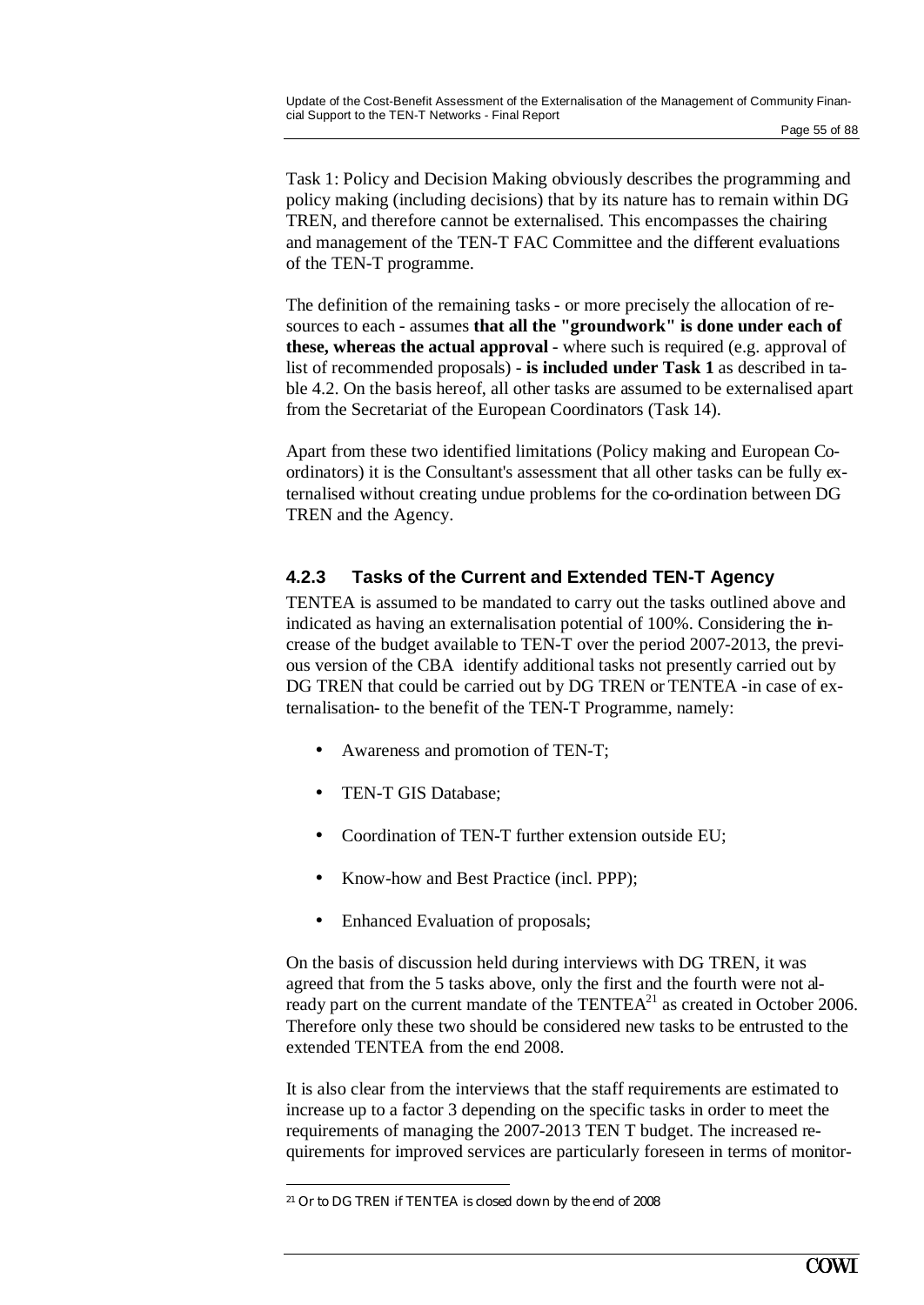ing and evaluation, controlling and reporting and IT expertise to support the TEN T information and accounting databases.

If the new tasks of TENTEA are staffed adequately, they would help to generate a qualitative improvement in the overall management of the TEN-T programme while bringing state-of-the-art skills and techniques at all stages of the project cycle allowing DG TREN to be in a better position to:

- promote the TEN-T programme and its objectives;
- support and advise the Member States and project promoters during identification and preparation of project application;
- disseminate best practice and advise promoters on how to appraise and evaluate the technical, environmental, financial and institutional aspects of the projects presented for funding.

The new tasks, as well as staffing requirement, are defined and explained hereafter. The main tasks to be assigned to the current and the extended Agency are presented at the end of this Chapter.

### **4.2.4 Awareness and Promotion of TEN-T Programme**

While it is likely that all (or most) transport administrations in the respective MS are aware of the TEN-T programme, this is not the case for potential private promoters and the public in general. Creating an Executive Agency for TEN-T will in itself contribute to an added visibility of the TEN-T programme. However, regardless of whether an agency is created or not, it is the view of many DG TREN staff, that something should be done to create an awareness of the Commission contribution to TEN-T - particularly so with the recent added political interest.

From the interviews conducted, it was indicated that DG TREN would be willing to take first step towards promoting TEN-T and launch a debate on the issue of TEN-T within the Member States. In support hereof, and to ensure a higher visibility of the TEN-T programme, the Agency (or DG TREN) could be expected to provide:

- Presentation of the Community policy and support to the TEN-T programme (eg : TEN-T Days, specific workshops fostering use of new financial instruments, TEN-T PPPs, etc);
- Publication and dissemination of TEN-T related issues, i.e. prognosis, statistics, country/project achievements.

It is estimated that the Agency could achieve the above objectives with an addition of maximum of 5 FTE staff over the period 2008-2013.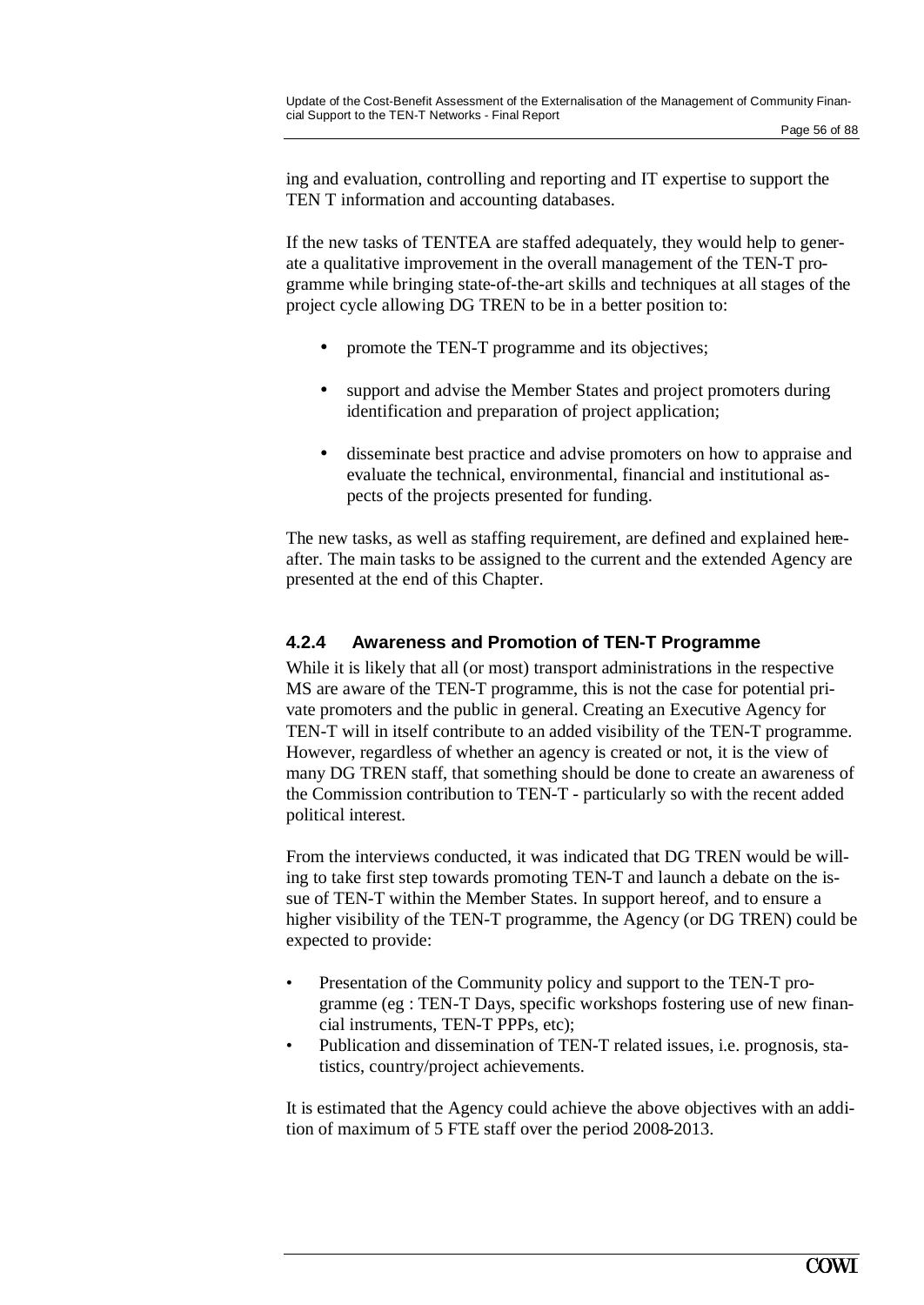## **4.2.5 Know-How & Best Practice Unit**

At present, and given the available resources, DG TREN's involvement in TEN-T projects is essentially limited to an evaluation of proposals and selection of projects for Community assistance through the policy decisions, followed by monitoring of the projects and a verification of the expenditure to ensure that Community funds are spent in accordance with the objectives.

From the interviews and discussions held, it is apparent that DG TREN would like to be more involved earlier in the projects; i.e. in the definition of project, financial engineering aspects and organisational set-up. Such involvement would depend on the acceptance and experience level of the Member State(s) in these subjects. However, it is clear that DG TREN can play an important role in accumulating and disseminating the experience from a wide range of projects and countries that could be beneficial in future projects.

To facilitate the discussions in Member States and possibly improve the decision process and effectiveness of implementation, the creation of a "Know-how & Best Practice Unit", that Member States or Project Promoters could draw upon when required, could be envisaged. This unit could usefully assist in mapping the competence and experience available in DG TREN and within the other Community Institutions funding TEN-T projects such as DG REGIO and the  $EIB<sup>22</sup>$ . The unit would also serve as a valuable backstopping and helpdesk for Desk Officers during evaluation and monitoring of projects. Issues to be addressed could include:

- Ex-post analysis of MS evaluation methods to elaborate guidelines or best practice, which may also be used to promote a more consistent approach by both Member States and Commission services dealing with TEN-T;
- Development of know-how and best practice in financial (including, innovative financing, PPPs, guarantees) and legal engineering as well as technical standards;
- Promotion of basic principles of the transport policy applicable to TEN-T (legislation, interoperability, security, etc.) and elaboration of check lists for compliance with Community policies within e.g. competition, environmental protection, transport, award of public contracts, etc;
- Regular feed-back sessions with DO and MS with the view of improving the efficiency of TEN-T procedures and standard documents associated herewith;
- Provide a helpdesk for project promoters explaining, among others, the use of financial instruments introduced by the new Regulation.

The unit would comprise a mix of professional disciplines, covering i.e. economics and finance, EIA, legal and technical matters, and would consist of approximately 5 FTE positions over the period 2008-2013.

<sup>&</sup>lt;sup>22</sup> Thus addressing remarks of the CoA on use of EIB competences during the evaluation process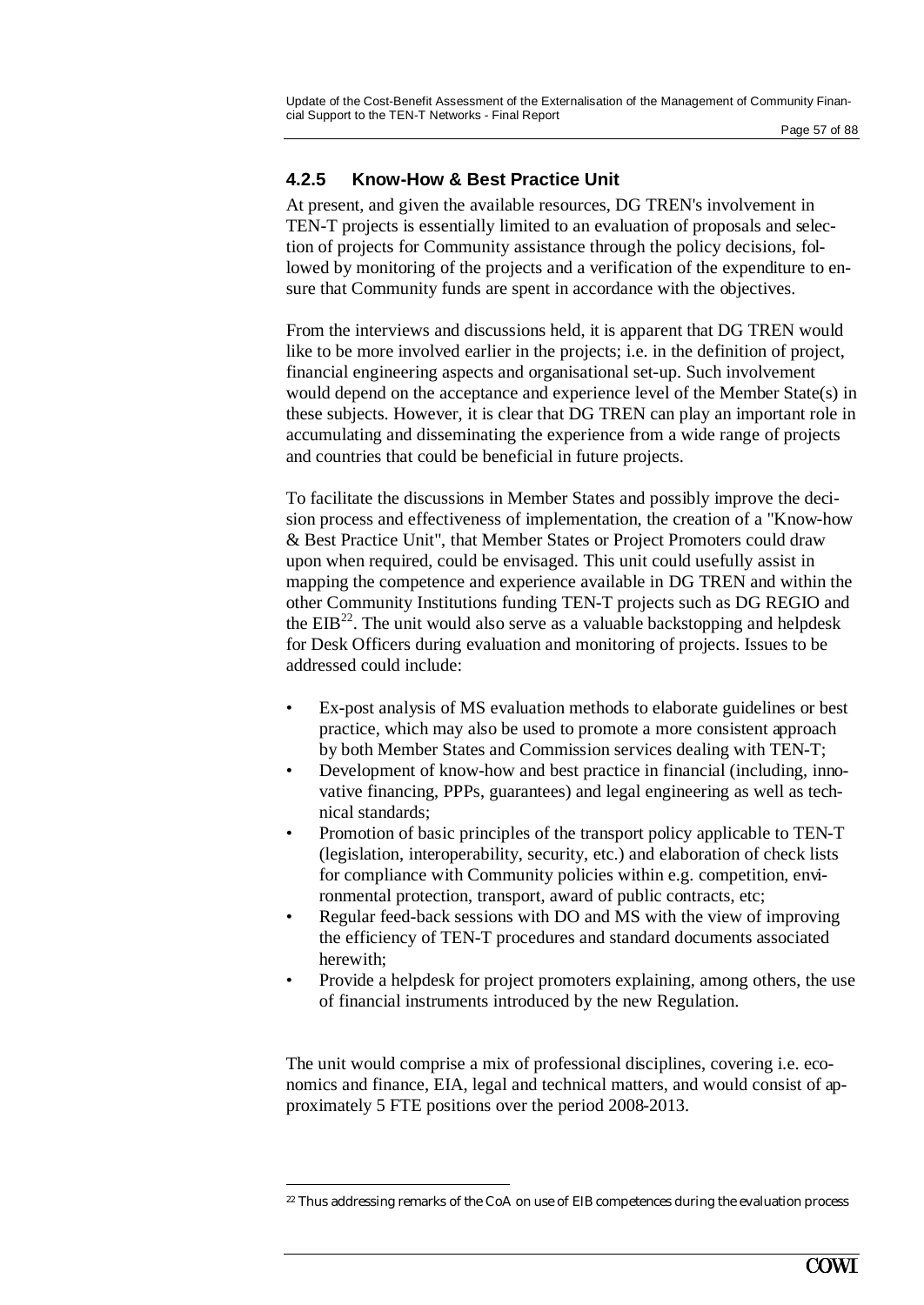Typically, PPP projects require financial experts with banking background and financial appraisal techniques, lawyers with disciplined project management techniques, knowledge of PPP arrangements (concessions, BOT, etc.), as well as state aid and guarantee issues, and engineering experts in infrastructure project management with sound knowledge of procurement issues and risk assessment.

The Executive Agency should be able to attract these specialists in order to play a significant role in the early stages of the projects and discuss these crucial issues with the promoters and its' financial, legal and technical advisors. This will allow the Agency to work with the wider project team to ensure that the legal and contractual aspects of the project are co-ordinated with the financial, engineering and design aspects, while respecting open market access and competition and EU citizen interest. An early involvement of the Agency in the conception and management structure of the project, will offer DG TREN the possibility to intervene, when necessary, in the implementation of the project and optimise the use of TEN-T funding.

## **4.2.6 Tasks Assigned to TEN-T Management**

Based on the discussion developed in the previous paragraph, the table 4.2 below summarizes the main tasks currently performed by:

- the existing Agency in charge of executing the remaining TEN-T budget related to the 2000-2006 commitments, in the right column
- and those to be performed by the extended Agency that will also need to deal with TEN-T commitment appropriations for 2007-2013 (presented in italic), in the left column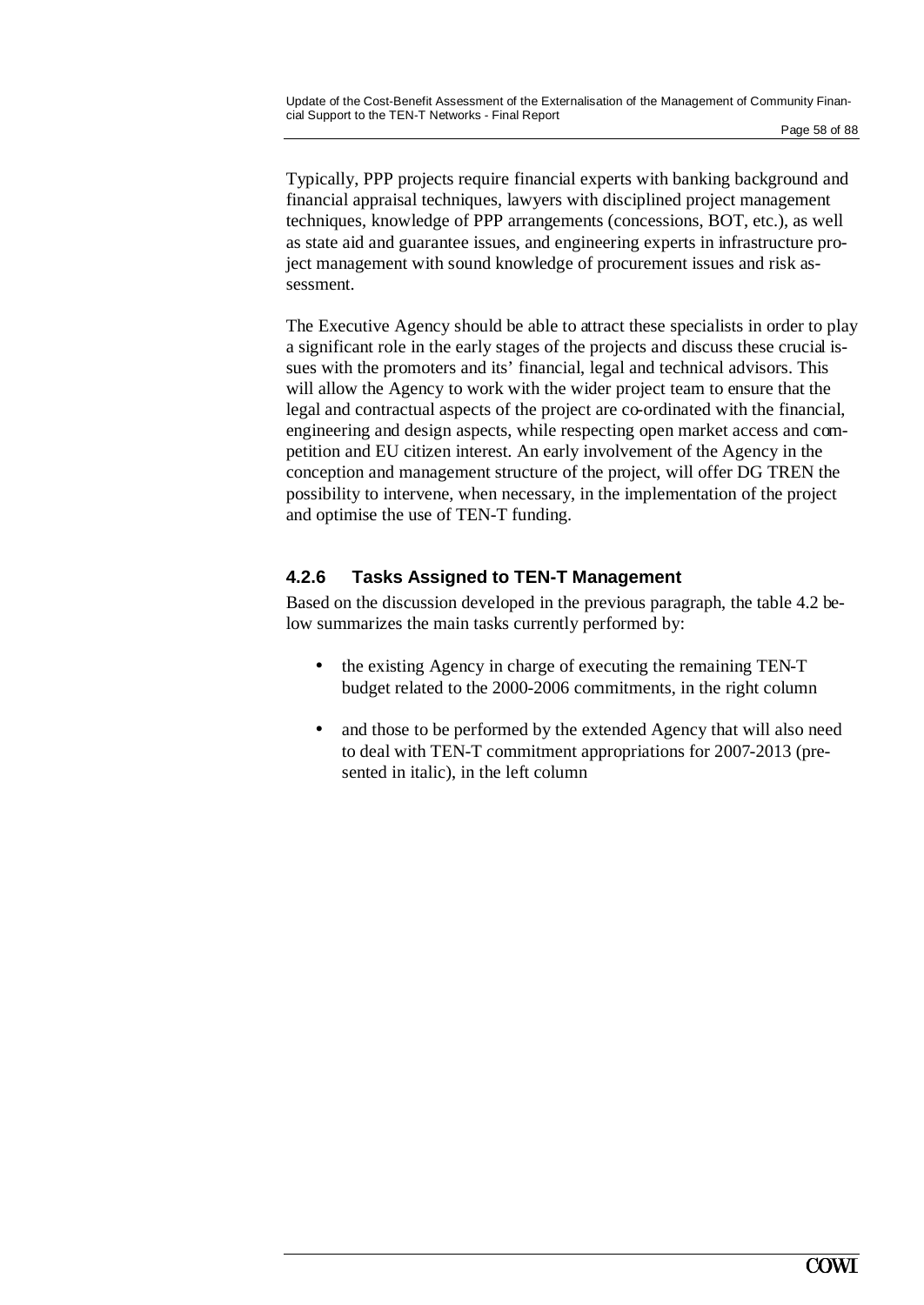| Update of the Cost-Benefit Assessment of the Externalisation of the Management of Community Finan- |               |
|----------------------------------------------------------------------------------------------------|---------------|
| cial Support to the TEN-T Networks - Final Report                                                  |               |
|                                                                                                    | Page 59 of 88 |

|                                                                              | assigned to the Existing Agency to deal with the RAL 2000-2006 TEN-<br><b>Main tasks</b>                                                                                                                                                                                           | Main tasks assigned to the Existing Agency to deal with the RAL 2000-2006 TEN-T<br>BUDGET staff and 2007-2013 Budget (99 FTE)                                                                                                                                                      |
|------------------------------------------------------------------------------|------------------------------------------------------------------------------------------------------------------------------------------------------------------------------------------------------------------------------------------------------------------------------------|------------------------------------------------------------------------------------------------------------------------------------------------------------------------------------------------------------------------------------------------------------------------------------|
| Policy and Decision Making<br>Title<br><u>وٰ</u>                             | not externalised<br>staff (44 FTE)<br><b>T BUDGET</b>                                                                                                                                                                                                                              | not externalised                                                                                                                                                                                                                                                                   |
| Invitation to Member States, Reception and                                   |                                                                                                                                                                                                                                                                                    | Publication of annual call for proposals                                                                                                                                                                                                                                           |
| Evaluation of TEN-T Proposals<br>Ω                                           |                                                                                                                                                                                                                                                                                    | Appraisal of project proposals on the basis of award criteria                                                                                                                                                                                                                      |
|                                                                              |                                                                                                                                                                                                                                                                                    |                                                                                                                                                                                                                                                                                    |
|                                                                              |                                                                                                                                                                                                                                                                                    | Preparation of draft COM Decision on annual work programme                                                                                                                                                                                                                         |
|                                                                              |                                                                                                                                                                                                                                                                                    | Administrative support for ISC preparation and conduct                                                                                                                                                                                                                             |
|                                                                              |                                                                                                                                                                                                                                                                                    | Administrative support for committee preparation and organisation; committee secretariat                                                                                                                                                                                           |
|                                                                              |                                                                                                                                                                                                                                                                                    | Elaboration of preliminary overall annual funding proposal                                                                                                                                                                                                                         |
|                                                                              |                                                                                                                                                                                                                                                                                    | Administrative support for ISC preparation and conduct (e.g.in case of open env. Questions)                                                                                                                                                                                        |
|                                                                              | of draft commission decision<br>Preparation                                                                                                                                                                                                                                        | Preparation of draft commission decision                                                                                                                                                                                                                                           |
| Preparation of Commission Proposals<br>3                                     | Identification of need for modification. Preparation of draft modification decisions as<br>necessary                                                                                                                                                                               | Identification of need for modification. Preparation of draft modification decisions as<br>necessary                                                                                                                                                                               |
|                                                                              |                                                                                                                                                                                                                                                                                    | Administrative support for committee preparation and organisation. Presentation of appraisal<br>results                                                                                                                                                                            |
|                                                                              | Administrative support for ISC preparation and conduct                                                                                                                                                                                                                             | Administrative support for ISC preparation and conduct                                                                                                                                                                                                                             |
| TEN-T FAC Committee Secretariat<br>4                                         | Administrative support for committee consultation as necessary (substantial changes)                                                                                                                                                                                               | Administrative support for committee consultation as necessary (substantial changes)                                                                                                                                                                                               |
| Financing Commitment, Contract and<br>Disbursement<br>5                      | controls;analysis of progress reports;treatment of intermediary/final payments claims;<br>administrative support to beneficiaries; Insure propper coordination in other community<br>Implementation of decisions granting aid: tech/fin follow up decision; on the spot<br>funding | administrative support to beneficiaries; Insure propper coordination in other community<br>controls;analysis of progress reports;treatment of intermediary/final payments claims;<br>Implementation of decisions granting aid: tech/fin follow up decision; on the spot<br>funding |
|                                                                              |                                                                                                                                                                                                                                                                                    | administrative support to beneficiaries; Insure propper coordination in other community<br>Implementation of decisions granting ald: tech/fin follow up decision; on the spot<br>controls;analysis of progress reports;treatment of intermediary/final payments claims;<br>funding |
|                                                                              | controls;analysis of progress reports;treatment of intermediary/final payments claims;<br>Implementation of decisions granting aid: tech/fin follow up decision; on the spot<br>support to beneficiaries<br>administrative                                                         | Reporting/technical advice to COM for briefings and correspondence                                                                                                                                                                                                                 |
| Project Monitoring<br>6                                                      | Insure propper coordination in other community funding                                                                                                                                                                                                                             | Management of study contracts (ToR, contract conclusions, steering of study, evaluation<br>results;Communication of results to EC,                                                                                                                                                 |
| <b>Audi</b>                                                                  | Audit of project and project expenditures                                                                                                                                                                                                                                          | Audit of project and project expenditures                                                                                                                                                                                                                                          |
| 8 Procurement of Services                                                    |                                                                                                                                                                                                                                                                                    | Management of study contracts (ToR, contract conclusions, steering of study, evaluation<br>results; Communication of results to EC)                                                                                                                                                |
|                                                                              |                                                                                                                                                                                                                                                                                    | Monitoring Budget execution                                                                                                                                                                                                                                                        |
| Budgetting<br>Controlling and Reporting<br>$\frac{1}{2}$                     | schnical advice to COM for briefings and correspondence<br>Reporting/te                                                                                                                                                                                                            | correspondence<br><i>Monitoring Global commitment</i><br>Reporting/technical advice to COM for briefings and                                                                                                                                                                       |
|                                                                              |                                                                                                                                                                                                                                                                                    | Reception of applications, registration, opening, establishment of compliance with formal,<br>eligibility and selection criteria                                                                                                                                                   |
|                                                                              |                                                                                                                                                                                                                                                                                    | Introduction into electronic project management system/database                                                                                                                                                                                                                    |
| Filing and Archiving<br>$\overline{11}$                                      | ject files and electronic data base for all funding decisions<br>Keeping prc                                                                                                                                                                                                       | Technical and financial input to support Studies (strategic, evaluation, etc) and technical<br>Keeping project files and electronic data base for all funding decisions                                                                                                            |
| 12 Support to Programme Evaluation                                           |                                                                                                                                                                                                                                                                                    | assistance on COM's request                                                                                                                                                                                                                                                        |
| 13 IT Support and Human Resources                                            | and electronic data base for all funding decisions<br>HRM, IT system maintenance and                                                                                                                                                                                               | HRM, IT system maintenance and and electronic data base for all funding decisions                                                                                                                                                                                                  |
| 15 Supervision of Agency by DG TREN<br>14 European Coordinator - Secretariat | not externalised<br>not externalised                                                                                                                                                                                                                                               | not externalised<br>not externalised                                                                                                                                                                                                                                               |
| 16 Awareness and proactive promotion of TEN-T                                |                                                                                                                                                                                                                                                                                    | Information activity on TEN-T, TENT-Days, etc                                                                                                                                                                                                                                      |
| 17 Helpdesk and best practise, know how                                      |                                                                                                                                                                                                                                                                                    | Helpdesk and best practise, know how                                                                                                                                                                                                                                               |

*Table 4.2 - TEN-T related management tasks assigned to the Agency (based on CoA flow chart)*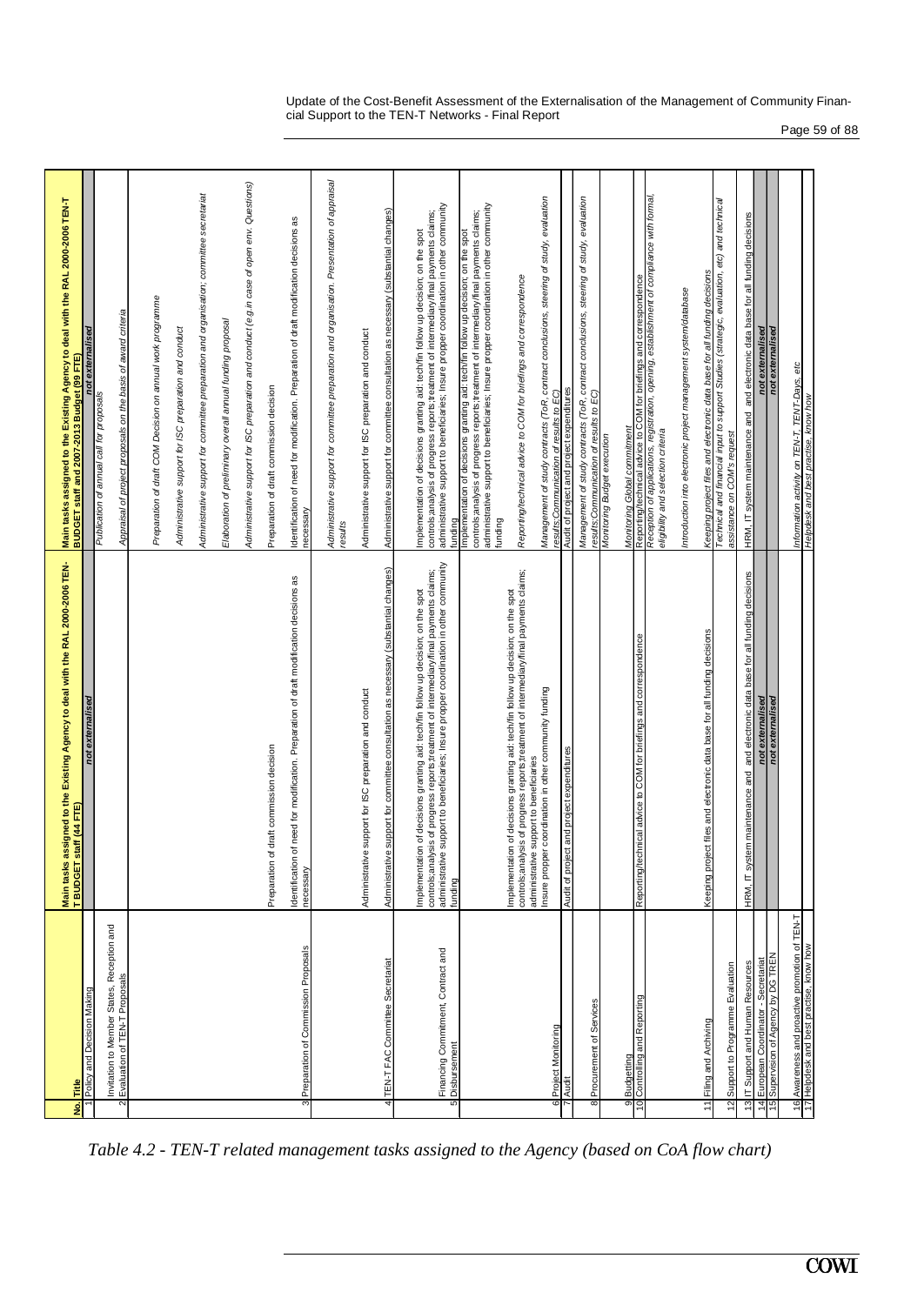## **4.3 2008-2013 Situation: In-house and Executive Agency options**

For the period 2008-2013, it is assumed that the Agency has been fully staffed with 44 staff and is managing the TEN-T open Decisions from the period 2000- 2006 the so called  $RAL^{23}$  presented in Table 2.1. DG TREN is still in charge on the management of the TEN-T budget to be committed for the period 2007- 2013 based on the new TEN-T regulation reflecting the willingness of the Member States and the Commission to speed up the implementation of the Priority Projects while concentrating EU support.

Bearing in mind the trend to concentrate support to fewer but larger TEN-T projects and increasing the co-financing ratio to create a higher incentive for implementation by MS, it is assumed that even with a TEN-T budget that has almost doubled, the total number of open/active projects in a given year will only increase by 25% in the period 2007-2013, i.e. a maximum of 500. Assuming a higher incentive for implementation of works and studies, it is expected that the number of project applications received and to be evaluated will increase by 50%.

In order to improve the quality of the TEN-T management and promote new TEN-T instruments , the two new tasks as defined in section 4.2 are created and staffed while increased staff is allocated on project management and monitoring (both financial and technical) and on improving management systems (IT, HRM).

It is assumed that if the TENTEA mandate is extended, and that the staff level will reach a maximum of 99 over the new programming period.

The impacts of these assumptions on the in-house option and the Executive Agency option are detailed below.

### **Required Staff levels 2008-2013 (In house option and Executive Option)**

In order to accommodate the expected increase of applications and projects and the demand for enhanced quality in certain activities (must notably monitoring and evaluation), it is anticipated that the staff level required will evolve as follows:

| Task and Impact of Increased budget on Staff level                                                                                                                                                                                                    | FTE Staff by<br>2008-2013 |
|-------------------------------------------------------------------------------------------------------------------------------------------------------------------------------------------------------------------------------------------------------|---------------------------|
| 1. Policy & Decision Making. The time and effort needed for the addi-<br>tional decision-making in DG TREN will not increase proportionally to<br>the number of projects. It is estimated that no extra FTE will be needed                            | 14                        |
| 2. Invitation to Member States. Reception and Evaluation of TEN-T<br>Proposals. The staffing requirement for this task will increase in direct<br>proportion to the increase in the number of applications and PSR sub-<br>mitted (increased by 50%). | 4.2                       |
| 3. TEN-T FAC Committee Secretariat. This task will require no addi-                                                                                                                                                                                   | 11                        |

<sup>&</sup>lt;sup>23</sup> RAL, Reste à Liquider estimated at 947 million EURO and representing 444 open decisions in 2007.

 $\overline{a}$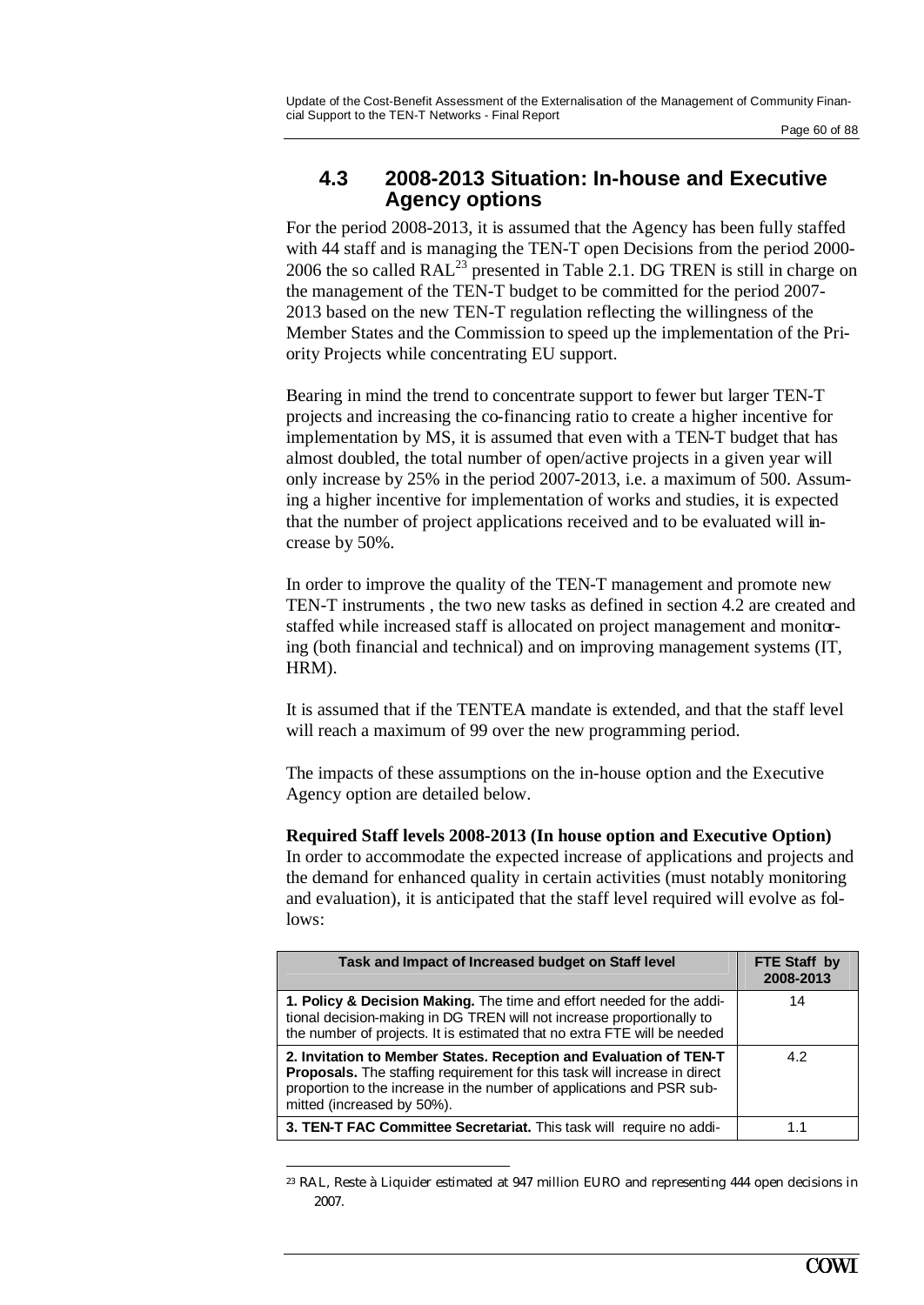Update of the Cost-Benefit Assessment of the Externalisation of the Management of Community Financial Support to the TEN-T Networks - Final Report

Page 61 of 88

| Task and Impact of Increased budget on Staff level                                                                                                                                                                                                                                                                                                                                                                                                                                         | FTE Staff by<br>2008-2013 |
|--------------------------------------------------------------------------------------------------------------------------------------------------------------------------------------------------------------------------------------------------------------------------------------------------------------------------------------------------------------------------------------------------------------------------------------------------------------------------------------------|---------------------------|
| tional staff                                                                                                                                                                                                                                                                                                                                                                                                                                                                               |                           |
| 4. Adoption of Proposals. The staffing requirement for this task will<br>increase in proportion to the increase in the number of open projects<br>(increased by 50%).                                                                                                                                                                                                                                                                                                                      | 8.7                       |
| 5. Financial Commitment. Contracts and Disbursement : The staff-<br>ing requirement for this task will increase less than proportionally to the<br>increase in the number of open projects, or by about 20%                                                                                                                                                                                                                                                                                | 10.6                      |
| 6. Project Monitoring: In order to deliver better results and avoid<br>huge back-log, a particular effort will be made in term of increased<br>staffing. More project monitoring and evaluation (both technical and<br>financial) will be required and the quality hereof needs to be enhanced -<br>to deal with this increased budget, requirements in the financial regula-<br>tion and to set up routines and procedures, facilitate coordination with<br>other Community institutions. | 38.7                      |
| 7. Audit: Particular attention will be dedicated to procedures and audits<br>to pave the way to cope with monitoring and reporting on an increased<br>budget line.                                                                                                                                                                                                                                                                                                                         | 2.7                       |
| 8. Procurement of Services.                                                                                                                                                                                                                                                                                                                                                                                                                                                                | pm                        |
| 9. Budgeting: This task will not require additional staff                                                                                                                                                                                                                                                                                                                                                                                                                                  | 2.2                       |
| 10. Controlling & Reporting: In order to deliver better results and<br>avoid a huge back-log, a particular effort will be made in terms of in-<br>creased staffing.                                                                                                                                                                                                                                                                                                                        | 6.7                       |
| 11. Filing and Archiving: This task will not require additional staff                                                                                                                                                                                                                                                                                                                                                                                                                      | $2.2\,$                   |
| 12. Support to Programme Evaluation: idem 10, and the requirement<br>for enhanced quality of evaluations.                                                                                                                                                                                                                                                                                                                                                                                  | 4                         |
| 13. IT Support and Human Resources. The IT personnel will increase<br>substantially as well the staff dealing with HR, in order to improve man-<br>agement capacity.                                                                                                                                                                                                                                                                                                                       | 8                         |
| 14. European Coordinators - Secretariat                                                                                                                                                                                                                                                                                                                                                                                                                                                    | 10                        |
| 15. Supervision of the Executive Agency by DG TREN: In the Ex-<br>ecutive Agency option a total 6 FTE are estimated to be needed for<br>supervisory tasks of the Agency                                                                                                                                                                                                                                                                                                                    | (6)                       |
| 16. Awareness and promotion of TEN-T. This is a new task to be<br>undertaken by the agency, as earlier described (section 4.3) it is<br>estimated to necessitate 5 FTE                                                                                                                                                                                                                                                                                                                     | 5                         |
| 17. Know-How & Best Practise: as earlier described (section 4.3)                                                                                                                                                                                                                                                                                                                                                                                                                           | 5                         |
| <b>TOTAL STAFFING (In house option/Exec. Agency Option)</b>                                                                                                                                                                                                                                                                                                                                                                                                                                | 123 (129)                 |

*Table 4.3: Expected Staff 2008-2013 situation*

In both the In-house option and the Executive Agency option it is foreseen that the level of staff required from 2008 will be 123 FTE, which represents an increase of 53 FTE compared to the baseline situation of 2007.

The increase in staff reflects the increased requirements as a consequence of the TEN-T budget increase, requirements for enhancement of certain activities as per the Financial Regulation (e.g. monitoring and evaluation). In the Executive Agency option an additional 6 FTE are needed for DG TREN supervisory activities bringing the total number of staff to 129 for this option. Thus for the operational tasks of TEN-T administration both options will require the same number of staff (apart from supervision of the agency).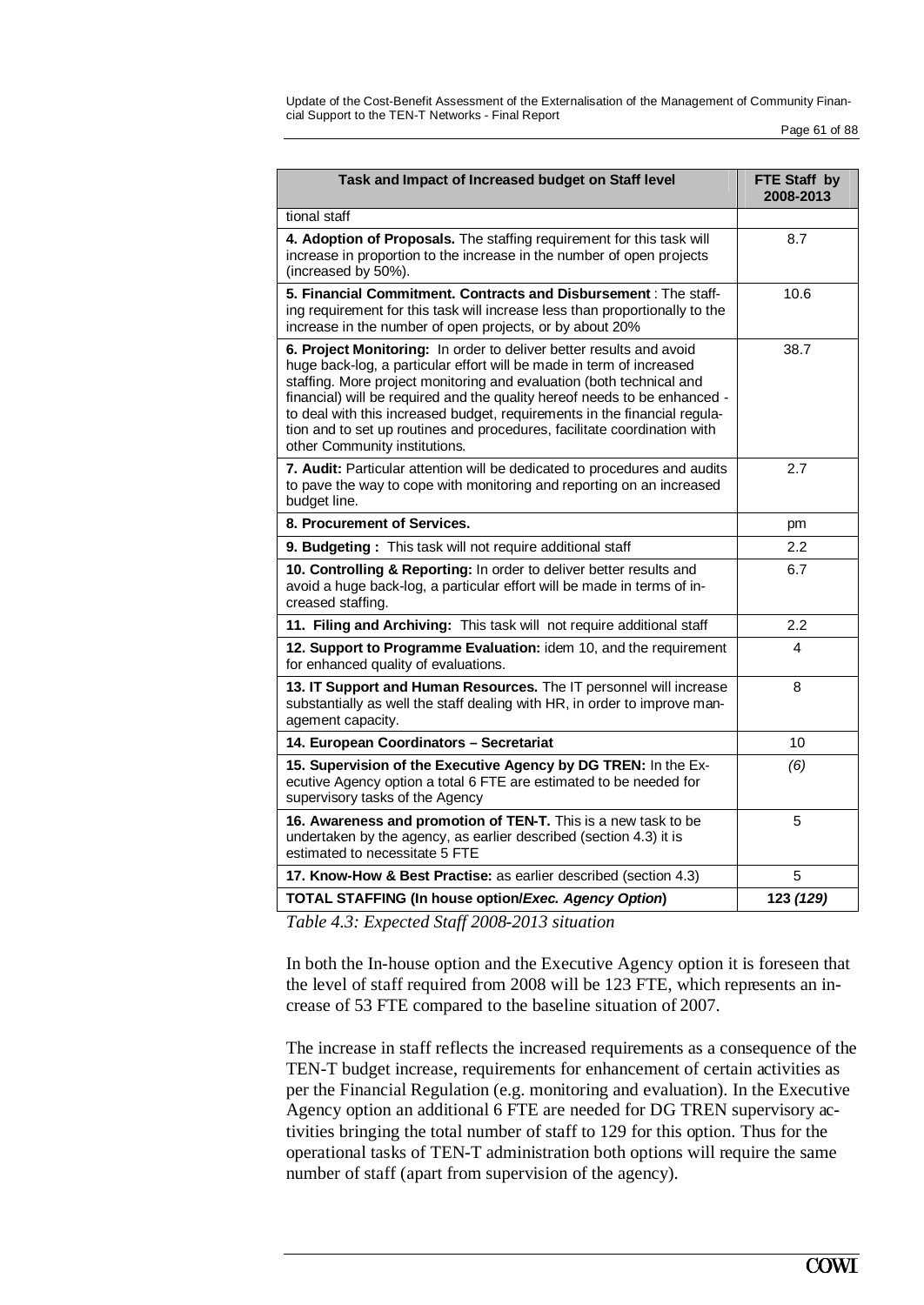|                | FTE in 2008-13                                                                     |                               |                               |                                   |
|----------------|------------------------------------------------------------------------------------|-------------------------------|-------------------------------|-----------------------------------|
|                |                                                                                    | <b>In House</b><br>Option     |                               | <b>Executive Agency</b><br>Option |
| No.            | <b>Activity Title</b>                                                              | <b>DGTREN</b><br><b>Staff</b> | <b>Agency</b><br><b>Staff</b> | <b>DGTREN</b><br><b>Staff</b>     |
| $\mathbf{1}$   | Policy & Decision Making                                                           | 14.0                          | 0.0                           | 14.0                              |
| $\overline{2}$ | Invitation to Member States, Reception and<br><b>Evaluation of TEN-T Proposals</b> | 4.2                           | 4.2                           | 0.0                               |
| 3              | TEN-T FAC Committee                                                                | 1.1                           | 1.1                           | 0.0                               |
| 4              | Preparation of Commission Proposals                                                | 8.7                           | 8.7                           | 0.0                               |
| 5              | Financial Commitment, Contract and<br>Disbursement                                 | 10.6                          | 10.6                          | 0.0                               |
| 6              | Project Monitoring and evaluation                                                  | 38.7                          | 38.7                          | 0.0                               |
| 7              | Audit                                                                              | 2.7                           | 2.7                           | 0.0                               |
| 8              | Procurement of Services                                                            | 0.0                           | 0.0                           | 0.0                               |
| 9              | <b>Budgetting</b>                                                                  | 2.2                           | 2.2                           | 0.0                               |
| 10             | Controlling & Reporting                                                            | 6.7                           | 6.7                           | $0.0\,$                           |
| 11             | Filing and Archiving                                                               | 2.2                           | 2.2                           | 0.0                               |
| 12             | Programme Evaluation                                                               | 4.0                           | 4.0                           | 0.0                               |
| 13             | IT Support and Human Resource                                                      | 8.0                           | 8.0                           | 0.0                               |
| 14             | European Coordinator - Secretariat                                                 | 10.0                          | 0.0                           | 10.0                              |
| 15             | Supervision of Agency by DG TREN                                                   |                               |                               | 6.0                               |
| 16             | Awareness and promotion of TEN-T                                                   | 5.0                           | 5.0                           | 0.0                               |
| 17             | Helpdesk and best practise, know how                                               | 5.0                           | 5.0                           | 0.0                               |
|                |                                                                                    |                               | 99                            | 30                                |
|                | <b>Total</b>                                                                       | 123                           |                               | 129                               |

The below table summarises the staff levels for the In-house option and the Executive Agency option for the period 2008-2013.

*Table 4.4: Staff Levels 2008-2013*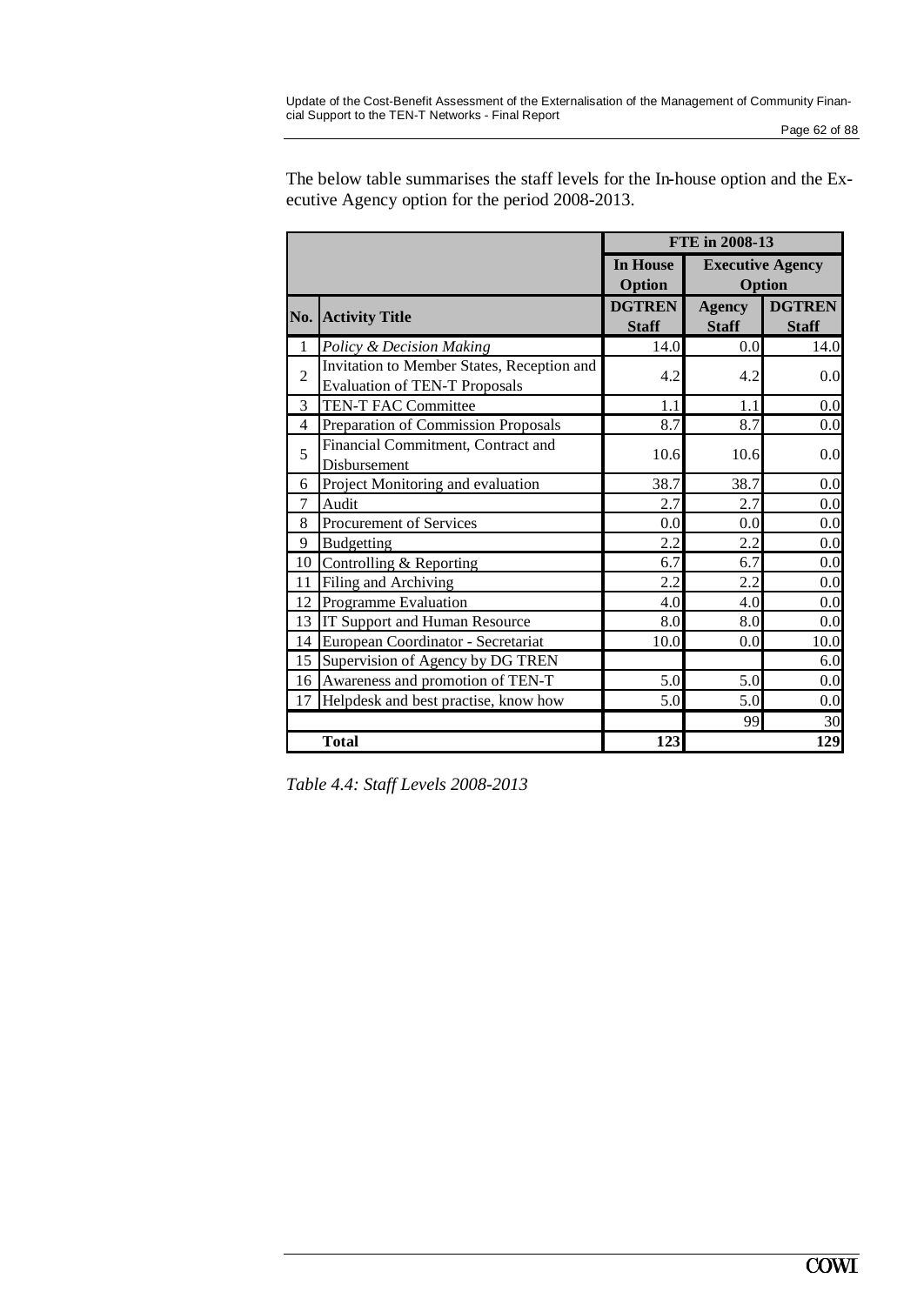## **4.4 Financial Background Data and Assumptions**

The financial data gathered has been provided and verified by DG TREN, DG BUDGET and DG ADMIN. In addition, it has been extracted or compared to the financial definitions included in the recent Commission Decision on the establishment of the Agency for Intelligent Energy Europe, the recent Cost Benefit Assessment of the Cultural Executive Agency (EAC), and the Commission staff regulations.

## **4.4.1 Staff Cost and Overhead for Logistical Support**

In order to compare the cost of externalisation of the TEN-T administration, average staff costs are used for three types of Commission staff: Commission officials (fonctionnaires), temporary staff and contractual staff.

DG TREN is presently staffed by approximately 90% Commission officials (fonctionnaires) and 10% contractual staff. This distribution is used to calculate the average DG TREN staff cost for the in-house option.

For the Agency the staff allocation is based on the available organisational charts developed for the Agency, which define the number of Commission Official, temporary staff and contractual staff in 2007, and for 2008 to 2013, which has to reflect the establishment plan adopted by the budget authority.

| Average salary level incl benefits, 2007 * | Euro/Year |
|--------------------------------------------|-----------|
| Commission Officials/Temporary staff       | 95,000    |
| Contractual staff                          | 41,000    |
| Overhead for logistical support, 2007*     |           |
| Average cost per staff member              | 22,000    |

\* Figures from DG TREN/DG BUDGET

*Table 4.5: Commission Staff Salary and Overheads, 2007*

The average annual overhead costs per Commission staff member to cover logistical support (i.e. office rent, security, HMR, IT and office supplies) has been defined as EURO 22,000 in 2007 (figure provided by DG BUDGET). It is assumed that the amount spent on logistical support is the same in the Agency as in the Commission.

## **4.4.2 Salary and interest rates**

The salaries are adjusted each year with an adaptation rate reflecting general price increases and an average staff promotion rate (echelon rate). For the purpose of this calculation, the echelon rate has been translated into an average yearly rate (2.6%). Echelon increase are normally applied every second year.

| <b>Yearly salary increase and promotion rates</b> | Rates |
|---------------------------------------------------|-------|
| Adaptation                                        | 2.30% |
| Echelons                                          | 2.60% |
| Total                                             | 4.90% |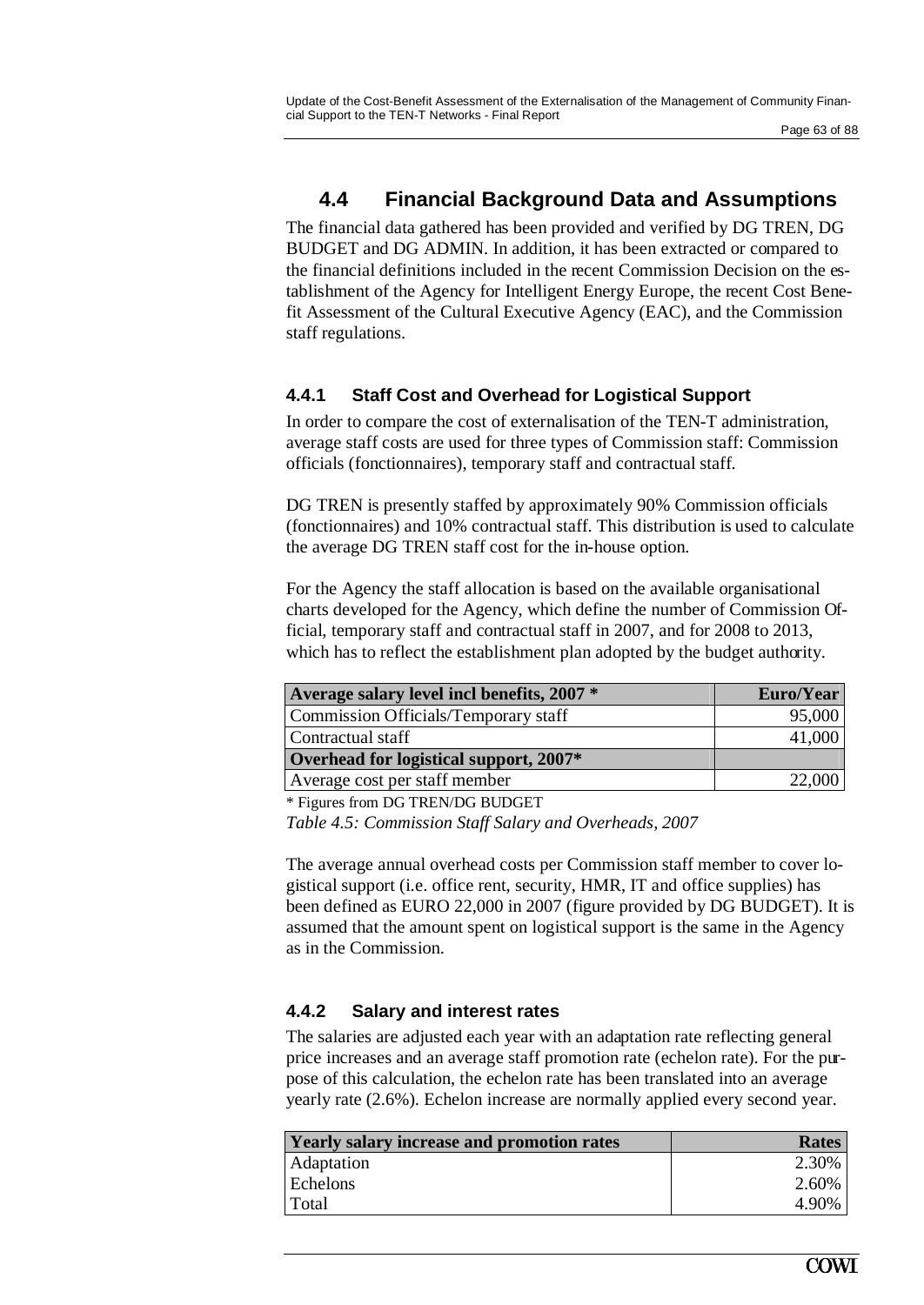| Discount and inflation rates             |        |
|------------------------------------------|--------|
| Interest rate (discount rate)            | 5.00 % |
| Inflation rate                           | 2.00 % |
| $\pi$ if $\alpha$ is the set of $\alpha$ |        |

*Table 4.6: Salary and interest rates*

In the previous CBA, the discount rate used was given in the DG BUDGET publication "A Handbook for Impact Assessment in the Commission"<sup>24</sup>. This figure/document has not been updated since 2002. Meanwhile, the ECB interest rate has increased by approximately 1 percentage point and in a recent guideline from DG REGIO<sup>25</sup> it is recommended to use 5% as a discount rate. Consequently, the discount rate used in this updated CBA has been increased from 4% to 5%. The discount rate is used when calculating the Net Present Values. Based on recent DG ECFIN indicators<sup>26</sup>, an inflation rate of 2% is used to estimate the future value of overheads (office and logistical support).

### **4.4.3 Assumptions**

The period analysed is 2007 to 2015 with funding of new projects ending in 2013. 2007 is considered the reference year of TENTEA. All prices and rates (staff costs, office cost, interest rates and inflation rates) are updated accordingly.

The in-house option staff levels of the former CBA have been maintained: 70 in-house staff in 2007. For the Executive Agency option, staff composition and cost reflects the actual organisation and staff chart flows in 2007 and in 2008. This means that the CBA is based on actual staffing plans and only one scenario is needed.

In 2007, the Executive Agency option is based on 44 staff in the Agency and 37 staff in DG TREN dealing with policy and decision making, European coordinators, supervision of the agency and staff still involved in TEN dossiers until they have been fully handed over in 2008.

For 2008-2013, the Executive Agency option is based on 99 staff in the Agency and 30 staff in DG TREN (policy and decision making, European coordinators and supervision of the agency). The increase in staff reflects the increased quality of existing tasks particularly monitoring and evaluation, and provision of new activities. A corresponding increase of staff occurs for the in-house option in which enhancement of task/activities is foreseen as well.

<sup>24</sup> A Handbook for Impact Assessment in the Commission, DG Secretariat General, Ref: SEC/2002/1377.

<sup>25</sup> The New Programming Period 2007-2013, GUIDANCE ON THE METHODOLOGY FOR CARRYING OUT COST-BENEFIT ANALYSIS, Working Document No. 4, 8/2006.

<sup>26</sup> DG ECFIN Spring forecast 2007.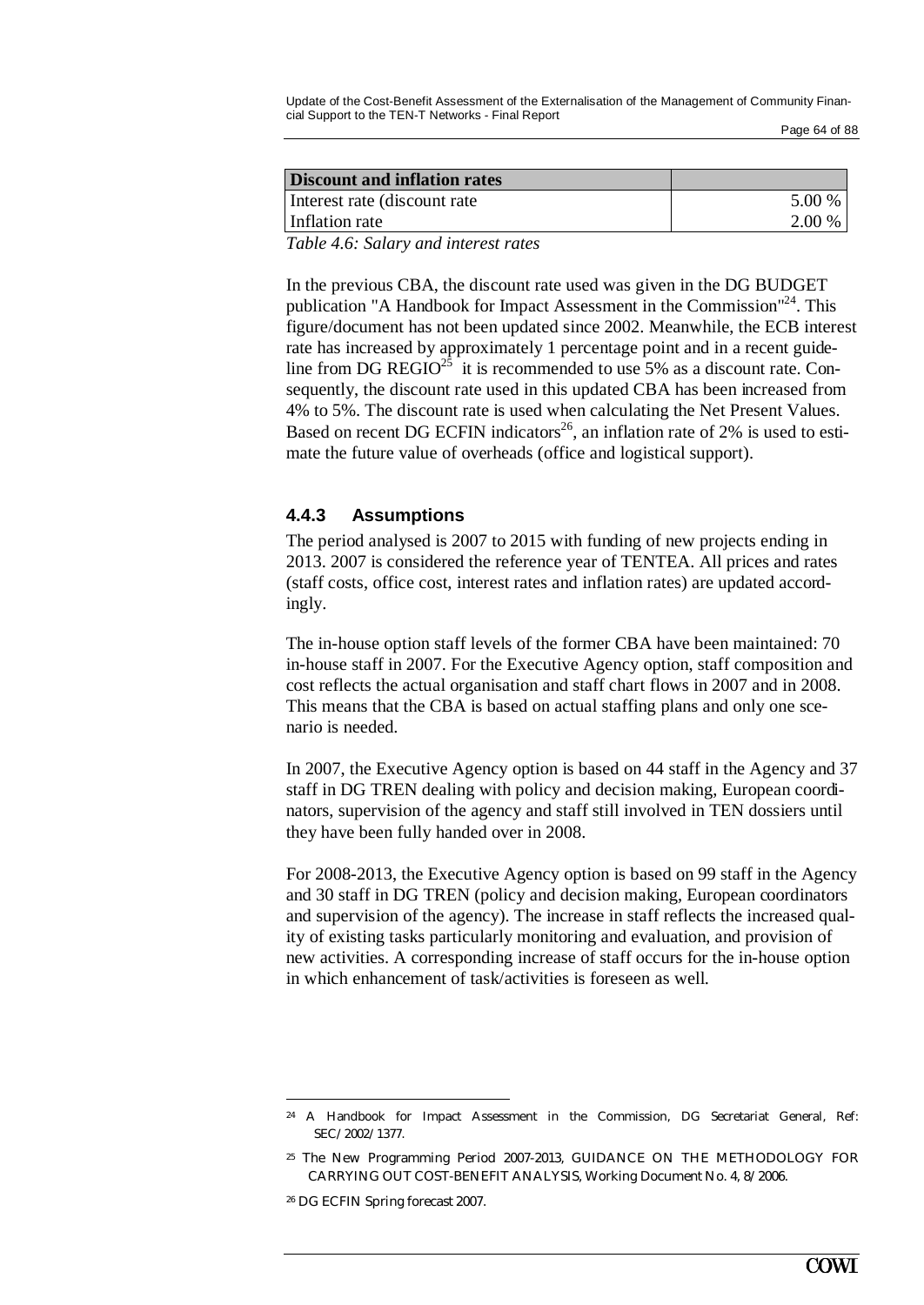## **4.4.4 Phasing in costs**

The Agency is established in 2007 based on 44 staff. However due to recruitment and the start-up period during 2007, cost levels of the Executive Agency option and in-house options will only be weighted with 25% in 2007.

Costs associated with Commission staff reallocation as a consequence of the creation of the Agency and staff secondment will take place in 2008. DG TREN cannot immediately reallocate resources, therefore a cost equivalent to 6 months salary including benefits and overhead, is included in 2008 for each staff reallocation. This essentially concerns staff who are in charge of the transition period, including the handover of files and training of new Agency staff.

The staff required to be reallocated are DG TREN staff not transferred to the Agency or remaining in DG TREN dealing with TEN-T (policy and decisionmaking or supervision of the Agency).

The number of staff to be reallocated are estimated using the number of Commission Officials in the baseline (62 FTE) subtracting the staff transferred to the agency and the staff remaining in DG TREN dealing with TEN-T.

|                                                    | Number of staff |
|----------------------------------------------------|-----------------|
| DG TREN staff (Commission Officials/Fonctionaires) |                 |
| - transferred to Agency (frozen posts)             |                 |
| - remaining in DG TREN                             |                 |
| Number of staff to be reallocated (freed posts)    | 24              |
| Cost in EURO at 2008 prices                        | 1,465,140       |

*Table 4.7: Cost of staff reallocation in 2008 for the Executive Agency option*

The theoretical number of staff to be reallocated is estimated to 24 FTE in 2008 resulting in an additional phasing in cost of 1.47 million EURO.

### **4.4.5 Phasing out costs**

The period analysed is 2007 to 2013, followed by a two year phasing out period, in order to follow up and close the remaining open projects.

In 2014, the workload is estimated to decline by 20% compared to 2013 reflecting that tasks related to invitation to Member States, reception, evaluation and adoption of proposals, including related services, are no longer necessary.

In 2015, the impact of closing projects is estimated to reduce the workload of the TEN-T administration to approximately 50% of the 2013 staff level. By the end of 2015 the Agency is closed (Any remaining open project would be dealt with internally by DG TREN in both options).

The Commission has unemployment commitments to contractual and temporary staff. In order to incorporate these into the CBA the equivalent of three months salary is added for each contractual and temporary staff leaving the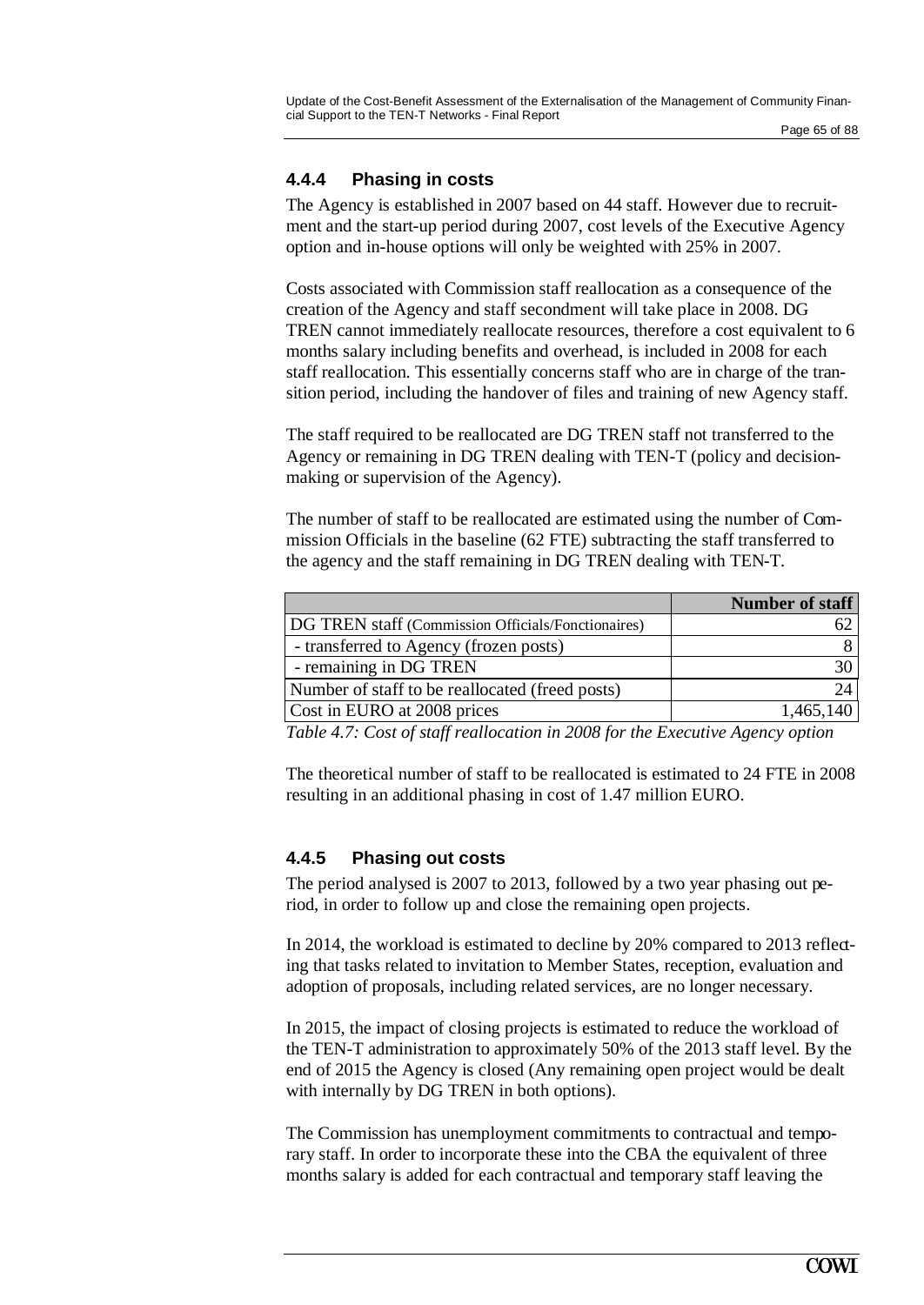Agency during the period 2014-2015. The three month salary equals an average unemployment period of 5 months at 60% salary compensation.

| <b>Current prices</b>             | 2014    | 2015      |
|-----------------------------------|---------|-----------|
| Phased out Temporary staff, no.   | 6.4     | 25.6      |
| 3 month salary, EURO              | 212,457 | 891,472   |
| Phased out Contractual staff, no. | 11.8    | 47.2      |
| 3 month salary EURO               | 169,057 | 709,365   |
| <b>Total costs EURO</b>           | 381,515 | 1,600,837 |

*Table 4.8: Cost of redundant temporary and contractual staff 2014-2015*

During the phasing out period 2014-2015 it is assumed that the overheads costs (office capacity and logistics) will exceed the actual requirements by 25%, as staff are phased out or reallocated to the Commission. It is recommended that the office rental/lease contracts foresee the possibility of a phasing out period otherwise the overcapacity may increase. A more efficient overhead administration may lower this figure.

The following phasing out costs has been estimated in current prices:

| <b>Office cost</b>   | 2014      | 201.      |
|----------------------|-----------|-----------|
| Over capacity        | 25%       | 25%       |
| Office cost          | 2,001,470 | 1,275,937 |
| Additional 25% costs | 500,367   | 318,984   |

*Table 4.9: Cost of office overcapacity during the phasing out period*

## **4.5 Cost-Benefit Analysis**

The aim of the Cost Benefit Assessment is to estimate the economic impact of carrying out the TEN-T administration in an Executive Agency as compared to the continuation of TEN-T administration in DG TREN (in-house option).

The Net Present Value represents (savings in 2007 prices) the difference in costs between externalisation of the TEN-T administration to an Executive Agency and continuing the TEN-T administration in DG TREN.

$$
NPV = \sum_{i=1}^{n} \frac{values_i}{(1 + rate)^{i}}
$$
  
NPV = Net Present Value  
n = 8 (years)  
rate = 5 %  
values = very next difference between in hours and Evacutive.

values = yearly cost difference between in-house and Executive Agency option

All costs are initially estimated in 2007 prices and thereafter adjusted for yearly price increases, and respectively, the inflation rate for logistical support, and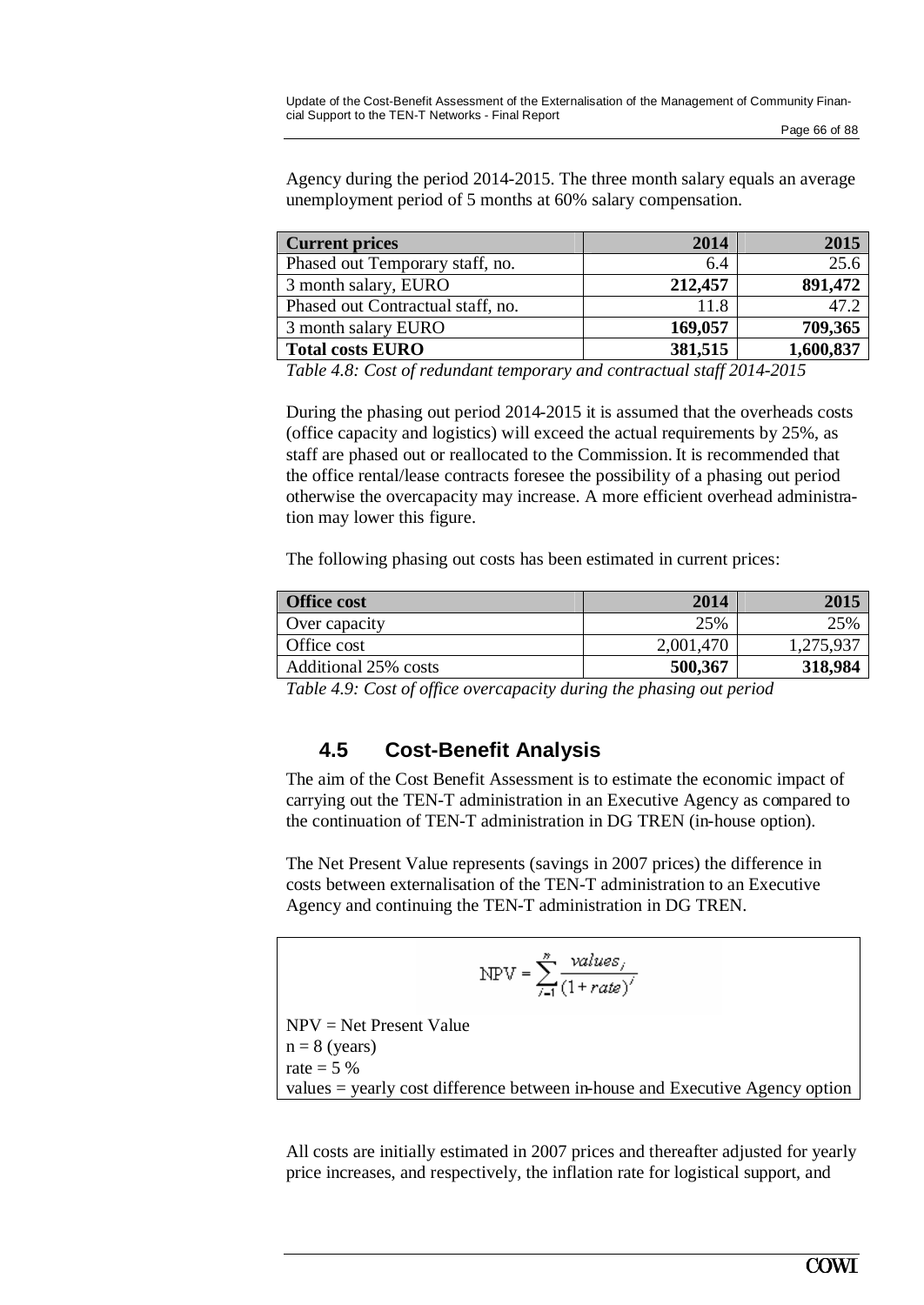the adaptation and promotion rates for staff costs. Costs are discounted at 2007 prices using the discount rate.

After discussion with the CoA, it was decided to consider only one financial indicator, the NPV, in the present analysis. As suggested in the ToRs, the Internal Rate of Return (IRR) was also calculated. Due to the fact that the setting-up of the Agency does not take into account an initial investment by the Commission, nor a residual value at the end of the life period of the Agency, the figure provided by the IRR was over 100 % and was thus not considered as a relevant indicator for the present analysis.

### **4.5.1 Externalisation of the 7.9 billion EURO TEN-T Operational Budget**

The CBA is based on the assumption that the management of the annual TEN-T budget of 7.9 billion EURO is externalised to an Executive Agency compared to a situation in which the administration is carried out in-house by DG TREN.

The Table below presents a summary of the estimated staff levels and defines the costs associated herewith on the basis of the financial data in section 4.4.

| <b>Operational budget</b>                       | 2007       | 2008       | 2009       | 2010       | 2011       | 2012       | 2013       | 2014       | 2015       |
|-------------------------------------------------|------------|------------|------------|------------|------------|------------|------------|------------|------------|
| 2000-2006 RAL - Million €                       | 947        | 800        | 450        | 100        | 10         |            |            |            |            |
| 2007-2013 Commitment appropriations - Million € | 817        | 936        | 1015       | 1048       | 1228       | 1343       | 1528       |            |            |
|                                                 |            |            |            |            |            |            |            |            |            |
| <b>Inhouse Option (DG TREN)</b>                 | 2007       | 2008       | 2009       | 2010       | 2011       | 2012       | 2013       | 2014       | 2015       |
| Number of Staff                                 | 70         | 123        | 123        | 123        | 123        | 123        | 123        | 98.4       | 61.5       |
| Officials/Temporary agents                      | 62         | 112        | 112        | 112        | 112        | 112        | 112        | 89.6       | 56.0       |
| <b>Contractual Staff</b>                        | 8          | 11         | 11         | 11         | 11         | 11         | 11         | 8.8        | 5.5        |
| Cost                                            | 1,939,500  | 14,394,579 | 15,019,870 | 15,674,199 | 16,358,958 | 17,075,604 | 17,825,667 | 14,888,600 | 9,716,267  |
| <b>Staff Cost</b>                               | 1.554.500  | 11.634.459 | 12,204,547 | 12,802,570 | 13,429,896 | 14,087,961 | 14,778,271 | 12,401,925 | 8,131,012  |
| Overheads                                       | 385,000    | 2,760,120  | 2,815,322  | 2,871,629  | 2,929,061  | 2,987,643  | 3,047,396  | 2,486,675  | 1,585,255  |
|                                                 |            |            |            |            |            |            |            |            |            |
| <b>Executive Agency Option</b>                  | 2007       | 2008       | 2009       | 2010       | 2011       | 2012       | 2013       | 2014       | 2015       |
| Number of Staff                                 | 81         | 129        | 129        | 129        | 129        | 129        | 129        | 103.2      | 64.5       |
| <b>Executive Agency</b>                         | 44         | 99         | 99         | 99         | 99         | 99         | 99         | 79.2       | 49.5       |
| Temporary Agents (Seconded officials from EC)   | 6          | 8          | 8          | 8          | 8          | 8          | 8          | 6.4        | 4.0        |
| Temporary Agents recruited by Ex. Agency        | 17         | 32         | 32         | 32         | 32         | 32         | 32         | 25.6       | 16.0       |
| <b>Contractual Staff</b>                        | 21         | 59         | 59         | 59         | 59         | 59         | 59         | 47.2       | 29.5       |
| DG TREN (Officials)                             | 37         | 30         | 30         | 30         | 30         | 30         | 30         | 24.0       | 15.0       |
| Cost                                            | 2,085,750  | 13,873,281 | 12,932,192 | 13,480,242 | 14,053,435 | 14,652,967 | 15,280,094 | 13,630,789 | 10,231,053 |
| <b>IDG TREN Staff</b>                           | 878,750    | 4,454,790  | 3,136,143  | 3,289,814  | 3,451,015  | 3,620,114  | 3,797,500  | 3,186,862  | 2,089,386  |
| <b>Executive Agency Staff</b>                   | 761.500    | 6,523,731  | 6,843,394  | 7,178,720  | 7,530,477  | 7,899,471  | 8,286,545  | 7,335,583  | 6,160,098  |
| Overheads                                       | 445,500    | 2,894,760  | 2,952,655  | 3,011,708  | 3,071,942  | 3,133,381  | 3,196,049  | 3,108,343  | 1,981,569  |
|                                                 |            |            |            |            |            |            |            |            |            |
| Cost difference between the two options         | $-146,250$ | 521,298    | 2,087,678  | 2,193,957  | 2,305,523  | 2,422,637  | 2,545,573  | 1,257,811  | $-514,786$ |
|                                                 |            |            |            |            |            |            |            |            |            |

**Discounted Net Present Value - 2007 9,884,774**



Administration of TEN-T in the Executive Agency Option requires 81 FTE, of which 44 are in the Agency and 37 remain in DG TREN responsible for policy and decision making, European coordinators secretariat and supervision of the agency. The staff level will remain equivalent to 70 FTE if TEN-T is administered in the In-house Option.

By 2008, the Executive Agency will be fully operational and have taken over the full administration of TEN T, excluding the European Coordinators Secre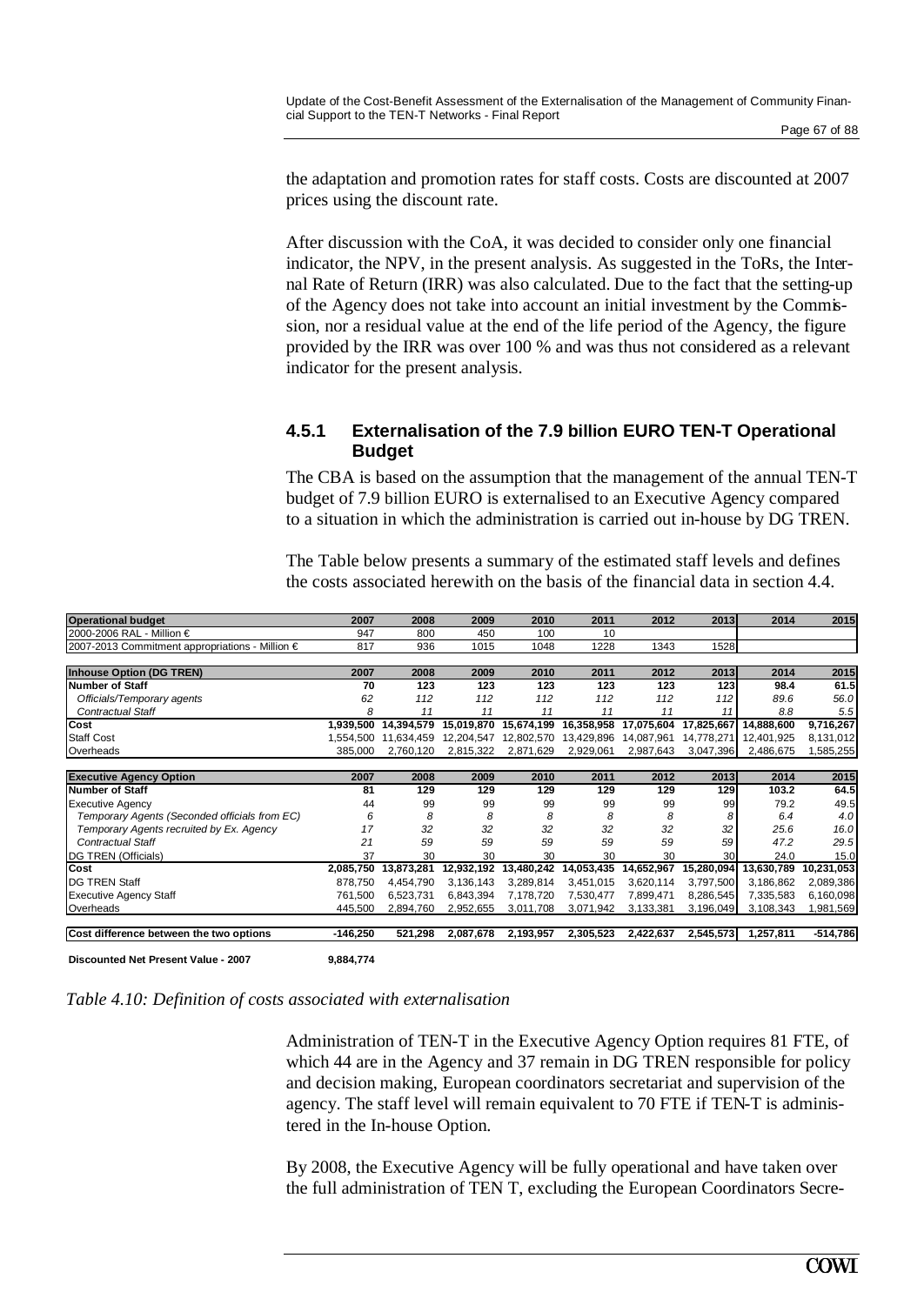tariat and policy and decision making. In particularly services related to evaluation and monitoring of TEN-T projects will be enhanced as a response to the call for improved quality of the services delivered by the TEN-T administration. This is the case for both the in-house option and the Executive Agency option.

Consequently, the full number of staff in 2008 will be 123 in the In-house Option and 129 in the Executive Agency Option (including 6 staff for supervision of the Agency). The Agency will employ 99 FTE.

The cost of the TEN-T administration is 1.9 million EURO in 2007 (only weighted 25%) for the In-house Option, increasing to 14.4 million EURO in 2008 and 15.0 million EURO in 2009 reflecting price increases, adaptation and promotion rates.

The cost of the Executive Agency Option is 2.1 million EURO in 2007 (only weighted 25%) increasing to 13.9 million EURO in 2008 including staff reallocation costs and 12.93 million EURO in 2009. The development in costs reflects increased services provided by 2008, as well as price and salary increases.

Compared to the in-house option the cost savings of the Executive Agency Option is negative in 2007 (-0.15 million EURO in 2007), 0.52 million EURO in 2008 and 2.1 million EURO in 2009.

The savings reflect the decline in staff costs by employing relatively more contract staff than permanent Commission staff. The accumulated cost savings for the entire period 2007 to 2015 is 9.88 million EURO calculated in 2007 prices.

### **4.5.2 Sensitivity Analysis**

This section presents the outcome of changing the basic parameters used to calculate the CBA. The Net Present Value of the costs savings (NPV) has been recalculated by changing each financial parameter (interest rate, inflation rate and salary increment rate) individually to estimate the impact on the NPV. In addition, the impact of changing the staff composition has been measured.

The interest rate used as discounting rate in the calculation of NPV is 5%. Table 4.11 illustrates the impact on the NPV of increasing or decreasing the interest from 1% to 9%, keeping all other parameters constant. Increasing the interest rate to 9% only reduces the NPV by approximately 20%. In other words, the NPV is not very sensitive to changes in the interest rate.

| Interest rate of 5% used in CBA |       |         |      |      |  |  |
|---------------------------------|-------|---------|------|------|--|--|
| 1.0%                            | 3.0%  | $5.0\%$ | 7.0% | 9.0% |  |  |
| 12.04                           | 10.90 | 9.88    | 8.99 | 8.20 |  |  |
|                                 | _____ |         |      |      |  |  |

*Table 4.11: Impact on NPV by changes in interest rate*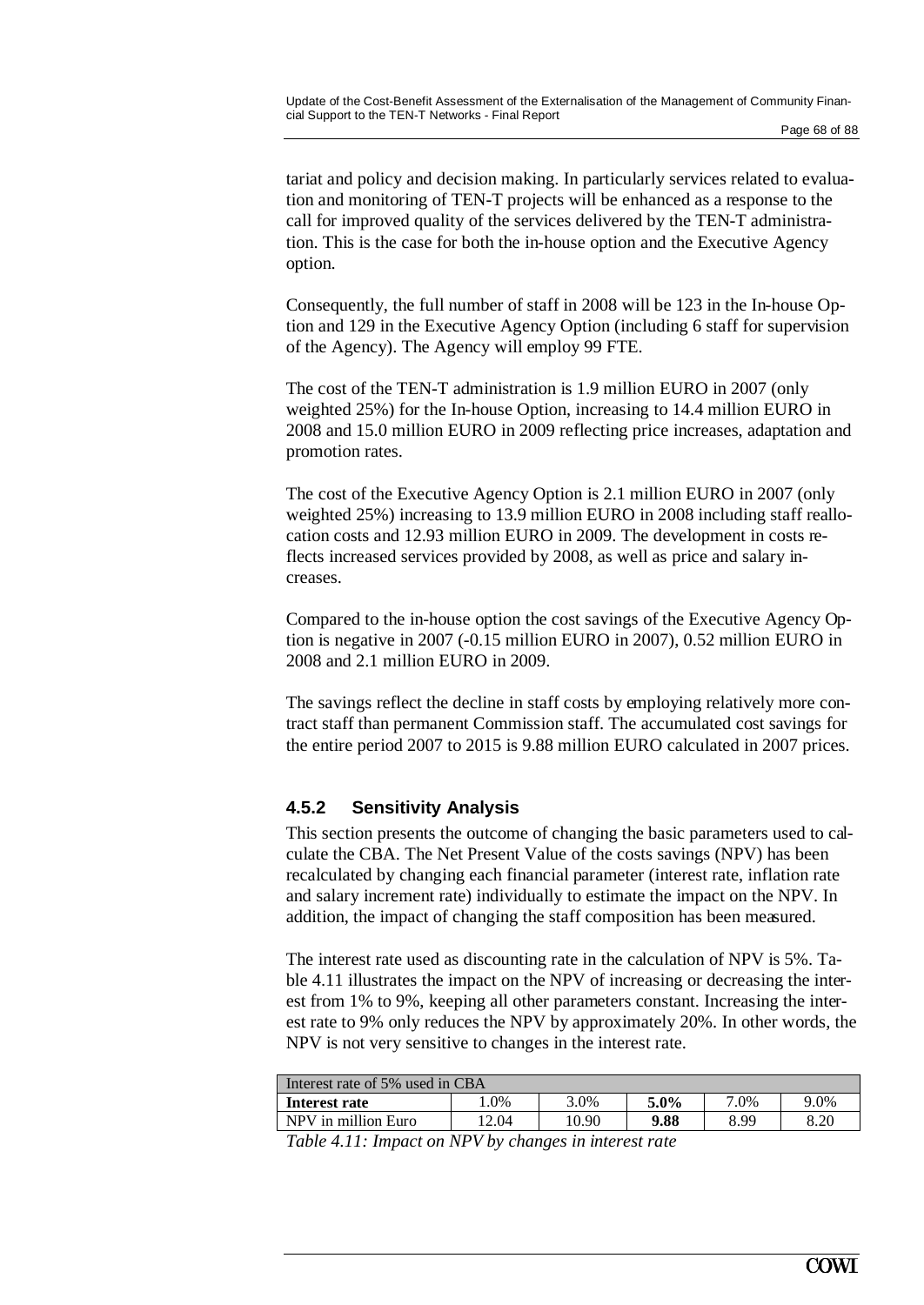The inflation rate used in the calculations is 2%. The inflation rate is only used to regulate overheads and, as illustrated in the table 4.12, the impact on NPV by changes in the interest rate is minor.

| Inflation rate of 2% used in CBA |              |                         |      |      |  |
|----------------------------------|--------------|-------------------------|------|------|--|
| Inflation Rate                   | $.0\%$       | $2.0\%$                 | 4.0% | 8.0% |  |
| NPV in million Euro              | 9.96         | 9.88                    | 9.73 | 9.36 |  |
| T 11 117 T                       | $\mathbf{1}$ | $\cdot$ $\cdot$ $\cdot$ |      |      |  |

*Table 4.12: Impact on NPV of changes in inflation rate*

The sensitivity of changing the adaptation and echelon rates used to regulate the salaries is larger than the inflation rate, but still relatively insignificant for this CBA, as illustrated in table 4.13.

| Salary rate of 4.9% used in CBA (2.3 adaption/2.6 echelon) |      |      |      |       |  |
|------------------------------------------------------------|------|------|------|-------|--|
| <b>Salary Rate</b>                                         | 2.5% | 4.9% | 7.5% | 10.4% |  |
| NPV in million Euro                                        | 8.85 | 9.88 |      | 12.42 |  |
|                                                            |      |      |      |       |  |

*Table 4.13: Impact on NPV by changes in adaptation and echelon rates*

In Appendix C, the CBA is presented using constant 2007 prices without the use of interest and inflation rates or salary increment rates. The outcome is a financial sustainability (costs savings) of 10.5 million EURO. This is approximately the same level as the NPV.

To finalise the sensitivity analysis the impact of recruiting relatively more or less contractual staff is estimated in table 4.14. In the Executive Agency Option 60% of the staff recruited in the Agency have the status as contractual staff with a significant lower salary level than temporary staff or seconded staff. Changing this ratio to 45% reduces the NPV to 4.47 million EURO and increasing the ratio to 75% increases the NPV to 15.69 million EURO.

| Staff level           | Scenario 45% | <b>Scenario 60%</b> | Scenario 75% |
|-----------------------|--------------|---------------------|--------------|
| 2008-13               | Contractual  | <b>Contractual</b>  | Contractual  |
| Contractual staff     | 45           | 59                  | 74           |
| Seconded officials    |              |                     |              |
| Temporary agent       | 46           | 32                  |              |
| Total agency staff    | 99           | 99                  | 99           |
| NPV 2007 EURO million | 4.47         | 9.88                | 15.69        |

*Table 4.14: Impact on NPV of changes in temporary /contract staff ratio*

Thus, the NPV is sensitive to the staff composition in the Agency. Should it for some reason not be possible to recruit enough contractual staff the NPV may decrease to close to zero. Employing relatively more contractual staff than initially planned would increase the NPV and thereby the associated economical gains.

However, consideration should prevail on actual staff requirements who should be experienced or trained in the current DG TREN administrative procedures of TEN-T, and be able and ready to streamline (simplify) these procedures, otherwise the economic benefits could be counterweighted by a lower quality of the TEN-T administration.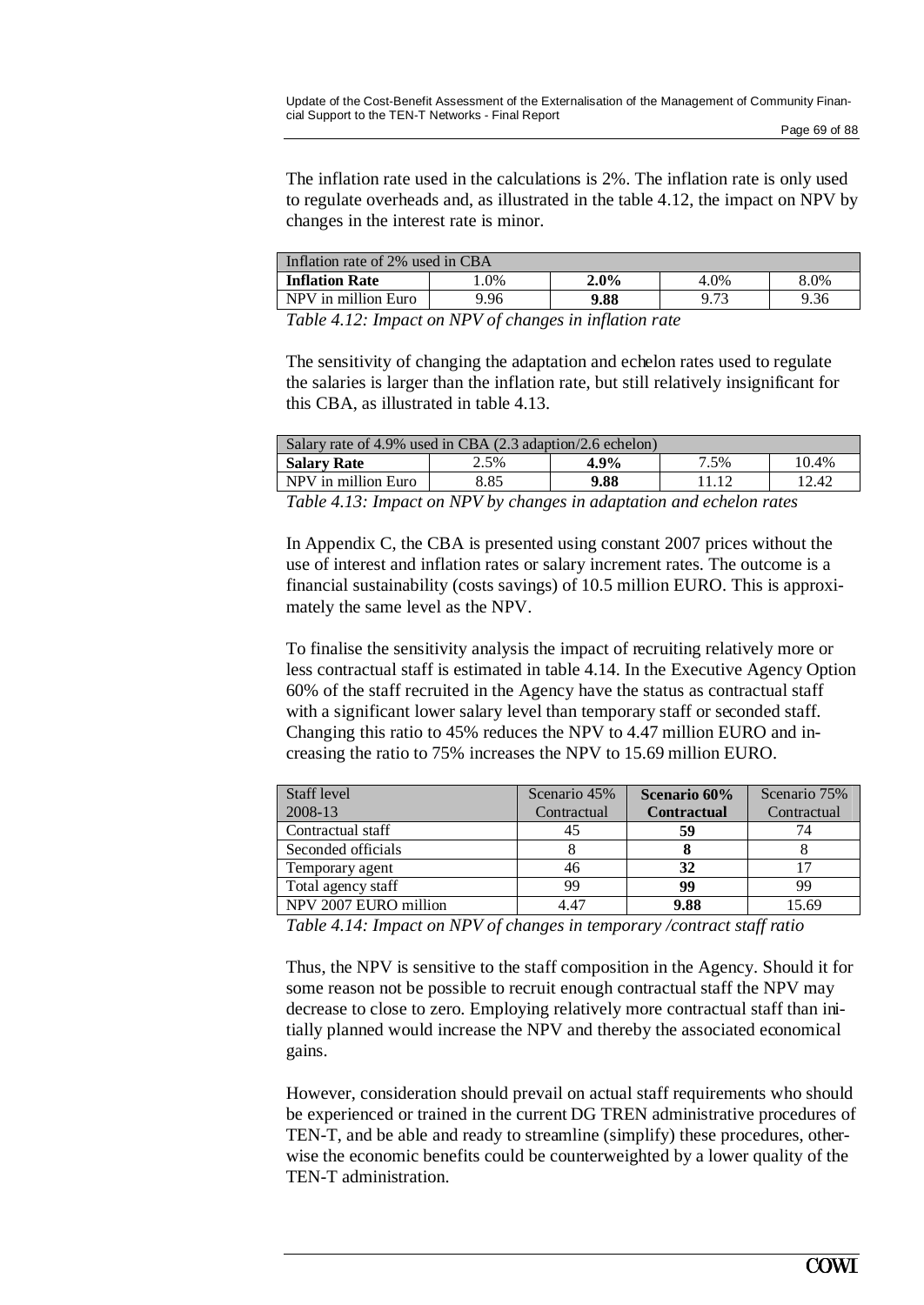# **5 Conclusions and Recommendations**

The present Cost-Benefit Analysis compared two strategic options for the future management of the TEN-T programme (incl. possibly improvement hereof) from 2007/2008 until 2013 with a phasing out period until 2015. The options are:

- 1 **In-House Option**: the new TEN-T programme with current and newly recruited staff for both present and possible new tasks remains in DG TREN. This option has to be addressed taking into account the past difficulties<sup>27</sup> encountered by DG TREN to managing the previous (and smaller) TEN-T budget and the fact that the EU budgetary authorities are reluctant to agree to increase administrative cost of the Commission, and thus the staffing volume and expenses. In addition, it worth stressing the difficulties the Commission has experienced in hiring specialised staff through the normal channels (i.e concours laureate lists) that provide reserve lists of staff with more general profiles.
- 2 **Executive Agency Option**: the existing Executive Agency is extended, comprising a combination of staff transferred from DG TREN and newly recruited temporary and contract staff. The option takes into consideration that not all tasks can be externalised and that DG TREN must maintain a certain staff level to carry out TEN-T related policy and decision making, including supervision of the Agency and support to European Coordinators.

The main purpose of the study was to provide DG TREN with enough elements to substantiate a management decision in favour of one of the two options or an in-between solution with only partial externalisation of the TEN-T programme management for the period after 2008.

Through an analysis of the present management situation (termed "Baseline Situation") and an extrapolation hereof, the study has estimated the number of FTE staff required in the Agency and DG TREN, respectively, to manage the TEN-T programme.

Furthermore, and on the basis of discussions with key DG TREN staff and other stakeholders, the study identified new tasks that should be considered for

 27 As highlighted in the CoA report.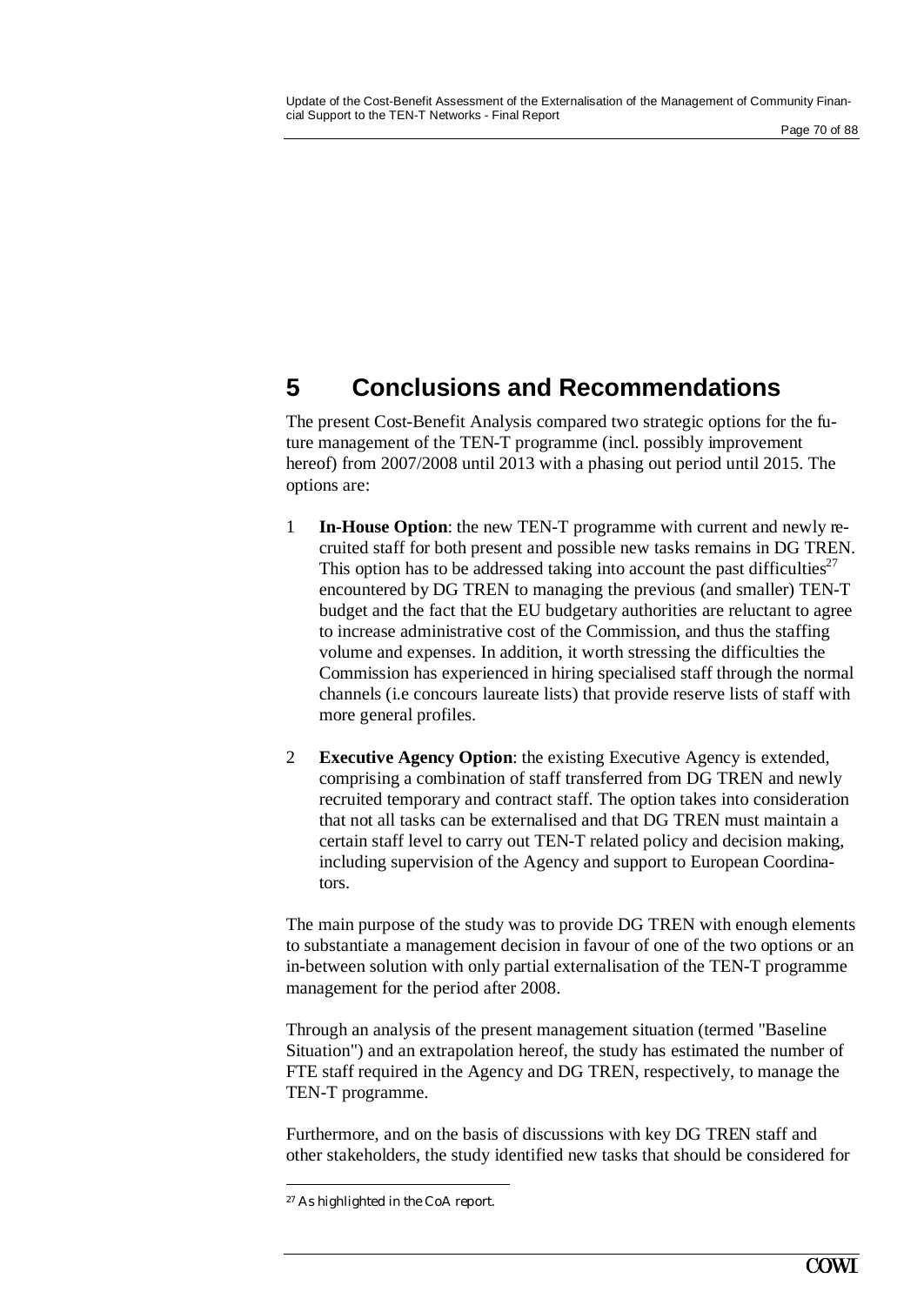inclusion in the future TEN-T management, as from 2008 in application of new provisions of the TEN-T Regulation - whether in DG TREN or in the Agency:

- awareness and promotion of TEN-T Programme;
- knowledge-based TEN-T management (know-how and best practise).

The results of the Cost-Benefit analysis can broadly be summarised as follows:

| <b>Summary of CBA Findings</b>               | <b>Situation 2007</b>  |                      | <b>Situation 2008-2013</b> |                             |  |
|----------------------------------------------|------------------------|----------------------|----------------------------|-----------------------------|--|
|                                              | <b>In-house</b>        | Exter-<br>nalisation | <b>In-house</b>            | <b>Exter-</b><br>nalisation |  |
| Baseline Situation - Staff Level in FTE      | 70                     | N/A                  | 70                         | N/A                         |  |
| <b>TEN-T Budget</b>                          | 2000-06 open Decisions |                      | Old and New Decisions      |                             |  |
| TENTEA Estimated staff level in FTE          | 70                     | 44                   | 123                        | 99                          |  |
| - Of which : new tasks                       |                        |                      | 10                         | 10                          |  |
| DG TREN: Estimated staff in FTE              |                        | 37                   |                            | 30                          |  |
| NPV including new tasks (in million<br>EURO) |                        | 9.88                 |                            |                             |  |

*Table 5.1: Summary of CBA findings*

Based on the assumptions agreed upon with DG TREN and the analysis conducted, the outcome shows that the Executive Agency option has a positive NPV - cost savings of 9.88 million EURO - if TENTEA is mandated full responsibility for the entire management of the TEN-T project cycle including new tasks (promotion, best practices) which implies a qualitative improvement in the management of the TEN-T programme by the Agency, reflecting the increased TEN-T budget.

The above achieved cost savings (positive NPVs) by externalisation of the TEN-T programme are mainly due to the external staff cost structure and a combination of qualitative improvements.

Apart from the direct and measurable benefits reflected in the NPV, the decision on whether to externalise the TEN-T management should also take into consideration the non-quantifiable benefits expected from externalisation in comparison to a situation of internal management by the Commission.

The expected advantages generated by the creation of the Executive Agency are as follows:

The Executive Agency will allow effective and flexible implementation of the externalised tasks. Indeed, the Agency will be able to recruit transport specialists (technical, environmental, economical and financial) with specific hands-on knowledge of transport appraisal, monitoring and manage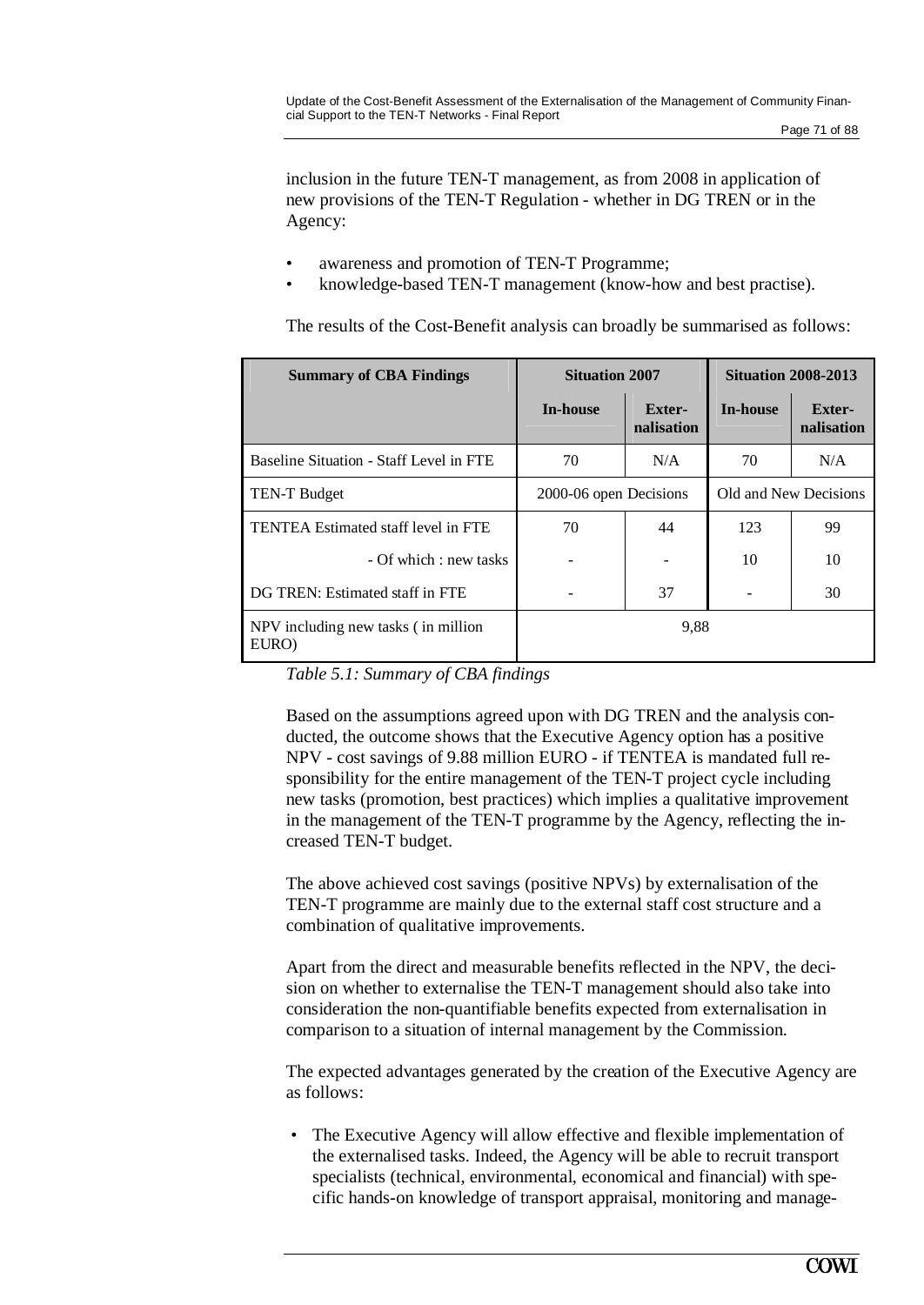ment experience as and when required. The employment rules and procedures of the Agency will introduce a more flexible human resources management policy allowing performance-based employment and a better match between skills required and actual staff competences. However, the requirement by DG ADMIN to hire Agency staff at the lower grade position (entry level post) could be a disincentive for senior and experienced technical staff to apply to TENTEA.

It should be stated that the recruitment policy within the agency must be in line with that of the Commission under which the choice of grades depends on the minimum number of years of professional experience required, within the limit authorized by the establishment plan of the agency. Besides, other incentives exist that allow the Agency to attract candidates such as a right to have a career.

- The agency will concentrate all the expertise required for the management of the TEN-T programme in one clearly identified set-up. The staff recruited will be dedicated only to their tasks and fully focussed to pursue their assigned management objective. Thus, the Agency will be more likely to achieve economies of scale compared to direct management of the TEN-T programme by scattered DG TREN units and this will reinforce the coordination between all the stakeholders interested or involved in the management of the projects.
- The separation of the programming and financial management tasks and the improved focus on financial management in the Agency will make it possible to simplify, and create more efficient procedures, for the adoption of financial decisions and considerably reduce (and avoid) payment delays to beneficiaries as well as financial back-log.
- The creation of the Agency should also result in a closer collaboration with the final beneficiaries that will be facilitating the implementation of financial decisions. It should also help to bring more effective coordination of Community interventions from various funds on the priority corridors and provide better guarantees on the execution of the budget. The Agency, through its specialised staff, is likely to have more and better project evaluation and project monitoring tools and skills through enhanced evaluation methods and will act as a knowledge centre gathering best practices and experiences also from other DGs, Member States and IFIs. This should help the Agency to create, as early as possible, a constructive dialogue with the project promoters and better assess the maturity and viability of the project ideas.
- The creation of a TEN-T Agency will by itself contribute to an added visibility of the TEN-T programme, due to an effective separation between the management of the funds by the Agency, and of programming and monitoring by the Commission. This, coupled with the employment of dedicated staff to undertake targeted awareness raising and promotion campaigns showing the impacts and benefits of the EU intervention will, substantially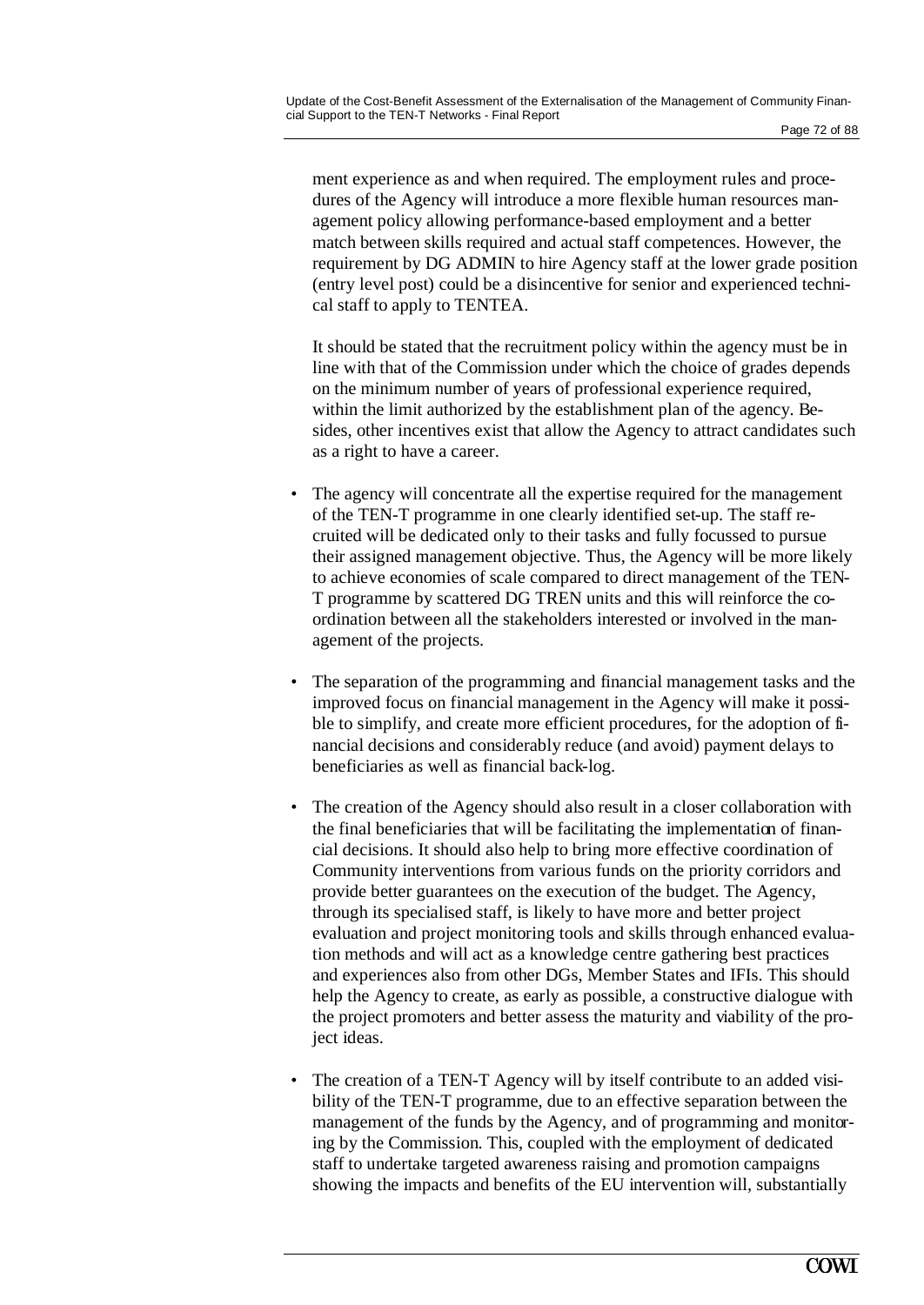improve the visibility of TEN-T programme in the Member States and in the general public, and in the long term contribute to its efficiency.

- Programming will remain the key competence of the Commission and key management positions within the Agency will be filled by civil servants of the Commission seconded to the Agency. This will allow the Commission to maintain a suitable level of know-how inside DG TREN. The temporary agents will participate and benefit from the qualitative jump provided by the recruitment of specialised staff by the Agency and this knowledge will be capitalised and will be cross-fertilised in DG TREN and within the Commission in general.
- The added focus and visibility of the TEN-T programme management are likely to have a positive effect on the pace of project implementation, but also on the disbursement of EU commitments.
- Finally the extension of the TENTEA mandate will build upon and optimise the current TENTEA

Based on the above-mentioned results and considerations, the study recommends that DG TREN extends TENTEA's mandate for the management of the TEN-T programme after 2008.

Irrespective of a positive decision by DG TREN to pursue the Agency option after 2008, it is important that, as of September 2007, DG TREN and the newly appointed TENTEA Director, manage to further detail the tasks to be externalised, to select and recruit the staff in order to fill the positions of the simplified (2007) and extended (2008) organigrammes of TENTEA.

The Agency will be judged on its results and should be considered administratively sound and, managerially responsive, and should be provided with:

- a clear mandate and centralised responsibility of Agency Director to organise the Agency in line with specific needs and on-going changes;
- the possibility to hire qualified and experienced staff;
- autonomy and empowerment of staff;
- clear devolution of responsibility and accountability of the staff for the performance of the programmes and projects (fostered entrepreneurial attitude);
- close monitoring of progress towards realisation of the objectives.

It is also important for DG TREN to clearly define the model of organization that best guarantees efficient management of the Agency. We believe that Agency should not replicate the current DG TREN TEN-T administrative setup, but should model an entrepreneurial organisation, which is considered one of the most effective models for delivering results. However, the goals and objectives of the organisation and the work groups must also be meaningful, effective and well-articulated. Without well-defined goals and objectives, the senior management of the Agency would have difficulty in establishing clear direction and would be vulnerable to the risk that the efforts of programme man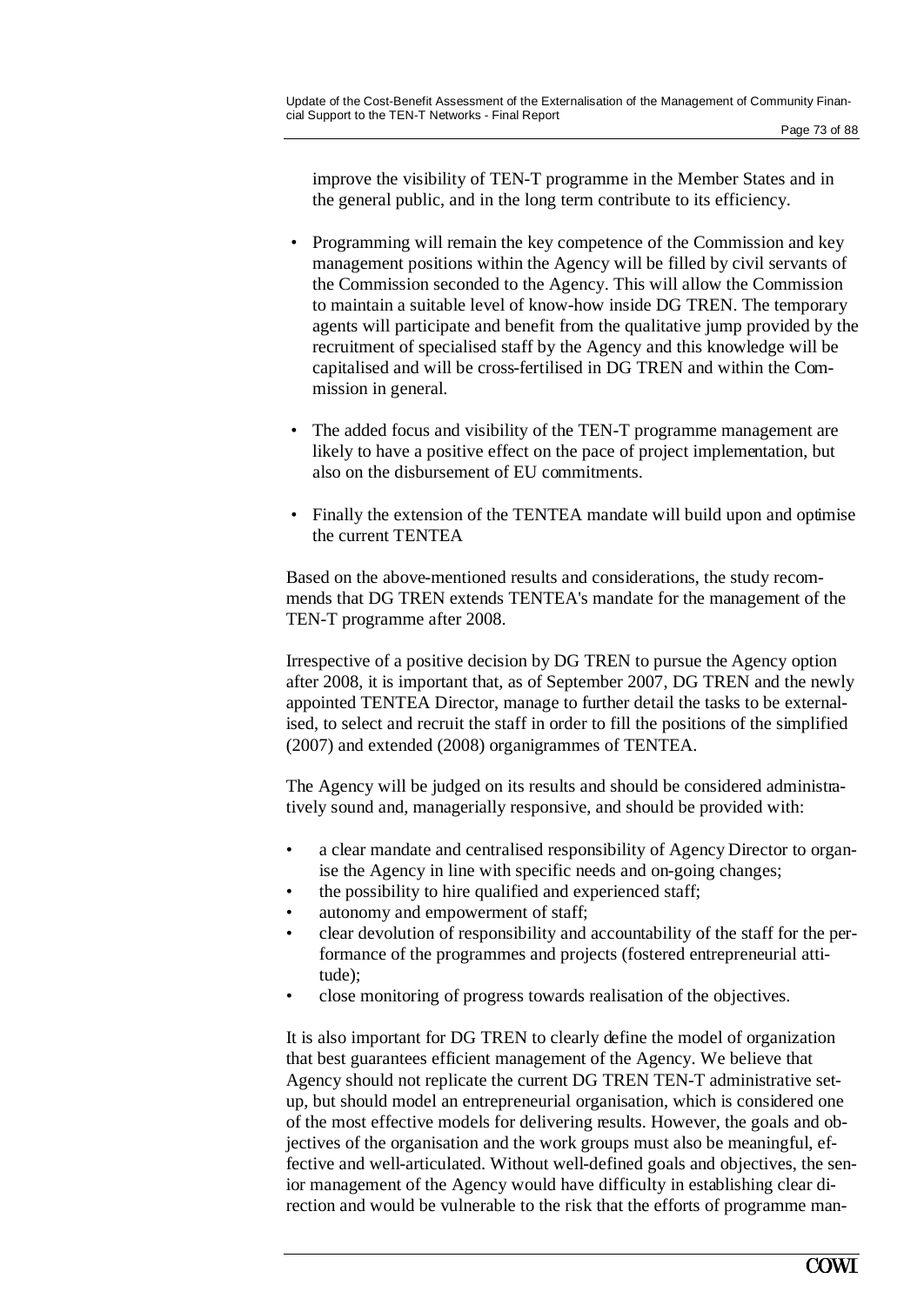agers and other human resources may be spent on activities and projects that do not have top priority. The design of clear strategies, goals and objectives is the foundation for setting achievable targets.

The pre-requisite for the implementation of an Agency organisational structure is therefore:

- Programme managers must have broad skills for managing programmes and activities, and for making the decisions needed to produce the expected results;
- The management, at all levels of the Agency, need to fully embrace the strategies, goals and objectives of the TEN-T programme to ensure that action programmes and action plans are appropriate;
- Clear lines of communications should be established between the Agency and DG TREN as well as existing DG TREN Agencies when needed<sup>28</sup>;
- The control and supervision functions by DG TREN should be clearly defined and explained to DG TREN and Agency staff ;
- TEN-T stakeholders (Member States, other DGs, IFIs) should be given a clear picture of the respective duties of DG TREN and the Agency;
- Methodology and indicators to measure efficiency gains derived from TENTEA (cash and non-cash), and the added value of Agency, should be designed in order document future evaluation of TENTEA performances.

Finally, a set of general and pragmatic recommendations are outlined below for review and further action:

- The Commission should ensure that when making leasing arrangements for the TENTEA's building, that a flexibility clause in inserted in the lease so that is does not have to bear the costs associated with an empty, underused building capacity during the phasing out period;
- The Agency's remit, tasks and responsibilities must be clearly defined in order to avoid any work being duplicated, and confusion for the beneficiaries, Member States and the Commission on roles and work distribution;
- Job descriptions must be tailored for the Agency's needs. There may be a difficulty in recruiting seconded staff (i.e. DG TREN staff). At the personnel level and by speaking to Commission officials it is possible to ascertain that there is confusion as to how the secondments work. Careful explanation and communication is needed at this level;
- It is important to establish good cooperation between the Agency and DG TREN, especially during the start up phase;
- A recurrent concern expressed by DG TREN staff interviewed was the loss of contact between DG TREN, who is responsible for policy, and the Agency, who is strictly administrative, could ultimately impact on the quality of the policy being drawn up. In order not to lose contact between DG TREN (policy making body) and the Agency, it is important to ensure that there is a line of communication, a liaison. Suggestions which came up during the interviews included:

<sup>28</sup> E.g. with ERA, which also deals with technical assessment of applications related to ERTMS.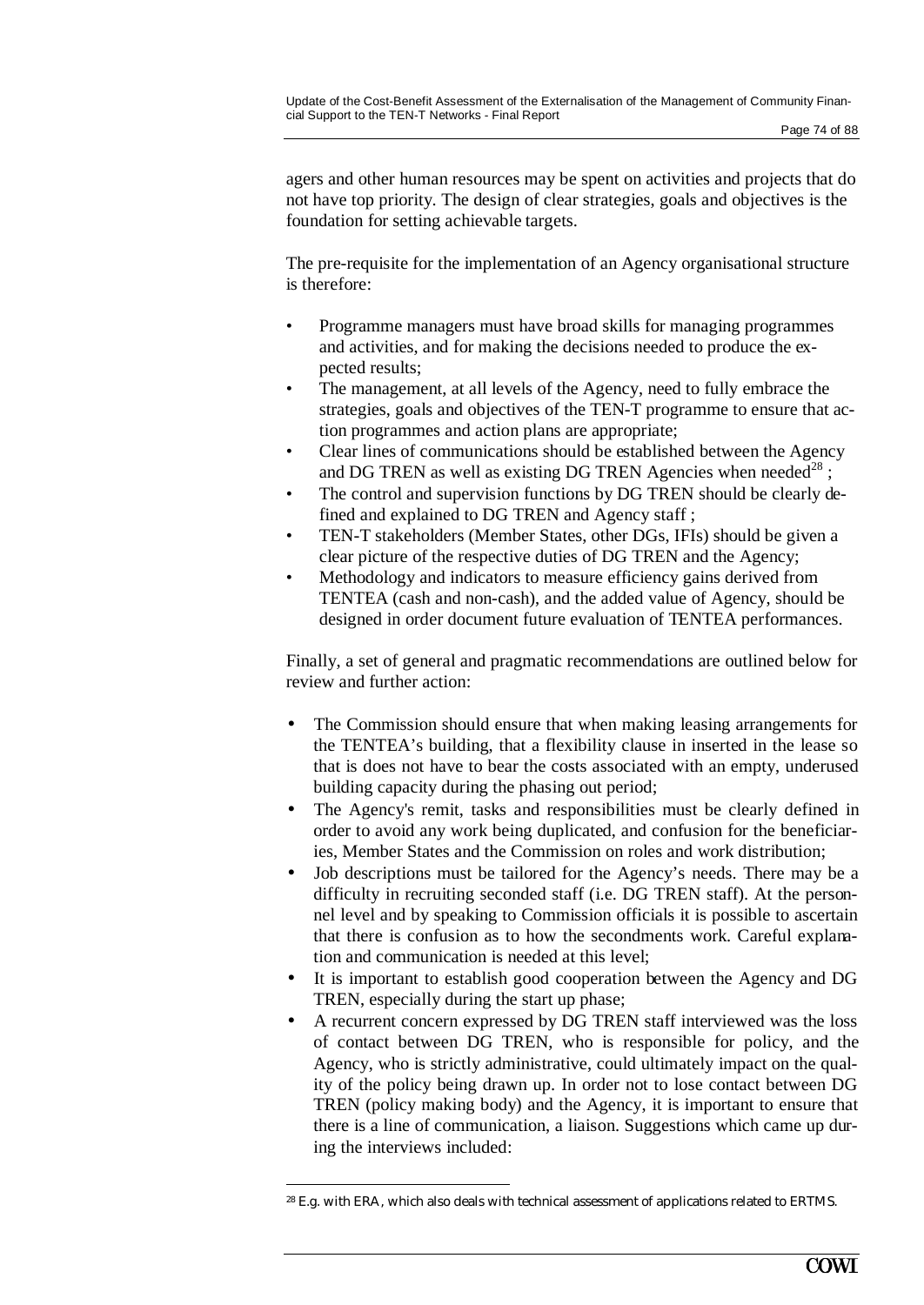- o In the case of the EACI (former Intelligent Energy Agency), the Director participates on a weekly basis in the Directorates meeting. This is a good way for the Director and DG TREN to keep abreast of news, latest developments, issues and problems.
- o The Agency and the relevant units/directorates in DG TREN should make an effort to ensure that they include each other in e.g. meetings and workshops.
- o It would be useful to have a person allocated to be the contact point between the DG TREN and the Agency. For example, the Agency will be working a lot with units B, G, E and F. A person from each directorate could be nominated to be the point of contact and even attend weekly meetings if need be.
- o The EACI produces newsletters and has a communication division it could be useful to learn form this set up, and apply it to the new Agency.

Attention should be paid to the coherence between tasks offered and grade at which staff can be recruited. In order to attract and recruit specialist staff, they must be hired at a grade that corresponds to their level of experience rather than at the lowest grade (entry level posts). However, an executive agency is a public body created by a Commission decision. Therefore, its recruitment policy must comply with the provisions in the Conditions of employment of other civil servants of the European communities.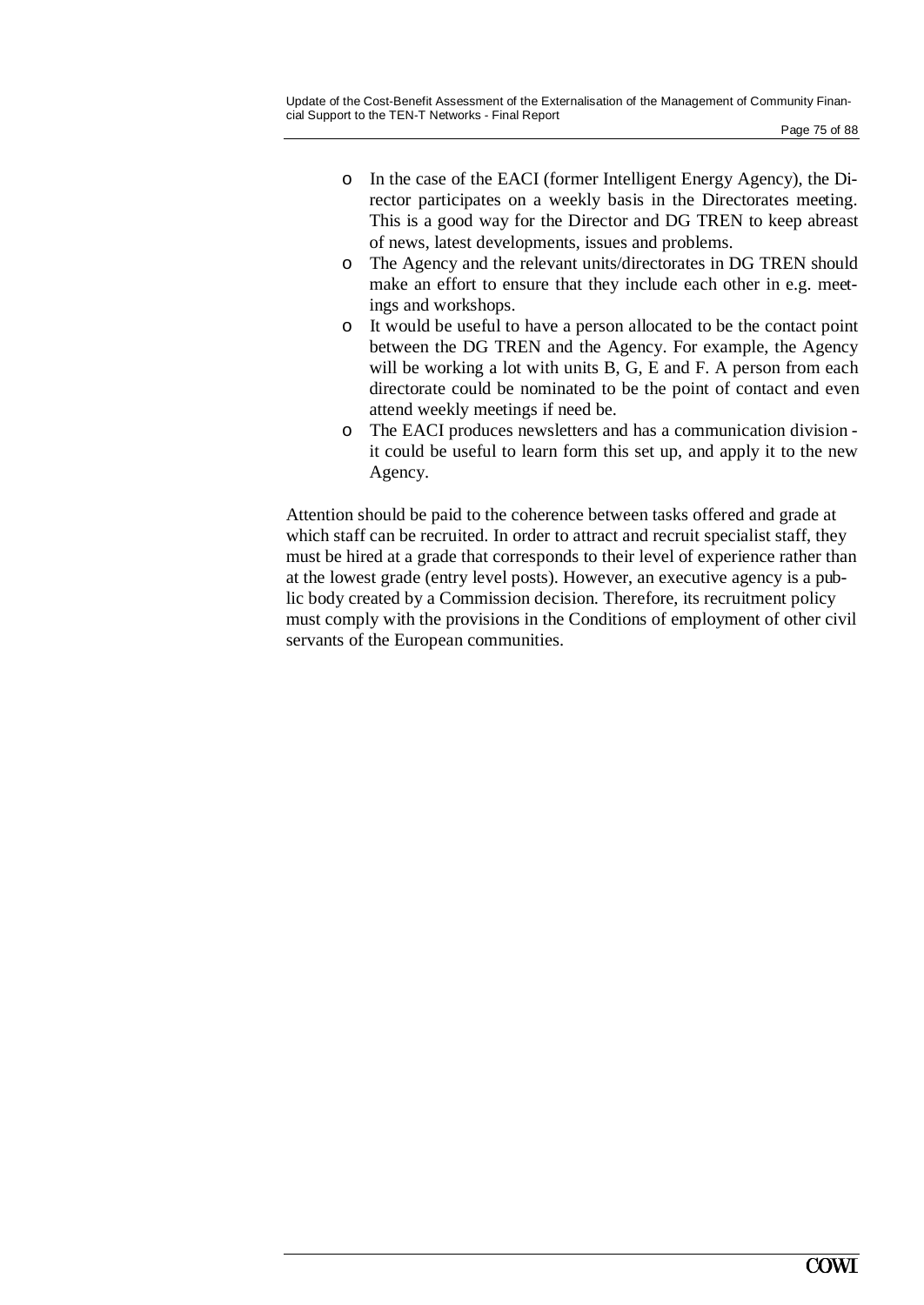### **Appendix A: Flow chart of tasks related to TEN-T management and split between DG TREN and TENTEA**

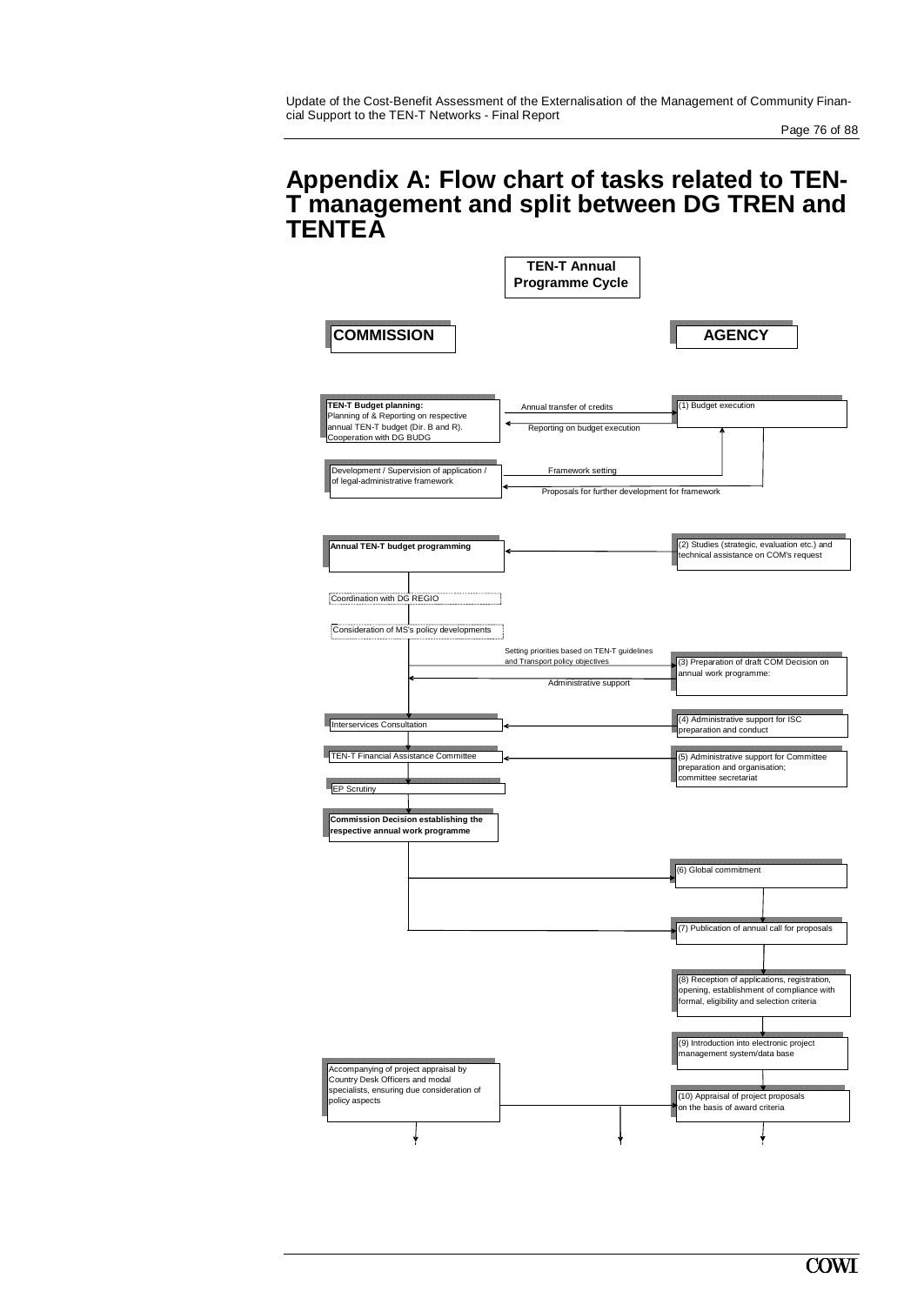Update of the Cost-Benefit Assessment of the Externalisation of the Management of Community Financial Support to the TEN-T Networks - Final Report

Page 77 of 88

#### (continued)

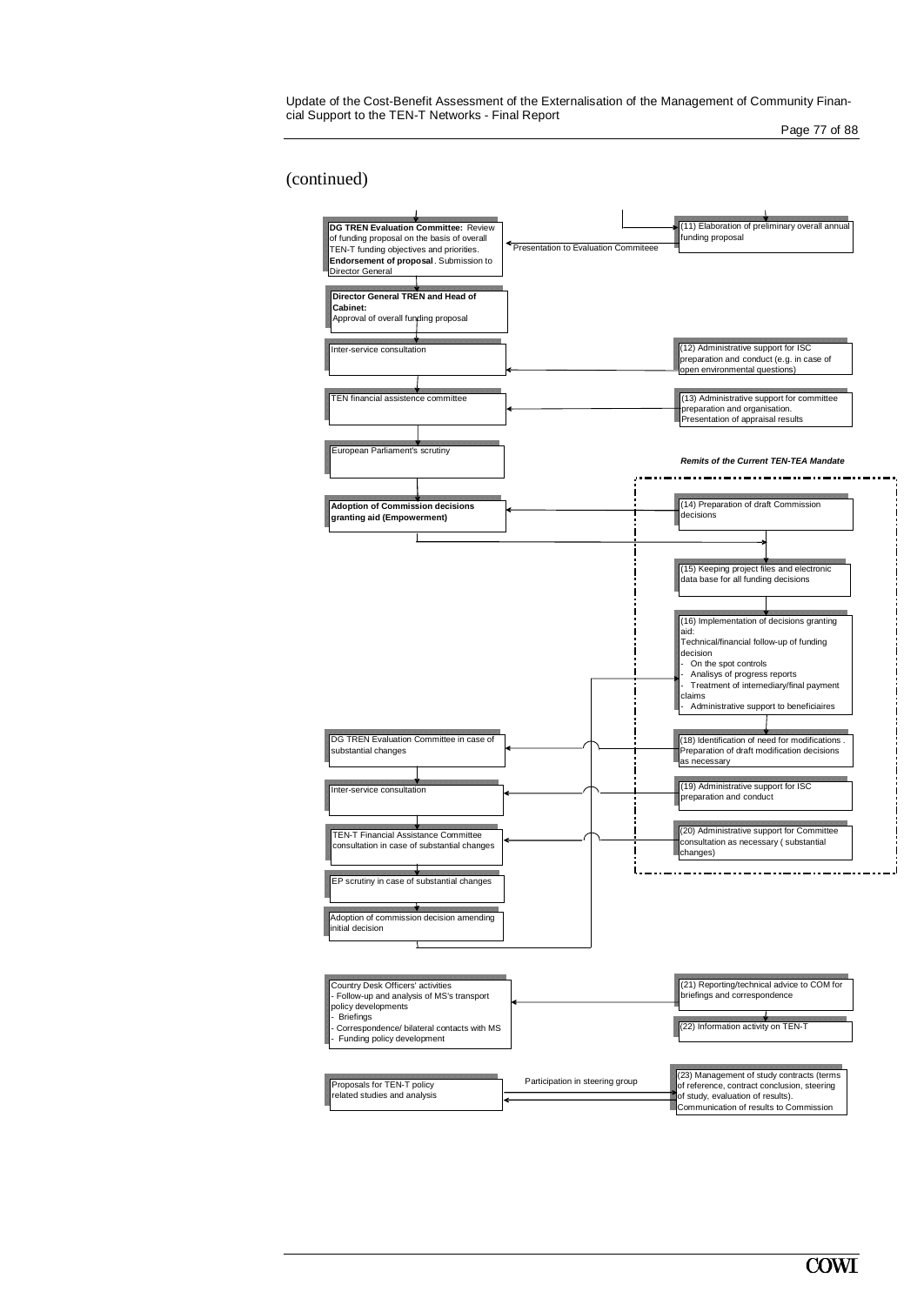In this table, the tasks related to TEN-T management as defined in Chapter 4 are matched with the tasks identified with the tasks of TENTEA as presented in CoA flow-chart presented on previous pages. These tasks will be carried out by TEN-TAE with an extended mandate and when fully operational. The tasks that are part of **current** TENTEA mandate are presented in bold.

| <b>Title of Tasks as used in CBA</b>                                   | Tasks of TENTEA as defined in CoA flow chart (page above)                                                                                                                                                                      |  |  |  |
|------------------------------------------------------------------------|--------------------------------------------------------------------------------------------------------------------------------------------------------------------------------------------------------------------------------|--|--|--|
| Policy and Decision Making                                             | (7) Publicaiton of annual call for proposals                                                                                                                                                                                   |  |  |  |
| Invitation to Member States, Reception and                             |                                                                                                                                                                                                                                |  |  |  |
| Evaluation of TEN-T Proposals                                          | (10) Appraisal of project proposals on the basis of award criteria<br>(3) Preparation of draft COM Decision on annual work programme                                                                                           |  |  |  |
|                                                                        |                                                                                                                                                                                                                                |  |  |  |
|                                                                        | (4) Administrative support for ISC preparation and conduct                                                                                                                                                                     |  |  |  |
|                                                                        | (5) Administrative support for committee preparation and organisation; committee<br>secretariat                                                                                                                                |  |  |  |
|                                                                        | (11) Elaboration of preliminary overall annual funding proposal                                                                                                                                                                |  |  |  |
|                                                                        | (12) Administrative support for ISC preparation and conduct (e.g.in case of open env.<br>Questions)                                                                                                                            |  |  |  |
|                                                                        | (14) Preparation of draft commission decision                                                                                                                                                                                  |  |  |  |
| Preparation of Commission Proposals                                    | (17) Identification of need for modification. Preparation of draft modification<br>decisions as necessary                                                                                                                      |  |  |  |
|                                                                        | (13) Administrative support for committee preparation and organisation. Presentation of                                                                                                                                        |  |  |  |
|                                                                        | appraisal results                                                                                                                                                                                                              |  |  |  |
|                                                                        | (18) Administrative support for ISC preparation and conduct                                                                                                                                                                    |  |  |  |
|                                                                        | (19) Administrative support for committee consultation as necessary (substantial                                                                                                                                               |  |  |  |
| <b>TEN-T FAC Committee Secretariat</b>                                 | changes)                                                                                                                                                                                                                       |  |  |  |
| Financing Commitment, Contract and<br>Disbursement                     | (16) Implementation of decisions granting aid: tech/fin follow up decision; on the<br>spot controls; analysis of progress reports; treatment of intermediary/final payments<br>claims; administrative support to beneficiaries |  |  |  |
|                                                                        | (16) Implementation of decisions granting aid: tech/fin follow up decision; on the                                                                                                                                             |  |  |  |
|                                                                        | spot controls; analysis of progress reports; treatment of intermediary/final payments                                                                                                                                          |  |  |  |
|                                                                        | claims; administrative support to beneficiaries                                                                                                                                                                                |  |  |  |
|                                                                        | (20) Reporting/technical advice to COM for briefings and correspondence                                                                                                                                                        |  |  |  |
|                                                                        | (22) Management of study contracts (ToR, contract conclusions, steering of study,                                                                                                                                              |  |  |  |
| <b>Project Monitoring</b>                                              | evaluation results; Communication of results to EC)                                                                                                                                                                            |  |  |  |
| Audit                                                                  |                                                                                                                                                                                                                                |  |  |  |
| Procurement of Services                                                | (22) Management of study contracts (ToR, contract conclusions, steering of study,<br>evaluation results; Communication of results to EC)                                                                                       |  |  |  |
|                                                                        | (1) Budget execution                                                                                                                                                                                                           |  |  |  |
|                                                                        |                                                                                                                                                                                                                                |  |  |  |
| <b>Budgetting</b><br>Controlling and Reporting                         | (6) Global commitment<br>(20) Reporting/technical advice to COM for briefings and correspondence                                                                                                                               |  |  |  |
|                                                                        | (8) Reception of applications, registration, opening, establishment of compliance with                                                                                                                                         |  |  |  |
|                                                                        | formal, eligibility and selection criteria                                                                                                                                                                                     |  |  |  |
|                                                                        | (9) Introduction into electronic project management system/database                                                                                                                                                            |  |  |  |
| Filing and Archiving                                                   | (15) Keeping project files and electronic data base for all funding decisions                                                                                                                                                  |  |  |  |
| Programme Evaluation                                                   | (2) Studies (strategic, evaluation, etc) and technical assistance on COM's request                                                                                                                                             |  |  |  |
| IT Support and Human Resources                                         | (15) Keeping project files and electronic data base for a Il funding decisions                                                                                                                                                 |  |  |  |
|                                                                        |                                                                                                                                                                                                                                |  |  |  |
|                                                                        |                                                                                                                                                                                                                                |  |  |  |
|                                                                        |                                                                                                                                                                                                                                |  |  |  |
|                                                                        |                                                                                                                                                                                                                                |  |  |  |
| European Coordinator - Secretariat<br>Supervision of Agency by DG TREN |                                                                                                                                                                                                                                |  |  |  |
|                                                                        |                                                                                                                                                                                                                                |  |  |  |
| Awareness and proactive promotion of TEN-T                             | (21) Information activity on TEN-T                                                                                                                                                                                             |  |  |  |
| Enhanced evaluation                                                    |                                                                                                                                                                                                                                |  |  |  |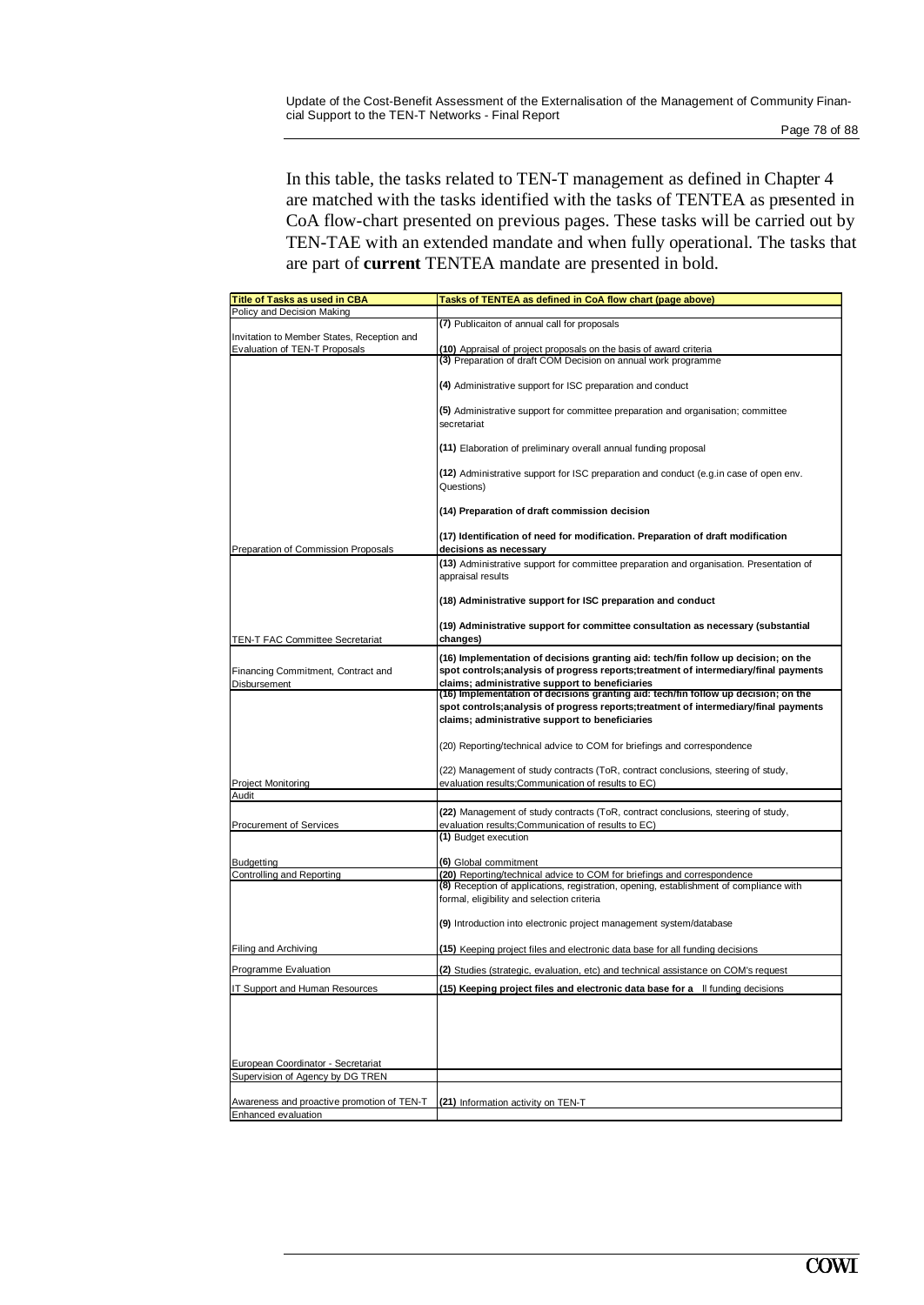# **Appendix B: DG TREN and TENTEA staff figures**

DG TREN staff in 2007: Horizontal services and those dealing with transport issues.

| Unit                                                                                        | No. Staff                          |  |
|---------------------------------------------------------------------------------------------|------------------------------------|--|
| Directorate R - Resources                                                                   | 3                                  |  |
| R.1 Financail Resources, Evaluation and coordination of agencies                            | 40                                 |  |
| R2. Human resources and informatics                                                         | 58                                 |  |
| R3. Information and communication, document management                                      | 40                                 |  |
| <b>TOTAL</b>                                                                                | 141                                |  |
|                                                                                             |                                    |  |
| Directorat A - General Affairs                                                              | 4                                  |  |
| A.1 Planning and coordination, interinstitutional relations                                 | $\overline{17}$                    |  |
| A.2 Economics analysis, impact assessement and climate change                               | $\overline{19}$                    |  |
| A.3 International relations, enlargement                                                    | $\overline{17}$                    |  |
| A.4 Internal marketand competition                                                          | $\overline{16}$                    |  |
| A.5 Services of general economic interests, users rights and infringements                  | $\overline{18}$                    |  |
| TOTAL                                                                                       | 91                                 |  |
|                                                                                             |                                    |  |
| Directora B - Trans-European Networks Energy and Transport                                  | $\overline{\mathbf{4}}$            |  |
| B.1 TEN Policy and technological developemnt                                                | $\overline{20}$                    |  |
| <b>B.2 TEN Transport project management</b>                                                 | $\overline{19}$                    |  |
| <b>B.3 TEN Project Evaluation and financial management</b>                                  | $\overline{34}$                    |  |
| TREN BCCE cellule coordonnateurs RTE                                                        | $\overline{9}$                     |  |
| <b>TOTAL</b>                                                                                | 86                                 |  |
|                                                                                             |                                    |  |
| Directorate E - Inland Transport                                                            | 4                                  |  |
| E.1 Land transport policy                                                                   | $\overline{11}$                    |  |
| E.2 Rail transport and interoperability                                                     | $\overline{18}$                    |  |
| E.3 Road safety                                                                             | $\overline{14}$                    |  |
| <b>TOTAL</b>                                                                                | 47                                 |  |
|                                                                                             |                                    |  |
| Directorate F - Air transport                                                               | 5                                  |  |
| F.1 internal market, air transport agreements and multilaterla relations                    | $\overline{19}$                    |  |
| F.2 Single sky and modernisaion of air traffic control                                      | $\overline{14}$                    |  |
| F.3 Air safety                                                                              | $\overline{14}$                    |  |
| F.4 Infrastructures and airports                                                            | 10 <sup>1</sup>                    |  |
| TOTAL                                                                                       | 62                                 |  |
|                                                                                             |                                    |  |
| Directorate G - Logistics, innovation, co-modality and maritime transport                   | $\overline{5}$                     |  |
| G.1 Maritime transport policy, regulatory questions, maritime safety and seafarers          | $\overline{21}$                    |  |
| G.2 Maritime transport policy, internal market, ports, short sea shipping, inland waterways | $\overline{22}$                    |  |
| G.3 Logistics, innovaiton, intelligent transport and co-modality                            | $\overline{21}$                    |  |
| G.4 Clean transport and urban transport                                                     | $\overline{13}$<br>$\overline{12}$ |  |
| G.5 Satellite navigation system (Galileo)                                                   |                                    |  |
| <b>TOTAL</b>                                                                                | 94                                 |  |
|                                                                                             |                                    |  |
| TOTAL                                                                                       | 521                                |  |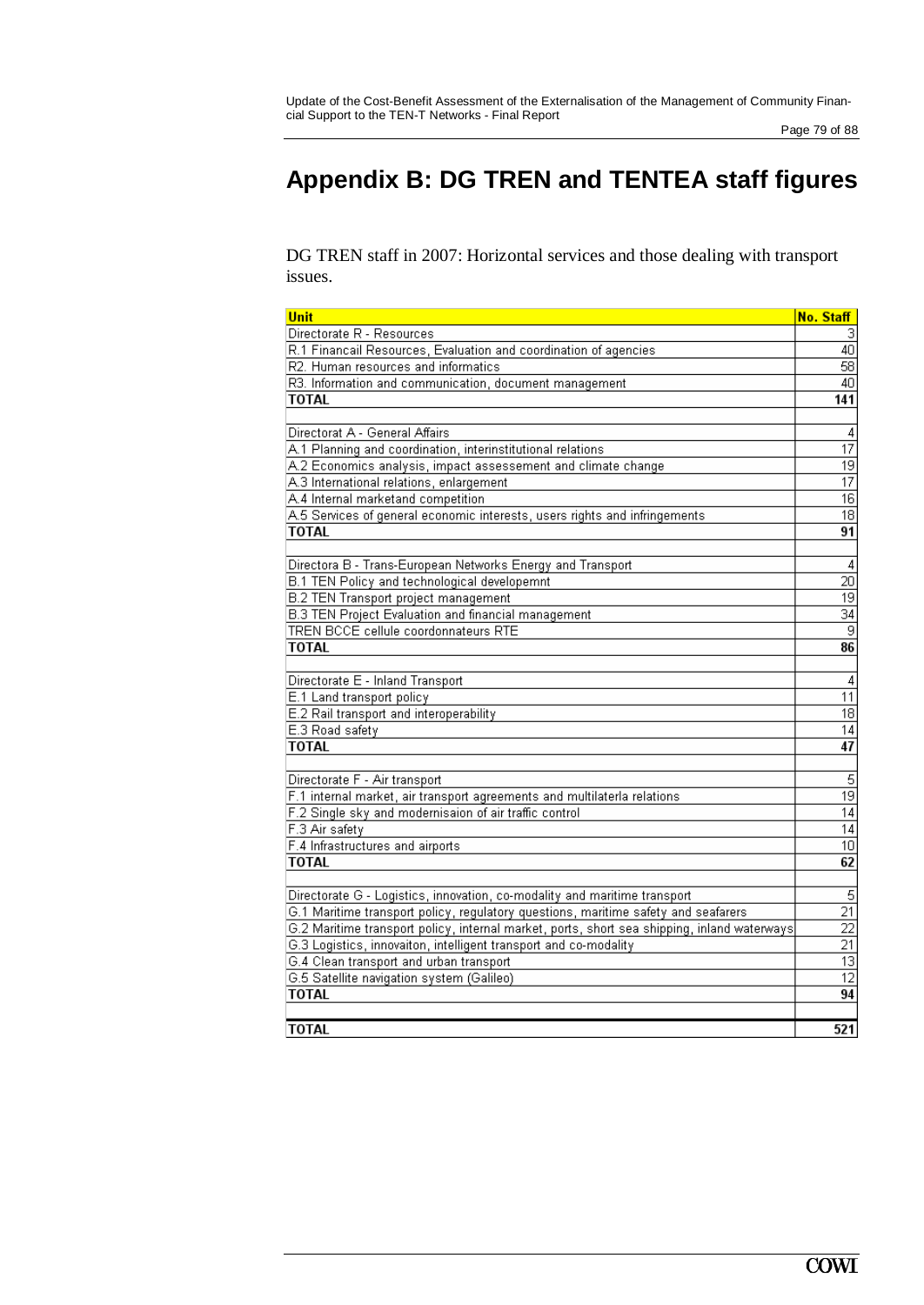Page 80 of 88

### Staff planning of TENTEA

| Organigramme 2007                      | <b>Extended version</b><br>2008 |                |  |
|----------------------------------------|---------------------------------|----------------|--|
| <b>Units</b>                           | No. of staff                    | No. of staff   |  |
| Director + staff                       | 3                               | 4              |  |
| HoS data collection and dissemination  | 2                               | 3              |  |
| Internal Audit Surveillance            |                                 | $\overline{2}$ |  |
| Comptable/controle interne et proce-   |                                 |                |  |
| dure                                   | 3                               | 4              |  |
| Resources                              | 16                              | 29             |  |
| Road and rail transport                | 10                              | 22             |  |
| Air waterbourne transport, logistics,  |                                 |                |  |
| innovation and comodality              | 9                               | 19             |  |
| Horizontal Matters, GIS and monitoring | ∩                               | 16             |  |
| TOTAL                                  | 44                              | 99             |  |

*Source : DG TREN*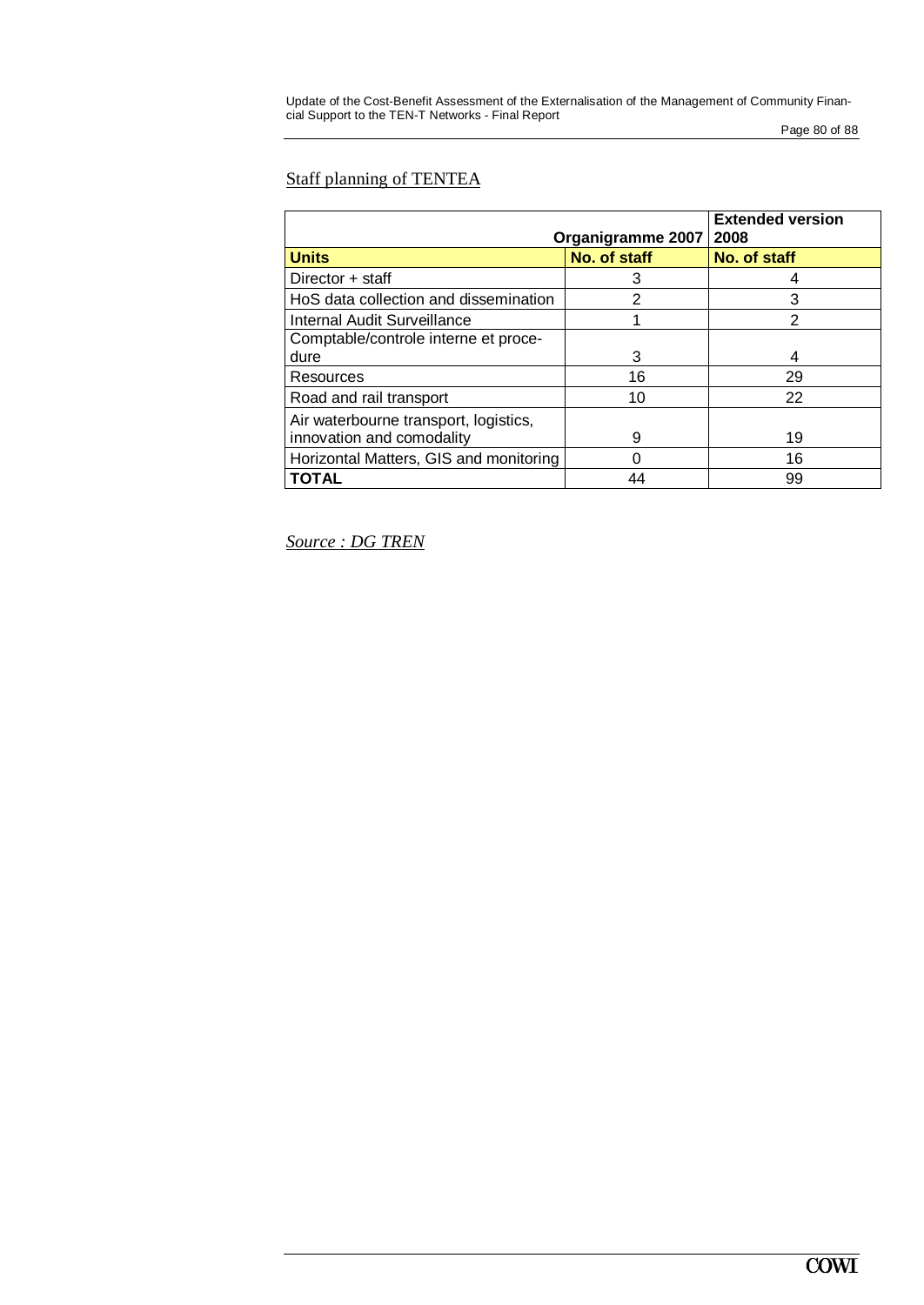#### Page 81 of 88

## **Appendix C: CBA result at constant price**

In the below Table the CBA is presented at constant 2007 prices.

| <b>Constant Prices - 2007</b>                   |            |            |            |            |            |            |            |            |            |
|-------------------------------------------------|------------|------------|------------|------------|------------|------------|------------|------------|------------|
| <b>Operational budget</b>                       | 2007       | 2008       | 2009       | 2010       | 2011       | 2012       | 2013       | 2014       | 2015       |
| 2000-2006 RAL - Million €                       | 947        | 800        | 450        | 100        | 10         |            |            |            |            |
| 2007-2013 Commitment appropriations - Million € | 817        | 936        | 1015       | 1048       | 1228       | 1343       | 1528       |            |            |
| Inhouse Option (DG TREN)                        | 2007       | 2008       | 2009       | 2010       | 2011       | 2012       | 2013       | 2014       | 2015       |
| Number of Staff                                 | 70         | 123        | 123        | 123        | 123        | 123        | 123        | 98.4       | 61.5       |
| Officials/Temporary agents                      | 62         | 112        | 112        | 112        | 112        | 112        | 112        | 89.6       | 56.0       |
| <b>Contractual Staff</b>                        | Я          | 11         | 11         | 11         | 11         | 11         | 11         | 8.8        | 5.5        |
| Cost                                            | 1,939,500  | 13.797.000 | 13,797,000 | 13,797,000 | 13,797,000 | 13,797,000 | 13,797,000 | 11,037,600 | 6,898,500  |
| <b>Staff Cost</b>                               | 1.554.500  | 11.091.000 | 11.091.000 | 11,091,000 | 11,091,000 | 11,091,000 | 11,091,000 | 8,872,800  | 5,545,500  |
| Overheads                                       | 385,000    | 2,706,000  | 2,706,000  | 2,706,000  | 2,706,000  | 2,706,000  | 2,706,000  | 2,164,800  | 1,353,000  |
| <b>Executive Agency Option</b>                  | 2007       | 2008       | 2009       | 2010       | 2011       | 2012       | 2013       | 2014       | 2015       |
| Number of Staff                                 | 81         | 129        | 129        | 129        | 129        | 129        | 129        | 103.2      | 64.5       |
| <b>Executive Agency</b>                         | 44         | 99         | 99         | 99         | 99         | 99         | 99         | 79.2       | 49.5       |
| Temporary Agents (Seconded officials from EC)   |            | 8          | 8          | 8          | 8          | 8          | 8          | 6.4        | 4.0        |
| Temporary Agents recruited by Ex. Agency        | 17         | 32         | 32         | 32         | 32         | 32         | 32         | 25.6       | 16.0       |
| Contractual Staff                               | 21         | 59         | 59         | 59         | 59         | 59         | 59         | 47.2       | 29.5       |
| DG TREN (Officials)                             | 37         | 30         | 30         | 30         | 30         | 30         | 30         | 24.0       | 15.0       |
| <b>Cost</b>                                     | 2,085,750  | 13,311,000 | 11,907,000 | 11,907,000 | 11,907,000 | 11,907,000 | 11,907,000 | 10,234,150 | 7,317,550  |
| <b>DG TREN Staff</b>                            | 878,750    | 4.254.000  | 2,850,000  | 2,850,000  | 2,850,000  | 2,850,000  | 2,850,000  | 2,280,000  | 1,425,000  |
| <b>Executive Agency Staff</b>                   | 761.500    | 6,219,000  | 6,219,000  | 6,219,000  | 6,219,000  | 6,219,000  | 6,219,000  | 5,248,150  | 4,201,300  |
| Overheads                                       | 445,500    | 2,838,000  | 2,838,000  | 2,838,000  | 2,838,000  | 2,838,000  | 2,838,000  | 2,706,000  | 1,691,250  |
| Cost difference between the two options         | $-146,250$ | 486,000    | 1,890,000  | ,890,000   | 1,890,000  | 1,890,000  | 1,890,000  | 803,450    | $-419,050$ |

**Financial sustainability € 10,174,150**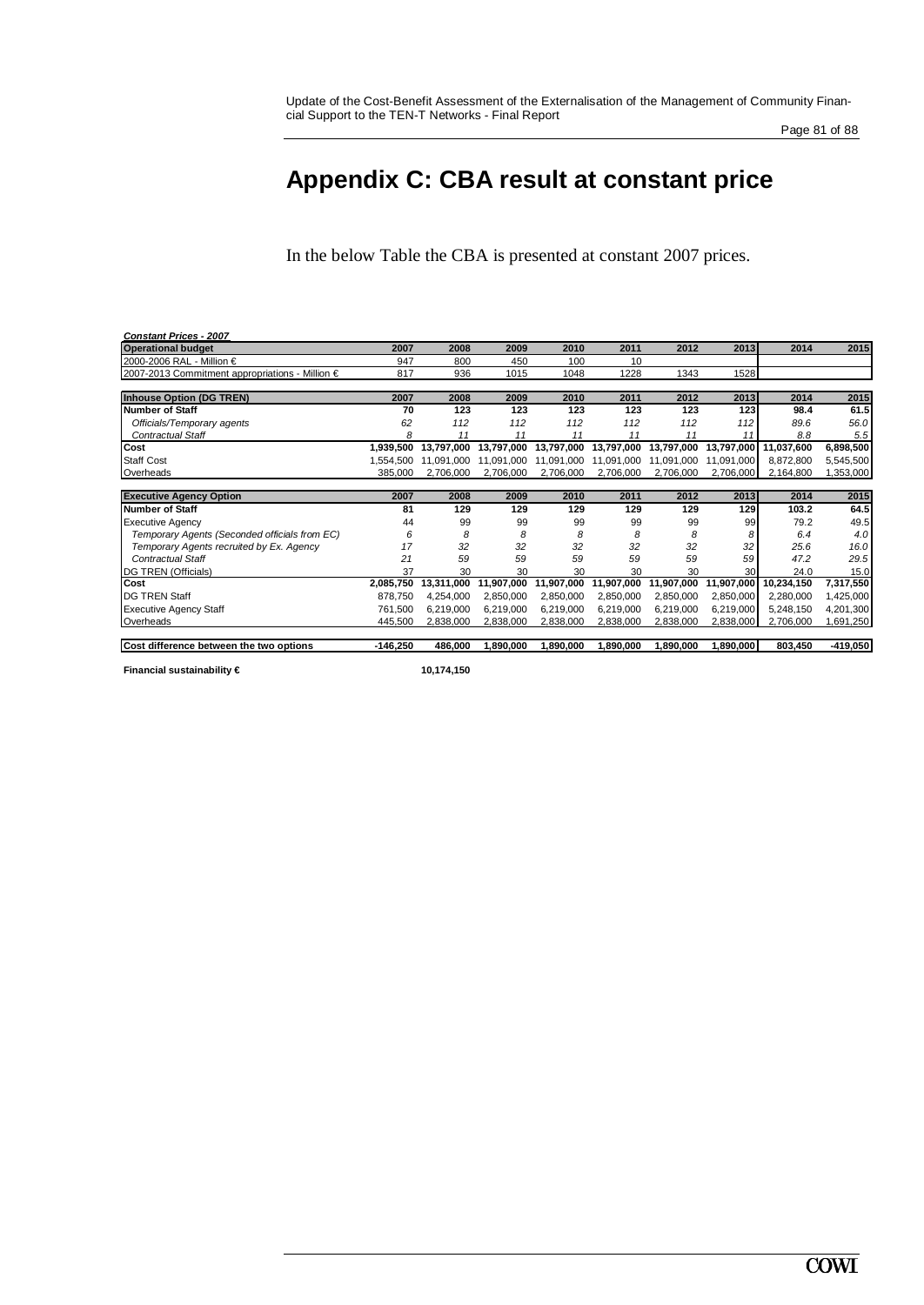## **Appendix D: List of Background Documentation**

- 1. COUNCIL REGULATION (EC, EURATOM) No 1995/2006 of 13 December 2006 amending Regulation (EC, Euratom) No 1605/2002 on the Financial Regulation applicable to the general budget of the European Communities
- 2. COUNCIL REGULATION (EC) No 58/2003 of 19 December 2002 laying down the statute for executive agencies to be entrusted with certain tasks in the management of Community programmes
- 3. COMMISSION DECISION of delegating powers to the Agency […] with a view to performance of tasks linked to implementation of the Community programme […] comprising in particular implementation of appropriations entered in the Community budget
- 4. Communication to the Commission Guidelines for the establishment and operation of executive agencies financed by the general budget of the European Communities, 2006
- 5. Q&A on the legislative package of EU programmes for the financial programming period 2007-2013
- 6. COM(2007) 135 final, COMMUNICATION FROM THE COMMISSION, Trans-European networks: Towards an integrated approach {SEC(2007) 374}
- 7. REGULATION (EC) No 1159/2005 OF THE EUROPEAN PARLIAMENT AND OF THE COUNCIL of 6 July 2005 amending Council Regulation (EC) No 2236/95 laying down general rules for the granting of Community financial aid in the field of trans-European networks
- 8. Regulation (EC) No 680/2007 of the European Parliament and of the Council of 20 June 2007 laying down general rules for the granting of Community financial aid in the field of the trans-European transport and energy networks
- 9. TEN-T Regulation: COMMON POSITION adopted by the Council on 22 March 2007 with a view to the adoption of a Regulation of the European Parliament and of the Council laying down general rules for the granting of Community financial aid in the field of the trans-European transport and energy networks
- 10. COMMISSION DECISION of 23 May 2007 establishing a draft of the multi-annual work programme for grants in the field of trans-European Transport network (TEN-T) for the period 2007-2013
- 11. COMMISSION DECISION of 25 May 2007 establishing a draft of the annual work programme for grants in the field of trans-European Transport network (TEN-T) for 2007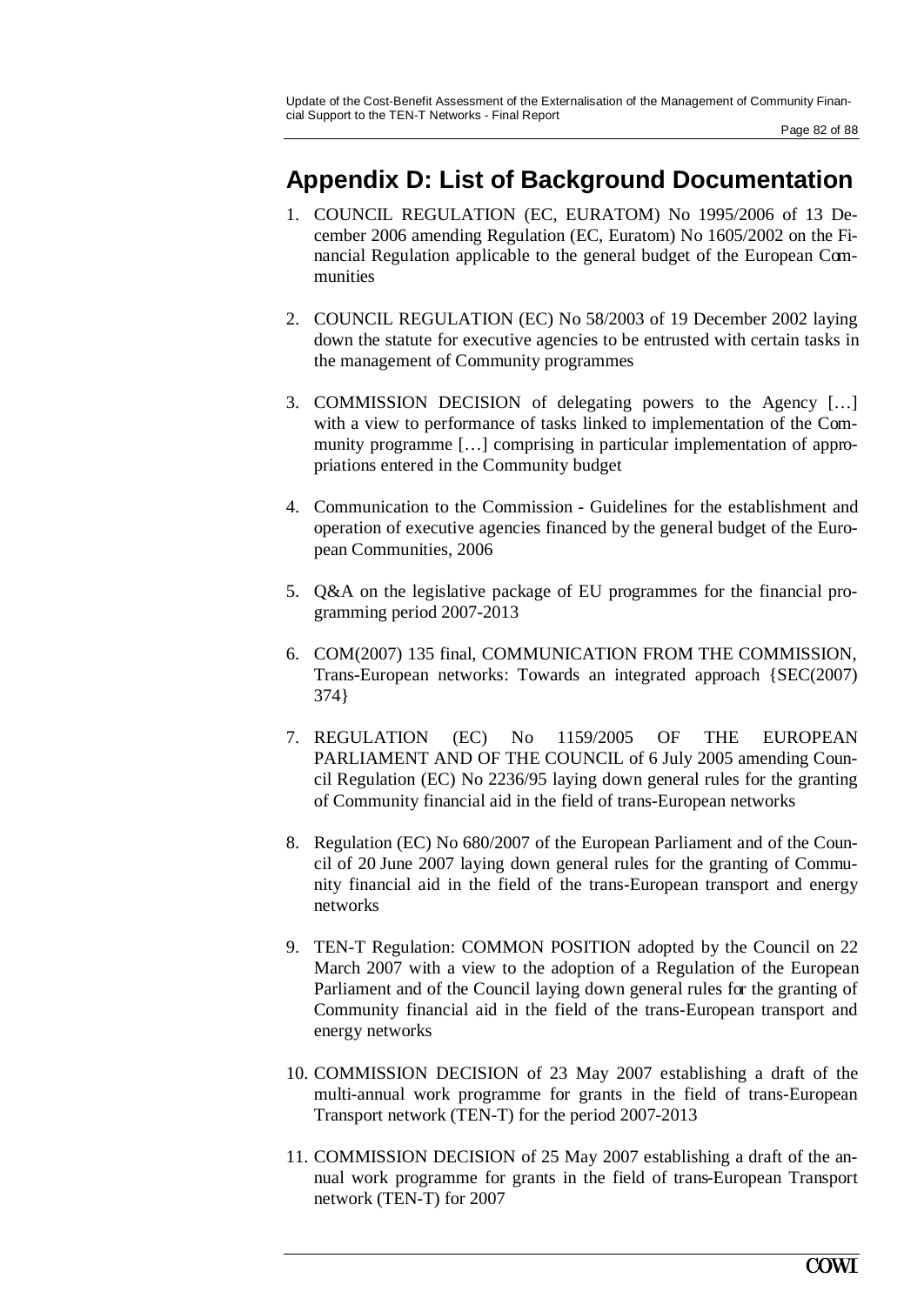- 12. COMMISSION DECISION of 26 October 2006 establishing the Trans-European Transport Network Executive Agency pursuant to Council Regulation (EC) No 58/2003
- 13. DECISION No 884/2004/EC OF THE EUROPEAN PARLIAMENT AND OF THE COUNCIL of 29 April 2004 amending Decision No 1692/96/EC on Community guidelines for the development of the trans-European transport network
- 14. Proposal for a DECISION OF THE EUROPEAN PARLIAMENT AND OF THE COUNCIL on a procedure for prior examination and consultation in respect of certain laws, regulations and administrative provisions concerning transport proposed in Member States
- 15. COURT OF AUDITORS SPECIAL REPORT No 6/2005 on the trans-European network for transport (TEN-T) together with the Commission's replies, OJ C 94, 21/4/2006
- 16. Reponse de la DG ECFIN a la CIS relative a l'acte de création de l'Agence Exécutive RTE-T - Consultation interservices sur la création d'une agence exécutive du réseau transeuropéen de transport
- 17. Cost Benefit Assessment of the externalisation of the certain tasks regarding the implementation of the Competitiveness and Innovation Framework Programme (2007-2013) through an executive Agency, by Technolopis, December 2006
- 18. Externalisation arrangements for "Intelligent Energy for Europe" Programme A cost-effectiveness assessment", Eureval C3E, December 2002
- 19. Supplementary Cost Benefit Assessment for the ERC Executive Agency, Final Report, Technopolic, September 2006
- 20. Cost benefit analysis for the Research Executive Agency, Revised Report January 2007 version 7.4
- 21. TENTEA Tableau des effectifs modifié 25-01-2007
- 22. Spring Forecast of Economic Trends 2007- ECFIN
- 23. Key ECB interest rates
- 24. Salary levels 2007 for EU functionaries, temporary and contractual staff
- 25. Staff Regulation of Officials of the European Communities and Conditions of Employment of other servants of the European Communities, 1/5/2004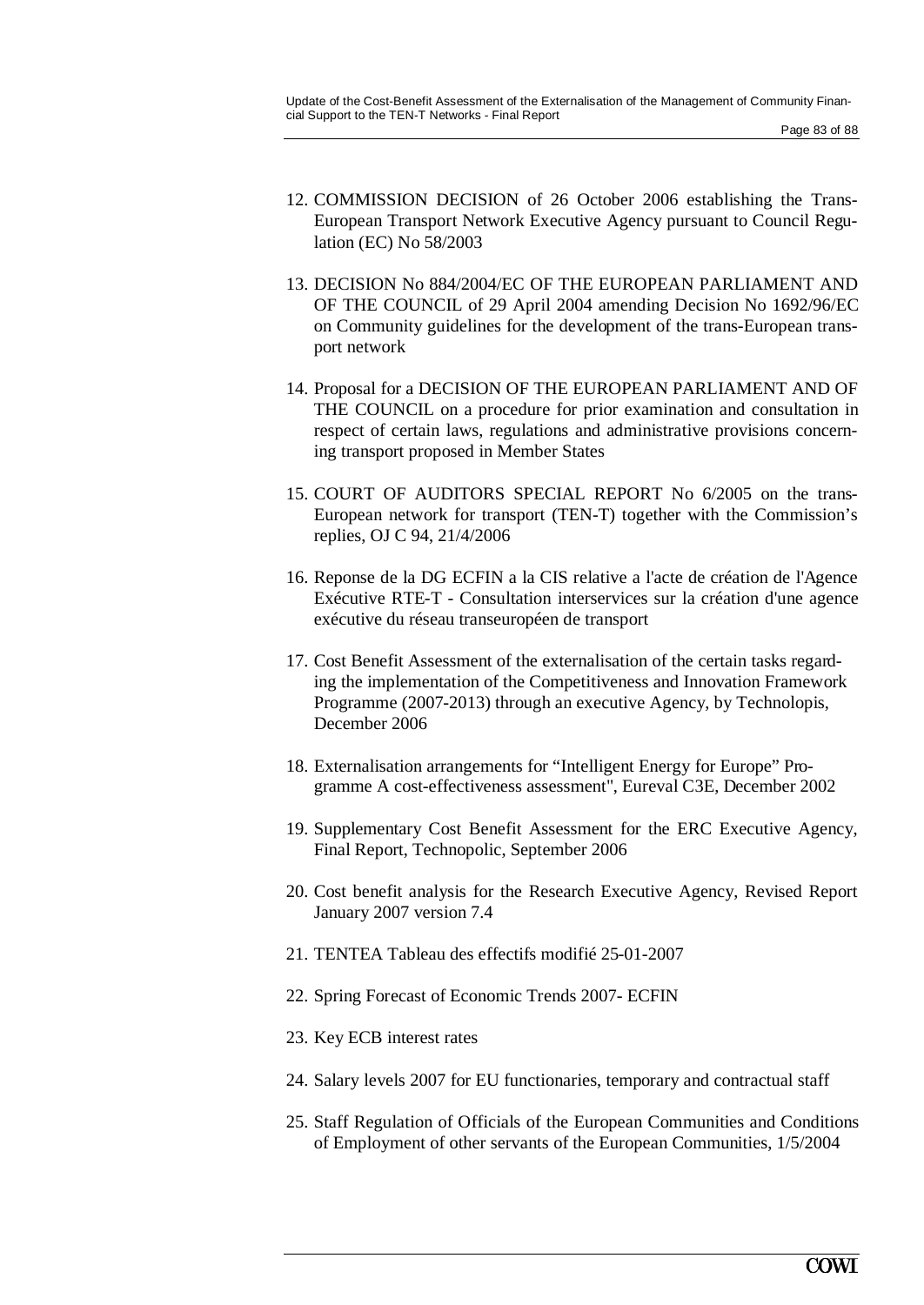- 26. Legislative financial statement for the setting up or extension of the lifetime of an executive agency
- 27. Flow chart TENT annual project cycle, CoA
- 28. Réponse de la DG ECFIN a la CIS relative a l'acte de création de l'Agence Exécutive RTE-T
- 29. Cooperation Agreement between the European Community and the European Investment Bank in respect of the loan guarantee instrument for TEN-T projects
- 30. TEN-T Objectives and Priorities, LGTT Power Point Presentation by EIB
- 31. Combining EU Grant Funding with Public Private Partnership, Vienna May 2007, Gerry Muscat
- 32. Working Document No.2 on the European Union and its agencies. Executive Agencies - first reflections and future prospects, Committee on Budgets, Rapporteur: Jutta Haug, 10th April 2007
- 33. Report on the European Court of Auditors' Special Report No 6/2005 on the Trans-European Network for Transport (TEN-T), Committee on Budgetary Control, Rapporteur, Margarita Starkevi•i•t•, 31st January 2007
- 34. Committee on Budgets, Section 5 Executive Agencies, Tuesday, 17th July 2007, page 26
- 35. Mid Term Evaluation of the Multiannual Programme for Action in the Field of Energy "Intelligent Energy - Europe, 2003-2006
- 36. Setting Key Targets for Executive Agencies: A Guide, HM Treasury , UK, 2003

#### *Interviewees*

#### **DG TREN Staff**

Gudrun Schulze - Project/Process Officer, Unit B2, Project management TEN Transport, DG TREN

Marcus Roman Parra - Deputy Head of Unit, R1 Financial Resources and Coordination of agencies, DG TREN

Mr. Augusto Bonnucci: Director of Directorate R, Resources of DG TREN

Mr. Dirk Beckers - Head of Unit, R1 Financial Resources and Coordination of agencies, DG TREN and Newly appointed Director of the TEN-T Executive Agency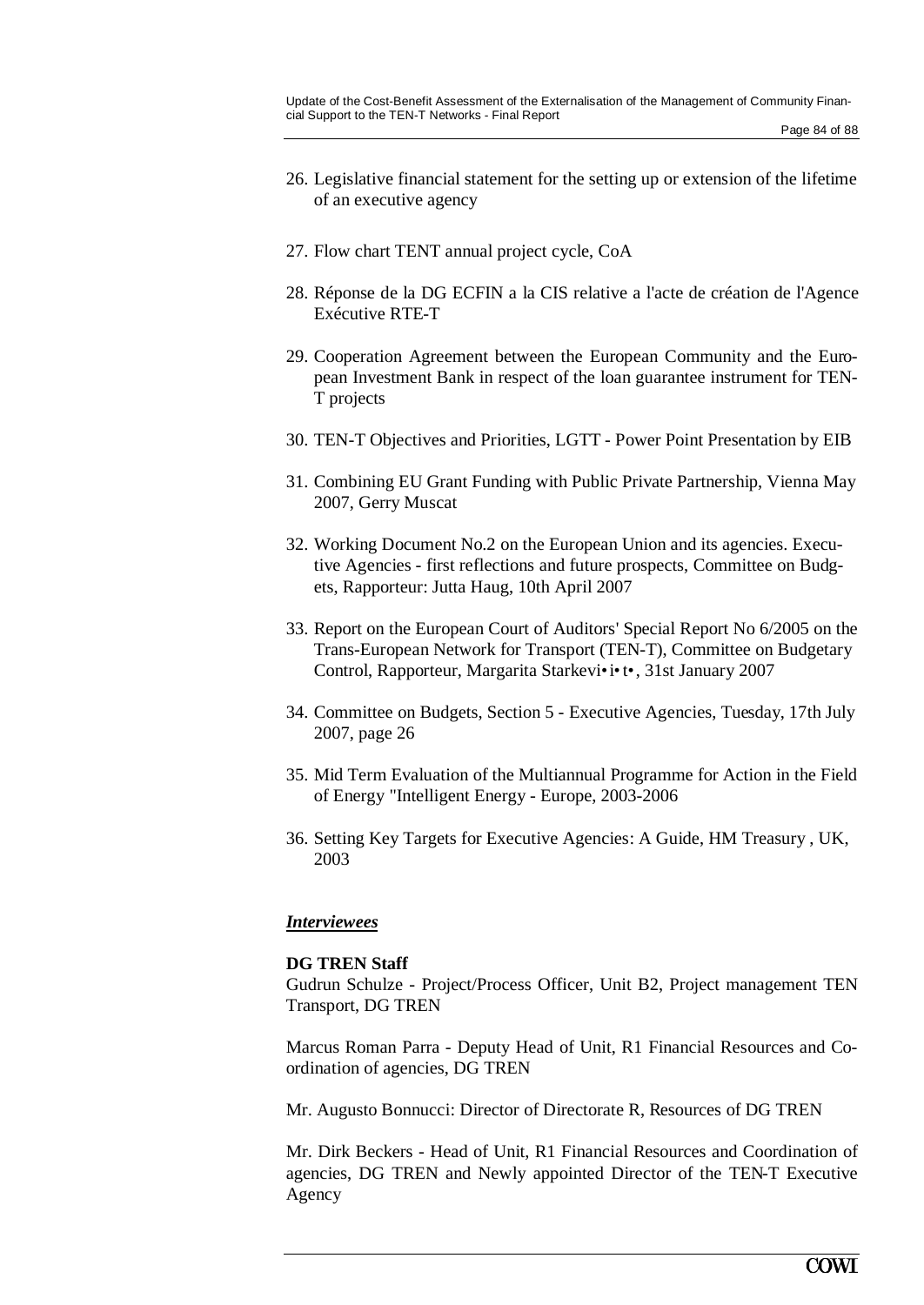Jonathan Scheele Director, B2 Trans-European networks at DG TREN

Filomane Lomartire, Unit A2 Economic analysis, Impact assessment, Evaluation and Climate change, Evaluation Officer, DG TREN

Keith Keen, Unit G3 Logistics, innovation, intelligent transport and comodality, Policy Officer, DG TREN

Willy Maes, Unit G3, Logistics, innovation, intelligent transport and comodality, head of Section, DG TREN

Sanna Kuukka, Directorate B Coordinators Cell RTE, Policy Co-ordinator, DG **TREN** 

Christian Faure, Unit E2, Rail transport and interoperability, Programme Manager, DG TREN

Milosz Momot, Unit B1, TEN policies & technological development, Policy Officer, DG TREN

Olivier Lefebvre, Unit R1, Cellule Budget, Budget Officer - Coordinator budget / reporting, DG TREN

#### **Horizontal DGs**

Martin Schauer, Unit D1, Financial Regulations, Legal Officer, DG BUDGET

David Chmelik, Unit A6, Allocation of human resources, Budget Officer - Budget rapporteur (A grade) for the allocation of human resources, DG BUDGET

Sandy Roupioz, Unit A1, General policy, agencies and co-ordination, HRM Assistant- Personnel Policy and Processes - Secteur AGENCE - suivi de la politique du personnel et mise en oeuvre du statut au sein des agences, DG ADMIN

#### **Existing Executive Agency - EACI**

Patrick Lambert, Directorate D, Director of EACI, New and renewable sources of energy, Energy efficiency & Innovation, DG TREN

#### **Members of the European Parliament**

Ines Ayola Sender, Member of Budgetary and Transport Committee

#### **Member State Representatives**

Nick Milford, Trans-European Network Policy and Programme, Europe International and Better Regulation Division, Department for Transport, UK